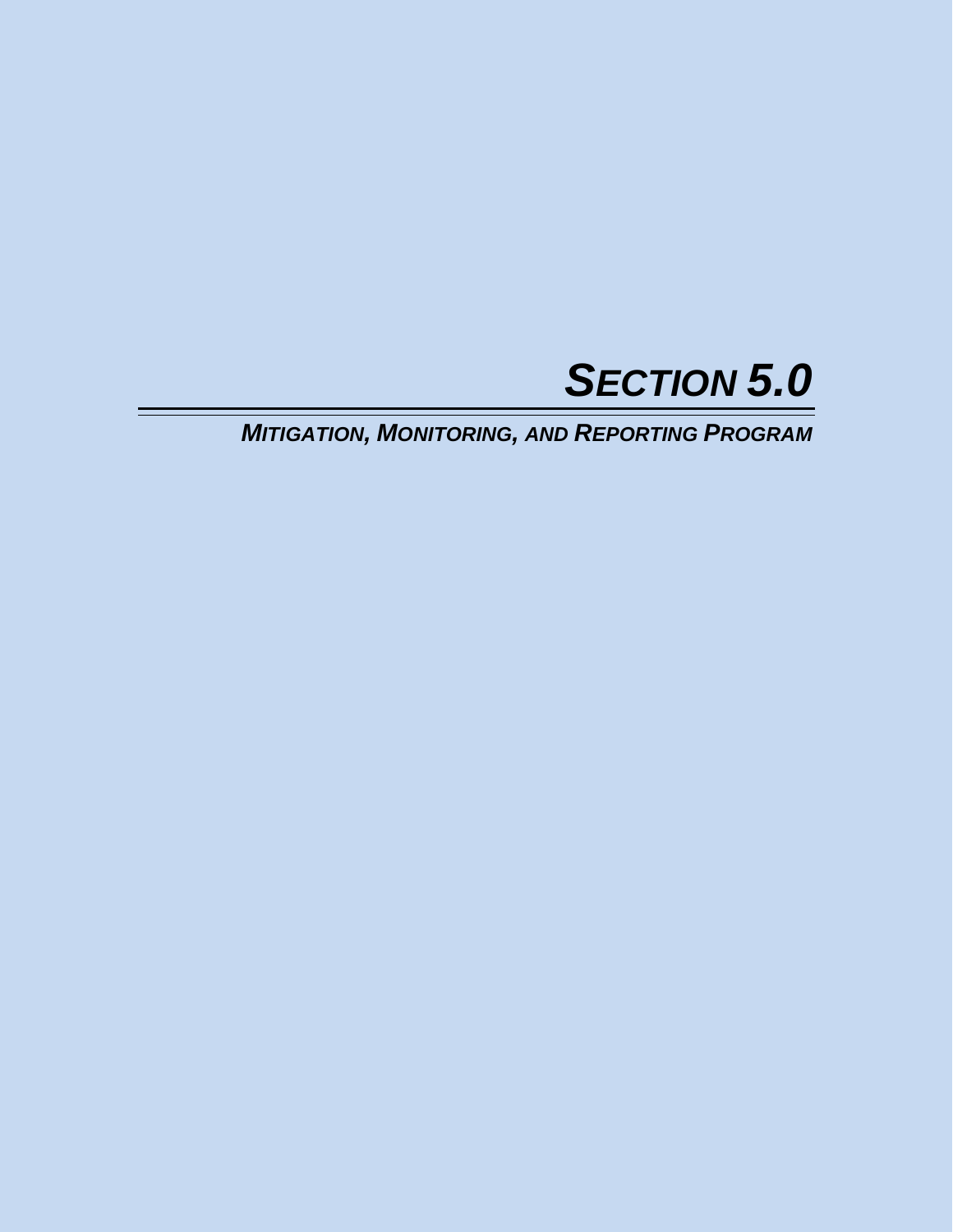## **5.1 INTRODUCTION**

When approving projects with EIRs that identify significant impacts, the California Environmental Quality Act (CEQA) requires public agencies to adopt monitoring and reporting programs or conditions of project approval to mitigate or avoid the identified significant effects (Public Resources Code section 21081.6(a)(1)). A public agency adopting measures to mitigate or avoid the significant impacts of a proposed project is required to ensure that the measures are fully enforceable, through permit conditions, agreements, or other means (Public Resources Code section 21081.6(b)). The mitigation measures required by a public agency to reduce or avoid significant project impacts not incorporated into the design or program for the project may be made conditions of project approval as set forth in a Mitigation Monitoring and Reporting Program (MMRP). The resulting MMRP must be designed to ensure project compliance with mitigation measures during project implementation.

The MMRP for the Point Molate Mixed-Use Development Project (Modified Project) is presented in this chapter. The MMRP includes the mitigation measures identified in the SEIR required to address the significant impacts associated with the Modified Project. The required mitigation measures are summarized in this program; the full text of the impact analysis and mitigation measures are presented in the Draft SEIR in Section 2, Executive Summary, except as revised in this Final SEIR.

## **5.2 FORMAT**

The MMRP is organized in a table format (see **Table 5-1**), keyed to each significant impact and each SEIR mitigation measure. Only mitigation measures adopted to address significant impacts are included in this program. Each mitigation measure is set out in full, followed by a tabular summary of monitoring requirements. The column headings in the tables are defined as follows.

- **Mitigation Measures:** This column presents the mitigation measure identified in the SEIR.
- **Site(s) Affected:** The mitigation measures are, in some cases, site specific. This column identifies which specific sites would need to adhere to the mitigation measure, or if the feature/measure addresses all sites.
- **Implementation Procedures:** This column identifies the procedures associated with implementation of the mitigation measure.
- **Monitoring Responsibility:** This column contains an assignment of responsibility for the monitoring and reporting tasks.
- **Monitoring and Reporting Action:** This column refers the outcome from implementing the mitigation measure.
- **Schedule:** This column provides the general schedule for conducting each mitigation task, identifying where appropriate both the timing and the frequency of the action.
- **Verification of Compliance:** This column may be used by the lead agency to document the person who verified the implementation of the mitigation measure and the date on which this verification occurred.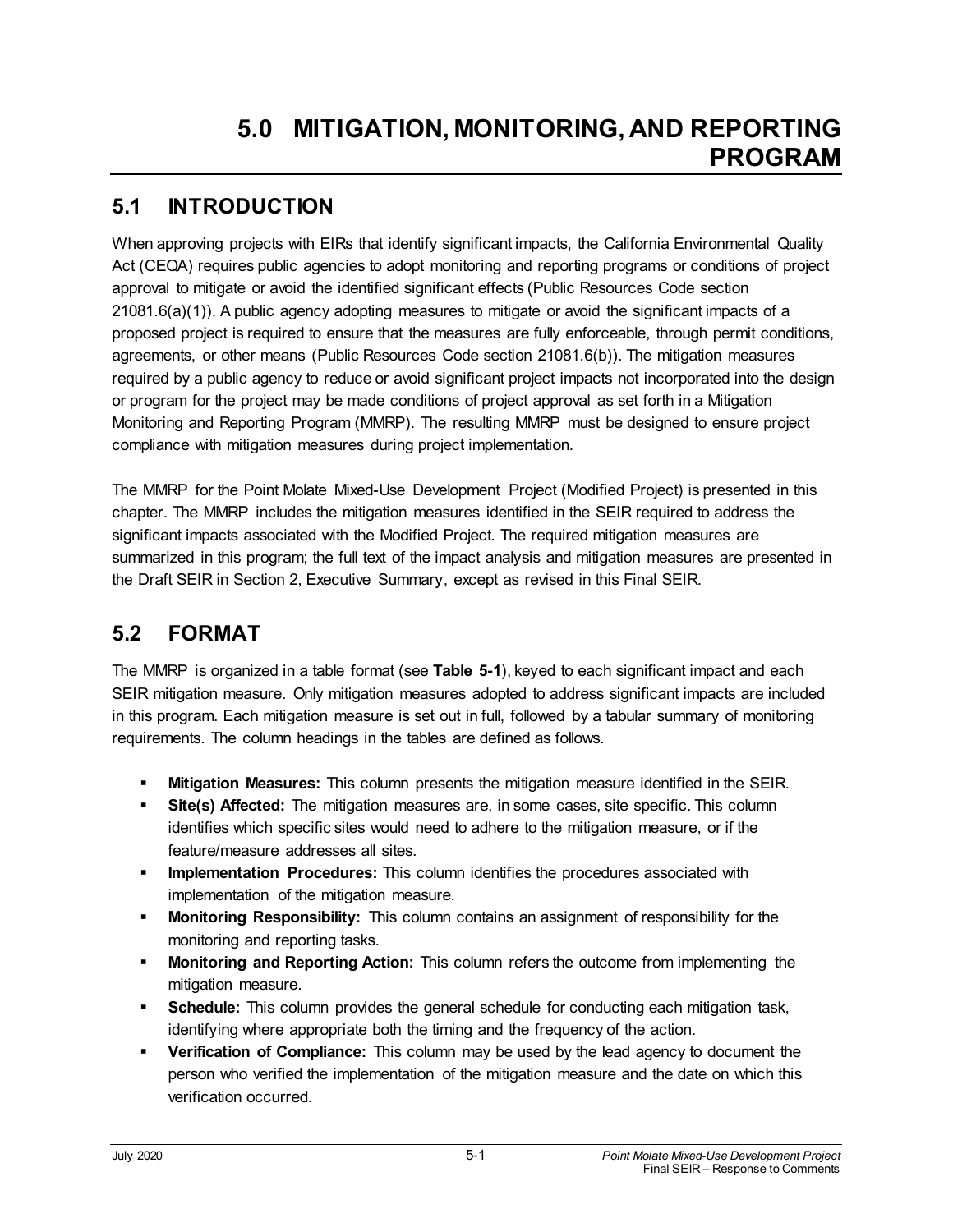## **5.3 ENFORCEMENT**

If the Modified Project is approved, the MMRP would be incorporated as a condition of such approval. Therefore, all mitigation measures for significant impacts must be carried out in order to fulfill the requirements of approval. Implementation actions are outlined in each measure. A number of the mitigation measures would be implemented during the course of the development review process. These measures would be checked on plans, in reports, and in the field prior to construction. Most of the remaining mitigation measures would be implemented during the construction or project implementation phase.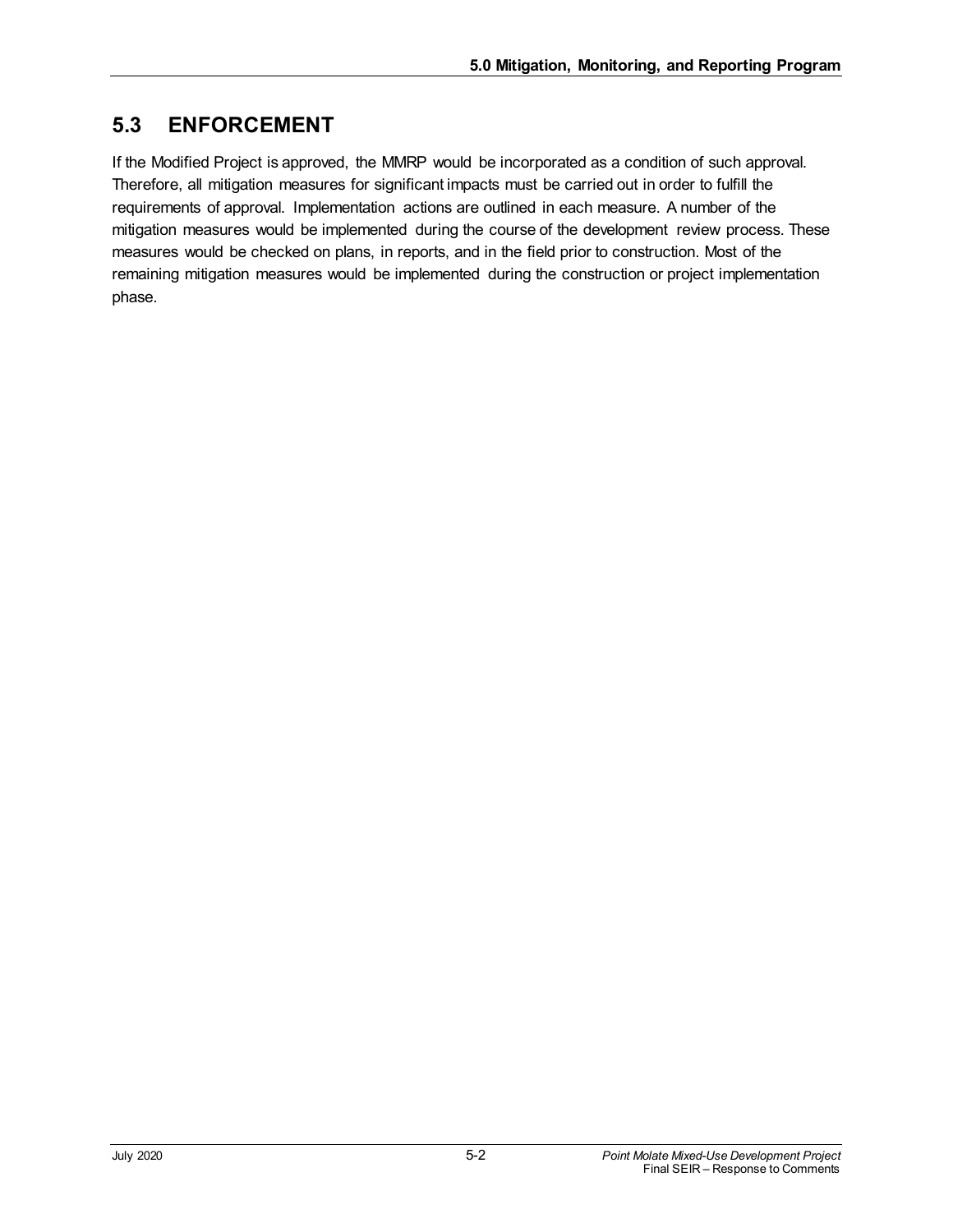| <b>Mitigation Measures</b>                                                                                                                                                                                                                                                                                                                                                                                                                                                                                                              | Site(s)<br><b>Affected</b>                   | <b>Mitigation/Monitoring</b><br><b>Responsible Party</b>                                                                                                                                                                                                | <b>Timing for Mitigation</b><br><b>Measure</b>                                                                                                                                      | <b>Verified By and Date</b> |
|-----------------------------------------------------------------------------------------------------------------------------------------------------------------------------------------------------------------------------------------------------------------------------------------------------------------------------------------------------------------------------------------------------------------------------------------------------------------------------------------------------------------------------------------|----------------------------------------------|---------------------------------------------------------------------------------------------------------------------------------------------------------------------------------------------------------------------------------------------------------|-------------------------------------------------------------------------------------------------------------------------------------------------------------------------------------|-----------------------------|
| 4.1 Aesthetics                                                                                                                                                                                                                                                                                                                                                                                                                                                                                                                          |                                              |                                                                                                                                                                                                                                                         |                                                                                                                                                                                     |                             |
| MM 4.1-1. Wastewater Treatment Plant Screening: All<br>wastewater infrastructure shall be screened using vegetation,<br>such as trees and shrubs, and fencing. Vegetation must be<br>selected so that screening is achieved at least 12 inches above<br>infrastructure at full growth and fully cover fencing. Facilities and<br>fencing shall be painted on all sides to blend into vegetation.<br>Example colors include EBMUD's standard green color, Federal<br>Color Number FS-14159.                                              | Wastewater<br>Treatment<br><b>Facilities</b> | Project Proponent/<br>$\bullet$<br>Project Contractor<br>is responsible for<br>mitigation.<br>City of Richmond<br>$\bullet$<br><b>Building Division</b><br>and Engineering<br>Services<br>Department is<br>responsible for<br>monitoring<br>compliance. | Design and<br>documentation<br>approval prior to<br>issuance of<br>building permit for<br>each building.<br>Materials approval<br>prior certification<br>of occupancy.              | Verified By:<br>Date:       |
| MM 4.1-2. Booster Pump Station Aesthetic Treatment: The<br>booster pump station shall be housed in a structure that is<br>consistent in design with the design guidelines for the Modified<br>Project. The structure shall be designed to appear similar to<br>other nearby structures, including non-residential or residential<br>structures, whichever is located nearest to the booster pump<br>station.                                                                                                                            | <b>Booster</b><br>Pump<br><b>Facilities</b>  | Project Proponent/<br>$\bullet$<br>Project Contractor<br>is responsible for<br>mitigation.<br>City of Richmond<br>$\bullet$<br><b>Building Division</b><br>and Engineering<br>Services<br>Department is<br>responsible for<br>monitoring<br>compliance. | Design and<br>$\bullet$<br>documentation<br>approval prior to<br>issuance of<br>building permit for<br>each building.<br>Materials approval<br>prior certification<br>of occupancy. | Verified By:<br>Date:       |
| 4.2 Air Quality and Greenhouse Gas Emissions                                                                                                                                                                                                                                                                                                                                                                                                                                                                                            |                                              |                                                                                                                                                                                                                                                         |                                                                                                                                                                                     |                             |
| MM 4.2-1. Construction Emissions: The following measures<br>would be implemented by the Modified Project to reduce<br>emissions of CAPs, GHG, and DPM from construction,<br>consistent with the BAAQMD-identified Best Management<br>Practices.<br>MM 4.2-1 (a): All exposed surfaces (e.g., parking areas, staging<br>areas, soil piles, graded areas, and unpaved access roads) shall<br>be watered two times per day.<br>MM 4.2-1 (b): All haul trucks transporting soil, sand, or other<br>loose material offsite shall be covered. | Project Site                                 | Project Proponent/<br>$\bullet$<br>Project Contractor<br>is responsible for<br>mitigation.<br>City of Richmond<br>$\bullet$<br><b>Building Division</b><br>and Engineering<br><b>Services</b><br>Department is<br>responsible for                       | Prior to issuance<br>of building permit.<br>Field inspections<br>$\bullet$<br>during<br>construction.                                                                               | Verified By:<br>Date:       |

**TABLE 5-1** MITIGATION, MONITORING, AND REPORTING PROGRAM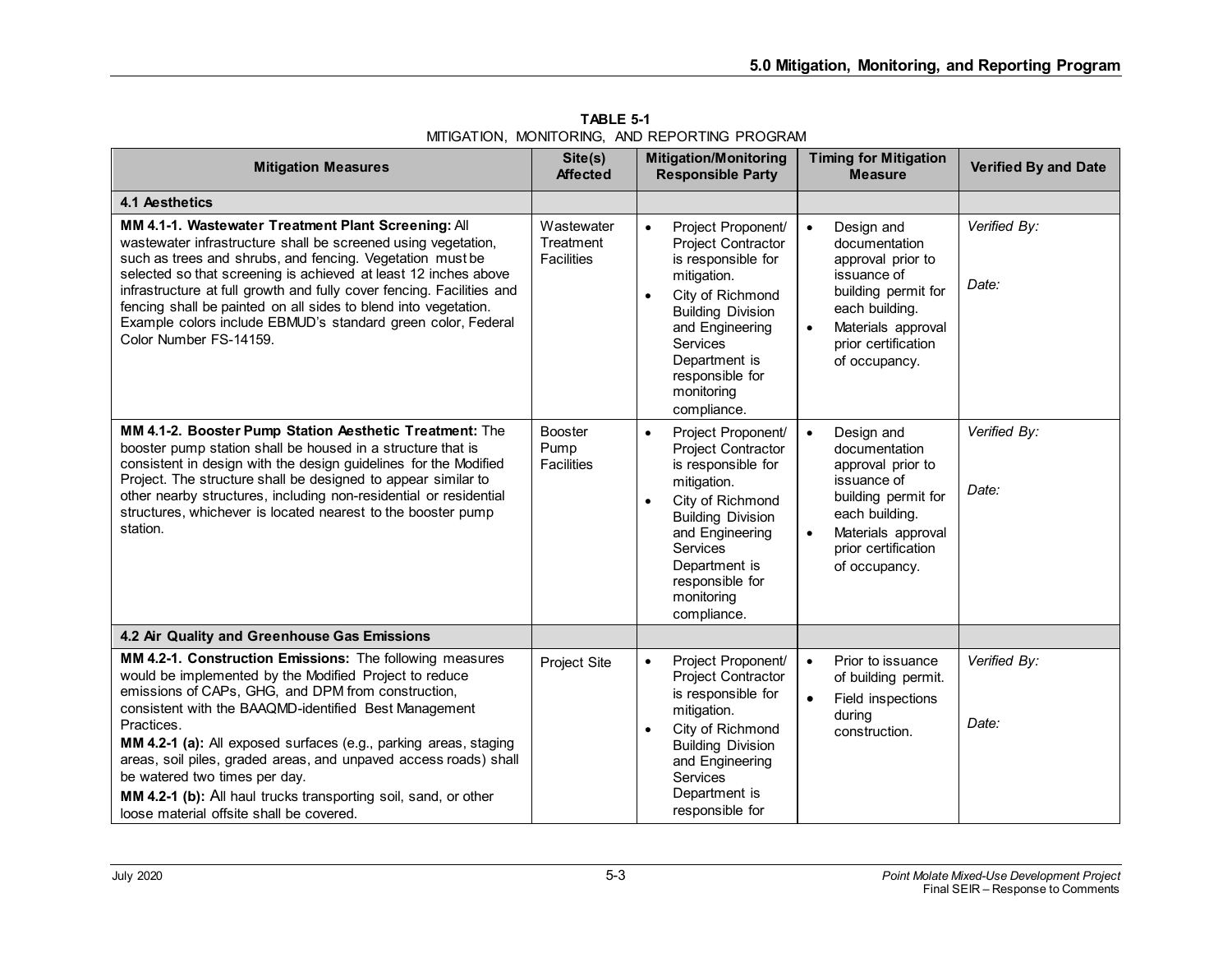| <b>Mitigation Measures</b>                                                                                                                                                                                                                                                                                                                                                                                                                                                                                                                                                                                                                                                                                                                                                                                                                                                                                                                                                                                                                                                                                                                                                                                                                                                                                                                                                                                                                                                                                                                                                                                                                                                                                                                                                                                                                                                                                                                                                                                                          | Site(s)<br><b>Affected</b> | <b>Mitigation/Monitoring</b><br><b>Responsible Party</b>                                   | <b>Timing for Mitigation</b><br><b>Measure</b>                                                       | <b>Verified By and Date</b> |
|-------------------------------------------------------------------------------------------------------------------------------------------------------------------------------------------------------------------------------------------------------------------------------------------------------------------------------------------------------------------------------------------------------------------------------------------------------------------------------------------------------------------------------------------------------------------------------------------------------------------------------------------------------------------------------------------------------------------------------------------------------------------------------------------------------------------------------------------------------------------------------------------------------------------------------------------------------------------------------------------------------------------------------------------------------------------------------------------------------------------------------------------------------------------------------------------------------------------------------------------------------------------------------------------------------------------------------------------------------------------------------------------------------------------------------------------------------------------------------------------------------------------------------------------------------------------------------------------------------------------------------------------------------------------------------------------------------------------------------------------------------------------------------------------------------------------------------------------------------------------------------------------------------------------------------------------------------------------------------------------------------------------------------------|----------------------------|--------------------------------------------------------------------------------------------|------------------------------------------------------------------------------------------------------|-----------------------------|
| MM 4.2-1 (c): All visible mud or dirt track-out onto adjacent<br>public roads shall be removed using wet power vacuum street<br>sweepers at least once per day. The use of dry power sweeping<br>is prohibited.<br>MM 4.2-1 (d): All vehicle speeds on unpaved roads shall be<br>limited to 15 miles per hour.<br>MM 4.2-1 (e): All roadways, driveways, and sidewalks to be<br>paved shall be completed as soon as possible. Building pads<br>shall be laid as soon as possible after grading unless seeding or<br>soil binders are used.<br>MM 4.2-1 (f): Idling times shall be minimized either by shutting<br>equipment off when not in use or reducing the maximum idling<br>time to 5 minutes (as required by the California airborne toxics<br>control measure Title 13, section 2485 of California Code of<br>Regulations). Clear signage shall be provided for construction<br>workers at all access points.<br>MM 4.2-1 (g): All construction equipment shall be maintained<br>and properly tuned in accordance with manufacturer's<br>specifications. All equipment shall be checked by a certified<br>mechanic and determined to be running in proper condition prior<br>to operation.<br>MM 4.2-1 (h): A publicly visible sign shall be posted with the<br>telephone number and person to contact at the Lead Agency<br>regarding dust complaints. This person shall respond and take<br>corrective action within 48 hours. The applicable air district's<br>phone number shall also be visible to ensure compliance with<br>applicable regulations.<br>Additionally, the following measures would be implemented by<br>the Modified Project to reduce emissions of CAPs, GHG, and<br>DPM from construction.<br>MM 4.2-1 (i): The Modified Project shall use Tier 4 Final off-road<br>equipment for construction equipment 50 horsepower or greater,<br>except for paving equipment.<br>MM 4.2-1 (j): The Modified Project shall use electric construction<br>equipment for equipment that is less than 50 horsepower. |                            | monitoring<br>compliance.                                                                  |                                                                                                      |                             |
| MM 4.2-2. Operational Emissions: Prior to issuance of<br>occupancy permits, the Modified Project would reduce emissions<br>of CAPs and GHGs during operation through the following<br>actions.                                                                                                                                                                                                                                                                                                                                                                                                                                                                                                                                                                                                                                                                                                                                                                                                                                                                                                                                                                                                                                                                                                                                                                                                                                                                                                                                                                                                                                                                                                                                                                                                                                                                                                                                                                                                                                      | Project Site               | Project Proponent/<br>$\bullet$<br>Project Contractor<br>is responsible for<br>mitigation. | Prior to issuance<br>$\bullet$<br>of occupancy<br>permit.<br>Planning Division<br>Review will verify | Verified By:<br>Date:       |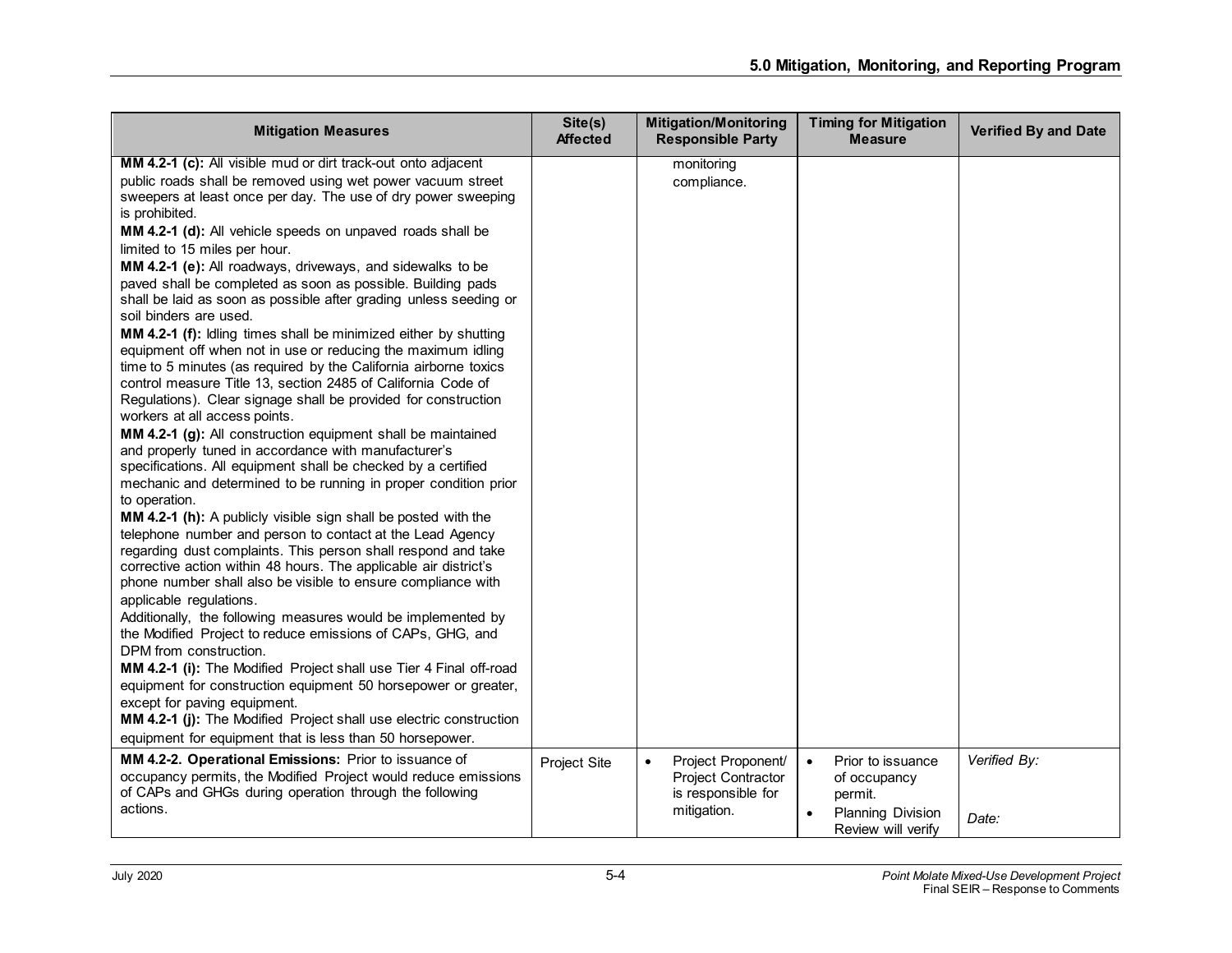| <b>Mitigation Measures</b>                                                                                                                                                                                                                                                                                                                                                                                                                                                                                                                                                                                                                                                                                                                                                                                                                                                                                                                                                                                                                                                                                                                                                                                                                                                                                                                                                                                                     | Site(s)<br><b>Affected</b> | <b>Mitigation/Monitoring</b><br><b>Responsible Party</b>                                                                                                                                          | <b>Timing for Mitigation</b><br><b>Measure</b>                                                                                                                      | <b>Verified By and Date</b> |
|--------------------------------------------------------------------------------------------------------------------------------------------------------------------------------------------------------------------------------------------------------------------------------------------------------------------------------------------------------------------------------------------------------------------------------------------------------------------------------------------------------------------------------------------------------------------------------------------------------------------------------------------------------------------------------------------------------------------------------------------------------------------------------------------------------------------------------------------------------------------------------------------------------------------------------------------------------------------------------------------------------------------------------------------------------------------------------------------------------------------------------------------------------------------------------------------------------------------------------------------------------------------------------------------------------------------------------------------------------------------------------------------------------------------------------|----------------------------|---------------------------------------------------------------------------------------------------------------------------------------------------------------------------------------------------|---------------------------------------------------------------------------------------------------------------------------------------------------------------------|-----------------------------|
| MM 4.2-2 (a): Indoor painting shall utilize "super-compliant" VOC<br>architectural coating for residential and non-residential interior<br>areas. The VOC emission factors meet the more stringent limits<br>in South Coast Air Quality Management District Rule 1113.<br>MM 4.2-2 (b): Exterior painting shall utilize "super-compliant"<br>VOC architectural coating for residential and non-residential<br>exterior areas. The VOC emission factors meet the more<br>stringent limits in South Coast Air Quality Management District<br>Rule 1113.<br>MM 4.2-2 (c): The Modified Project shall require Energy-<br>Star-rated appliances.<br>MM 4.2-2 (d): The Modified Project shall install electric water<br>heaters and heaters in all residential and commercial<br>development.<br>MM 4.2-2 (e): The Modified Project shall implement the<br>Transportation Demand Management program described in<br>Section 4.13.<br>MM 4.2-2 (f): The Modified Project will comply with the City's<br>ordinances regarding solid waste and recycling.<br>MM 4.2-2 (g): The Modified Project shall install low-flow<br>bathroom faucets, low-flow kitchen faucets, low-flow toilets, and<br>low-flow showers, consistent with CALGreen requirements.<br>MM 4.2-2 (h): The Modified Project shall commit to exclusive<br>use of small-sized (149-passenger, 2,900 horsepower) ferries or<br>water taxis equipped with Tier 4 engines. |                            | City of Richmond<br>$\bullet$<br><b>Planning Division</b><br>is responsible for<br>monitoring<br>compliance.                                                                                      | inclusion of all<br>operational<br>mitigation<br>measures.                                                                                                          |                             |
| MM 4.2-3. Residential EV Chargers: Prior to the issuance of<br>residential building permits, the Applicant or its designee shall<br>submit building design plans to the City for review and approval<br>that demonstrate that each new single-family residence within<br>the Plan Area subject to application of Title 24, Part 6 of the<br>CCR would be equipped with a minimum of one single-port EV<br>charging station. The EV charging stations shall achieve a<br>similar or better functionality as a Level 2 charging station. In the<br>event that the installed charging stations use<br>functionality/technology other than Level 2 charging stations, the<br>parameters of the mitigation obligation (i.e., the number of<br>parking spaces served by EV charging stations) shall reflect the<br>comparative equivalency of Level 2 charging stations to the<br>installed charging stations on the basis of average charge rate<br>per hour. For purposes of this equivalency demonstration, Level                                                                                                                                                                                                                                                                                                                                                                                                                 | Residential<br>Development | $\bullet$<br>Applicant/Project<br>Contractor is<br>responsible for<br>mitigation.<br>City of Richmond<br>$\bullet$<br><b>Planning Division</b><br>is responsible for<br>monitoring<br>compliance. | Prior to issuance<br>$\bullet$<br>of building permit.<br>Planning Division<br>$\bullet$<br>Review will verify<br>inclusion of<br><b>Residential EV</b><br>Chargers. | Verified By:<br>Date:       |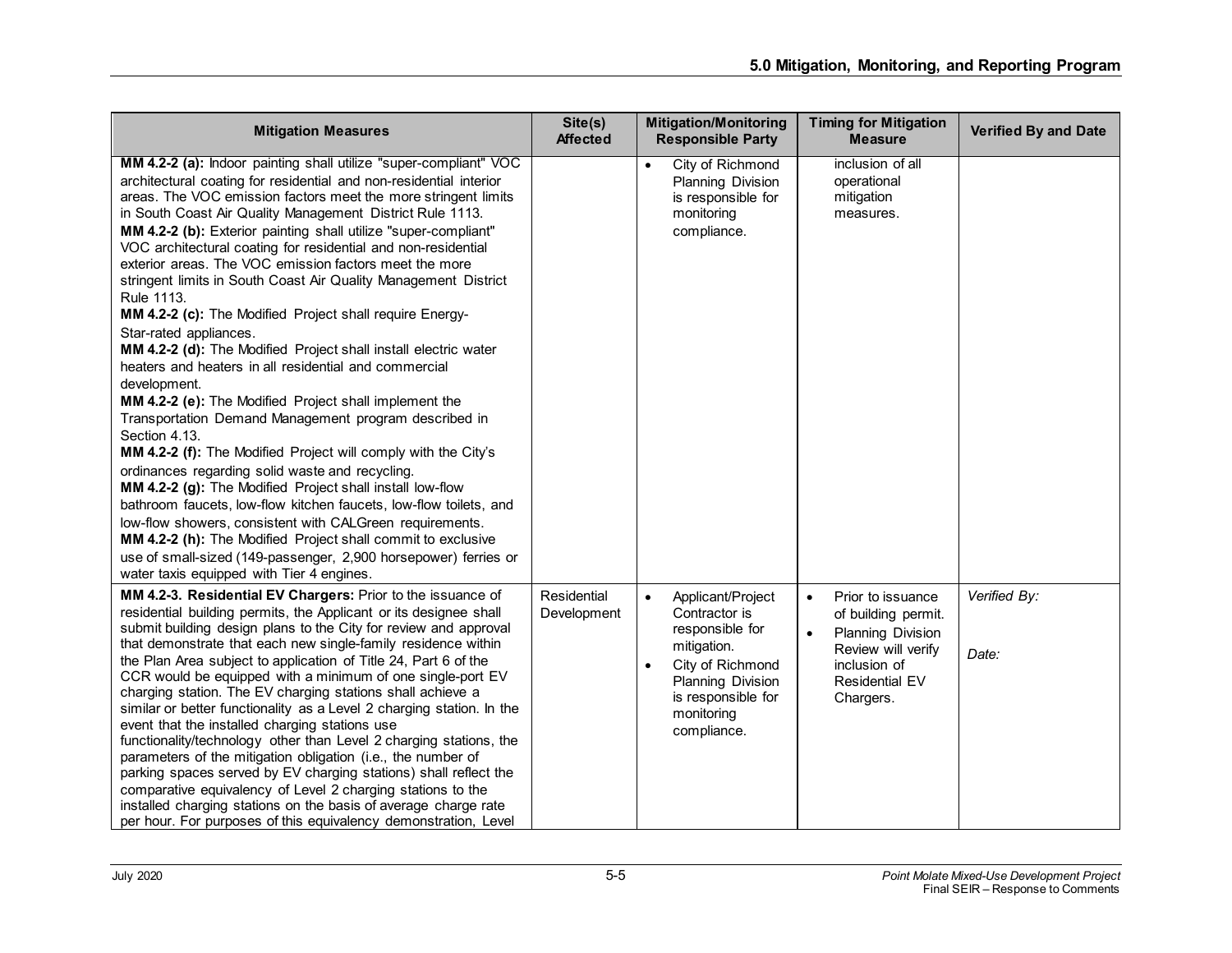| <b>Mitigation Measures</b>                                                                                                                                                                                                                                                                                                                                                                                                                                                                                                                                                                                                                                                                                                                                                                                                                                                                                                                                                                                                                                                                                                                                                                                                                      | Site(s)<br><b>Affected</b> | <b>Mitigation/Monitoring</b><br><b>Responsible Party</b>                                                                                                                                                                           | <b>Timing for Mitigation</b><br><b>Measure</b>                                                                                                                                                                              | <b>Verified By and Date</b> |
|-------------------------------------------------------------------------------------------------------------------------------------------------------------------------------------------------------------------------------------------------------------------------------------------------------------------------------------------------------------------------------------------------------------------------------------------------------------------------------------------------------------------------------------------------------------------------------------------------------------------------------------------------------------------------------------------------------------------------------------------------------------------------------------------------------------------------------------------------------------------------------------------------------------------------------------------------------------------------------------------------------------------------------------------------------------------------------------------------------------------------------------------------------------------------------------------------------------------------------------------------|----------------------------|------------------------------------------------------------------------------------------------------------------------------------------------------------------------------------------------------------------------------------|-----------------------------------------------------------------------------------------------------------------------------------------------------------------------------------------------------------------------------|-----------------------------|
| 2 charging stations shall be assumed to provide charging<br>capabilities of 25 range miles per hour.                                                                                                                                                                                                                                                                                                                                                                                                                                                                                                                                                                                                                                                                                                                                                                                                                                                                                                                                                                                                                                                                                                                                            |                            |                                                                                                                                                                                                                                    |                                                                                                                                                                                                                             |                             |
| MM 4.2-4. Commercial EV Chargers: Prior to the issuance of<br>commercial building permits, the Applicant or its designee shall<br>submit building design plans to the City that demonstrate that the<br>parking areas for commercial buildings in the Plan Area would<br>be equipped with EV charging stations that provide charging<br>opportunities to at least the number of parking spaces required<br>by CalGreen Tier 1 standards. "Commercial buildings" include<br>retail, restaurant, light industrial, office, and mixed-use buildings.<br>The EV charging stations shall achieve a similar or better<br>functionality as a Level 2 charging station. In the event that the<br>installed charging stations use functionality/technology other<br>than Level 2 charging stations, the parameters of the mitigation<br>obligation (i.e., the number of parking spaces served by EV<br>charging stations) shall reflect the comparative equivalency of<br>Level 2 charging stations to the installed charging stations on the<br>basis of average charge rate per hour. For purposes of this<br>equivalency demonstration, Level 2 charging stations shall be<br>assumed to provide charging capabilities of 25 range miles per<br>hour. | Commercial<br>Development  | $\bullet$<br>Applicant/Project<br>Contractor is<br>responsible for<br>mitigation.<br>City of Richmond<br>$\bullet$<br>Planning Division<br>is responsible for<br>monitoring<br>compliance.                                         | Prior to issuance<br>$\bullet$<br>of building permit.<br>Planning Division<br>$\bullet$<br>Review will verify<br>inclusion of<br>Commercial EV<br>Chargers.                                                                 | Verified By:<br>Date:       |
| MM 4.2-5. GHG Reduction Plan: Prior to issuance of<br>occupancy permits, the Modified Project will reduce emissions of<br>GHGs through implementation of a GHG Reduction Plan, which<br>may include the following.<br>1. Purchase or fund GHG emissions reduction offsets from<br>sources within the City.<br>2.<br>Increase on-site solar energy production for new residences<br>beyond that required by the 2019 Title 24 Building Code.<br>Require commercial tenants to opt into a 100 percent carbon<br>3.<br>free electricity provider option, such as the Deep Green<br>option provided by MCE.<br>Require use of electrically powered landscape equipment in<br>4.<br>the Modified Project.<br>Install electric vehicle chargers at multi-family residential<br>5.<br>buildings.<br>Install additional electric vehicle chargers in single-family<br>6.<br>residences.<br>Install additional electric vehicle chargers in commercial<br>7.<br>parking lots.                                                                                                                                                                                                                                                                            | Project Site               | Project Proponent/<br>$\bullet$<br><b>Project Contractor</b><br>is responsible for<br>mitigation.<br>City of Richmond<br>$\bullet$<br>Planning Division<br>and CARB/<br>BAAQMD are<br>responsible for<br>monitoring<br>compliance. | Prior to issuance<br>$\bullet$<br>of occupancy<br>permit.<br>Planning Division<br>Review will verify<br>implementation of<br>the GHG<br>Reduction Plan.<br>CARB/BAAQMD<br>will verify the<br>purchase of<br>carbon offsets. | Verified By:<br>Date:       |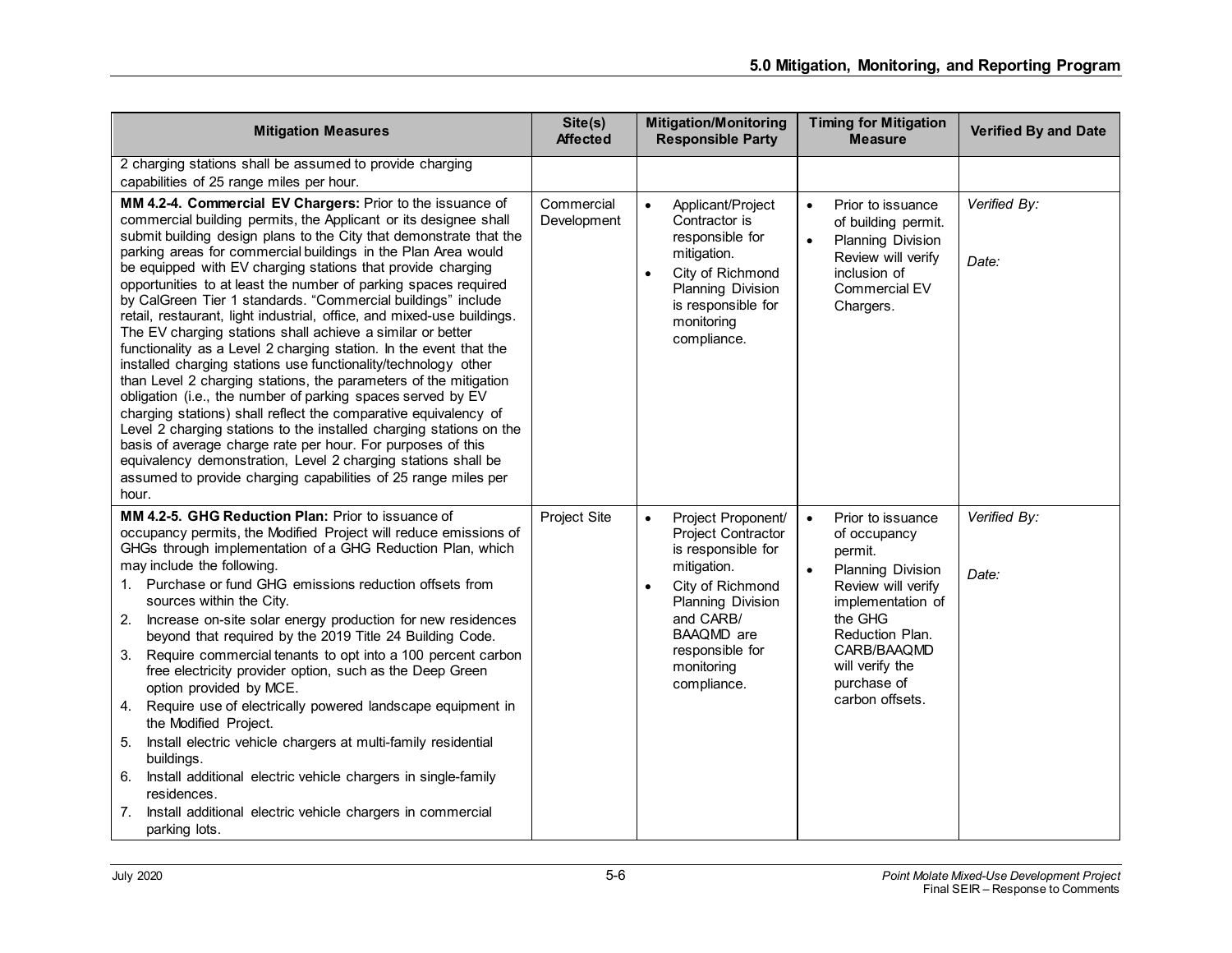| <b>Mitigation Measures</b>                                                                                                                                                                                                                                                                                                                                                                                                                                                                                                                           | Site(s)<br><b>Affected</b> | <b>Mitigation/Monitoring</b><br><b>Responsible Party</b>                                                                                                                                                                                                                                                                                                             | <b>Timing for Mitigation</b><br><b>Measure</b>                                                                                                       | Verified By and Date  |
|------------------------------------------------------------------------------------------------------------------------------------------------------------------------------------------------------------------------------------------------------------------------------------------------------------------------------------------------------------------------------------------------------------------------------------------------------------------------------------------------------------------------------------------------------|----------------------------|----------------------------------------------------------------------------------------------------------------------------------------------------------------------------------------------------------------------------------------------------------------------------------------------------------------------------------------------------------------------|------------------------------------------------------------------------------------------------------------------------------------------------------|-----------------------|
| Provide additional residential and commercial bike parking<br>8.<br>(beyond City code requirements).<br>9. Provide bike sharing facilities for commercial and residential<br>users.<br>10. Plant additional trees throughout the Project Site.<br>11. Install LED streetlights.<br>12. Reduce the Modified Project's use of natural gas.                                                                                                                                                                                                             |                            |                                                                                                                                                                                                                                                                                                                                                                      |                                                                                                                                                      |                       |
| MM 4.2-6. Potential VOCs in Disturbed Soil: The Modified<br>Project would implement the SGWMP, described in Section 4.7,<br>to reduce the potential for accidental release VOCs in the soil at<br>the Project Site that may be disturbed by construction activities.                                                                                                                                                                                                                                                                                 | Project Site               | Project Proponent/<br>$\bullet$<br><b>Project Contractor</b><br>is responsible for<br>mitigation.<br>The San<br>Francisco Bay<br>Regional Water<br><b>Quality Control</b><br>Board<br>(SFBRWQCB) is<br>responsible for<br>monitoring<br>compliance with<br>the SGWMP; the<br>City is responsible<br>for monitoring<br>compliance with<br>this mitigation<br>measure. | Prior to issuance<br>$\bullet$<br>of occupancy<br>permit.<br>SFBRWQCB will<br>verify<br>implementation of<br>the SGWMP.                              | Verified By:<br>Date: |
| MM 4.2-7. Emergency Generator and WWTP Operations: The<br>Modified Project shall comply with BAAQMD regulations 2-1 and<br>2-5 with implementation of new emergency generators and<br>installation and operation of the WWTP. New sources of<br>emissions must implement T-BACT if individual source risks<br>exceed 1.0 in a million for cancer and/or the chronic HI is greater<br>than 0.20. Additionally, a permit would be denied if Modified<br>Project cancer risk exceeds 10.0 in a million or if chronic or if the<br>acute HI exceeds 1.0. | Project Site               | Project Proponent/<br>$\bullet$<br>Project Contractor<br>is responsible for<br>mitigation.<br><b>BAAQMD</b> is<br>$\bullet$<br>responsible for<br>monitoring<br>compliance with<br>its regulations;<br>City is responsible<br>for monitoring<br>compliance with                                                                                                      | Prior to issuance<br>$\bullet$<br>of occupancy<br>permit.<br><b>BAAQMD</b> will<br>$\bullet$<br>verify compliance<br>with applicable<br>regulations. | Verified By:<br>Date: |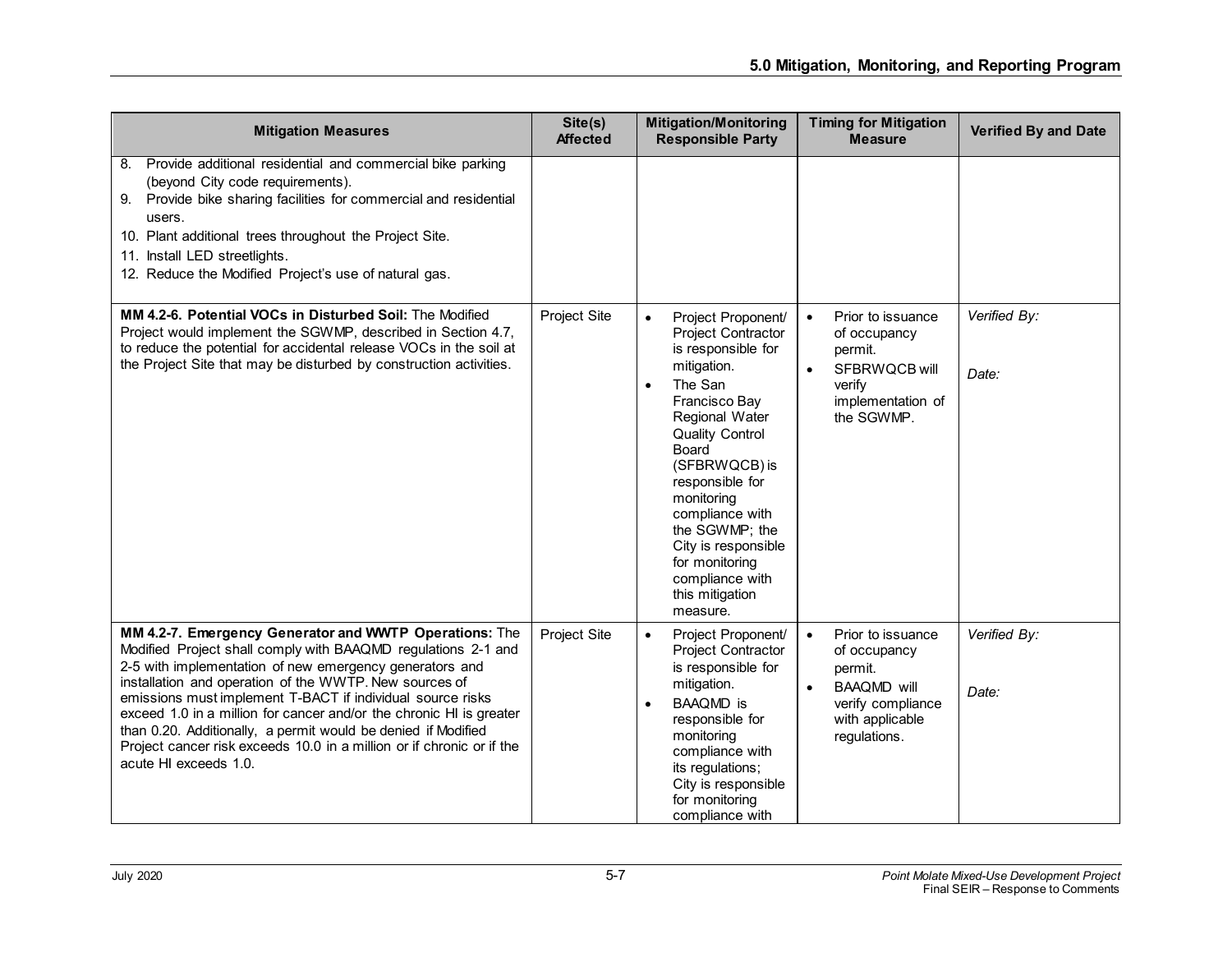| <b>Mitigation Measures</b>                                                                                                                                                                                                                                                                                                                                                                                                                                                                                                                                                                                                                                                                                                                                                                                                                                                                                                                                                                                                                                                   | Site(s)<br><b>Affected</b>                   | <b>Mitigation/Monitoring</b><br><b>Responsible Party</b>                                                                                                                                                                                                                                              | <b>Timing for Mitigation</b><br><b>Measure</b>                                                                                                       | <b>Verified By and Date</b> |
|------------------------------------------------------------------------------------------------------------------------------------------------------------------------------------------------------------------------------------------------------------------------------------------------------------------------------------------------------------------------------------------------------------------------------------------------------------------------------------------------------------------------------------------------------------------------------------------------------------------------------------------------------------------------------------------------------------------------------------------------------------------------------------------------------------------------------------------------------------------------------------------------------------------------------------------------------------------------------------------------------------------------------------------------------------------------------|----------------------------------------------|-------------------------------------------------------------------------------------------------------------------------------------------------------------------------------------------------------------------------------------------------------------------------------------------------------|------------------------------------------------------------------------------------------------------------------------------------------------------|-----------------------------|
|                                                                                                                                                                                                                                                                                                                                                                                                                                                                                                                                                                                                                                                                                                                                                                                                                                                                                                                                                                                                                                                                              |                                              | this mitigation<br>measure.                                                                                                                                                                                                                                                                           |                                                                                                                                                      |                             |
| MM 4.2-8. Odor: The following mitigation measures are<br>proposed to reduce odor impacts from operation of the WWTP<br>for the Modified Project. The following odor mitigation measures<br>for WWTPs have been identified by the BAAQMD.<br>Activated Carbon Filter/Carbon Adsorption<br>1.<br><b>Biofiltration/Bio Trickling Filters</b><br>2.<br>Fine Bubble Aerator<br>3.<br><b>Hooded Enclosures</b><br>4.<br>Wet and Dry Scrubbers<br>5.<br>Caustic and Hypochlorite Chemical Scrubbers<br>6.<br>Ammonia Scrubber<br>7.<br>Energy Efficient Blower System<br>8.<br><b>Thermal Oxidizer</b><br>9.<br>10. Capping/Covering Storage Basins and Anaerobic Ponds<br>11. Mixed Flow Exhaust<br>12. Wastewater Circulation Technology<br>13. Exhaust Stack and Vent Location with Respect to Receptors                                                                                                                                                                                                                                                                         | Wastewater<br>Treatment<br><b>Facilities</b> | Project Proponent/<br>$\bullet$<br><b>Project Contractor</b><br>is responsible for<br>mitigation.<br><b>BAAQMD</b> is<br>$\bullet$<br>responsible for<br>monitoring<br>compliance with<br>its regulations;<br>City is responsible<br>for monitoring<br>compliance with<br>this mitigation<br>measure. | Prior to issuance<br>$\bullet$<br>of occupancy<br>permit.<br><b>BAAQMD</b> will<br>$\bullet$<br>verify compliance<br>with applicable<br>regulations. | Verified By:<br>Date:       |
| Bay Trail Mitigation Measure AQ-1: Consistent with the Basic<br>Construction Mitigation Measures identified by the BAAQMD, the<br>following actions shall be incorporated into construction<br>contracts and specifications for the Modified Project.<br>All exposed surfaces (e.g., parking areas, staging areas, soil<br>piles, graded areas, and unpaved access roads) shall be<br>watered two times per day with reclaimed water, if available.<br>All haul trucks transporting soil, sand, or other loose material<br>offsite shall be covered.<br>All visible mud or dirt tracked-out onto adjacent public roads<br>shall be removed using wet power vacuum street sweepers<br>at least once per day. The use of dry power sweeping is<br>prohibited.<br>All exposed surfaces (e.g., parking areas, staging areas, soil<br>$\blacksquare$<br>piles, graded areas, and unpaved access roads) shall be<br>watered two times per day with reclaimed water, if available.<br>All haul trucks transporting soil, sand, or other loose material<br>offsite shall be covered. | <b>Bay Trail</b><br>Segment                  | Contractor<br>$\bullet$<br>East Bay Regional<br>$\bullet$<br>Park District is the<br>lead agency for<br>this project                                                                                                                                                                                  | During<br>$\bullet$<br>construction<br>activities<br>On a daily basis<br>$\bullet$<br>during grading<br>activities                                   | Verified By:<br>Date:       |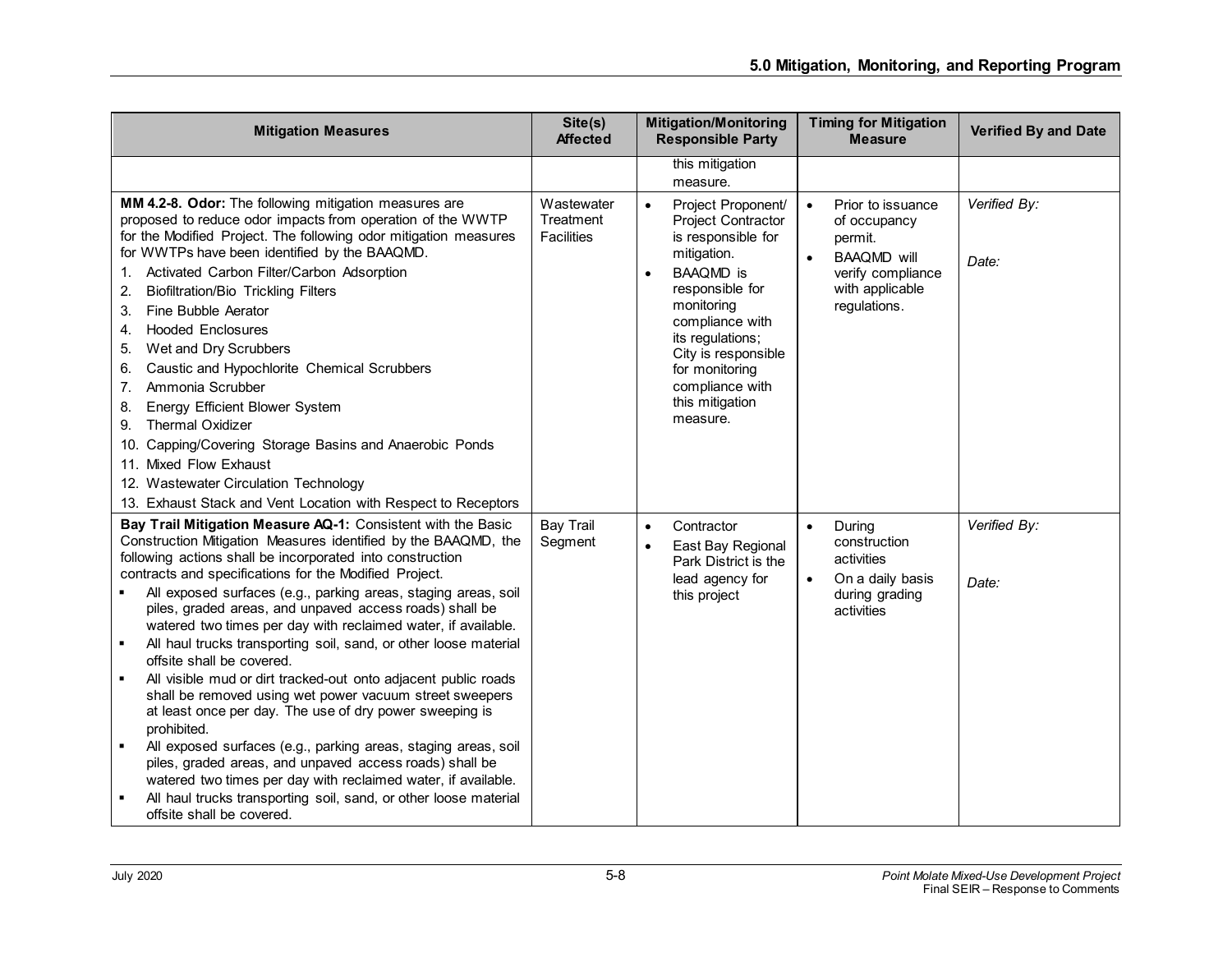| <b>Mitigation Measures</b>                                                                                                                                                                                                                                                                                                                                                                                                                                                                                                                                                                                                                                                                                                                                                                                                                                                                                                                                                                                                                                                                                                                                                                                                                                                                                                                                                                                                                                                                                                                                                                                                                                                                                                                                                                                                                                                                                                                                                                                                                                                                                                                                                                                                                                                                                                                                                                                                                             | Site(s)<br><b>Affected</b>                                 | <b>Mitigation/Monitoring</b><br><b>Responsible Party</b>                                                                                                                                                                                                                                                                                            | <b>Timing for Mitigation</b><br><b>Measure</b>                                                                                                                                                                                                               | <b>Verified By and Date</b> |
|--------------------------------------------------------------------------------------------------------------------------------------------------------------------------------------------------------------------------------------------------------------------------------------------------------------------------------------------------------------------------------------------------------------------------------------------------------------------------------------------------------------------------------------------------------------------------------------------------------------------------------------------------------------------------------------------------------------------------------------------------------------------------------------------------------------------------------------------------------------------------------------------------------------------------------------------------------------------------------------------------------------------------------------------------------------------------------------------------------------------------------------------------------------------------------------------------------------------------------------------------------------------------------------------------------------------------------------------------------------------------------------------------------------------------------------------------------------------------------------------------------------------------------------------------------------------------------------------------------------------------------------------------------------------------------------------------------------------------------------------------------------------------------------------------------------------------------------------------------------------------------------------------------------------------------------------------------------------------------------------------------------------------------------------------------------------------------------------------------------------------------------------------------------------------------------------------------------------------------------------------------------------------------------------------------------------------------------------------------------------------------------------------------------------------------------------------------|------------------------------------------------------------|-----------------------------------------------------------------------------------------------------------------------------------------------------------------------------------------------------------------------------------------------------------------------------------------------------------------------------------------------------|--------------------------------------------------------------------------------------------------------------------------------------------------------------------------------------------------------------------------------------------------------------|-----------------------------|
| All visible mud or dirt tracked-out onto adjacent public roads<br>shall be removed using wet power vacuum street sweepers<br>at least once per day. The use of dry power sweeping is<br>prohibited.                                                                                                                                                                                                                                                                                                                                                                                                                                                                                                                                                                                                                                                                                                                                                                                                                                                                                                                                                                                                                                                                                                                                                                                                                                                                                                                                                                                                                                                                                                                                                                                                                                                                                                                                                                                                                                                                                                                                                                                                                                                                                                                                                                                                                                                    |                                                            |                                                                                                                                                                                                                                                                                                                                                     |                                                                                                                                                                                                                                                              |                             |
| <b>4.3 Biological Resources</b>                                                                                                                                                                                                                                                                                                                                                                                                                                                                                                                                                                                                                                                                                                                                                                                                                                                                                                                                                                                                                                                                                                                                                                                                                                                                                                                                                                                                                                                                                                                                                                                                                                                                                                                                                                                                                                                                                                                                                                                                                                                                                                                                                                                                                                                                                                                                                                                                                        |                                                            |                                                                                                                                                                                                                                                                                                                                                     |                                                                                                                                                                                                                                                              |                             |
| MM 4.3-1. Suisun Marsh Aster Protection: The Suisun marsh<br>aster shall be avoided to the maximum extent practicable. After<br>pre-construction surveys identified by Mitigation Measure 4.3-2,<br>setbacks of 50 feet, or the maximum buffer possible where a full<br>50 feet is not possible, shall be established around the total area<br>where the population occurs via high visibility fencing prior to<br>grading or construction. A qualified plant biologist shall be<br>present during grading or other construction activities that occur<br>within 50 feet of the Suisun marsh aster locations. The qualified<br>biologist shall act as a construction monitor to ensure the fencing<br>remains intact and that construction activities do not penetrate<br>this setback. If complete avoidance of the Suisun marsh aster<br>population cannot be reasonably achieved, and impacts to this<br>species are unavoidable, consultation shall be initiated with the<br>CDFW to ensure that avoidance and minimization measures are<br>employed, and to require compensatory mitigation for any<br>remaining impacts. Upon CDFW approval, the impacted<br>individual plants shall be transplanted out of their existing<br>locations and into an equivalent and suitable habitat that occurs<br>within an established on-site open space preserve and<br>monitored for survival for a total of five years. A qualified plant<br>biologist shall determine the exact transplanting locations and<br>shall supervise or perform all of the transplanting activities.<br>Transplanting activities shall occur during the fall months as<br>possible, prior to the onset of heavy rains and inundation of<br>seasonal wetland features to minimize transplant stress to the<br>plants and ensure transplant success. Transplanting activities<br>shall not occur in the spring, summer, or winter months, unless<br>prior approval is obtained from CDFW. If CDFW requires<br>additional on-site plantings to fully offset any impacts, then<br>Winehaven Legacy LLC (the Applicant) shall comply with that<br>requirement. Should transplanted individuals fail to establish<br>within the 5-year monitoring period, failed plants shall be<br>replaced at a 2:1 ratio and shall be subject to additional years of<br>monitoring such that the success rate of compensatory plantings<br>meets or exceeds 75 percent following a full 5 years of | Construction<br>within 50 feet<br>of Suisun<br>Marsh aster | • The Applicant is<br>responsible for<br>retaining a qualified<br>biologist to<br>delineate buffers,<br>however CDFW<br>may be consulted if<br>additional<br>populations are<br>identified in MM<br>$4.3 - 2.$<br>• CDFW and the<br>City's Office of<br>Planning and<br><b>Building Services is</b><br>responsible for<br>monitoring<br>compliance. | • Setbacks<br>demarcated prior to<br>groundbreaking<br>within 50 feet of<br>Suisun Marsh aster.<br>• Should transplanting<br>or compensatory<br>planting occur,<br>monitoring annually<br>for a minimum of five<br>years following<br>mitigation activities. | Verified By:<br>Date:       |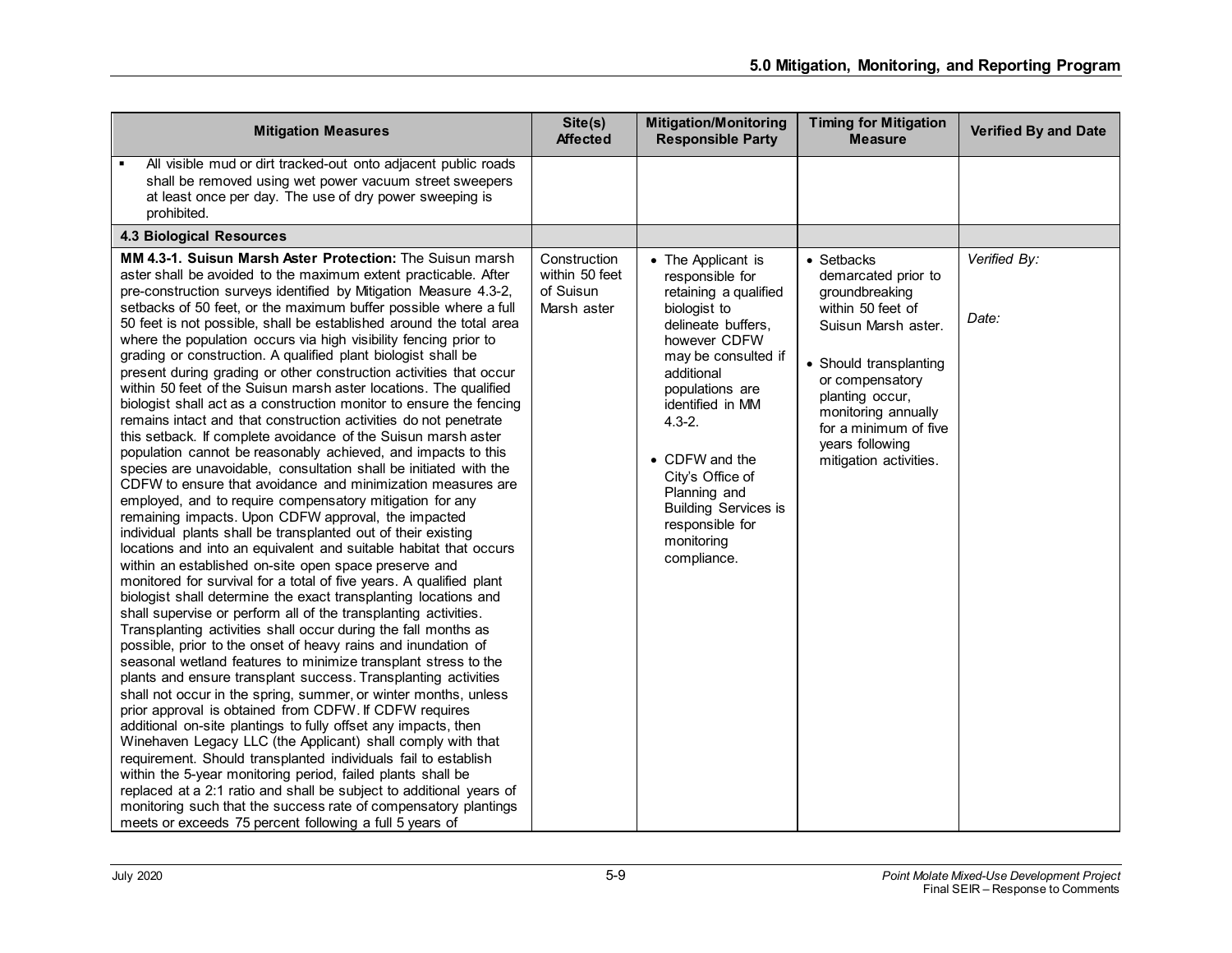| <b>Mitigation Measures</b>                                                                                                                                                                                                                                                                                                                                                                                                                                                                                                                                                                                                                                                                                                                                                                                                                                                                                                                                                                                                                                                                                                                                                                                                                                                                                                                                                                                                                                                                                                                                                                                                                                                                                                                                                                                                                                                                                                                                                                                                                                                                                                                                                                                                                                                                                                                                                                                                                                                                                | Site(s)<br><b>Affected</b>                                                     | <b>Mitigation/Monitoring</b><br><b>Responsible Party</b>                                                                                                                                                                                                                                                                                                                                                                                                                                                                                                             | <b>Timing for Mitigation</b><br><b>Measure</b>                                                                                                                                                                                                                                            | <b>Verified By and Date</b> |
|-----------------------------------------------------------------------------------------------------------------------------------------------------------------------------------------------------------------------------------------------------------------------------------------------------------------------------------------------------------------------------------------------------------------------------------------------------------------------------------------------------------------------------------------------------------------------------------------------------------------------------------------------------------------------------------------------------------------------------------------------------------------------------------------------------------------------------------------------------------------------------------------------------------------------------------------------------------------------------------------------------------------------------------------------------------------------------------------------------------------------------------------------------------------------------------------------------------------------------------------------------------------------------------------------------------------------------------------------------------------------------------------------------------------------------------------------------------------------------------------------------------------------------------------------------------------------------------------------------------------------------------------------------------------------------------------------------------------------------------------------------------------------------------------------------------------------------------------------------------------------------------------------------------------------------------------------------------------------------------------------------------------------------------------------------------------------------------------------------------------------------------------------------------------------------------------------------------------------------------------------------------------------------------------------------------------------------------------------------------------------------------------------------------------------------------------------------------------------------------------------------------|--------------------------------------------------------------------------------|----------------------------------------------------------------------------------------------------------------------------------------------------------------------------------------------------------------------------------------------------------------------------------------------------------------------------------------------------------------------------------------------------------------------------------------------------------------------------------------------------------------------------------------------------------------------|-------------------------------------------------------------------------------------------------------------------------------------------------------------------------------------------------------------------------------------------------------------------------------------------|-----------------------------|
| monitoring following the plantings. Source of mitigation plantings<br>may come from on-site seed collection or local nursery stock. If<br>nursery stock is utilized, it shall be in accordance with Mitigation<br>Measure 4.3-10.                                                                                                                                                                                                                                                                                                                                                                                                                                                                                                                                                                                                                                                                                                                                                                                                                                                                                                                                                                                                                                                                                                                                                                                                                                                                                                                                                                                                                                                                                                                                                                                                                                                                                                                                                                                                                                                                                                                                                                                                                                                                                                                                                                                                                                                                         |                                                                                |                                                                                                                                                                                                                                                                                                                                                                                                                                                                                                                                                                      |                                                                                                                                                                                                                                                                                           |                             |
| MM 4.3-2. Special-Status Plants: A botanical survey of the<br>development footprint shall be conducted prior to construction to<br>confirm that establishment of those special-status plants with the<br>potential to occur onsite has not occurred within the<br>development footprint. Surveys shall occur within the appropriate<br>identification period for those special-status plants with the<br>potential to occur within the development footprint to be<br>surveyed. Surveys shall occur consistent with CDFW's Protocols<br>for Surveying and Evaluating Impacts to Special Status Native<br>Plant Populations and Native Communities. Should a special-<br>status plant be identified on or within 50 feet of ground<br>disturbance, a 25-foot high-visibility no disturbance buffer shall<br>be established by the qualified biologist, except if a larger buffer<br>is required by a different project mitigation measure, such as<br>Mitigation Measure 4.3-1 for the Suisun Marsh Aster, or<br>determined necessary by the qualified biologist. Results of this<br>pre-construction survey shall be documented in a memo to the<br>City. Should a special-status plant not previously identified on<br>the Project Site be observed within the development footprint,<br>the CDFW and/or USFWS shall be consulted as appropriate in<br>order to determine suitable mitigation actions. For CNPS rank 1<br>and rank 2 plants, consultation with the City shall occur to<br>determine an appropriate course of action consistent with the<br>City's goals and policies related to conservation of biological<br>resources. This mitigation shall be completed via transplanting or<br>compensatory planting at a minimum ratio of 2:1, and shall<br>include a monitoring and reporting program developed in<br>consultation with CDFW, USFWS and/or the City based on the<br>jurisdiction of the plant. Monitoring of mitigation locations shall<br>occur yearly over a 5-year period. Establishment shall achieve a<br>minimum 75 percent success rate for completion of mitigation,<br>subject to modification based on consultation with USFWS,<br>CDFW and/or the City. Source of mitigation plantings may come<br>from on-site seed collection or local nursery stock. If nursery<br>stock is utilized, it shall be done in accordance with Mitigation<br>Measure 4.3-10. Should transplanted and compensatory<br>plantings fail to reach success criteria included in the monitoring | All ground<br>disturbance<br>areas aside<br>from<br>previously<br>paved areas. | • The Project<br>Proponent is<br>responsible for<br>retaining a qualified<br>botanist to perform<br>surveys. However,<br>consultation may<br>occur with CDFW.<br>USFWS, or with the<br>City's Office of<br>Planning and<br><b>Building Services.</b><br>• The Project<br>Proponent, in<br>consultation with<br>CDFW, USFWS<br>and/or the City's<br>Office of Planning<br>and Building<br>Services as<br>needed, is<br>responsible for<br>compliance.<br>• City Office of<br>Planning and<br><b>Building Services</b><br>responsible for<br>monitoring<br>compliance. | • Pre-construction<br>surveys in the<br>appropriate plant<br>identification period<br>prior to<br>groundbreaking in<br>unpaved areas.<br>• Should transplanting<br>or compensatory<br>planting occur,<br>monitoring annually<br>for a time period to<br>be determined in<br>consultation. | Verified By:<br>Date:       |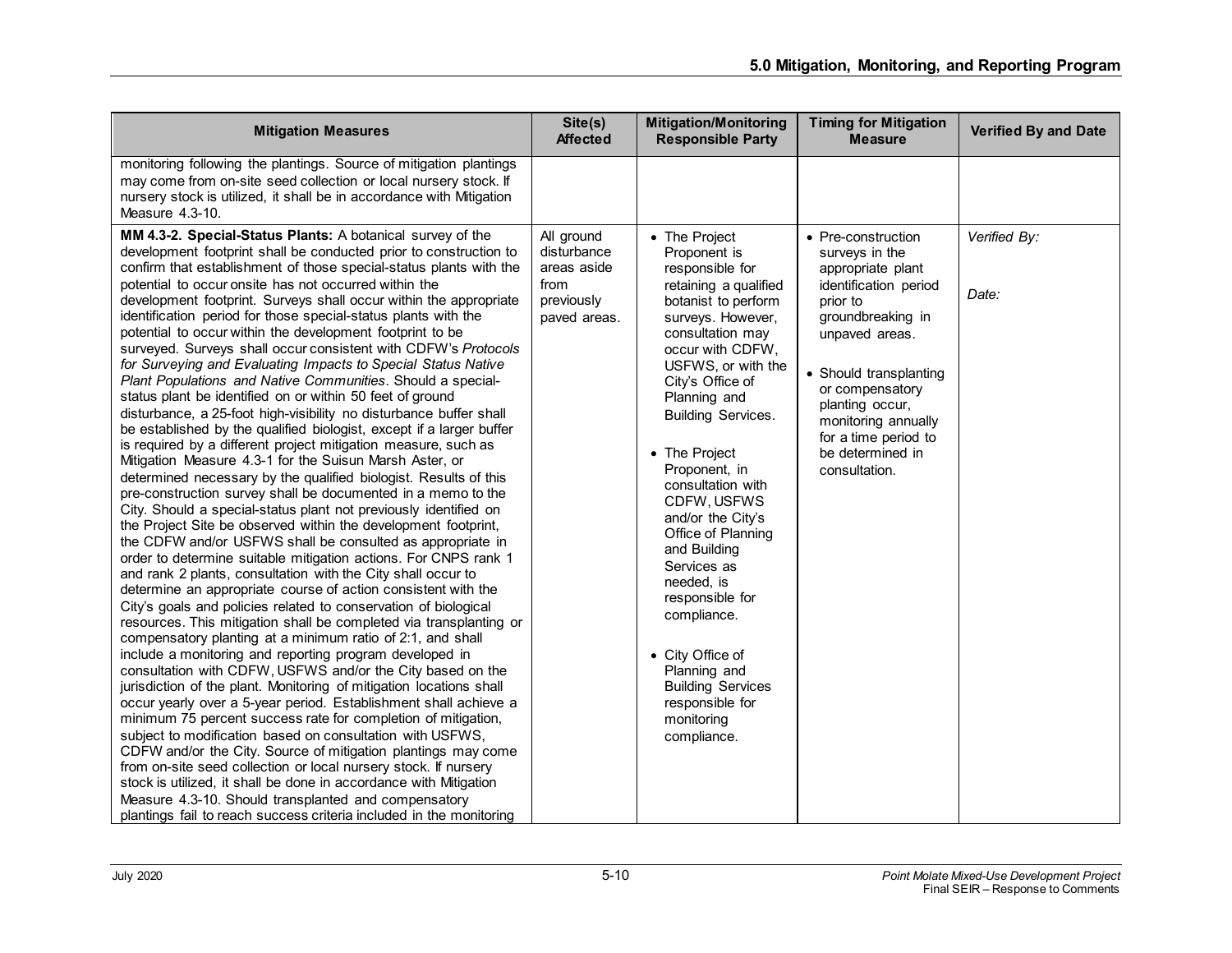| <b>Mitigation Measures</b>                                                                                                                                                                                                                                                                                                                                                                                                                                                                                                                                                                                                                                                                                                                                                                                                                                                                                                                                                                                                                                                                                                                                                                                                                                                                                                                                                                                                                                                                                                                               | Site(s)<br><b>Affected</b> | <b>Mitigation/Monitoring</b><br><b>Responsible Party</b>                                                                                                                                                                                                               | <b>Timing for Mitigation</b><br><b>Measure</b>                                         | <b>Verified By and Date</b> |
|----------------------------------------------------------------------------------------------------------------------------------------------------------------------------------------------------------------------------------------------------------------------------------------------------------------------------------------------------------------------------------------------------------------------------------------------------------------------------------------------------------------------------------------------------------------------------------------------------------------------------------------------------------------------------------------------------------------------------------------------------------------------------------------------------------------------------------------------------------------------------------------------------------------------------------------------------------------------------------------------------------------------------------------------------------------------------------------------------------------------------------------------------------------------------------------------------------------------------------------------------------------------------------------------------------------------------------------------------------------------------------------------------------------------------------------------------------------------------------------------------------------------------------------------------------|----------------------------|------------------------------------------------------------------------------------------------------------------------------------------------------------------------------------------------------------------------------------------------------------------------|----------------------------------------------------------------------------------------|-----------------------------|
| and reporting program, the monitoring biologist shall recommend<br>adaptive management measures such as identifying additional<br>planting locations, active vegetation management, supplemental<br>watering, and other activities to increase the establishment rate<br>of mitigation plantings. Should take of a State or federally listed<br>plant species be unavoidable, an incidental take permit from<br>CDFW and/or USFWS, may be required pursuant to applicable<br>laws and regulations.                                                                                                                                                                                                                                                                                                                                                                                                                                                                                                                                                                                                                                                                                                                                                                                                                                                                                                                                                                                                                                                       |                            |                                                                                                                                                                                                                                                                        |                                                                                        |                             |
| MM 4.3-3. Environmental Awareness Training: An<br>Environmental Awareness Training shall occur for all<br>construction personnel working on the Project Site prior to any<br>construction personnel being allowed to perform outdoor<br>construction activities for the Project and its off-site<br>improvements. A qualified biologist shall prepare instructional<br>materials for the City's review and approval and shall train<br>designated personnel to perform Environmental Awareness<br>Training for construction staff. This training shall include the<br>following.<br>A discussion on the importance of disease control and<br>invasive species management in protecting sensitive<br>biological resources (including WNS protocols)<br>A discussion on those special-status wildlife with the<br>$\blacksquare$<br>potential to occur within the impact area<br>A discussion on special-status plants observed on the<br>$\blacksquare$<br>Project Site<br>Relevant biological information on those special-status<br>species<br>What to do in the event of an occurrence of a special-status<br>species on the Project Site<br>Record of this training shall be maintained on the Project Site<br>and shall be made available to agencies upon request. Contact<br>information of a qualified biologist shall be included with the<br>training materials such that construction personnel have a<br>designated contact in the case of question on training provided<br>or an occurrence of a special-status species on the Project Site. | Entire site                | • The Project<br>Proponent and<br>project contractor<br>are responsible for<br>retaining a qualified<br>biologist to perform<br>train personnel as<br>needed.<br>• The City Office of<br>Planning and<br><b>Building Services</b><br>is responsible for<br>compliance. | • Prior to construction<br>personnel beginning<br>work                                 | Verified By:<br>Date:       |
| MM 4.3-4. Preservation and Protection of Eelgrass: The<br>eelgrass bed habitat onsite shall be completely avoided during<br>construction and operation of the Modified Project. Specifically,<br>water vessels (e.g., ferries, barges, water taxis/shuttles)<br>servicing the retrofitted pier shall not come within 1,000 feet of                                                                                                                                                                                                                                                                                                                                                                                                                                                                                                                                                                                                                                                                                                                                                                                                                                                                                                                                                                                                                                                                                                                                                                                                                       | Eelgrass bed<br>habitat    | • The Applicant is<br>responsible for<br>implementing dust<br>control.<br>implementing and                                                                                                                                                                             | • Dust control<br>measures to be<br>implemented prior to<br>any pier<br>rehabilitation | Verified By:<br>Date:       |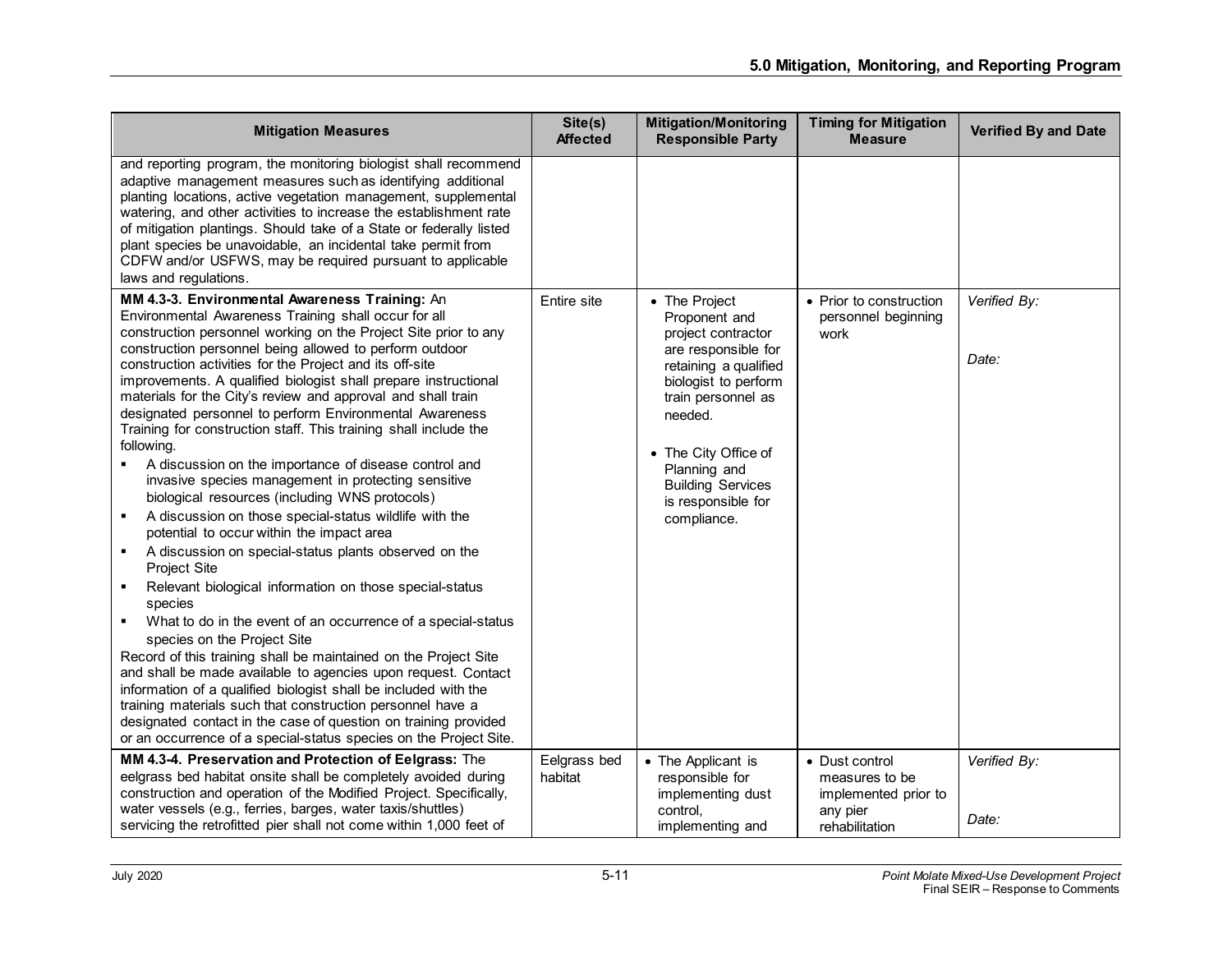| <b>Mitigation Measures</b>                                                                                                                                                                                                                                                                                                                                                                                                                                                                                                                                                                                                                                                                                                                                                                                                                                                                                                                                                                                                                                                                                                                                                                                                                                                                                                                                                                                                                                                                                                                                                                                                                                                                                                                                                                                                                                                                                                                                                                                                                                                                                                                                                                                                                                                                                                                                                                                                                                                                                                                                                                                                                                                               | Site(s)<br><b>Affected</b> | <b>Mitigation/Monitoring</b><br><b>Responsible Party</b>                                                                                                                                                                                                                                                                                                                                                                                                     | <b>Timing for Mitigation</b><br><b>Measure</b>                                                                                                                                                                                                                                      | <b>Verified By and Date</b> |
|------------------------------------------------------------------------------------------------------------------------------------------------------------------------------------------------------------------------------------------------------------------------------------------------------------------------------------------------------------------------------------------------------------------------------------------------------------------------------------------------------------------------------------------------------------------------------------------------------------------------------------------------------------------------------------------------------------------------------------------------------------------------------------------------------------------------------------------------------------------------------------------------------------------------------------------------------------------------------------------------------------------------------------------------------------------------------------------------------------------------------------------------------------------------------------------------------------------------------------------------------------------------------------------------------------------------------------------------------------------------------------------------------------------------------------------------------------------------------------------------------------------------------------------------------------------------------------------------------------------------------------------------------------------------------------------------------------------------------------------------------------------------------------------------------------------------------------------------------------------------------------------------------------------------------------------------------------------------------------------------------------------------------------------------------------------------------------------------------------------------------------------------------------------------------------------------------------------------------------------------------------------------------------------------------------------------------------------------------------------------------------------------------------------------------------------------------------------------------------------------------------------------------------------------------------------------------------------------------------------------------------------------------------------------------------------|----------------------------|--------------------------------------------------------------------------------------------------------------------------------------------------------------------------------------------------------------------------------------------------------------------------------------------------------------------------------------------------------------------------------------------------------------------------------------------------------------|-------------------------------------------------------------------------------------------------------------------------------------------------------------------------------------------------------------------------------------------------------------------------------------|-----------------------------|
| the eelgrass bed habitat as identified in the pre-construction and<br>annual surveys. The existing pier shall be utilized and the total<br>surface area of the pier shall not be increased. Improvement of<br>the existing pier shall be implemented as necessary, but no new<br>piers and/or structures shall be built within or in the vicinity of<br>any eelgrass bed habitat. Activities associated with the pier<br>reuse shall be subject to the acquisition of necessary permits.<br>These may include, but are not limited to, necessary BCDC<br>permits. The Applicant shall employ dust control measures to<br>ensure excavated soil transferred from the Project Site to barges<br>docked at the end of the pier using a conveyor belt system does<br>not result in debris in the Bay. Such dust control measures shall<br>include, but not be limited to, the following.<br>The conveyor belt system shall be completely enclosed to<br>٠<br>prevent any loose aggregate, soils, or dust from entering the<br>Bay during these transport operations.<br>Sediment shall be watered as needed to prevent dust from<br>٠<br>becoming airborne.<br>Vehicles transporting soils shall utilize designated routes.<br>٠<br>Should these routes include dirt roads, these roads shall be<br>watered as needed to prevent excessive production of dust.<br>Vehicles transporting soils across dirt roads shall not exceed<br>٠<br>a speed of 15 miles per hour.<br>Soils shall be covered when transported from the location of<br>٠<br>excavation to the removal offsite.<br>All water vessel routes shall be limited to the deep-water<br>shipping channel when not moored at the pier, and velocities<br>shall be lowered as water vessels approach the pier to reduce<br>waking. Water vessel speeds shall be limited to 10 knots or less<br>within 750 feet of the pier. In addition, water vessel traffic shall<br>not route from the terminal landward towards the shoreline.<br>Mooring of private boats is not to be allowed on the pier. An<br>appropriate signage and/or a buoy system shall be implemented<br>to properly inform marine traffic of the sensitive eelgrass habitats<br>and to help keep any vessels away from these habitats. Prior to<br>construction, the Applicant shall prepare an eelgrass monitoring<br>plan consistent with the California Eelgrass Mitigation Policy and<br>Implementing Guidelines, to be submitted to the NMFS for<br>review and approval. The Plan shall require eelgrass surveys be<br>conducted immediately prior to construction, annually throughout<br>construction, and three years following the initial use of the pier |                            | maintaining water<br>vessel routes, and<br>for retaining a<br>qualified eelgrass<br>monitor.<br>• BCDC would be<br>responsible for<br>compliance with<br>necessary BCDC<br>permit terms.<br>• The Santa Rosa<br>NMFS office and the<br>SFBRWQCB would<br>be responsible for<br>eelgrass monitoring<br>and mitigation<br>activities under its<br>regulatory purview.<br>• City is responsible<br>for monitoring<br>compliance with the<br>mitigation measure. | • Monitoring to be<br>completed at least<br>once annually<br>throughout<br>construction and for<br>three years following<br>construction<br>• Vessel route control<br>such as<br>maintenance of<br>buoys and signage<br>to be maintained<br>throughout the life of<br>the pier use. |                             |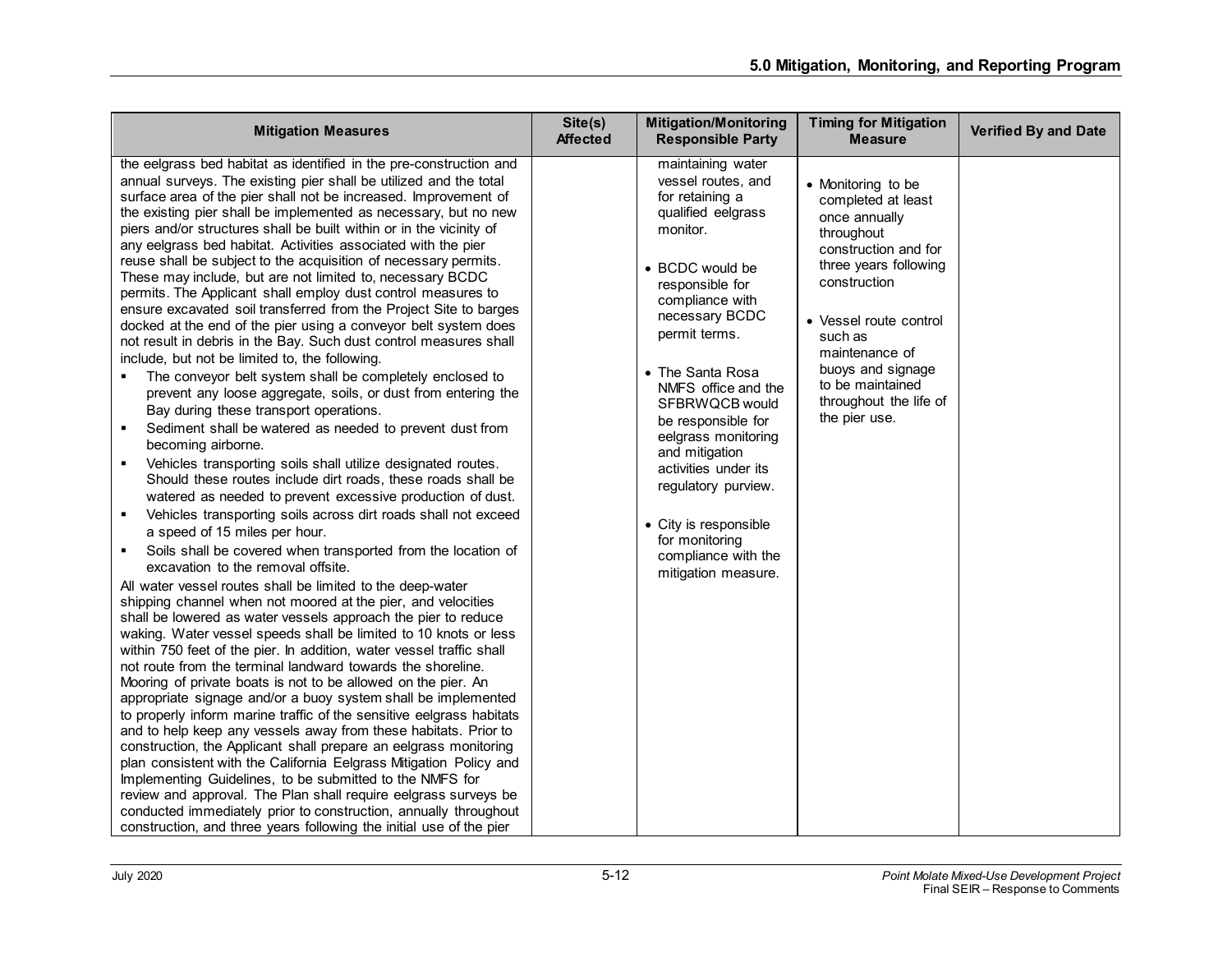| <b>Mitigation Measures</b>                                                                                                                                                                                                                                                                                                                                                                                                                                                                                                                                                                                                                                                                                                                                                                                                                                                                                                                                                                                                                                                                                                                                                                                                                                                                                                                                                                                                                                                                                                                                                                                                                                                                                                            | Site(s)<br><b>Affected</b> | <b>Mitigation/Monitoring</b><br><b>Responsible Party</b> | <b>Timing for Mitigation</b><br><b>Measure</b> | <b>Verified By and Date</b> |
|---------------------------------------------------------------------------------------------------------------------------------------------------------------------------------------------------------------------------------------------------------------------------------------------------------------------------------------------------------------------------------------------------------------------------------------------------------------------------------------------------------------------------------------------------------------------------------------------------------------------------------------------------------------------------------------------------------------------------------------------------------------------------------------------------------------------------------------------------------------------------------------------------------------------------------------------------------------------------------------------------------------------------------------------------------------------------------------------------------------------------------------------------------------------------------------------------------------------------------------------------------------------------------------------------------------------------------------------------------------------------------------------------------------------------------------------------------------------------------------------------------------------------------------------------------------------------------------------------------------------------------------------------------------------------------------------------------------------------------------|----------------------------|----------------------------------------------------------|------------------------------------------------|-----------------------------|
| to ensure ship travel routes do not impact eelgrass. Surveys<br>shall be conducted pursuant to protocols outlined in the<br>California Eelgrass Mitigation Policy and Implementing<br>Guidelines, and shall document eelgrass distribution and density<br>on both the Project Site and at a suitable control site during the<br>eelgrass growing season. The surveys shall also assess the<br>health of the eelgrass beds, including documenting the presence<br>of any algal blooms. The surveys shall monitor eelgrass beds<br>between 1 kilometer north and south of the Project Site and 0.5<br>kilometers seaward. Results of surveys shall be provided to the<br>NMFS Santa Rosa office staff within 60 days of completion. An<br>additional survey shall be completed within 90 days in the event<br>of failure of debris containment systems along the conveyor belt,<br>or in the event that a SWPPP inspection reveals the failure of<br>BMPs protecting Bay waters resulting in the exceeding of water<br>quality discharge standards. If NMFS determines the Modified<br>Project actions have adversely impacted eelgrass in or adjacent<br>to the Project Site based on pre- and post- work distribution and<br>density surveys, an eelgrass mitigation plan shall be provided to<br>NMFS and the SFBRWQCB for review and approval within 60<br>days of the determination of adverse impacts. The mitigation<br>plan shall provide for no net loss of habitat function, and shall<br>include criteria consistent with the California Eelgrass Mitigation<br>Policy and Implementing Guidelines (NOAA, 2014) as well as<br>one or more of the following.<br>In-kind creation, restoration, or enhancement of habitat with |                            |                                                          |                                                |                             |
| a success ratio following three years of monitoring at or<br>exceeding 1.2:1<br>Purchase of mitigation credits from an established and<br>$\blacksquare$<br>NMFS-approved eelgrass mitigation bank at a ratio of 1:1 for<br>banks established over three years                                                                                                                                                                                                                                                                                                                                                                                                                                                                                                                                                                                                                                                                                                                                                                                                                                                                                                                                                                                                                                                                                                                                                                                                                                                                                                                                                                                                                                                                        |                            |                                                          |                                                |                             |
| Purchase of mitigation credits from a NMFS-approved<br>$\blacksquare$<br>eelgrass mitigation bank at a NMFS-approved ratio<br>exceeding 1:1 for banks that have been established less<br>than three years                                                                                                                                                                                                                                                                                                                                                                                                                                                                                                                                                                                                                                                                                                                                                                                                                                                                                                                                                                                                                                                                                                                                                                                                                                                                                                                                                                                                                                                                                                                             |                            |                                                          |                                                |                             |
| Payment to in-lieu fee conservation program(s)<br>Out-of-kind mitigation only in the circumstance that in-kind<br>mitigation is not feasible, and out-of-kind mitigation provides<br>for sufficient ecological benefits approved by NMFS and<br>other trustee agencies such as CDFW.                                                                                                                                                                                                                                                                                                                                                                                                                                                                                                                                                                                                                                                                                                                                                                                                                                                                                                                                                                                                                                                                                                                                                                                                                                                                                                                                                                                                                                                  |                            |                                                          |                                                |                             |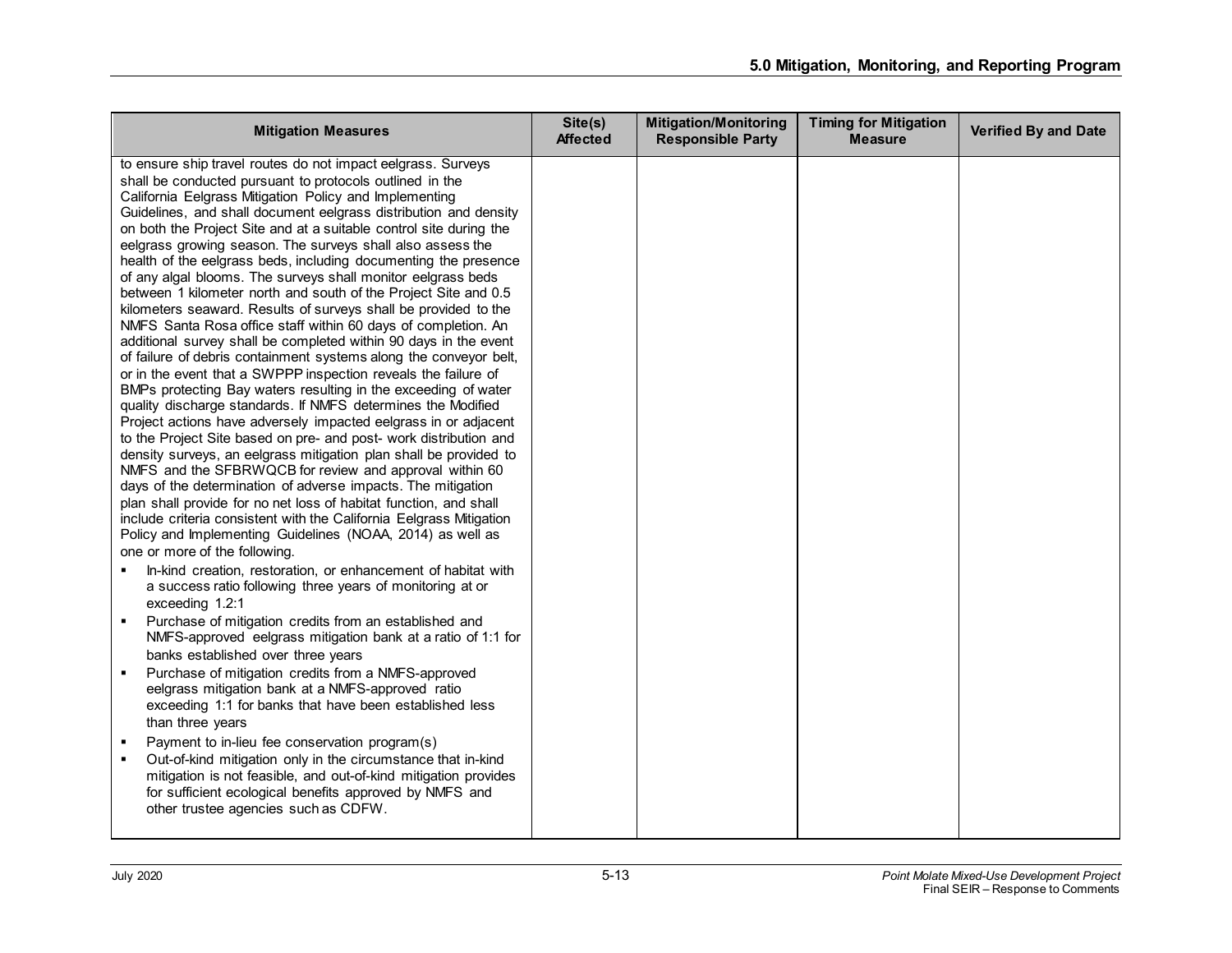| <b>Mitigation Measures</b>                                                                                                                                                                                                                                                                                                                                                                                                                                                                                                                                                                                                                                                                                                                                                                                                                                                                                                                                                                                                                                                                                                                                                                                                                                                                                                                                                                                                                                                                                                                                                                                                                                                                                                                                                                                                                                                                                                                                                                                                                                                                                                                                                                                                                                                                                                                                                                                                                                                                                                                                                                                                                                                                                             | Site(s)<br><b>Affected</b> | <b>Mitigation/Monitoring</b><br><b>Responsible Party</b>                                                                                                                                                                                                                                                                                                                                                                                                                                                                                                                                                    | <b>Timing for Mitigation</b><br><b>Measure</b>                                                                          | <b>Verified By and Date</b> |
|------------------------------------------------------------------------------------------------------------------------------------------------------------------------------------------------------------------------------------------------------------------------------------------------------------------------------------------------------------------------------------------------------------------------------------------------------------------------------------------------------------------------------------------------------------------------------------------------------------------------------------------------------------------------------------------------------------------------------------------------------------------------------------------------------------------------------------------------------------------------------------------------------------------------------------------------------------------------------------------------------------------------------------------------------------------------------------------------------------------------------------------------------------------------------------------------------------------------------------------------------------------------------------------------------------------------------------------------------------------------------------------------------------------------------------------------------------------------------------------------------------------------------------------------------------------------------------------------------------------------------------------------------------------------------------------------------------------------------------------------------------------------------------------------------------------------------------------------------------------------------------------------------------------------------------------------------------------------------------------------------------------------------------------------------------------------------------------------------------------------------------------------------------------------------------------------------------------------------------------------------------------------------------------------------------------------------------------------------------------------------------------------------------------------------------------------------------------------------------------------------------------------------------------------------------------------------------------------------------------------------------------------------------------------------------------------------------------------|----------------------------|-------------------------------------------------------------------------------------------------------------------------------------------------------------------------------------------------------------------------------------------------------------------------------------------------------------------------------------------------------------------------------------------------------------------------------------------------------------------------------------------------------------------------------------------------------------------------------------------------------------|-------------------------------------------------------------------------------------------------------------------------|-----------------------------|
| MM 4.3-5. Special-Status Birds - Nesting: Should work occur<br>during the general nesting season (February 15 to September<br>15), a pre-construction nesting bird survey shall be conducted by<br>a qualified biologist no more than five days prior to the start of<br>ground-disturbing activities as possible. The survey shall cover<br>all areas within 500 feet of planned construction activities.<br>Should an active nest be identified, a high visibility "disturbance-<br>free" buffer shall be established by the qualified biologist based<br>on the species identified. The buffer distance shall be based<br>upon the potential for construction noise, visual disturbance, and<br>other disruptive metrics with the potential to affect nesting, the<br>species of bird with the nest, and shall be at least 500 feet,<br>unless a smaller buffer is warranted based on the<br>recommendation of the qualified biologist and available CDFW<br>and/or USFWS guidelines for the protection of nests and<br>breeding a particular species. Should the nest of a special-status<br>bird be identified, the qualified biologist along with CDFW and/or<br>USFWS shall be consulted based on the regulatory jurisdiction<br>of the species and nest to determine suitable buffer size and any<br>other screening measures to help minimize or avoid the impact.<br>Alternatively, should the qualified biologist be approved by<br>CDFW for the purpose of performing nesting bird surveys prior to<br>these surveys, the qualified biologist may set the appropriate<br>construction buffer for a special-status bird nest without<br>additional consultation. This buffer shall be maintained until it<br>can be verified by a qualified biologist that the nestlings have<br>fledged or the nest has failed. Should construction activities<br>cease for five consecutive days or more, an additional nesting<br>bird survey shall be required should construction resume during<br>the general nesting season. Survey results shall be documented<br>in a memorandum. Should take of a special-status bird species<br>be unavoidable, an incidental take permit from CDFW and/or<br>USFWS, as appropriate, shall be required. In order to reduce<br>potential impacts from rodenticide use to foraging raptors, the<br>HOA and/or Commercial Association shall contract work with a<br>pest management company that utilizes Integrated Pest<br>Management (IPM) techniques, including the use of non-toxic<br>methods to control rodents within the developed areas of the<br>Project Site. Pest management within the Open Space and<br>public areas shall follow the recommendations in the City of | Entire site                | • The Project<br>Proponent is<br>responsible for<br>retaining a qualified<br>biologist to perform<br>surveys, however<br>CDFW and/or<br>USFWS may also<br>be consulted as<br>necessary.<br>• The Project<br>Proponent in<br>coordination with<br>the City's Office of<br>Planning and<br><b>Building Services</b><br>and CDFW or<br>USFWS as needed,<br>is responsible for<br>compliance.<br>• The HOA and/or<br>Commercial<br>Association is<br>responsible for<br>compliance within<br>the operational<br>phase.<br>• City is responsible<br>for monitoring<br>compliance with the<br>mitigation measure. | • Within 5 days of<br>ground disturbance<br>commencing or<br>re-commencing<br>during the general<br>nesting bird season | Verified By:<br>Date:       |
| Richmond's Resolution No. 25-12 (City of Richmond, 2012b),                                                                                                                                                                                                                                                                                                                                                                                                                                                                                                                                                                                                                                                                                                                                                                                                                                                                                                                                                                                                                                                                                                                                                                                                                                                                                                                                                                                                                                                                                                                                                                                                                                                                                                                                                                                                                                                                                                                                                                                                                                                                                                                                                                                                                                                                                                                                                                                                                                                                                                                                                                                                                                                             |                            |                                                                                                                                                                                                                                                                                                                                                                                                                                                                                                                                                                                                             |                                                                                                                         |                             |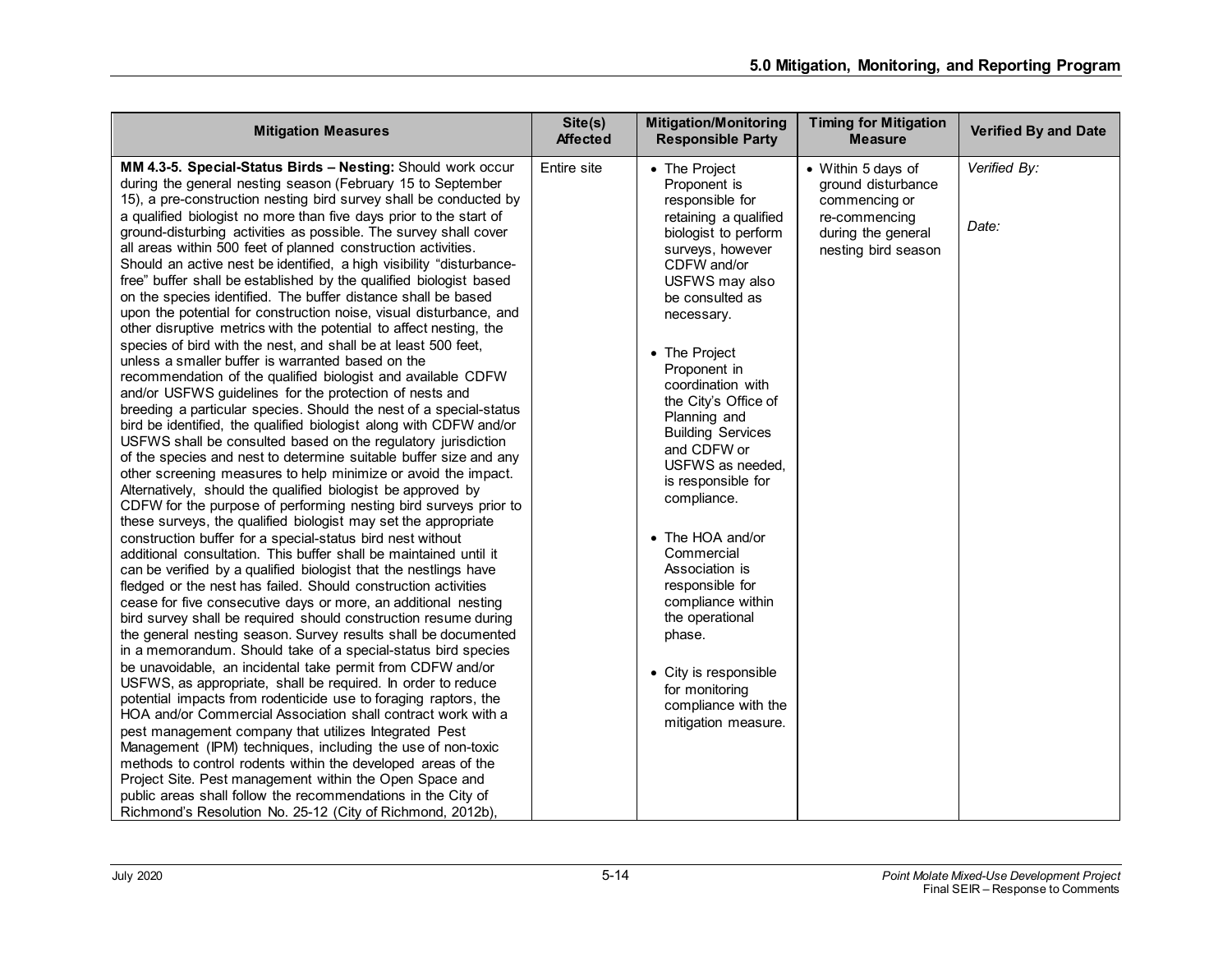|      | <b>Mitigation Measures</b>                                                                                                                                                                                                                                                                                                                                                                                                                                                                                                                                                                                                                                                                                                                                                                                                                                                               | Site(s)<br><b>Affected</b> | <b>Mitigation/Monitoring</b><br><b>Responsible Party</b>                                                                                                                                          | <b>Timing for Mitigation</b><br><b>Measure</b> | <b>Verified By and Date</b> |
|------|------------------------------------------------------------------------------------------------------------------------------------------------------------------------------------------------------------------------------------------------------------------------------------------------------------------------------------------------------------------------------------------------------------------------------------------------------------------------------------------------------------------------------------------------------------------------------------------------------------------------------------------------------------------------------------------------------------------------------------------------------------------------------------------------------------------------------------------------------------------------------------------|----------------------------|---------------------------------------------------------------------------------------------------------------------------------------------------------------------------------------------------|------------------------------------------------|-----------------------------|
|      | including limitations on the types and methods of rodenticide                                                                                                                                                                                                                                                                                                                                                                                                                                                                                                                                                                                                                                                                                                                                                                                                                            |                            |                                                                                                                                                                                                   |                                                |                             |
| use. |                                                                                                                                                                                                                                                                                                                                                                                                                                                                                                                                                                                                                                                                                                                                                                                                                                                                                          |                            |                                                                                                                                                                                                   |                                                |                             |
|      | MM 4.3-6. Nighttime Lighting Plan: A nighttime lighting plan<br>shall be developed by the Applicant and approved by the City<br>prior to groundbreaking. The plan shall describe measures to<br>avoid and/or minimize impacts to shorebirds and migratory birds<br>as well as sensitive eelgrass habitat from nighttime lighting. The<br>nighttime lighting plan shall consider Dark Sky Initiative<br>measures in reducing the impacts of nighttime lighting. The<br>lighting plan shall include, but not be limited to the following<br>provisions.<br>Outdoor lighting known to attract shorebirds and migratory<br>birds (e.g., searchlight advertising lighting, uplighting on<br>signs, spotlights, floodlights, etc.) shall be prohibited.<br>No uplighting shall be allowed.<br>Nighttime lighting or spillage of light onto beach strand and<br>Bay waters shall be prohibited. | Entire site                | • The Applicant is<br>responsible for<br>completing the<br>Nighttime Lighting<br>Plan.<br>• The City's Office of<br>Planning and<br><b>Building Services is</b><br>responsible for<br>compliance. | • Prior to<br>groundbreaking                   | Verified By:<br>Date:       |
| ٠    | All lighting fixtures associated with the development of the<br>odified Project shall be shielded, provide maximum<br>efficiency, and reduce spill over through cut-off mechanisms<br>(i.e., light that spills beyond the intended areas to be lit, but<br>that is not projected directly upward).<br>Lighting shall be deliberately directed downward and away<br>from marshes and beaches, and optimize daylight by turning<br>off when daylight provides sufficient illumination for vision<br>and safety.<br>Motion-sensitive lighting, lower intensity lights, and                                                                                                                                                                                                                                                                                                                  |                            |                                                                                                                                                                                                   |                                                |                             |
|      | appropriately programmed timed lights shall be used to the<br>maximum extent feasible.<br>All outdoor lights other than those required for safety or<br>security shall be off from the hours of 11 P.M. to 7 A.M.<br>Lighting required for safety and security, such as pathway<br>illumination and parking lot lighting, shall be designed to<br>reduce light spillage and shall be of the minimum intensity to<br>serve the purpose of illumination.<br>Nighttime security lights shall be full cut off lights.<br>Illumination shall be kept as low as possible while still<br>providing the required security and safety illumination.<br>All lighting shall comply with the RMC Article 15.04.604 as                                                                                                                                                                                |                            |                                                                                                                                                                                                   |                                                |                             |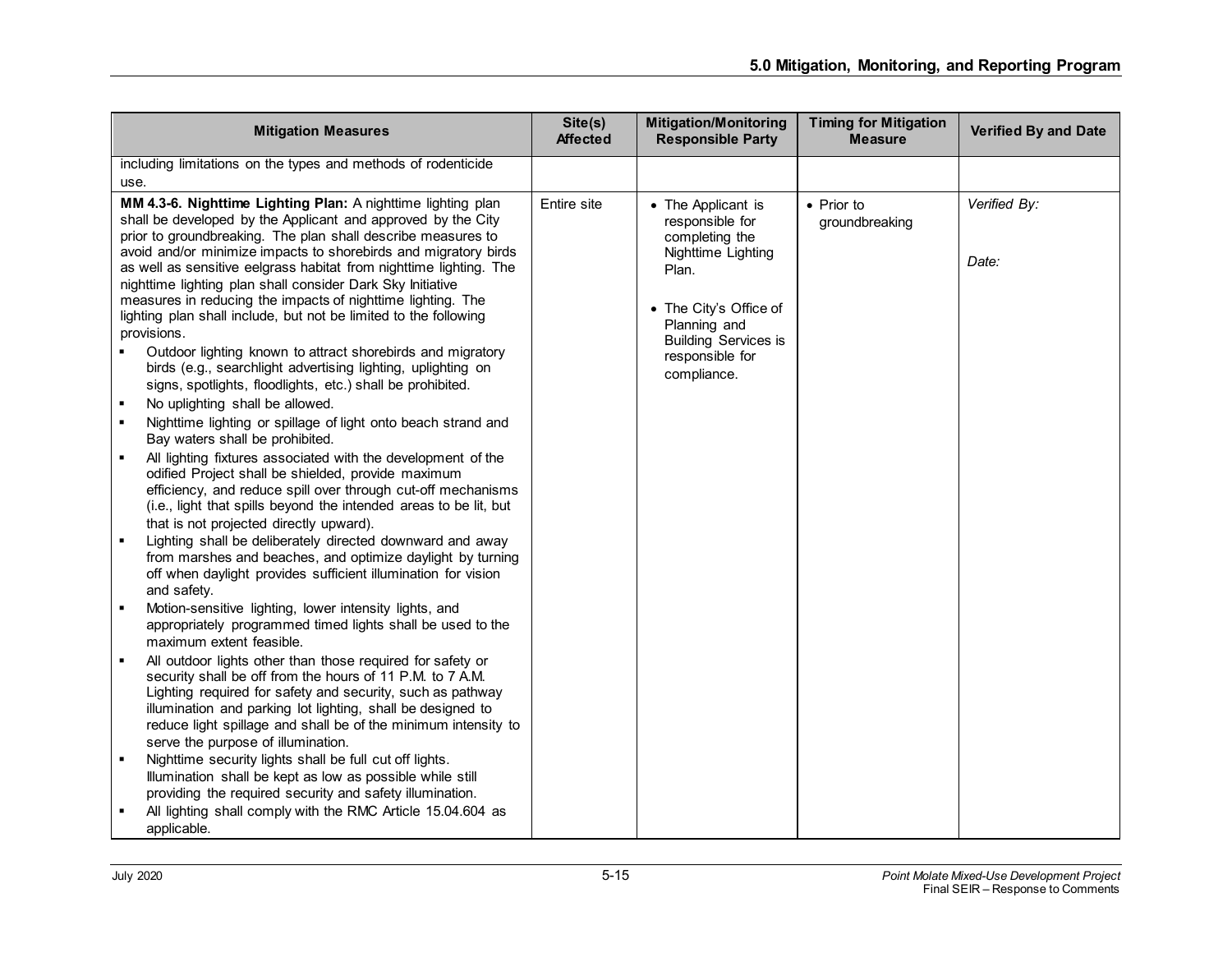| <b>Mitigation Measures</b>                                                                                                                                                                                                                                                                                                                                                                                                                                                                                                                                                                                                                                                                                                                                                                                                                                                                                                                                                                                                                                                                                                                                                                                                      | Site(s)<br><b>Affected</b>                                                                                                  | <b>Mitigation/Monitoring</b><br><b>Responsible Party</b>                                                                                                                                                                                                                                                                                                                                                                        | <b>Timing for Mitigation</b><br><b>Measure</b>                                                                                                                                         | <b>Verified By and Date</b> |
|---------------------------------------------------------------------------------------------------------------------------------------------------------------------------------------------------------------------------------------------------------------------------------------------------------------------------------------------------------------------------------------------------------------------------------------------------------------------------------------------------------------------------------------------------------------------------------------------------------------------------------------------------------------------------------------------------------------------------------------------------------------------------------------------------------------------------------------------------------------------------------------------------------------------------------------------------------------------------------------------------------------------------------------------------------------------------------------------------------------------------------------------------------------------------------------------------------------------------------|-----------------------------------------------------------------------------------------------------------------------------|---------------------------------------------------------------------------------------------------------------------------------------------------------------------------------------------------------------------------------------------------------------------------------------------------------------------------------------------------------------------------------------------------------------------------------|----------------------------------------------------------------------------------------------------------------------------------------------------------------------------------------|-----------------------------|
| MM 4.3-7. Special-Status Birds - Predation: Contract and<br>HOA provisions shall require contractors and occupants of the<br>Project Site to implement measures to deter and/or minimize<br>disturbance by common scavenging mammals (e.g., raccoons,<br>opossums, feral cats, and skunks) which could potentially<br>agitate, disrupt, or otherwise frighten bird species that may be<br>present within the Project Site. Such measures shall include, but<br>are not limited, to regular collection and removal of trash<br>generated by the facility, the use of sealed and secure trash<br>dumpsters and bins throughout the facility, and fencing around<br>trash collection areas. HOA and Commercial Association<br>provisions shall include the following.<br>Open trash receptacles accessible to wildlife shall be<br>prohibited.<br>Curbside pickup for bulky waste and other events requiring<br>placement of waste in areas of wildlife access shall occur as<br>close to the scheduled pick-up event as possible.<br>With the exception of bird feeders and similar items,<br>placement of food outside shall be minimized. Pet food<br>should be kept indoors as possible, especially during<br>nighttime hours. | Entire site                                                                                                                 | • The Project<br>Proponent in<br>coordination with<br>the City's Office of<br>Planning and<br><b>Building Services is</b><br>responsible for<br>compliance.<br>• The Project<br>Proponent is<br>responsible for<br>compliance during<br>the construction<br>phase. The HOA<br>and Commercial<br>Association are<br>responsible for<br>compliance within<br>the operational<br>phase.<br>• City is responsible<br>for monitoring | • Throughout<br>construction and<br>operation                                                                                                                                          | Verified By:<br>Date:       |
|                                                                                                                                                                                                                                                                                                                                                                                                                                                                                                                                                                                                                                                                                                                                                                                                                                                                                                                                                                                                                                                                                                                                                                                                                                 |                                                                                                                             | compliance with the<br>mitigation measure.                                                                                                                                                                                                                                                                                                                                                                                      |                                                                                                                                                                                        |                             |
| MM 4.3-8. Special-Status Mammals - Bats: A qualified bat<br>biologist shall conduct pre-construction bat surveys within one<br>month of ground disturbance of all potentially suitable bat<br>habitats in the vicinity of any construction activities, including<br>buildings scheduled to be modified or demolished, and the pier,<br>and trees with features that have the potential to support bat<br>roosts. Additional surveys may be completed up to one year in<br>advance of construction activities to assess habitat, identify<br>potential roosts, and perform exclusion, if necessary. If no bats<br>and/or evidence of bats (e.g., guano) are detected during the<br>pre-construction surveys, no additional surveys are required.<br>Pre-construction surveys shall include evening fly-out surveys<br>accompanied by acoustic monitoring, daytime surveys, and<br>surveys for bat sign. If no evidence of bats occurs, then no                                                                                                                                                                                                                                                                                   | In the vicinity<br>of potential<br>bat roost<br>habitat<br>(buildings,<br>mixed<br>riparian, and<br>eucalyptus<br>woodland) | • The Project<br>Proponent is<br>responsible for<br>retaining a qualified<br>biologist to perform<br>surveys, however<br>CDFW and/or<br>USFWS may also<br>be consulted as<br>necessary.<br>• The Project<br>Proponent in<br>coordination with                                                                                                                                                                                   | • Within one month (or<br>up to a year prior) of<br>disturbance<br>commencing or re-<br>commencing near or<br>within potential bat<br>roost habitat<br>(buildings, pier, and<br>trees) | Verified By:<br>Date:       |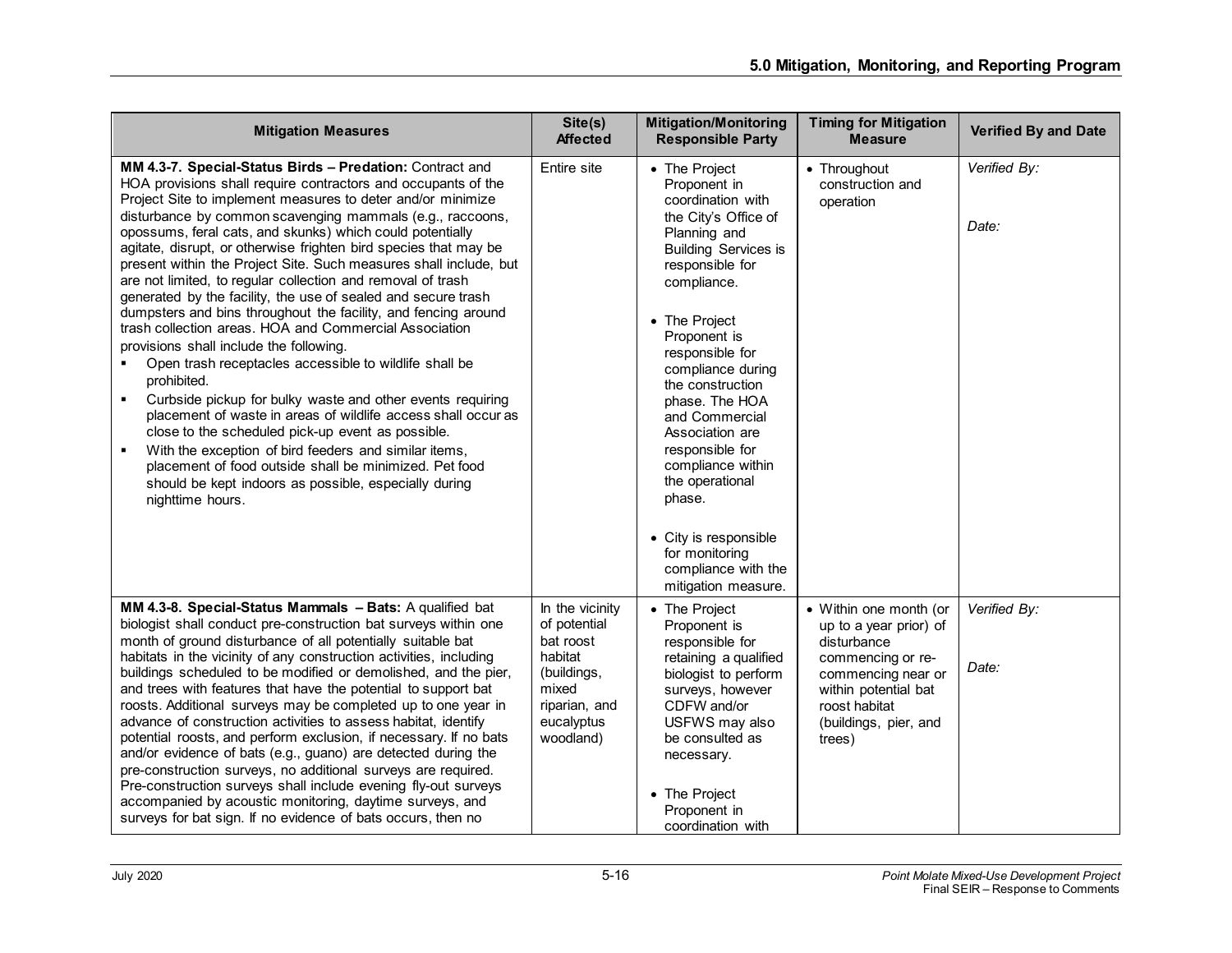| <b>Mitigation Measures</b>                                                                                                                                                                                                                                                                                                                                                                                                                                                                                                                                                                                                                                                                                                                                                                                                                                                                                                                                                                                                                                                                                                                                                                                                                                                                                                                                                                                                                                                                                                                                                                                                                                                                                                                                                                                                                                                                                                                                                                                                                                                                                                                                                                                                                                                                                                                                                                                                                                                                                                                                                                                                                                                                                                                                                                                                                                                    | Site(s)<br><b>Affected</b> | <b>Mitigation/Monitoring</b><br><b>Responsible Party</b>                                                                                                                                                                         | <b>Timing for Mitigation</b><br><b>Measure</b> | <b>Verified By and Date</b> |
|-------------------------------------------------------------------------------------------------------------------------------------------------------------------------------------------------------------------------------------------------------------------------------------------------------------------------------------------------------------------------------------------------------------------------------------------------------------------------------------------------------------------------------------------------------------------------------------------------------------------------------------------------------------------------------------------------------------------------------------------------------------------------------------------------------------------------------------------------------------------------------------------------------------------------------------------------------------------------------------------------------------------------------------------------------------------------------------------------------------------------------------------------------------------------------------------------------------------------------------------------------------------------------------------------------------------------------------------------------------------------------------------------------------------------------------------------------------------------------------------------------------------------------------------------------------------------------------------------------------------------------------------------------------------------------------------------------------------------------------------------------------------------------------------------------------------------------------------------------------------------------------------------------------------------------------------------------------------------------------------------------------------------------------------------------------------------------------------------------------------------------------------------------------------------------------------------------------------------------------------------------------------------------------------------------------------------------------------------------------------------------------------------------------------------------------------------------------------------------------------------------------------------------------------------------------------------------------------------------------------------------------------------------------------------------------------------------------------------------------------------------------------------------------------------------------------------------------------------------------------------------|----------------------------|----------------------------------------------------------------------------------------------------------------------------------------------------------------------------------------------------------------------------------|------------------------------------------------|-----------------------------|
| further mitigation shall be necessary. Should a bat roost be<br>observed, a disturbance buffer shall be established by a qualified<br>bat biologist based on the particular needs of the species of bats<br>found roosting. This buffer shall be maintained until evacuation<br>takes place. Should construction halt for seven days or more,<br>additional pre-construction surveys shall occur in areas with<br>potential bat roost habitat. If bats or evidence of bats are<br>detected during the pre-construction surveys, a qualified bat<br>biologist shall facilitate bat evacuation from structures, or<br>removal of bat habitat trees. Evacuation or removal shall occur<br>only during seasonal periods of bat activity: 1) prior to maternity<br>season from approximately March 1 (or when night temperatures<br>are above 45 degrees Fahrenheit and when rains have ceased)<br>through April 15 (when females begin to give birth to young) and<br>2) prior to winter torpor from September 1 (when young bats are<br>self-sufficiently volant) until October 15 (before night<br>temperatures fall below 45 degrees Fahrenheit and rains begin).<br>Bat habitat trees scheduled for removal shall be demarcated<br>using high-visibility markers. Removal of potential tree roost<br>habitat, including, but not limited to, trees with sloughing bark or<br>basal hollows, shall occur over two days, with initial partial<br>removal occurring the first evening and full removal occurring the<br>following day. Evacuation may include the installation of<br>appropriate exclusionary nets around occupied habitats while<br>bats are away from their roosts. The netted habitats shall be<br>monitored frequently at appropriate times and intervals to ensure<br>that all bats have left the roosts and that no bats re-enter during<br>the duration of construction activities impacting the bat habitat<br>structure. The qualified bat biologist shall determine the specific<br>protocol regarding bat removal within the larger historic buildings<br>on-site. An exclusionary plan, should the qualified biologist<br>determine that special-status bat exclusion from existing<br>structures is necessary, shall be provided to CDFW as<br>appropriate. Once construction activities are complete, the<br>exclusionary nets shall be removed. Should construction halt for<br>a period of more than seven days, an additional pre-construction<br>survey shall occur for suitable bat roost habitat for which<br>exclusion has not occurred. Should take of a special-status bat<br>species be unavoidable, an incidental take permit from the<br>CDFW and/or USFWS, as appropriate, shall be required. Should<br>a special-status bat roost be detected and deemed necessary to<br>be removed, replacement of suitable, species-specific roost |                            | the City's Office of<br>Planning and<br><b>Building Services</b><br>and CDFW or<br>USFWS as needed<br>is responsible for<br>compliance.<br>• City is responsible<br>for monitoring<br>compliance with the<br>mitigation measure. |                                                |                             |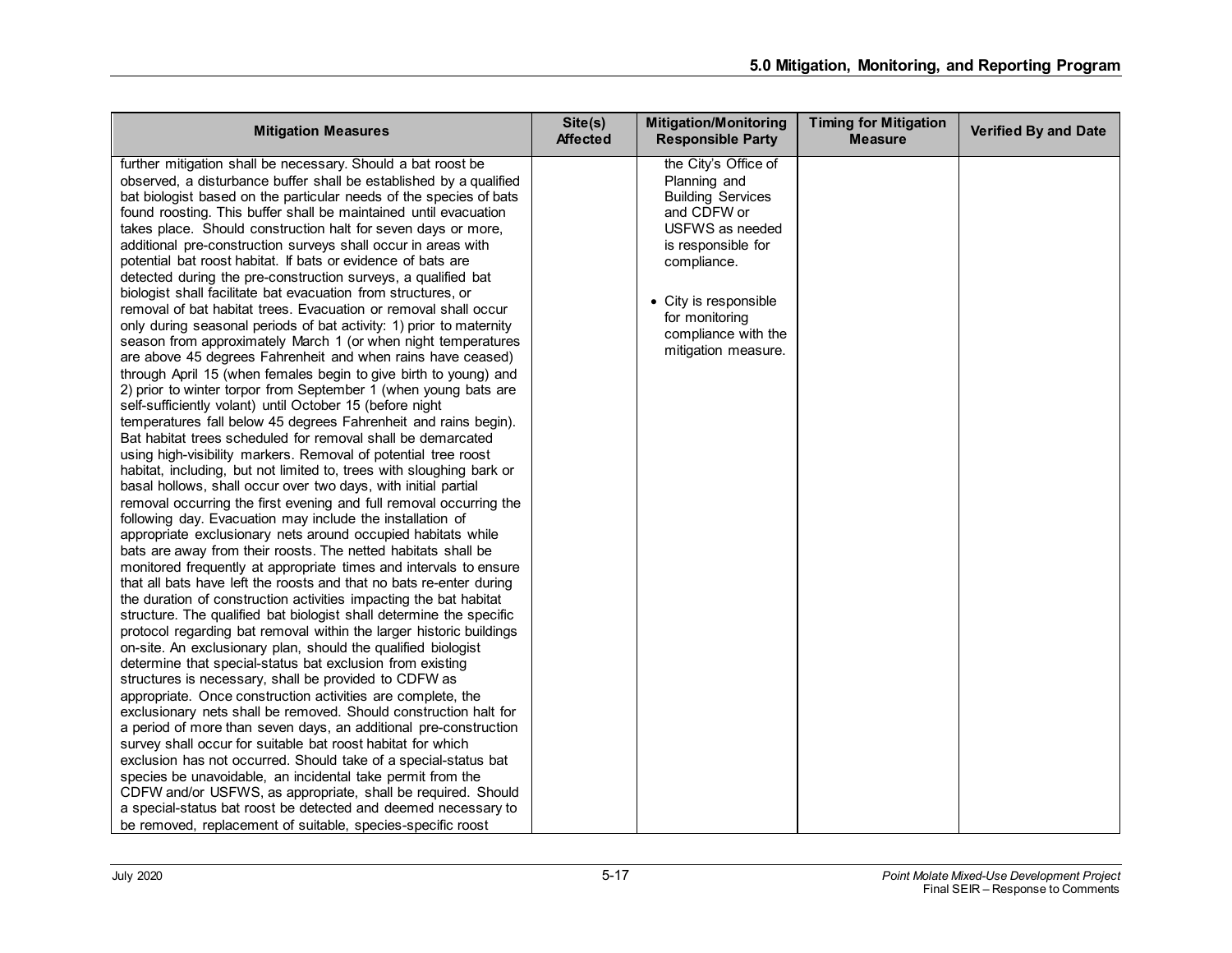| <b>Mitigation Measures</b>                                                                                                                                                                                                                                                                                                                                                                                                                                                                                                                                                                                                                                                                                                                                                                                                                                                                                                                                                                                                                                                                                                                                                                                                                                                                                                                                                                                                                                                                                                                                                                                                                                                                                                                                                                                                                                                                                                                                           | Site(s)<br><b>Affected</b>                                                              | <b>Mitigation/Monitoring</b><br><b>Responsible Party</b>                                                                                                                                                  | <b>Timing for Mitigation</b><br><b>Measure</b> | <b>Verified By and Date</b> |
|----------------------------------------------------------------------------------------------------------------------------------------------------------------------------------------------------------------------------------------------------------------------------------------------------------------------------------------------------------------------------------------------------------------------------------------------------------------------------------------------------------------------------------------------------------------------------------------------------------------------------------------------------------------------------------------------------------------------------------------------------------------------------------------------------------------------------------------------------------------------------------------------------------------------------------------------------------------------------------------------------------------------------------------------------------------------------------------------------------------------------------------------------------------------------------------------------------------------------------------------------------------------------------------------------------------------------------------------------------------------------------------------------------------------------------------------------------------------------------------------------------------------------------------------------------------------------------------------------------------------------------------------------------------------------------------------------------------------------------------------------------------------------------------------------------------------------------------------------------------------------------------------------------------------------------------------------------------------|-----------------------------------------------------------------------------------------|-----------------------------------------------------------------------------------------------------------------------------------------------------------------------------------------------------------|------------------------------------------------|-----------------------------|
| habitat at a 1:1 ratio shall be provided on-site prior to exclusion.<br>Consultation with CDFW shall occur to determine proper habitat<br>replacement methodology.                                                                                                                                                                                                                                                                                                                                                                                                                                                                                                                                                                                                                                                                                                                                                                                                                                                                                                                                                                                                                                                                                                                                                                                                                                                                                                                                                                                                                                                                                                                                                                                                                                                                                                                                                                                                   |                                                                                         |                                                                                                                                                                                                           |                                                |                             |
| MM 4.3-9. Maintenance of Sensitive Habitats: Signage at all<br>public access locations in proximity to beach strand habitat and<br>tidal marsh habitat shall be posted that describes the sensitive<br>nature of these habitat types and their importance within the Bay<br>ecosystem. Signage shall also be posted at the major trailheads<br>within the open space informing visitors of the presence and<br>importance of sensitive coastal scrub, coastal terrace prairie,<br>and riparian habitat. Signage shall also include action items for<br>visiting public to encourage protection of these valuable<br>resources. Signage shall be developed with guidance from the<br>Association of Fish and Wildlife Agencies Stewardship Education<br>Best Practices Planning Guide. Action items may include, but<br>are not limited to:<br>proper collection and disposal of trash;<br>leashing of pets to prevent harassment of wildlife;<br>٠<br>passive activities to enjoy wildlife without disturbing natural<br>٠<br>behavior:<br>proper maintenance of recreational equipment to prevent the<br>٠<br>spread of invasive species;<br>discouragement of the removal of plants or other biological<br>resources; and<br>restrictions on allowable transportation (vehicles, bicycles,<br>$\blacksquare$<br>horses, etc.) on trails near sensitive habitat.<br>Park infrastructure installed on the Project Site such as benches<br>and trail access shall be located at least 100 feet away from tidal<br>marsh habitat on the Project Site, and signage restricting public<br>access from tidal marsh habitat shall be posted. Park<br>infrastructure shall also include waste receptacles sufficient in<br>number and size to service public use of the parks and open<br>space with regular service to prevent over spilling. Removal of<br>litter on beach strand or tidal marsh habitat shall occur as a<br>component of servicing of waste receptacles. | Beach strand,<br>tidal marsh.<br>and major<br>public access<br>points to open<br>space. | • The Project<br>Proponent and<br>project contractor<br>are responsible for<br>implementation.<br>• The City's Office of<br>Planning and<br><b>Building Services is</b><br>responsible for<br>compliance. | • Prior to occupancy                           | Verified By:<br>Date:       |
| MM 4.3-10. Invasive Species Management: Noxious plant<br>species, as defined by 3 CCR section 4500, shall be removed<br>within parks or green space during the construction phase to<br>increase the habitat value of these open spaces. These noxious<br>species shall be replaced with native coastal scrub and native                                                                                                                                                                                                                                                                                                                                                                                                                                                                                                                                                                                                                                                                                                                                                                                                                                                                                                                                                                                                                                                                                                                                                                                                                                                                                                                                                                                                                                                                                                                                                                                                                                             | Parks and<br>green space<br>within<br>Planning<br>Areas                                 | • The Project<br>Proponent and<br>project contractor                                                                                                                                                      | • Throughout<br>construction                   | Verified By:<br>Date:       |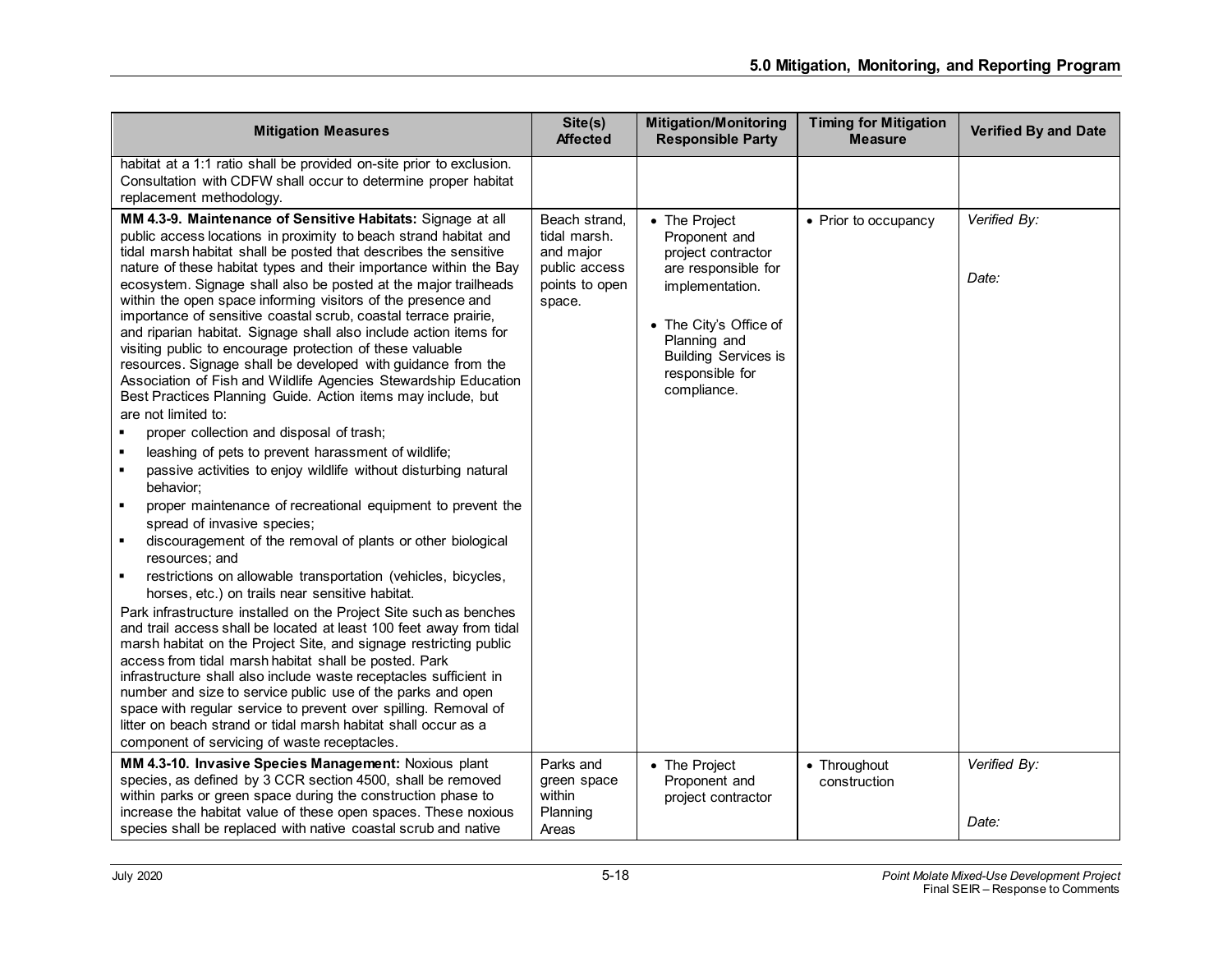| <b>Mitigation Measures</b>                                                                                                                                                                                                                                                                                                                                                                                                                                                                                                                                                                                                                                                                                                                                                                                                                                                                                                                                                                                                                                                                                                                                                                                                                                                                                                                                                                                                                                                                                                                                                                                      | Site(s)<br><b>Affected</b>                     | <b>Mitigation/Monitoring</b><br><b>Responsible Party</b>                                                                                                            | <b>Timing for Mitigation</b><br><b>Measure</b>                                                                                                                                                                    | <b>Verified By and Date</b> |
|-----------------------------------------------------------------------------------------------------------------------------------------------------------------------------------------------------------------------------------------------------------------------------------------------------------------------------------------------------------------------------------------------------------------------------------------------------------------------------------------------------------------------------------------------------------------------------------------------------------------------------------------------------------------------------------------------------------------------------------------------------------------------------------------------------------------------------------------------------------------------------------------------------------------------------------------------------------------------------------------------------------------------------------------------------------------------------------------------------------------------------------------------------------------------------------------------------------------------------------------------------------------------------------------------------------------------------------------------------------------------------------------------------------------------------------------------------------------------------------------------------------------------------------------------------------------------------------------------------------------|------------------------------------------------|---------------------------------------------------------------------------------------------------------------------------------------------------------------------|-------------------------------------------------------------------------------------------------------------------------------------------------------------------------------------------------------------------|-----------------------------|
| coastal grassland species. If nursery stock is used for native<br>plant or special-status plant replacement, these plants shall be<br>acquired by a local nursery consistent with the California<br>Department of Food and Agriculture's (CDFA) Plant Quarantine<br>Manual (CDFA, 2019a) and, if the county remains under<br>quarantine for Phytophthora sp., only acquire nursery stock from<br>approved nurseries (CDFA, 2019b; CDFA, 2020). Additionally,<br>all vehicles and construction equipment shall be kept clean and<br>free of debris that could track invasive species or pathogens<br>onto the Project Site through routine exterior washing and<br>removal of interior debris. A log of vehicle conditions shall be<br>kept for all vehicles frequently entering and exiting the Project<br>Site, and maintenance activities related to vehicle cleanliness<br>shall occur following the evaluation that a vehicle is no longer in<br>a clean condition.                                                                                                                                                                                                                                                                                                                                                                                                                                                                                                                                                                                                                                         |                                                | are responsible for<br>implementation.<br>• The City's Office of<br>Planning and<br><b>Building Services is</b><br>responsible for<br>compliance.                   |                                                                                                                                                                                                                   |                             |
| MM 4.3-11. Coastal Scrub Habitat Impacts: Impacts to coastal<br>scrub shall be mitigated at a 1.5:1 acre ratio, such that for each<br>acre impacted, no less than 1.5 acres of in-kind habitat shall be<br>created, restored, or preserved. Prior to development, a<br>pre-construction survey shall be performed to identify precise<br>acreages of coastal scrub habitat within an impact area. Coastal<br>scrub habitat shall be identified utilizing CDFW's Protocols for<br>Surveying and Evaluating Impacts to Special Status Native Plant<br>Populations and Natural Communities. The following activities<br>shall occur related to coastal scrub mitigation.<br>Invasive scrub habitat within the Open Space and not<br>1.<br>impacted by grading shall be removed and replaced with<br>coastal scrub habitat similar to native coastal scrub habitat<br>present on the Project Site. These acres shall be managed<br>and monitored annually for a minimum of five years. A<br>qualified biologist shall prepare an annual report on the<br>status of habitat restoration activities with recommendations<br>on adaptive management measures as necessary.<br>Mitigation shall be deemed complete when, after five years<br>of management and monitoring, the qualified biologist<br>determines that the mitigation has achieved a 75 percent<br>native plant cover within the coastal scrub areas. Additional<br>years of management and reporting shall occur should<br>mitigation fail to meet success criteria. These reports shall<br>be maintained by the Applicant and be available to agencies | Coastal scrub<br>and invasive<br>scrub habitat | • The Applicant is<br>responsible for<br>implementation.<br>• The City's Office of<br>Planning and<br><b>Building Services is</b><br>responsible for<br>compliance. | • Pre-construction<br>survey prior to<br>development.<br>• Throughout<br>construction with<br>monitoring annually<br>for a minimum of five<br>years following<br>completion of initial<br>restoration activities. | Verified By:<br>Date:       |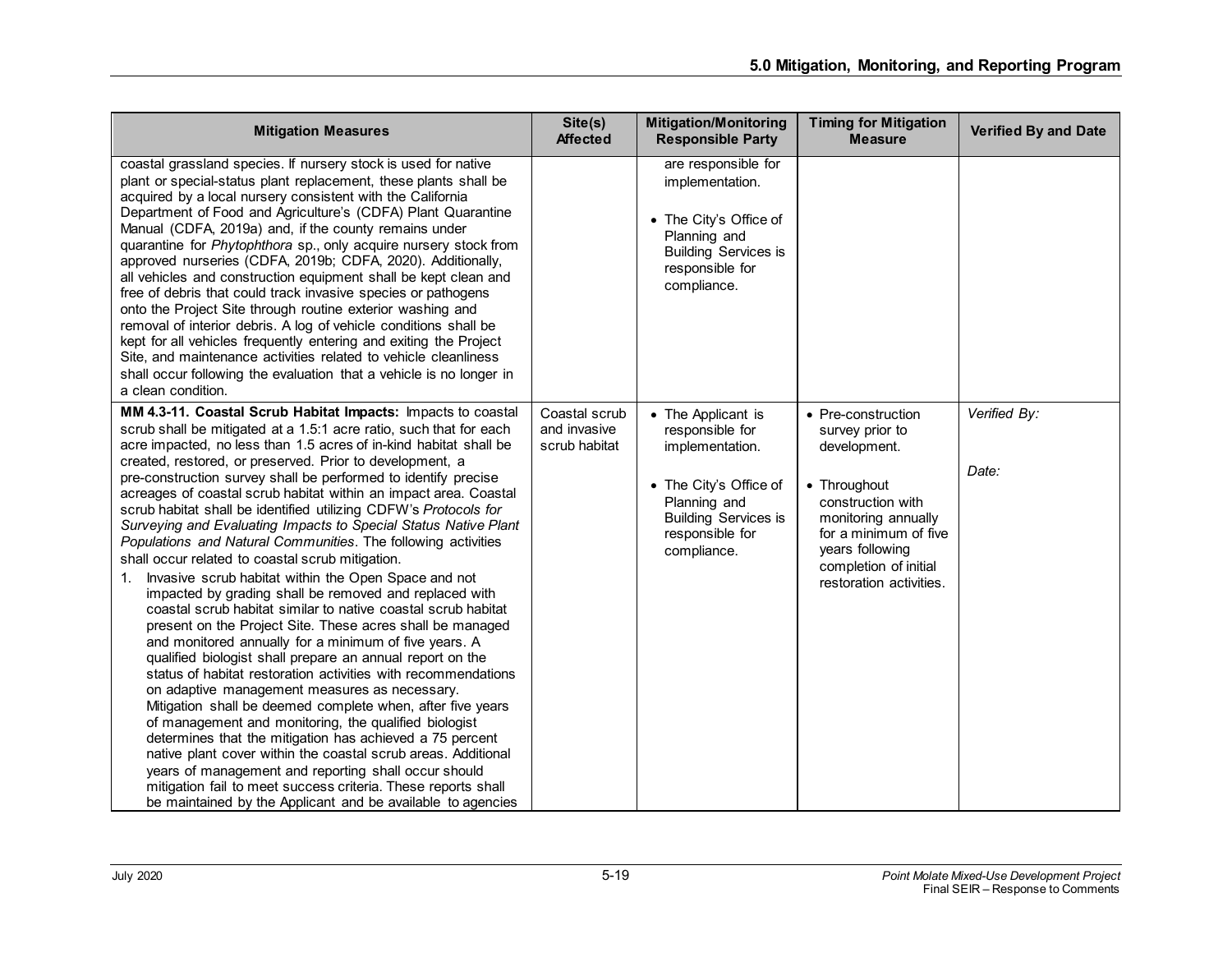|    | <b>Mitigation Measures</b>                                                                                                   | Site(s)<br><b>Affected</b> | <b>Mitigation/Monitoring</b><br><b>Responsible Party</b> | <b>Timing for Mitigation</b><br><b>Measure</b> | <b>Verified By and Date</b> |
|----|------------------------------------------------------------------------------------------------------------------------------|----------------------------|----------------------------------------------------------|------------------------------------------------|-----------------------------|
|    | upon request. Specific management and maintenance                                                                            |                            |                                                          |                                                |                             |
|    | procedures shall be included within the Open Space Plan.                                                                     |                            |                                                          |                                                |                             |
| 2. | The coastal scrub habitat within the Open Space and not                                                                      |                            |                                                          |                                                |                             |
|    | impacted by grading shall be preserved.                                                                                      |                            |                                                          |                                                |                             |
| 3. | Of those acres defined in (2), habitat restoration and                                                                       |                            |                                                          |                                                |                             |
|    | enhancement activities shall occur such that overall                                                                         |                            |                                                          |                                                |                             |
|    | mitigation of (1) and (2) above and the replanting of graded                                                                 |                            |                                                          |                                                |                             |
|    | areas result in mitigation at a ratio of not less than 1.5 acres                                                             |                            |                                                          |                                                |                             |
|    | restored and preserved per 1 acre of impact. Coastal scrub                                                                   |                            |                                                          |                                                |                             |
|    | mitigation areas shall be managed and monitored for a total                                                                  |                            |                                                          |                                                |                             |
|    | of five years to remove and prevent the further                                                                              |                            |                                                          |                                                |                             |
|    | encroachment of invasive scrub. A qualified biologist shall                                                                  |                            |                                                          |                                                |                             |
|    | prepare an annual report on the status of preserved habitat<br>with recommendations on adaptive management for               |                            |                                                          |                                                |                             |
|    | invasive species as necessary. These reports shall be                                                                        |                            |                                                          |                                                |                             |
|    | maintained by the Project Proponent and be available to                                                                      |                            |                                                          |                                                |                             |
|    | agencies upon request. Detailed management and                                                                               |                            |                                                          |                                                |                             |
|    | maintenance procedures shall be included within the Open                                                                     |                            |                                                          |                                                |                             |
|    | Space Plan identified by Mitigation Measure 4.3-12.                                                                          |                            |                                                          |                                                |                             |
| 4. | Grading areas that remove coastal scrub or invasive scrub                                                                    |                            |                                                          |                                                |                             |
|    | habitat shall be replanted with coastal scrub habitat as                                                                     |                            |                                                          |                                                |                             |
|    | possible in concurrence with or following stabilization of the                                                               |                            |                                                          |                                                |                             |
|    | grading area. Those acreages necessary to reach the                                                                          |                            |                                                          |                                                |                             |
|    | mitigation goal of 1.5:1, should additional acreage be                                                                       |                            |                                                          |                                                |                             |
|    | necessary beyond (1) and (3) above, shall be subject to the                                                                  |                            |                                                          |                                                |                             |
|    | same monitoring, management, and reporting requirements                                                                      |                            |                                                          |                                                |                             |
|    | as detailed in (1) above.                                                                                                    |                            |                                                          |                                                |                             |
|    | Areas of preservation and restoration shall be identified within                                                             |                            |                                                          |                                                |                             |
|    | the Open Space Plan (MM 4.3-12) at the time precise impact                                                                   |                            |                                                          |                                                |                             |
|    | areas are quantified, during the design phase.                                                                               |                            |                                                          |                                                |                             |
|    | Mitigation areas shall be in-kind based on the delineation of                                                                |                            |                                                          |                                                |                             |
|    | habitat based on CDFW's Protocols for Surveying and                                                                          |                            |                                                          |                                                |                             |
|    | Evaluating Impacts to Special Status Native Plant Populations<br>and Natural Communities. Restoration and management efforts |                            |                                                          |                                                |                             |
|    | shall include an emphasis on creating and maintaining a native                                                               |                            |                                                          |                                                |                             |
|    | coastal grass understory as appropriate. Identification of coastal                                                           |                            |                                                          |                                                |                             |
|    | scrub preservation, restoration, and/or creation areas shall be                                                              |                            |                                                          |                                                |                             |
|    | reviewed and approved by the City through the Open Space                                                                     |                            |                                                          |                                                |                             |
|    | Plan. Guidance for mitigation activities shall be derived from the                                                           |                            |                                                          |                                                |                             |
|    | Long-Term Prospects for Restoration of Coastal Sage Scrub:                                                                   |                            |                                                          |                                                |                             |
|    | Invasive Species, Nitrogen Deposition, and Novel Ecosystems                                                                  |                            |                                                          |                                                |                             |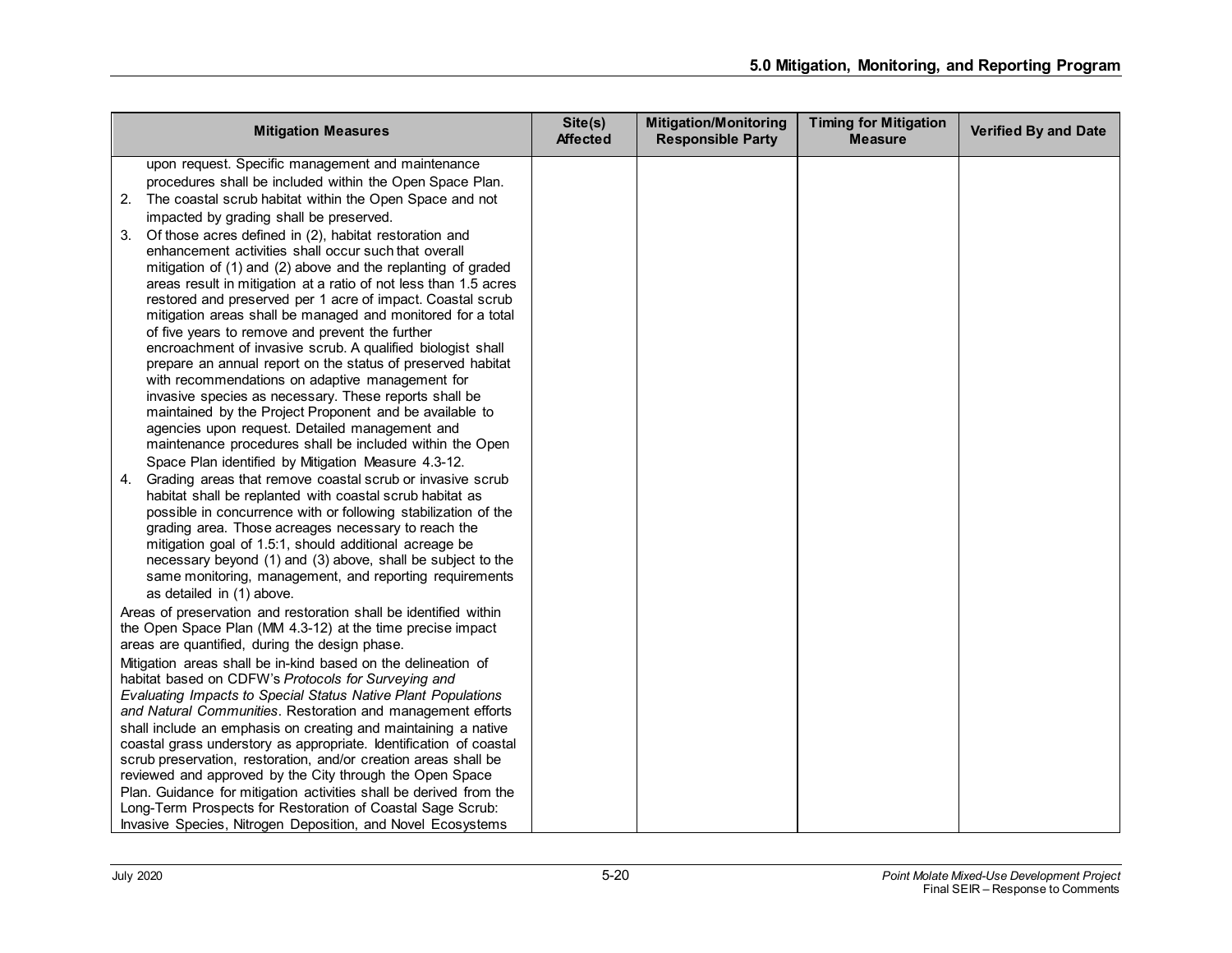| <b>Mitigation Measures</b>                                                                                                                                                                                                                                                                                                                                                                                                                                                                                                                                                                                                                                                                                                                                                                                                                                                                                                                                                                                                                                                                                                                                                                                                                                                                                                                                                                                                                                                                                                                                                                                                                                                                                                                                                                                                                                                                                                                                                                                                                                                                                                                                             | Site(s)<br><b>Affected</b>              | <b>Mitigation/Monitoring</b><br><b>Responsible Party</b>                                                                                                            | <b>Timing for Mitigation</b><br><b>Measure</b>                                                                                             | <b>Verified By and Date</b> |
|------------------------------------------------------------------------------------------------------------------------------------------------------------------------------------------------------------------------------------------------------------------------------------------------------------------------------------------------------------------------------------------------------------------------------------------------------------------------------------------------------------------------------------------------------------------------------------------------------------------------------------------------------------------------------------------------------------------------------------------------------------------------------------------------------------------------------------------------------------------------------------------------------------------------------------------------------------------------------------------------------------------------------------------------------------------------------------------------------------------------------------------------------------------------------------------------------------------------------------------------------------------------------------------------------------------------------------------------------------------------------------------------------------------------------------------------------------------------------------------------------------------------------------------------------------------------------------------------------------------------------------------------------------------------------------------------------------------------------------------------------------------------------------------------------------------------------------------------------------------------------------------------------------------------------------------------------------------------------------------------------------------------------------------------------------------------------------------------------------------------------------------------------------------------|-----------------------------------------|---------------------------------------------------------------------------------------------------------------------------------------------------------------------|--------------------------------------------------------------------------------------------------------------------------------------------|-----------------------------|
| and related references. These methods may include, but are not<br>limited to the use of grazing, mulching, solarization, hand<br>weeding, and other methods.                                                                                                                                                                                                                                                                                                                                                                                                                                                                                                                                                                                                                                                                                                                                                                                                                                                                                                                                                                                                                                                                                                                                                                                                                                                                                                                                                                                                                                                                                                                                                                                                                                                                                                                                                                                                                                                                                                                                                                                                           |                                         |                                                                                                                                                                     |                                                                                                                                            |                             |
| MM 4.3-12. Dedicated Open Space: An Open Space Plan shall<br>be established by the Applicant for the proposed open space<br>and shoreline park that would be held in ownership by the City.<br>The Plan shall act as a guide in implementing mitigation related<br>to sensitive habitat preservation, creation, and restoration. The<br>Plan shall ensure that compensatory actions required for impacts<br>to sensitive habitats, including coastal scrub and coastal terrace<br>prairie are implemented and monitored as necessary in order to<br>meet success criteria. The Open Space Plan shall additionally<br>act as a binding agreement between the Applicant and the City<br>to identify final impacts following lot development, to locate<br>mitigation areas, and to assure completion of mitigation by the<br>Applicant. The Open Space Plan shall include, at a minimum,<br>the following.<br>Approved activities within Open Space. The Open<br>٠<br>Space Plan shall restrict allowable activities near<br>sensitive, natural habitats in the Open Space to those<br>that are predominantly passive and include<br>maintenance of trails, maintenance of environmental<br>education signage, and establishment of public access<br>along dedicated trails.<br>Maintenance activities of trails such that trails are<br>clearly defined and are not overgrown with foliage.<br>These activities shall be designed to promote visitors to<br>stay on pathways and to reduce the likelihood of<br>disturbing sensitive habitat.<br>Consistent with MM 4.3-21, compliance with the tree<br>$\blacksquare$<br>removal permits and Urban Greening Master Plan<br>requirements on City land.<br>A description of any habitat preservation, creation, or<br>restoration completed under 4.3-11, 4.3-14, 4.3-16, 4.3-<br>18, or 4.3-19 within Open Space for coastal scrub,<br>coastal terrace prairie, mixed riparian, seasonal<br>wetland, or ephemeral drainage habitats. This shall<br>include a final statement of Modified Project impact<br>acreages by habitat type, and a map clearly defining<br>where preservation and mitigation areas are located. | Open Space<br>Zoning<br><b>District</b> | • The Applicant is<br>responsible for<br>implementation.<br>• The City's Office of<br>Planning and<br><b>Building Services is</b><br>responsible for<br>compliance. | • Completion of Open<br>Space Plan prior to<br>ground disturbance,<br>implementation of<br>the Open Space<br>Plan throughout<br>operation. | Verified By:<br>Date:       |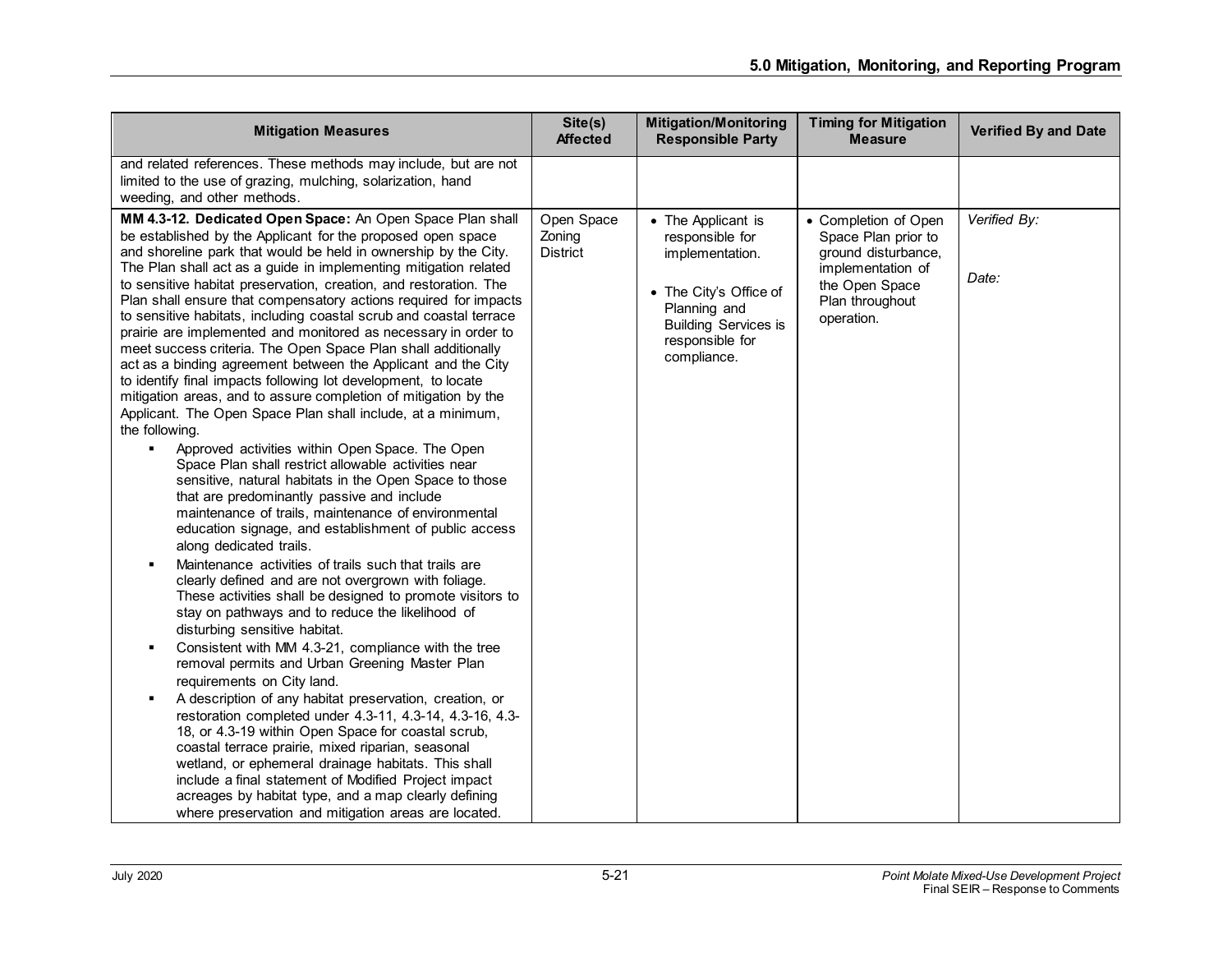| <b>Mitigation Measures</b>                                                                                                                                                                                                                                                                                                                                                                                                                                                                                                                                                                                                                                                                                                                                                                                                                                                                                                                                                                                                                                                                                                                                                                                                                                                                                                                                                                                                                                                                                                                                                                                                                                                                                                                                                              | Site(s)<br><b>Affected</b> | <b>Mitigation/Monitoring</b><br><b>Responsible Party</b>                                                                                                                                            | <b>Timing for Mitigation</b><br><b>Measure</b> | <b>Verified By and Date</b> |
|-----------------------------------------------------------------------------------------------------------------------------------------------------------------------------------------------------------------------------------------------------------------------------------------------------------------------------------------------------------------------------------------------------------------------------------------------------------------------------------------------------------------------------------------------------------------------------------------------------------------------------------------------------------------------------------------------------------------------------------------------------------------------------------------------------------------------------------------------------------------------------------------------------------------------------------------------------------------------------------------------------------------------------------------------------------------------------------------------------------------------------------------------------------------------------------------------------------------------------------------------------------------------------------------------------------------------------------------------------------------------------------------------------------------------------------------------------------------------------------------------------------------------------------------------------------------------------------------------------------------------------------------------------------------------------------------------------------------------------------------------------------------------------------------|----------------------------|-----------------------------------------------------------------------------------------------------------------------------------------------------------------------------------------------------|------------------------------------------------|-----------------------------|
| A monitoring plan to ensure that compensatory actions<br>required for impacts to coastal scrub and coastal<br>terrace prairie habitats are implemented as necessary<br>in order to meet success criteria. This measure<br>reiterates the requirements of MM 4.3-2, 4.3-9, and 4.3-<br>11.<br>The Open Space Plan shall include provisions for the<br>removal of invasive plants, and their replacement with<br>native plant species, consistent with MM 4.3-10.<br>Replacement shall emphasize the use of locally rare,<br>culturally significant, or ecologically important species.<br>Consistent with the requirements of Municipal Code<br>$\blacksquare$<br>Chapter 9.48, no pesticides shall be used within the<br>Open Space. Only herbicides that do not contain the<br>chemical atrazine shall be permitted.<br>A qualified biologist shall prepare the Open Space Plan, and a<br>qualified biologist shall perform any recommended monitoring,<br>reporting, and adaptive management recommendations to reach<br>performance criteria as they relate to the mitigation measures<br>referenced in the Open Space Plan regarding sensitive habitat<br>mitigation required for the Modified Project. The City shall review<br>and approve the Open Space Plan. The City shall consult with<br>the CDFW, USFWS, and other agencies as appropriate. The<br>Applicant shall be responsible for ensuring that the Open Space<br>Plan is completed prior to ground disturbance and that all<br>mitigation and monitoring occurs as detailed in the mitigation<br>measures referenced in the Open Space Plan. As impacts are<br>identified during pre-construction surveys, mapping within the<br>Open Space Plan shall be updated to identify locations for<br>replacement plantings. |                            |                                                                                                                                                                                                     |                                                |                             |
| MM 4.3-13. Vegetation Management within Planning Areas:<br>Vegetation management shall be included as a component of<br>the Covenants, Conditions, and Restrictions of the HOA and as<br>a lease condition within the Commercial Association. The HOA<br>and Commercial Association shall be responsible for ensuring<br>that the following are achieved related to vegetation<br>management.<br>Landscaping established and maintained by the HOA or<br>٠<br>Commercial Association shall be consistent with the<br>aesthetics and functionality of the landscape with an<br>emphasis on the use of native plants within landscaping                                                                                                                                                                                                                                                                                                                                                                                                                                                                                                                                                                                                                                                                                                                                                                                                                                                                                                                                                                                                                                                                                                                                                   | Planning<br>Areas          | • The Project<br>Proponent, HOA<br>and Commercial<br>Association are<br>responsible for<br>implementation.<br>• City is responsible<br>for monitoring<br>compliance with the<br>mitigation measure. | • Throughout<br>operation                      | Verified By:<br>Date:       |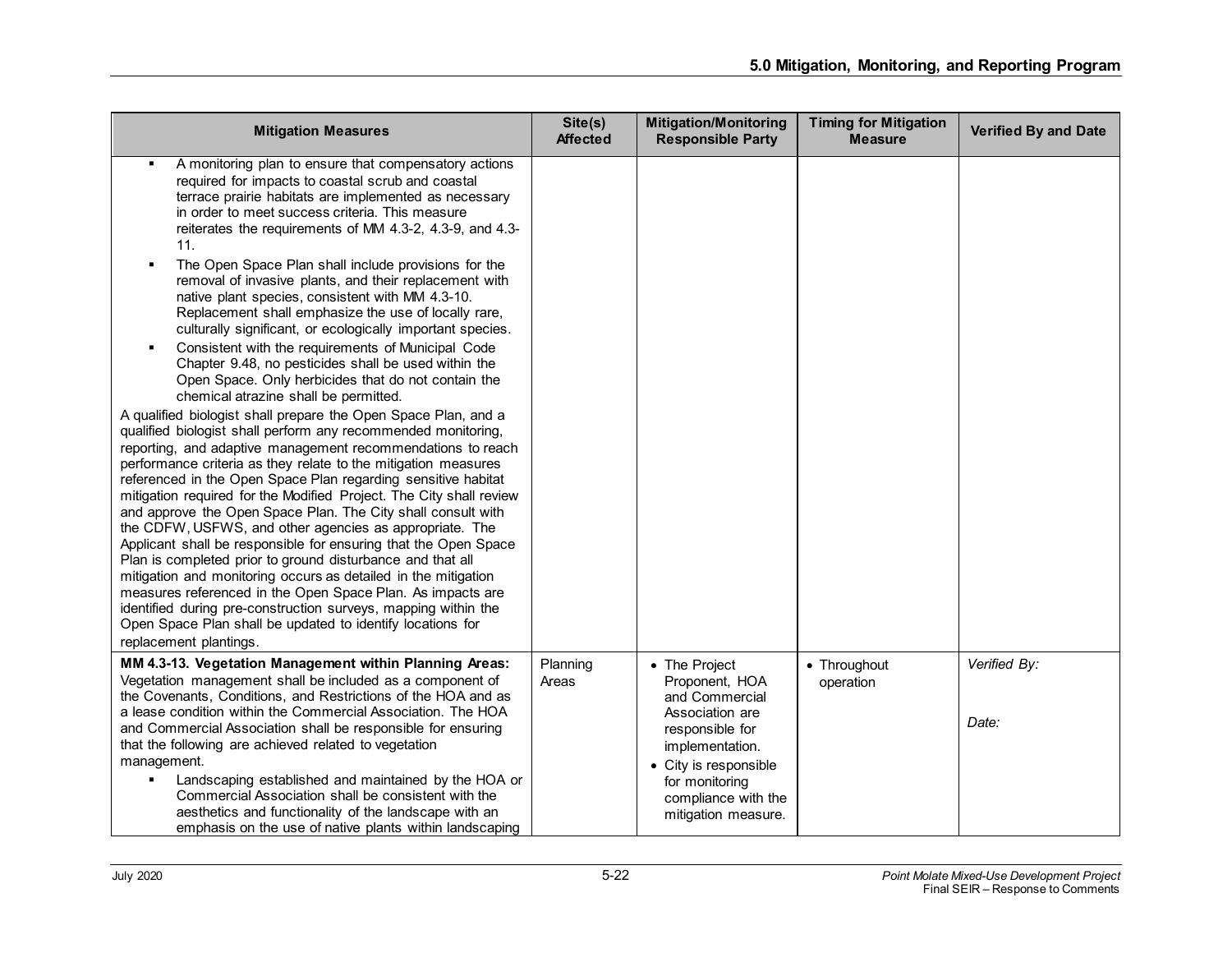| <b>Mitigation Measures</b>                                                                                                                                                                                                                                                                                                                                                                                                                                                                                                                                                                                                                                                                                                                                                                                                                                                                                                                                                                                                                                                                                                                                                                                                                                                                                                                                                                                                                                                                              | Site(s)<br><b>Affected</b>                                | <b>Mitigation/Monitoring</b><br><b>Responsible Party</b>                                                                                                                                             | <b>Timing for Mitigation</b><br><b>Measure</b>                                                                                                                                                                | <b>Verified By and Date</b> |
|---------------------------------------------------------------------------------------------------------------------------------------------------------------------------------------------------------------------------------------------------------------------------------------------------------------------------------------------------------------------------------------------------------------------------------------------------------------------------------------------------------------------------------------------------------------------------------------------------------------------------------------------------------------------------------------------------------------------------------------------------------------------------------------------------------------------------------------------------------------------------------------------------------------------------------------------------------------------------------------------------------------------------------------------------------------------------------------------------------------------------------------------------------------------------------------------------------------------------------------------------------------------------------------------------------------------------------------------------------------------------------------------------------------------------------------------------------------------------------------------------------|-----------------------------------------------------------|------------------------------------------------------------------------------------------------------------------------------------------------------------------------------------------------------|---------------------------------------------------------------------------------------------------------------------------------------------------------------------------------------------------------------|-----------------------------|
| designs. Trees planted in these areas shall consist of<br>those species native to the Project Site.<br>Native vegetation shall be sourced locally as feasible.<br>Landscaping shall not occur within the designated<br>natural Open Space areas except as provided within<br>the Open Space Plan or for the purpose of ground<br>stabilization following construction.<br>Vegetation removal shall not occur within the<br>designated Open Space except as necessary for<br>mitigation contained herein, such as removal of<br>invasive plants, maintenance of hiking paths, or<br>removal of dead or dying vegetation to reduce fire fuel<br>load.<br>Additionally, the HOA and Commercial Association shall ensure<br>that Project residents and employees minimize overall impacts to<br>sensitive habitats through the following measures.<br>The HOA and Commercial Association shall provide<br>new residents and employees with information on<br>native species and encourage their use on private<br>landowner parcels.<br>The HOA and Commercial Association shall provide<br>new residents and employees with information on the<br>sensitive habitats present on the Project Site and the<br>importance of these habitats.<br>The HOA and Commercial Association shall prohibit the<br>planting of non-native tree species.<br>The HOA and Commercial Association shall prohibit the<br>use of pesticides. Only herbicides that do not contain<br>the chemical atrazine shall be permitted. |                                                           |                                                                                                                                                                                                      |                                                                                                                                                                                                               |                             |
| MM 4.3-14. Mixed Riparian Habitat: Mixed riparian habitat shall<br>be avoided as practical through design. Setbacks at a minimum<br>of 50 feet, or the largest buffer possible when 50 feet is not<br>feasible, shall be established with high-visibility fencing by a<br>qualified biologist around all areas of avoided mixed riparian<br>habitat. The biologist may require a larger setback after<br>consideration of the soil types, slope between the buffer and<br>construction, hydrology, vegetation, and runoff potential.<br>Un-impacted mixed riparian habitat adjacent to impacted mixed<br>riparian habitat shall also be demarcated with high visibility<br>markers. A qualified biologist shall be present during                                                                                                                                                                                                                                                                                                                                                                                                                                                                                                                                                                                                                                                                                                                                                                       | On and within<br>100 feet of<br>mixed riparian<br>habitat | • The Applicant is<br>responsible for<br>retaining a qualified<br>biologist to<br>demarcate<br>setbacks.<br>• The City's Office of<br>Planning and<br><b>Building Services is</b><br>responsible for | • Setbacks to be<br>established prior to<br>construction within<br>100 feet of mixed<br>riparian habitat.<br>• Monitoring of<br>mitigation activities<br>annually for a<br>minimum of five<br>years following | Verified By:<br>Date:       |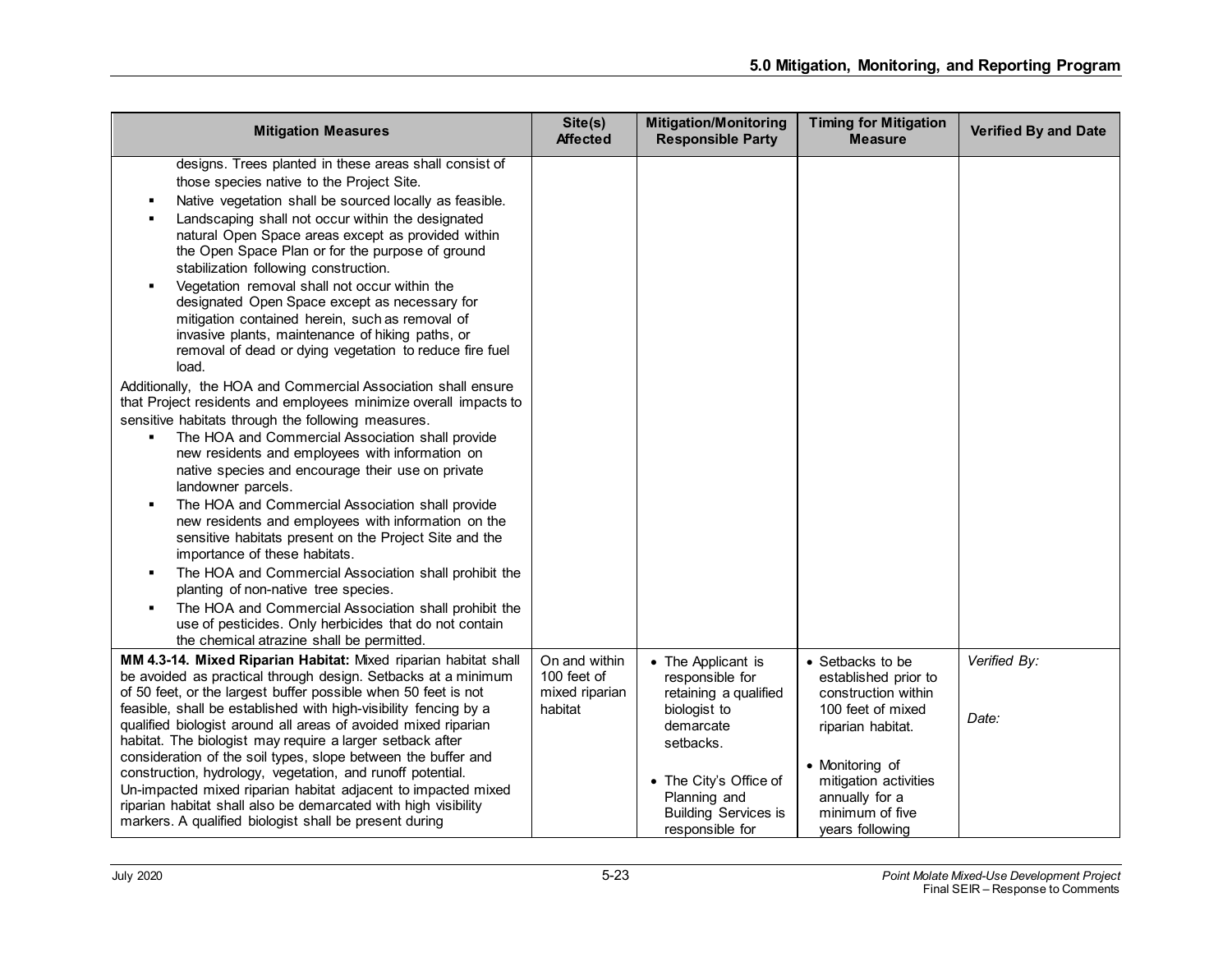| <b>Mitigation Measures</b>                                                                                                                                                                                                                                                                                                                                                                                                                                                                                                                                                                                                                                                                                                                                                                                                                                                                                                                                                                                                                                                                                                                                                                                                                                                                                                                                                                                                                                                                                                                                                                                                                                                                                                                                                                                                                                                                                                                                                                                                                                                                                                                                                                                                                                                                                                                                                                                                                                                                    | Site(s)<br><b>Affected</b> | <b>Mitigation/Monitoring</b><br><b>Responsible Party</b>                                                                                                                          | <b>Timing for Mitigation</b><br><b>Measure</b>                    | <b>Verified By and Date</b> |
|-----------------------------------------------------------------------------------------------------------------------------------------------------------------------------------------------------------------------------------------------------------------------------------------------------------------------------------------------------------------------------------------------------------------------------------------------------------------------------------------------------------------------------------------------------------------------------------------------------------------------------------------------------------------------------------------------------------------------------------------------------------------------------------------------------------------------------------------------------------------------------------------------------------------------------------------------------------------------------------------------------------------------------------------------------------------------------------------------------------------------------------------------------------------------------------------------------------------------------------------------------------------------------------------------------------------------------------------------------------------------------------------------------------------------------------------------------------------------------------------------------------------------------------------------------------------------------------------------------------------------------------------------------------------------------------------------------------------------------------------------------------------------------------------------------------------------------------------------------------------------------------------------------------------------------------------------------------------------------------------------------------------------------------------------------------------------------------------------------------------------------------------------------------------------------------------------------------------------------------------------------------------------------------------------------------------------------------------------------------------------------------------------------------------------------------------------------------------------------------------------|----------------------------|-----------------------------------------------------------------------------------------------------------------------------------------------------------------------------------|-------------------------------------------------------------------|-----------------------------|
| development activities that ensue within 50 feet of the fenced<br>riparian setbacks. The qualified biologist shall act as a<br>construction monitor to ensure the fencing remains intact and<br>that construction activities do not occur within these avoidance<br>buffers. No staging of equipment or other construction-related<br>activities shall occur within non-impacted mixed riparian habitat<br>or buffers established by the qualified biologist.<br>Additionally, the Applicant shall provide CDFW with the proper<br>notification of impacts to ephemeral drainages and associated<br>riparian habitat for those impacted drainages supporting mixed<br>riparian habitat. All compensatory action required through the<br>appropriate LSAA permit for impacts to riparian habitat shall be<br>adhered to. This shall include, but is not limited to, habitat<br>preservation and/or habitat restoration of in-kind habitat<br>exceeding 1:1, or creation of habitat at a minimum of 1:1.<br>Mitigation for direct impacts to mixed riparian habitat not covered<br>under an LSAA shall occur through a combination of habitat<br>preservation and/or restoration and shall, at a minimum, include<br>the following.<br>Should mitigation occur through preservation,<br>preservation shall occur at a minimum ratio of 2:1.<br>Areas designated for preservation shall be maximized<br>within designated open space, and shall not occur<br>within residential lots. Those areas selected for<br>preservation shall be approved by the City and shall be<br>subject to the compensatory actions set forth in this<br>mitigation. Preservation areas shall be identified within<br>the Open Space Plan (MM 4.3-12).<br>When mitigation occurs through the enhancement or<br>restoration of habitat, mitigation shall occur at a<br>minimum ratio of 2:1. Restoration and/or enhancement<br>of habitat shall occur within designated open space as<br>possible. Monitoring of mitigation activities shall be<br>performed by a qualified biologist for a minimum of<br>three years. The qualified biologist shall prepare an<br>annual report on the progress of mitigation with<br>identified management actions. These reports shall be<br>submitted to the City and be available to agencies upon<br>request. Mitigation shall be deemed complete once the<br>qualified biologist has determined that the success or<br>establishment of restoration or enhancement activities |                            | monitoring<br>compliance.<br>$\bullet$ CDFW is<br>responsible for<br>compliance with<br>terms of an LSAA.<br>should one be<br>needed for impacts<br>to mixed riparian<br>habitat. | completion of initial<br>mixed riparian<br>mitigation activities. |                             |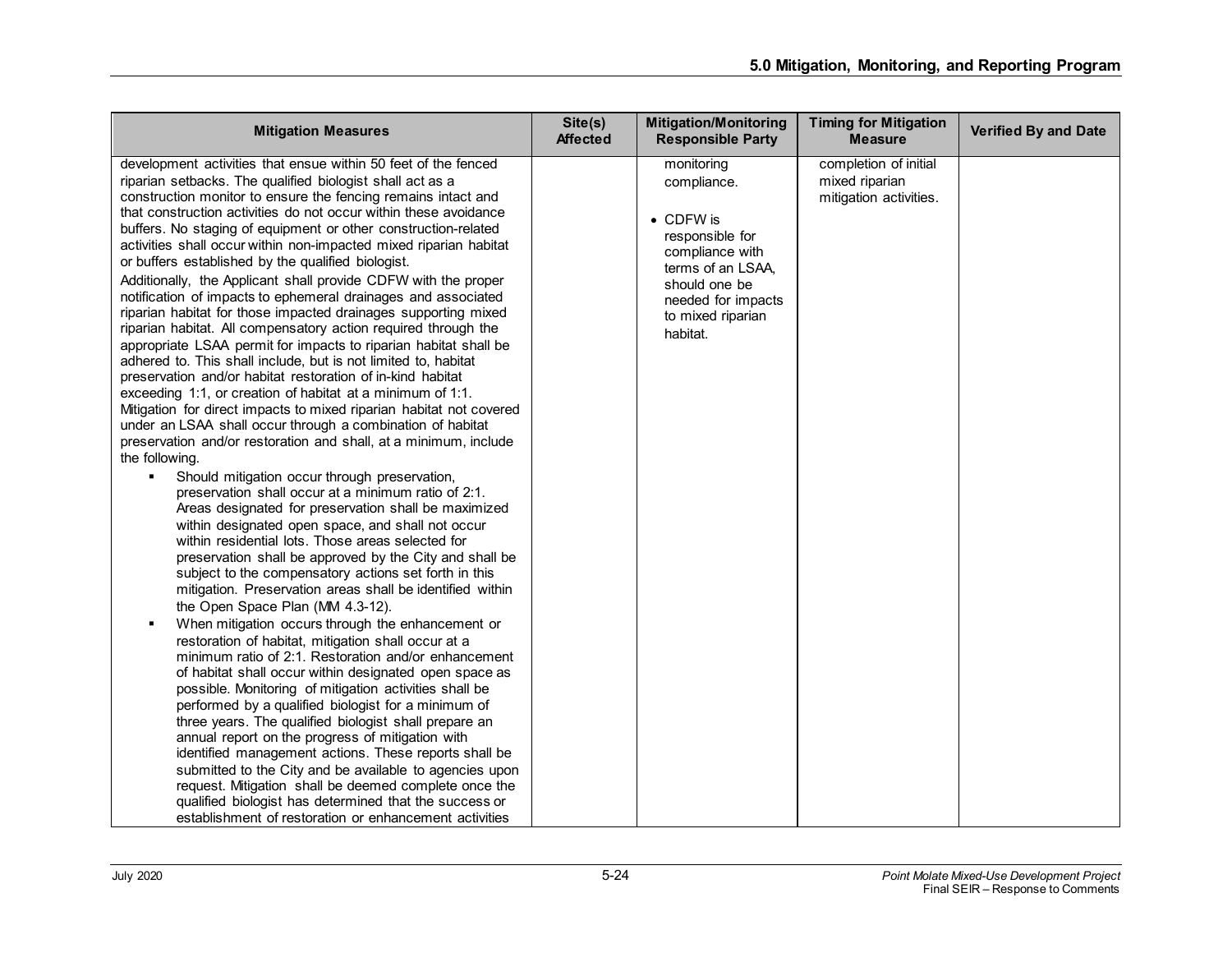| <b>Mitigation Measures</b>                                                                                                                                                                                                                                                                                                                                                                                                                                                                                                                                                                                                                                                                                                                                                                                                                                                                                                                                                                                                                                                                                                                                                                                                                                                                                                                                                                                                                                                                                                                                                                                                                                                                                                                                                                                                                      | Site(s)<br><b>Affected</b>                              | <b>Mitigation/Monitoring</b><br><b>Responsible Party</b>                                                                                                                                                                                     | <b>Timing for Mitigation</b><br><b>Measure</b>                                             | <b>Verified By and Date</b> |
|-------------------------------------------------------------------------------------------------------------------------------------------------------------------------------------------------------------------------------------------------------------------------------------------------------------------------------------------------------------------------------------------------------------------------------------------------------------------------------------------------------------------------------------------------------------------------------------------------------------------------------------------------------------------------------------------------------------------------------------------------------------------------------------------------------------------------------------------------------------------------------------------------------------------------------------------------------------------------------------------------------------------------------------------------------------------------------------------------------------------------------------------------------------------------------------------------------------------------------------------------------------------------------------------------------------------------------------------------------------------------------------------------------------------------------------------------------------------------------------------------------------------------------------------------------------------------------------------------------------------------------------------------------------------------------------------------------------------------------------------------------------------------------------------------------------------------------------------------|---------------------------------------------------------|----------------------------------------------------------------------------------------------------------------------------------------------------------------------------------------------------------------------------------------------|--------------------------------------------------------------------------------------------|-----------------------------|
| meets or exceeds 80 percent. The qualified biologist<br>may utilize bank stabilization, percent native ground<br>cover, relative ratios of the herbaceous, shrub, and tree<br>layers, as well as other habitat quality indicators in<br>order to determine the level of success. At a minimum,<br>ground cover shall meet or exceed 80 percent, with a<br>native plant cover percent meeting or exceeding that of<br>impacted mixed riparian habitat. Additional years of<br>management and reporting shall occur should<br>mitigation fail to meet success criteria. Specific<br>management and maintenance procedures shall be<br>included within the Open Space Plan.                                                                                                                                                                                                                                                                                                                                                                                                                                                                                                                                                                                                                                                                                                                                                                                                                                                                                                                                                                                                                                                                                                                                                                        |                                                         |                                                                                                                                                                                                                                              |                                                                                            |                             |
| MM 4.3-15. Protection of Beach Strand:<br>Replacement/restoration is not appropriate for this habitat type<br>due to its inherent intrinsic value, role as habitat for plant and<br>wildlife species (including special-status species), increasing<br>threats by development, and its currently limited distribution<br>within the region. The Modified Project shall be designed to<br>avoid beach strand habitat.<br>To ensure prevention of direct impacts and avoid indirect<br>impacts to the beach strand habitat onsite during operation, the<br>existing roads and pathways within and adjacent to beach strand<br>habitat shall be used, and no new roadways in beach strand<br>habitat shall be constructed. Improvement of the existing<br>roadways that do not convert beach strand habitat may be<br>implemented as necessary, but no new roadways shall be within<br>beach strand habitat.<br>To avoid impacts during construction, setbacks at a minimum of<br>50 feet, or the largest buffer possible when 50 feet is not<br>feasible, shall be established with high-visibility fencing by a<br>qualified biologist around beach strand habitat before<br>construction activities within 100 feet of that habitat begin. Larger<br>setbacks of up to 100 feet may be required by the qualified<br>biologist based on the soil type in the area where construction<br>would occur, slope between the construction work and area with<br>beach strand habitat, local hydrology, existing vegetative cover,<br>and runoff potential of construction areas.<br>A qualified biologist shall be present during any and all<br>development activities that occur within 50 feet of the fenced<br>beach strand setbacks to ensure no indirect impacts occur to<br>beach strand habitat. A qualified biologist shall be present during | On and within<br>100 feet of<br>beach strand<br>habitat | • The Project<br>Proponent is<br>responsible for<br>retaining a qualified<br>biologist to<br>demarcate<br>setbacks.<br>• The City's Office of<br>Planning and<br><b>Building Services is</b><br>responsible for<br>compliance<br>monitoring. | • Prior to and<br>throughout<br>construction within<br>100 feet of beach<br>strand habitat | Verified By:<br>Date:       |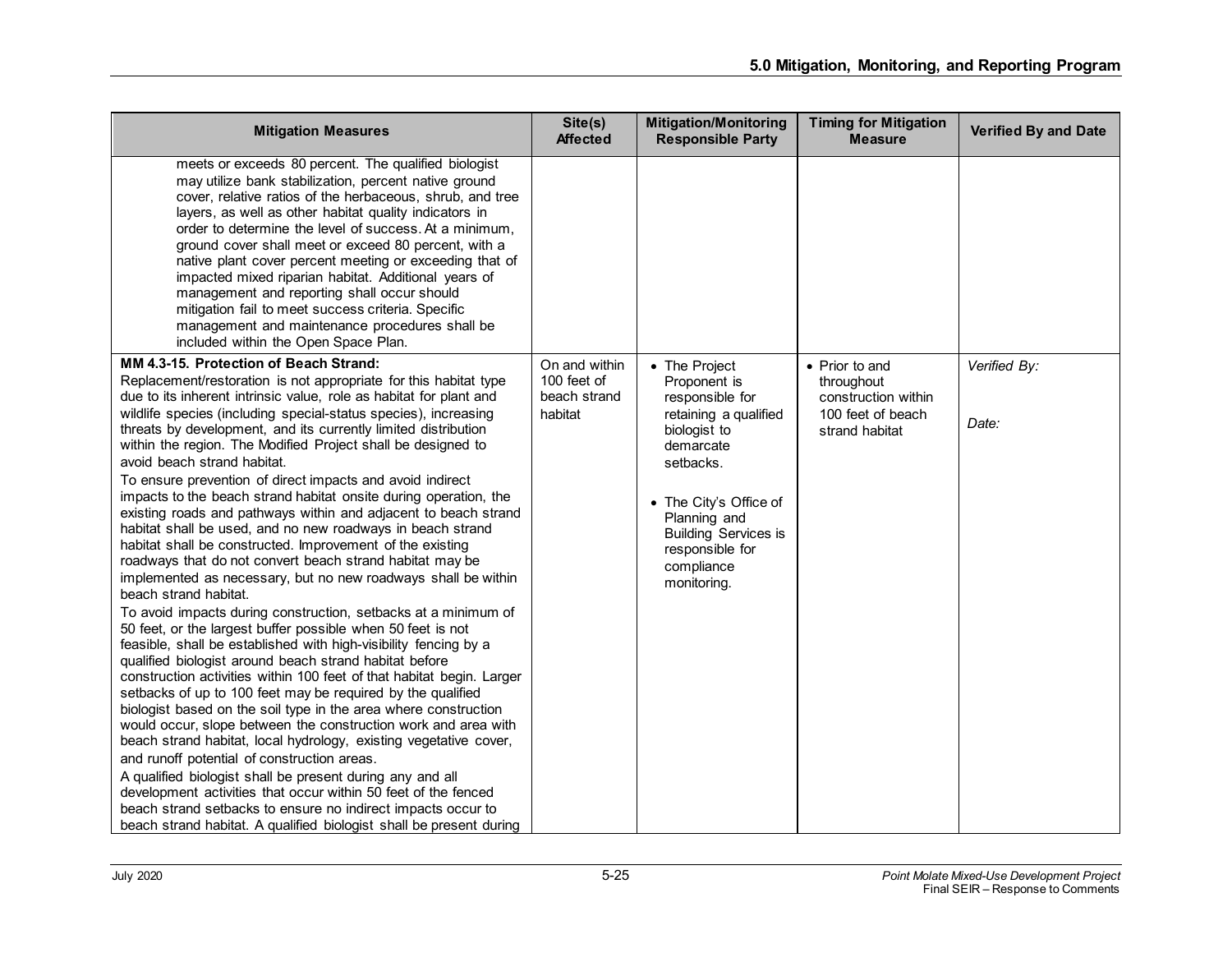| <b>Mitigation Measures</b>                                                                                                                                                                                                                                                                                                                                                                                                                                                                                                                                                                                                                                                                                                                                                                                                                                                                                                                                                                                                                                                                                                                                                                                                                                                                                                                                                                                                                                                                                                                                                                                                                                                                                                                                                                                                                                                                                                                                                                                                                                                                                                                                                                                                                                                                                                                                                            | Site(s)<br><b>Affected</b>                               | <b>Mitigation/Monitoring</b><br><b>Responsible Party</b>                                                                                                                                                                                                                                                                                                                                                                                                                                                                                                                                    | <b>Timing for Mitigation</b><br><b>Measure</b>                                                                                                                                                                                                                             | <b>Verified By and Date</b> |
|---------------------------------------------------------------------------------------------------------------------------------------------------------------------------------------------------------------------------------------------------------------------------------------------------------------------------------------------------------------------------------------------------------------------------------------------------------------------------------------------------------------------------------------------------------------------------------------------------------------------------------------------------------------------------------------------------------------------------------------------------------------------------------------------------------------------------------------------------------------------------------------------------------------------------------------------------------------------------------------------------------------------------------------------------------------------------------------------------------------------------------------------------------------------------------------------------------------------------------------------------------------------------------------------------------------------------------------------------------------------------------------------------------------------------------------------------------------------------------------------------------------------------------------------------------------------------------------------------------------------------------------------------------------------------------------------------------------------------------------------------------------------------------------------------------------------------------------------------------------------------------------------------------------------------------------------------------------------------------------------------------------------------------------------------------------------------------------------------------------------------------------------------------------------------------------------------------------------------------------------------------------------------------------------------------------------------------------------------------------------------------------|----------------------------------------------------------|---------------------------------------------------------------------------------------------------------------------------------------------------------------------------------------------------------------------------------------------------------------------------------------------------------------------------------------------------------------------------------------------------------------------------------------------------------------------------------------------------------------------------------------------------------------------------------------------|----------------------------------------------------------------------------------------------------------------------------------------------------------------------------------------------------------------------------------------------------------------------------|-----------------------------|
| any and all development activities that occur within 50 feet of the<br>fenced beach strand setbacks to ensure no indirect impacts<br>occur to beach strand habitat.                                                                                                                                                                                                                                                                                                                                                                                                                                                                                                                                                                                                                                                                                                                                                                                                                                                                                                                                                                                                                                                                                                                                                                                                                                                                                                                                                                                                                                                                                                                                                                                                                                                                                                                                                                                                                                                                                                                                                                                                                                                                                                                                                                                                                   |                                                          |                                                                                                                                                                                                                                                                                                                                                                                                                                                                                                                                                                                             |                                                                                                                                                                                                                                                                            |                             |
| MM 4.3-16. Seasonal Wetlands, and Ephemeral Drainage<br>Impacts: Consultation shall occur with USACE in order to verify<br>the presence of jurisdictional wetlands and waters impacted by<br>the Modified Project. The Applicant shall obtain a CWA Section<br>404 permit from USACE for impacts to jurisdictional wetlands or<br>waters, and a corresponding CWA Section 401 Water Quality<br>Certification from the SFBRWQCB. Typical 404-permit mitigation<br>occurs at a ratio of 1:1 acres created versus impacted and 2:1<br>acres restored/enhanced versus impacted, though individual<br>permit conditions may vary. The Applicant shall provide the<br>required notification to CDFW under Section 1602 of the<br>California Fish and Game Code for alteration of the ephemeral<br>drainages and shall obtain an LSAA if required by CDFW prior to<br>ground disturbance. The conditions of these permits, as well as<br>any additional permits related to impacts to biological resources<br>required for the Modified Project, shall be adhered to. Mitigation<br>for direct impacts to seasonal wetlands and ephemeral<br>drainages not covered under the permits listed above shall occur<br>through a combination of habitat preservation, creation, and/or<br>restoration and shall, at a minimum, include the following.<br>Should mitigation occur through preservation,<br>preservation shall occur at a minimum ratio of 2:1.<br>Areas designated for preservation shall be maximized<br>within designated open space, and shall not occur<br>within residential lots. Those areas selected for<br>preservation shall be approved by the City and shall be<br>subject to the compensatory actions set forth in this<br>mitigation and necessary permit conditions.<br>Seasonal wetlands may be mitigated for through<br>٠<br>restoration of habitat at a 2:1 ratio, or creation of habitat<br>at a 1:1 ratio. Restoration and/or creation of habitat<br>shall occur within designated open space as possible.<br>Monitoring of mitigation activities shall be performed by<br>a qualified biologist for a minimum of three years<br>consistent with the terms of necessary permits. The<br>qualified biologist shall prepare an annual report on the<br>progress of mitigation with identified management<br>actions. These reports shall be submitted to the City | On or within<br>100 feet of<br>wetlands and<br>drainages | • The Applicant is<br>responsible for<br>retaining a qualified<br>biologist to<br>demarcate<br>setbacks, and for<br>implementing<br>mitigation.<br>• The City's Office of<br>Planning and<br><b>Building Services is</b><br>responsible for<br>monitoring<br>compliance with<br>mitigation.<br>• USACE is<br>responsible for<br>compliance with<br>terms of the CWA<br>Section 404 permit.<br>• The SFBRWQCB is<br>responsible for<br>compliance with<br>terms of the CWA<br>Section 401 permit.<br>• CDFW is<br>responsible for<br>compliance with the<br>terms of the LSAA,<br>if needed. | • Setbacks<br>demarcated prior to<br>and throughout<br>construction within<br>100 feet of seasonal<br>wetlands and<br>ephemeral<br>drainages.<br>• Monitoring of<br>mitigation once<br>annually for a<br>minimum of three<br>years, or greater as<br>specified in permits. | Verified By:<br>Date:       |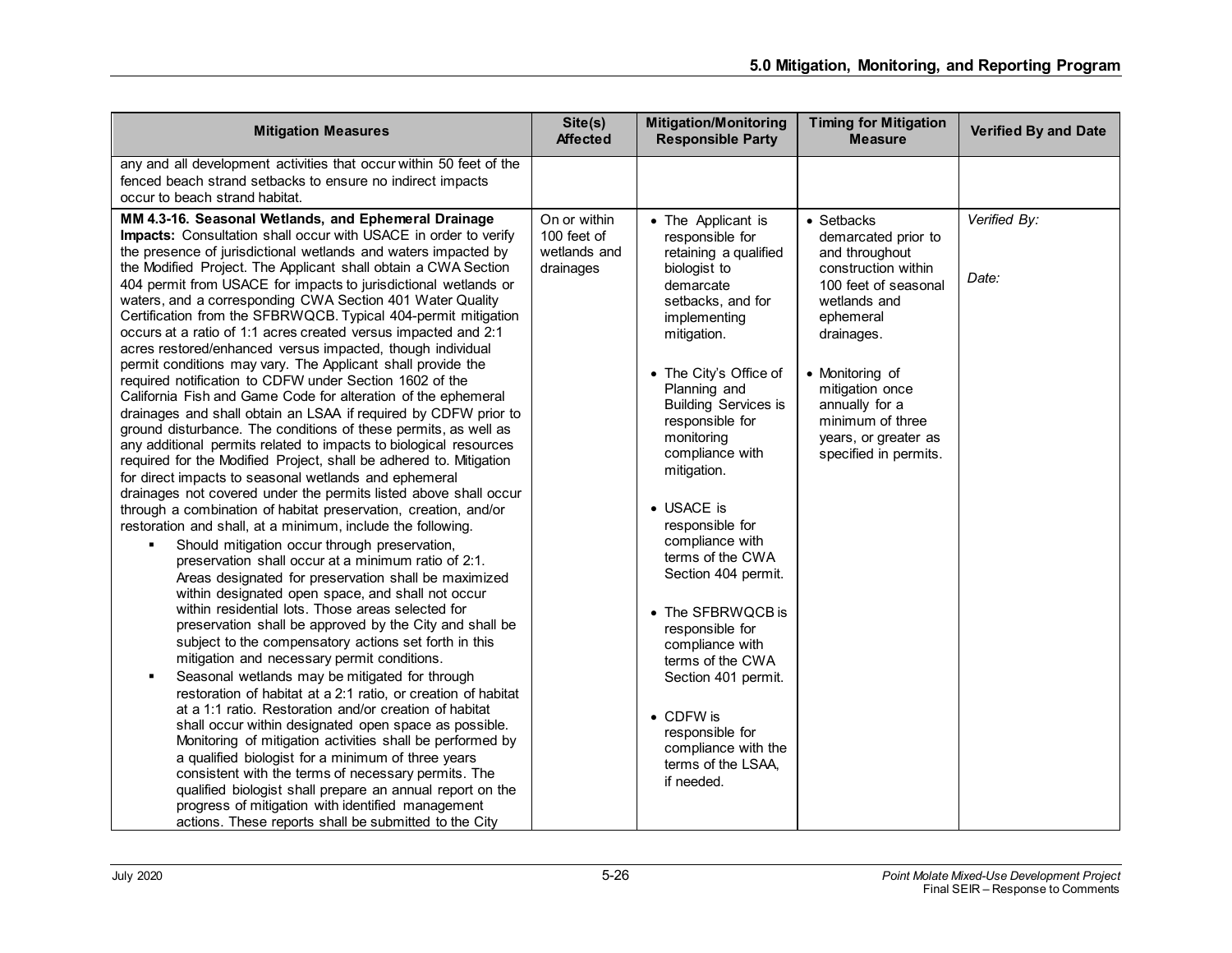| <b>Mitigation Measures</b>                                                                                                                                                                                                                                                                                                                                                                                                                                                                                                                                                                                                                                                                                                                                                                                                                                                                                                                                                                                                                                                                                                                                                                                                                                                                                                                                                                                                                                                                                                                                                                                                                                                                                                                                                                                                                                                                                                                                                                                                                                                                                                                                                                                                                                                                                                                         | Site(s)<br><b>Affected</b> | <b>Mitigation/Monitoring</b><br><b>Responsible Party</b> | <b>Timing for Mitigation</b><br><b>Measure</b> | <b>Verified By and Date</b> |
|----------------------------------------------------------------------------------------------------------------------------------------------------------------------------------------------------------------------------------------------------------------------------------------------------------------------------------------------------------------------------------------------------------------------------------------------------------------------------------------------------------------------------------------------------------------------------------------------------------------------------------------------------------------------------------------------------------------------------------------------------------------------------------------------------------------------------------------------------------------------------------------------------------------------------------------------------------------------------------------------------------------------------------------------------------------------------------------------------------------------------------------------------------------------------------------------------------------------------------------------------------------------------------------------------------------------------------------------------------------------------------------------------------------------------------------------------------------------------------------------------------------------------------------------------------------------------------------------------------------------------------------------------------------------------------------------------------------------------------------------------------------------------------------------------------------------------------------------------------------------------------------------------------------------------------------------------------------------------------------------------------------------------------------------------------------------------------------------------------------------------------------------------------------------------------------------------------------------------------------------------------------------------------------------------------------------------------------------------|----------------------------|----------------------------------------------------------|------------------------------------------------|-----------------------------|
| and available to agencies upon request. Mitigation shall<br>be deemed complete once the qualified biologist has<br>determined that the success or establishment of<br>restoration or habitat creation activities. The biologist<br>may use a combination of habitat indicators such as<br>ground stabilization, percent native ground cover,<br>relative ratios of the herbaceous, shrub, and tree layers,<br>as well as other habitat quality indicators in order to<br>determine the level of success. At a minimum, native<br>plant cover percent shall meet or exceeding that of<br>impacted wetland habitat. Ephemeral drainage<br>mitigation shall not be channelized and shall promote<br>stable banks and native plant species. Additional years<br>of management and reporting shall occur should<br>mitigation fail to meet success criteria. Specific<br>management and maintenance procedures shall be<br>included within the Open Space Plan.<br>Ephemeral drainages shall be offset by no less than the<br>linear feet length of impacts. Monitoring of mitigation<br>activities shall be performed by a qualified biologist for<br>a minimum of three years consistent with the terms of<br>necessary permits. The qualified biologist shall prepare<br>an annual report on the progress of mitigation with<br>identified management actions. These reports shall be<br>submitted to the City and available to agencies upon<br>request. Mitigation shall be deemed complete once the<br>qualified biologist has determined that the success or<br>establishment of restoration or habitat creation. The<br>biologist may use a combination of habitat indicators<br>such as ground stabilization, percent native ground<br>cover, relative ratios of the herbaceous, shrub, and tree<br>layers, as well as other habitat quality indicators to<br>determine the level of success. Ephemeral drainage<br>mitigation shall not be channelized and shall promote<br>stable banks and native plant species. Additional years<br>of management and reporting shall occur should<br>mitigation fail to meet success criteria. Specific<br>management and maintenance procedures shall be<br>included within the Open Space Plan.<br>Other forms of mitigation, such as the purchase of<br>mitigation credits from a bank approved by the |                            |                                                          |                                                |                             |
| permitting agency, may serve to replace the conditions                                                                                                                                                                                                                                                                                                                                                                                                                                                                                                                                                                                                                                                                                                                                                                                                                                                                                                                                                                                                                                                                                                                                                                                                                                                                                                                                                                                                                                                                                                                                                                                                                                                                                                                                                                                                                                                                                                                                                                                                                                                                                                                                                                                                                                                                                             |                            |                                                          |                                                |                             |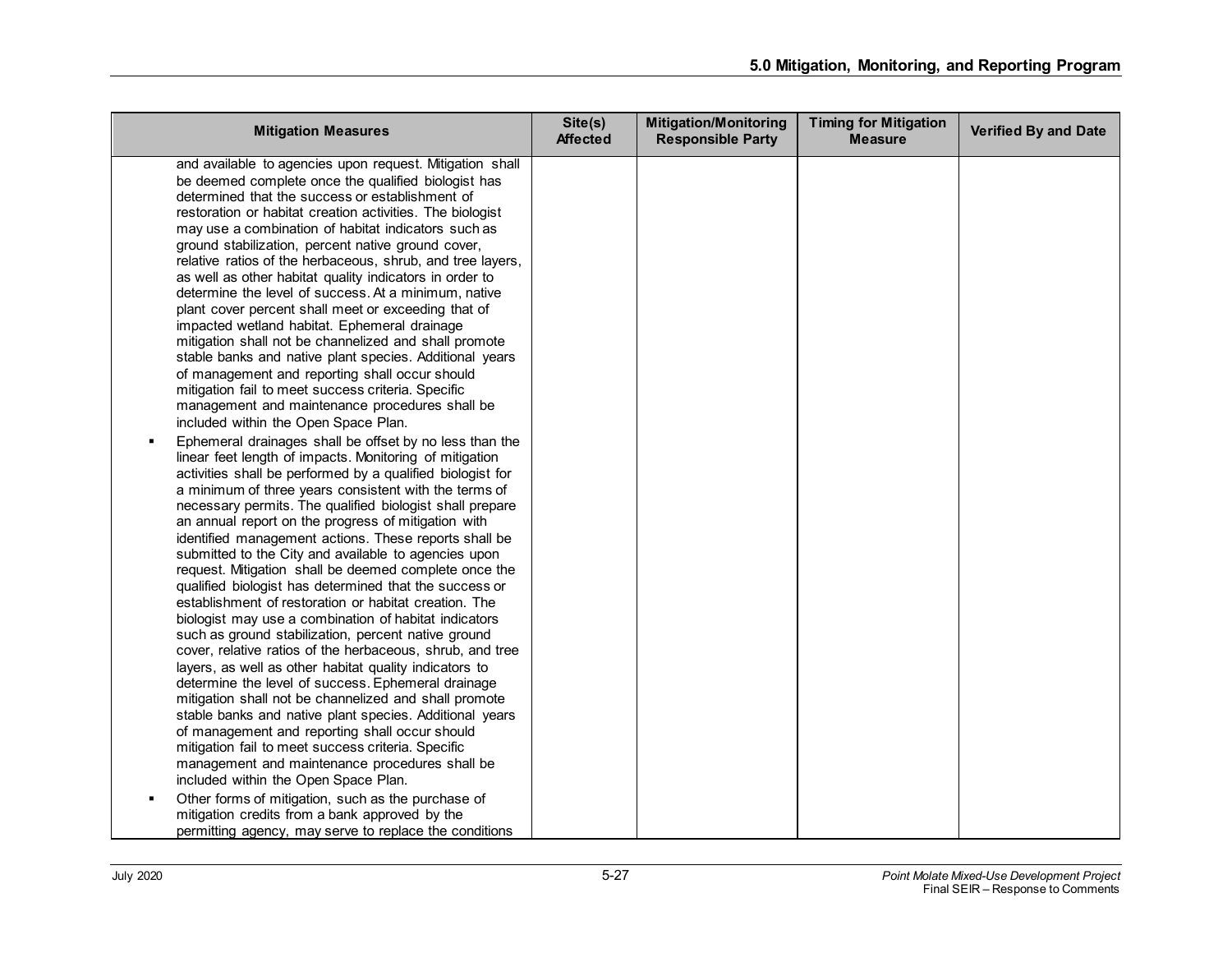| <b>Mitigation Measures</b>                                                                                                                                                                                                                                                                                                                                                                                                                                                                                                                                                                                                                                                                                                                                                                                                                                                                                                                                                                                                                                  | Site(s)<br><b>Affected</b>                             | <b>Mitigation/Monitoring</b><br><b>Responsible Party</b>                                                                                                                                                                                                                                                                                                                         | <b>Timing for Mitigation</b><br><b>Measure</b>                                            | Verified By and Date  |
|-------------------------------------------------------------------------------------------------------------------------------------------------------------------------------------------------------------------------------------------------------------------------------------------------------------------------------------------------------------------------------------------------------------------------------------------------------------------------------------------------------------------------------------------------------------------------------------------------------------------------------------------------------------------------------------------------------------------------------------------------------------------------------------------------------------------------------------------------------------------------------------------------------------------------------------------------------------------------------------------------------------------------------------------------------------|--------------------------------------------------------|----------------------------------------------------------------------------------------------------------------------------------------------------------------------------------------------------------------------------------------------------------------------------------------------------------------------------------------------------------------------------------|-------------------------------------------------------------------------------------------|-----------------------|
| above provided that measures are approved by the<br>appropriate permitting agency.<br>Additionally, setbacks of 50 feet, or the largest setback possible<br>when a full 50 feet is not feasible, shall be established by a<br>qualified biologist around each of the seasonal wetlands or<br>ephemeral drainage features within 100 feet of project<br>development. The biologist may require a larger setback of up to<br>100 feet after consideration of the soil types, slope between the<br>buffer and construction, hydrology, vegetation, and runoff<br>potential. Setbacks shall be marked off with high visibility fencing<br>prior to the commencement of construction. A qualified biologist<br>shall be present during any and all construction activities that<br>ensue within 50 feet of any buffer area of seasonal wetlands or<br>ephemeral drainage. The qualified biologist shall act as a<br>construction monitor to ensure that indirect impacts from<br>construction to waters/wetlands do not occur and the fencing<br>remains intact. |                                                        |                                                                                                                                                                                                                                                                                                                                                                                  |                                                                                           |                       |
| MM 4.3-17. Protection of Tidal Marsh: The tidal marsh habitat<br>onsite shall be completely avoided. A minimum setback of at<br>least 50 feet shall be established around the tidal marsh habitat<br>to prevent any impacts during construction. The exact width of<br>the tidal marsh setback may be larger based on specified<br>conditions of associated permits from the BCDC, USACE,<br>SFBRWQCB, or other jurisdictional agencies. Prior to<br>commencement of construction, high visibility fencing shall be<br>installed to delineate the tidal marsh setback. A qualified<br>biologist shall be present during any and all development<br>activities that ensue within 50 feet of the fenced tidal marsh<br>setback. The qualified biologist shall act as a construction<br>monitor to ensure the fencing remains intact and that<br>construction activities do not disturb habitat within this setback<br>buffer                                                                                                                                  | On and within<br>100 feet of<br>tidal marsh<br>habitat | • The Project<br>Proponent is<br>responsible for<br>retaining a qualified<br>biologist to<br>demarcate<br>setbacks.<br>• The City's Office of<br>Planning and<br><b>Building Services is</b><br>responsible for<br>compliance<br>monitoring.<br>• Should BCDC or<br><b>USACE</b> require<br>larger setbacks,<br>BCDC,<br><b>SFBRWQCB</b><br>and/or USACE<br>shall be responsible | • Prior to and<br>throughout<br>construction within<br>100 feet of tidal<br>marsh habitat | Verified By:<br>Date: |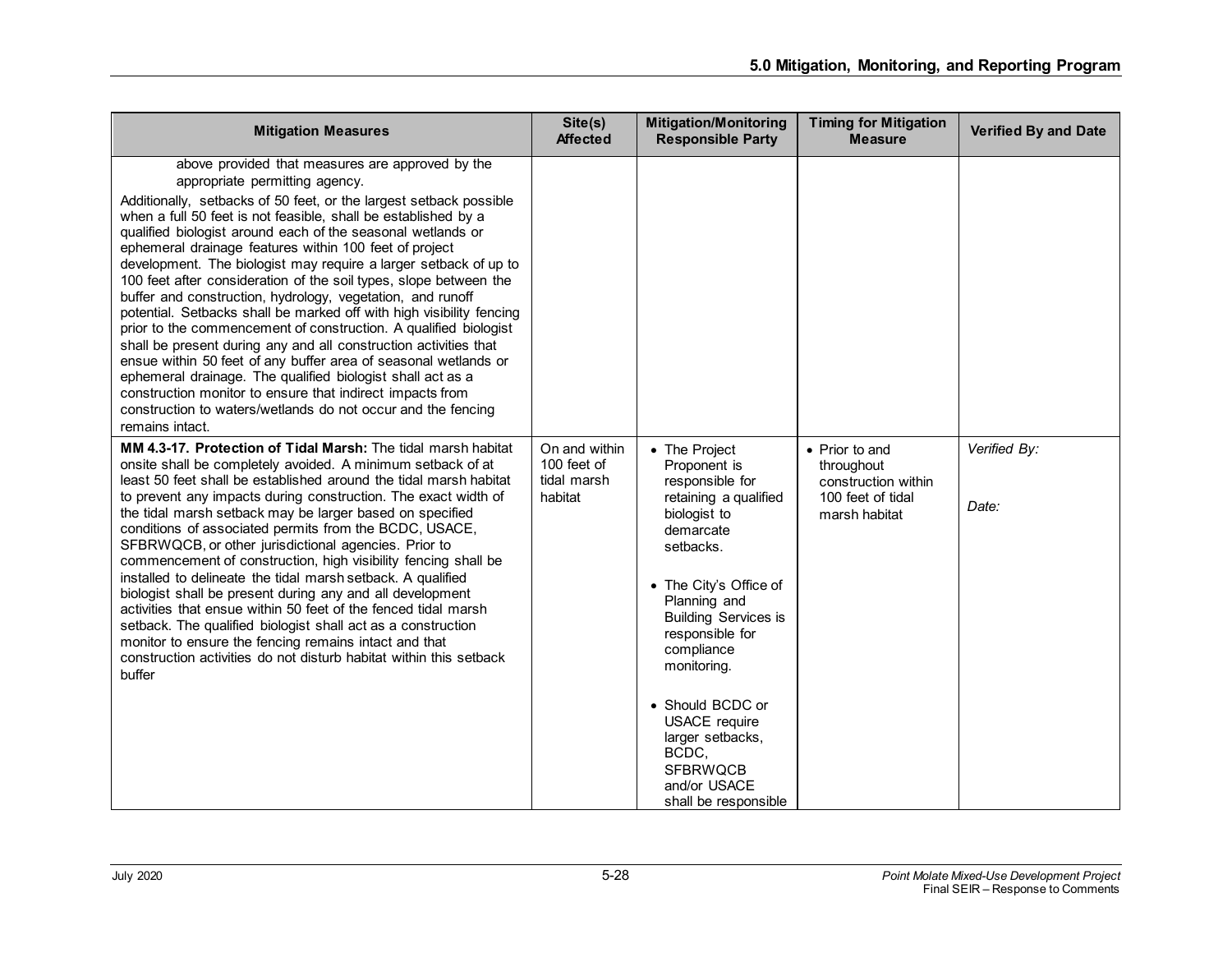| <b>Mitigation Measures</b>                                                                                                                                                                                                                                                                                                                                                                                                                                                                                                                                                                                                                                                                                                                                                                                                                                                                                                                                                                                                                                                                                                                                                                                                                                                                                                                                                                                                                                                                                                             | Site(s)<br><b>Affected</b>                                      | <b>Mitigation/Monitoring</b><br><b>Responsible Party</b>                                                                                                                          | <b>Timing for Mitigation</b><br><b>Measure</b>                                                                                                                                                                    | <b>Verified By and Date</b> |
|----------------------------------------------------------------------------------------------------------------------------------------------------------------------------------------------------------------------------------------------------------------------------------------------------------------------------------------------------------------------------------------------------------------------------------------------------------------------------------------------------------------------------------------------------------------------------------------------------------------------------------------------------------------------------------------------------------------------------------------------------------------------------------------------------------------------------------------------------------------------------------------------------------------------------------------------------------------------------------------------------------------------------------------------------------------------------------------------------------------------------------------------------------------------------------------------------------------------------------------------------------------------------------------------------------------------------------------------------------------------------------------------------------------------------------------------------------------------------------------------------------------------------------------|-----------------------------------------------------------------|-----------------------------------------------------------------------------------------------------------------------------------------------------------------------------------|-------------------------------------------------------------------------------------------------------------------------------------------------------------------------------------------------------------------|-----------------------------|
|                                                                                                                                                                                                                                                                                                                                                                                                                                                                                                                                                                                                                                                                                                                                                                                                                                                                                                                                                                                                                                                                                                                                                                                                                                                                                                                                                                                                                                                                                                                                        |                                                                 | for compliance of<br>those terms.                                                                                                                                                 |                                                                                                                                                                                                                   |                             |
| MM 4.3-18. Coastal Terrace Prairie Habitat Impacts: Impacts<br>to coastal terrace prairie shall be mitigated at a 2:1 ratio, such<br>that for each acre impacted, no less than two acres of in-kind<br>habitat shall be created, restored, or preserved. Prior to<br>development, a pre-construction survey shall be performed to<br>identify precise acreages of coastal terrace prairie habitat within<br>an impact area. Coastal terrace prairie habitat shall be identified<br>utilizing CDFW's Protocols for Surveying and Evaluating Impacts<br>to Special Status Native Plant Populations and Natural<br>Communities. The following activities shall occur related to<br>coastal terrace prairie mitigation.<br>1. Coastal terrace prairie habitat within the Open Space and<br>not impacted by grading shall be preserved. These acres<br>shall be managed and monitored for a total of five years to<br>prevent significant increase in invasive grasses cover. A<br>qualified biologist shall prepare an annual report on the<br>status of preserved habitat with recommendations on<br>adaptive management for invasive species as necessary.<br>These reports shall be maintained by the Applicant and<br>available to agencies upon request. Detailed management<br>and maintenance procedures from the California Native<br>Grasslands Association's Grassland Restoration and<br>Management Resources shall be included within the Open<br>Space Plan.<br>Invasive annual grassland habitat within the Open Space<br>2. | Coastal<br>terrace prairie<br>grassland,<br>annual<br>grassland | • The Applicant is<br>responsible for<br>implementation.<br>• The City's Office of<br>Planning and<br><b>Building Services is</b><br>responsible for<br>compliance<br>monitoring. | • Pre-construction<br>survey prior to<br>development.<br>• Throughout<br>construction with<br>monitoring annually<br>for a minimum of five<br>years following<br>completion of initial<br>restoration activities. | Verified By:<br>Date:       |
| and not impacted by grading are suitable for restoration to a<br>coastal terrace prairie composition and shall be restored<br>such that the minimum 2:1 mitigation ratio is achieved.<br>Areas where annual grasslands have been impacted by<br>grading may also be areas that are suitable for restoration to<br>coastal terrace prairie. These acres shall be managed and<br>monitored annually for a minimum of five years. A qualified<br>biologist shall prepare an annual report on the status of<br>habitat restoration activities with recommendations on<br>adaptive management measures as necessary. Mitigation<br>shall be deemed complete when, after five years of<br>management and monitoring, the qualified biologist<br>determines that the mitigation has achieved successful<br>conversion of annual grassland to coastal terrace prairie                                                                                                                                                                                                                                                                                                                                                                                                                                                                                                                                                                                                                                                                          |                                                                 |                                                                                                                                                                                   |                                                                                                                                                                                                                   |                             |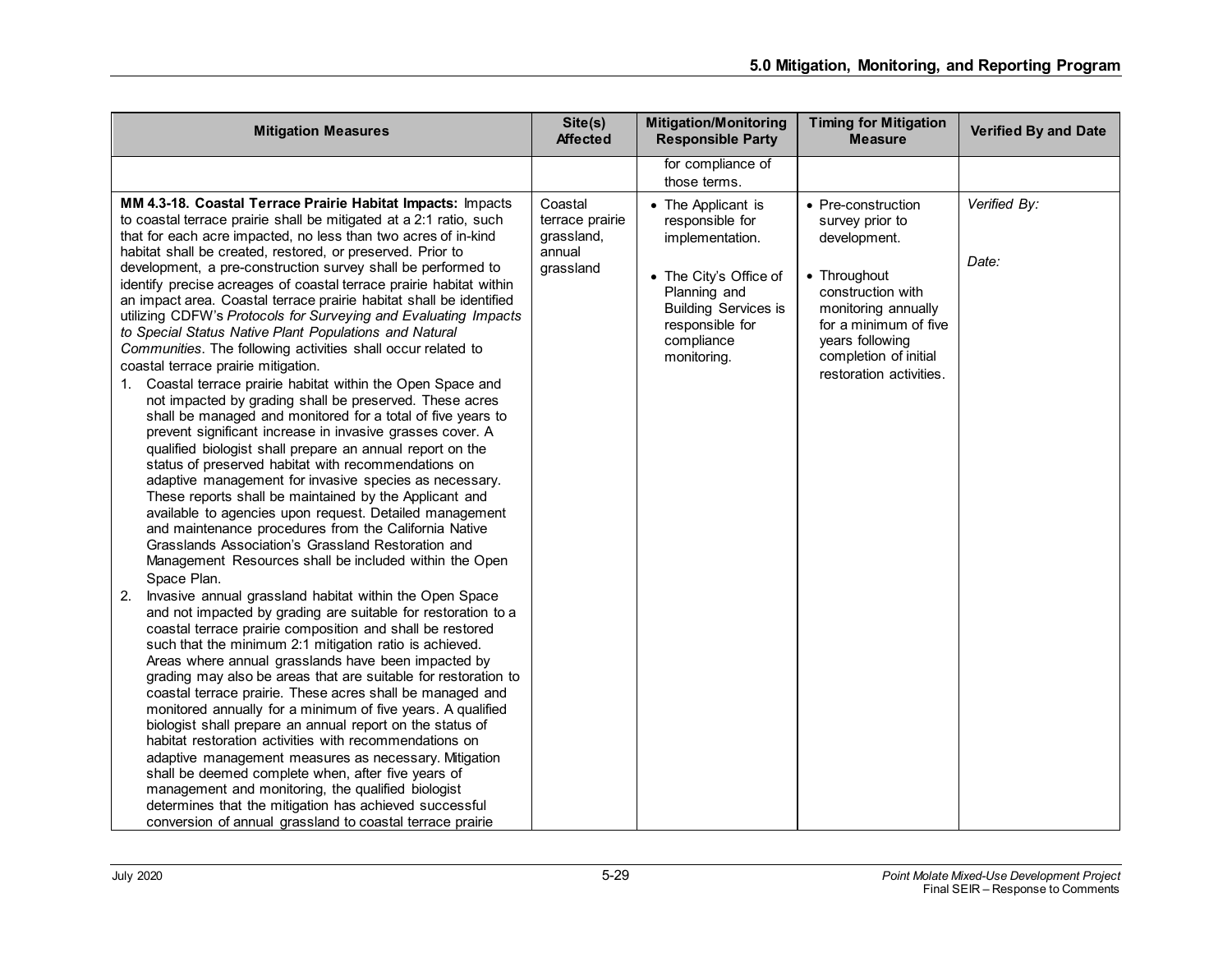| <b>Mitigation Measures</b>                                                                                                                                                                                                                                                                                                                                                                                                                                                                                                                                                                                                                                                                                                                                                                                                                                                                                                                                                                                                                                                                                                                                                                                                                                                                                                                                                                                                                                                                                                                                                                                                                                                                                                                                                                                                                                                                                                                                                                                                                                                                     | Site(s)<br><b>Affected</b>                                             | <b>Mitigation/Monitoring</b><br><b>Responsible Party</b>                                                 | <b>Timing for Mitigation</b><br><b>Measure</b>                                                                 | Verified By and Date  |
|------------------------------------------------------------------------------------------------------------------------------------------------------------------------------------------------------------------------------------------------------------------------------------------------------------------------------------------------------------------------------------------------------------------------------------------------------------------------------------------------------------------------------------------------------------------------------------------------------------------------------------------------------------------------------------------------------------------------------------------------------------------------------------------------------------------------------------------------------------------------------------------------------------------------------------------------------------------------------------------------------------------------------------------------------------------------------------------------------------------------------------------------------------------------------------------------------------------------------------------------------------------------------------------------------------------------------------------------------------------------------------------------------------------------------------------------------------------------------------------------------------------------------------------------------------------------------------------------------------------------------------------------------------------------------------------------------------------------------------------------------------------------------------------------------------------------------------------------------------------------------------------------------------------------------------------------------------------------------------------------------------------------------------------------------------------------------------------------|------------------------------------------------------------------------|----------------------------------------------------------------------------------------------------------|----------------------------------------------------------------------------------------------------------------|-----------------------|
| habitat, with a percent native grass cover equal to or<br>exceeding the average percent cover of native grasses of<br>preserved coastal terrace prairie. Additional years of<br>management and reporting shall occur should mitigation fail<br>to meet success criteria. These reports shall be maintained<br>by the Applicant and be available to agencies upon request.<br>Detailed management and maintenance procedures from<br>the California Native Grasslands Association's Grassland<br>Restoration and Management Resources shall be included<br>within the Open Space Plan.<br>Grading areas that remove coastal terrace prairie or annual<br>3.<br>grassland habitat shall be replanted with coastal terrace<br>prairie habitat as possible in concurrence with or following<br>stabilization of the grading area. Those acreages necessary<br>to reach the mitigation goal of 2:1, should additional acreage<br>be necessary beyond (1) and (2) above, shall be subject to<br>the same monitoring, management, and reporting<br>requirements as detailed in (2) above.<br>Areas of preservation and restoration shall be identified within<br>the Open Space Plan at the design stage when the precise<br>impact size is determined. Mitigation areas shall be in-kind<br>based on the delineation of habitat based on CDFW's Protocols<br>for Surveying and Evaluating Impacts to Special Status Native<br>Plant Populations and Natural Communities. Identification of<br>coastal terrace prairie preservation, restoration, and/or creation<br>areas shall be reviewed and approved by the City through the<br>Open Space Plan (MM 4.3-12). Management and maintenance<br>procedures derived from the California Native Grasslands<br>Association's Grassland Restoration and Management<br>Resources. Management and maintenance procedures<br>recommended by Grassland Restoration and Management<br>Resources that shall be included in the Open Space Plan<br>include, but are not limited to the use of soil management,<br>grazing, mowing, and limited use of herbicide. |                                                                        |                                                                                                          |                                                                                                                |                       |
| MM 4.3-19. Impacts to Wetlands and Waters: The Applicant<br>shall obtain an approved jurisdictional delineation from USACE<br>prior to the commencement of construction to determine whether<br>the wetlands and waters on the Project Site are jurisdictional<br>under the CWA.<br>A CWA Section 404 permit and CWA Section 401 certification<br>for impacts to any jurisdictional features shall be obtained prior                                                                                                                                                                                                                                                                                                                                                                                                                                                                                                                                                                                                                                                                                                                                                                                                                                                                                                                                                                                                                                                                                                                                                                                                                                                                                                                                                                                                                                                                                                                                                                                                                                                                           | On and within<br>50 feet of<br>jurisdictional<br>wetlands or<br>waters | • The Applicant is<br>responsible for<br>retaining a qualified<br>biologist to<br>demarcate<br>setbacks. | • Prior to and<br>throughout<br>construction within<br>50 feet of<br>jurisdictional<br>wetlands and<br>waters. | Verified By:<br>Date: |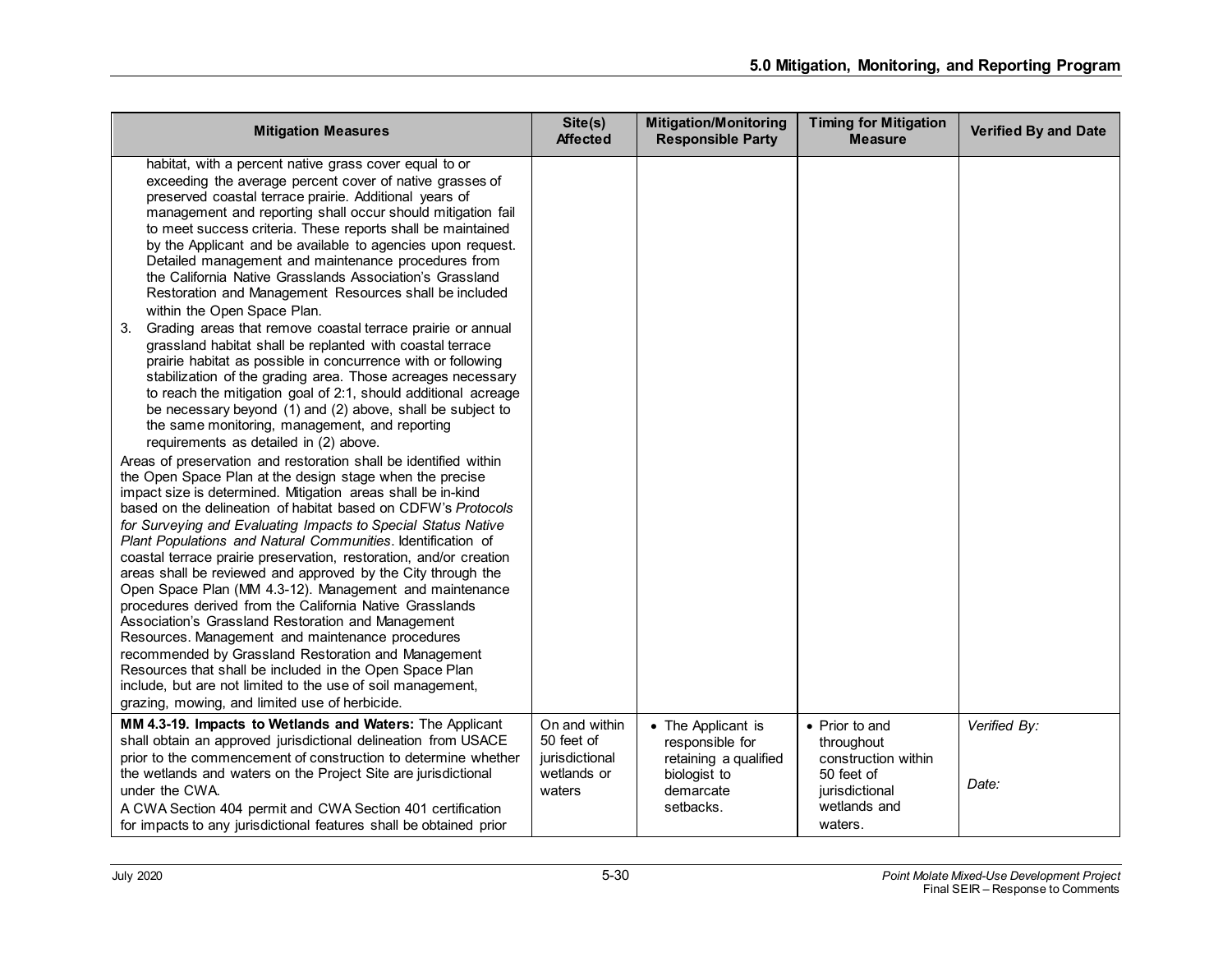| <b>Mitigation Measures</b>                                                                                                                                                                                                                                                                                                                                                                                                                                                                                                                                                                                                                                                                                                                                                                                                                                                                                                                                                                                                                                                                                                                                                                                                                                                                                                                                                                                                                                                                                                                                    | Site(s)<br><b>Affected</b>        | <b>Mitigation/Monitoring</b><br><b>Responsible Party</b>                                                                                                                                     | <b>Timing for Mitigation</b><br><b>Measure</b>                                                                        | <b>Verified By and Date</b> |
|---------------------------------------------------------------------------------------------------------------------------------------------------------------------------------------------------------------------------------------------------------------------------------------------------------------------------------------------------------------------------------------------------------------------------------------------------------------------------------------------------------------------------------------------------------------------------------------------------------------------------------------------------------------------------------------------------------------------------------------------------------------------------------------------------------------------------------------------------------------------------------------------------------------------------------------------------------------------------------------------------------------------------------------------------------------------------------------------------------------------------------------------------------------------------------------------------------------------------------------------------------------------------------------------------------------------------------------------------------------------------------------------------------------------------------------------------------------------------------------------------------------------------------------------------------------|-----------------------------------|----------------------------------------------------------------------------------------------------------------------------------------------------------------------------------------------|-----------------------------------------------------------------------------------------------------------------------|-----------------------------|
| to ground disturbance. For those features that are not<br>jurisdictional under the CWA but are waters of the State, the<br>Applicant shall secure waste discharge requirements from the<br>RWQCB prior to commencement of construction. Should permits<br>require habitat restoration, creation, or other active habitat<br>management, these activities shall be outlined and included<br>within the Open Space Plan (MM 4.3-12).<br>The Modified Project shall avoid jurisdictional waters to the<br>extent practicable through project design. Setbacks of a<br>minimum 50 feet, or maximum possible when a full 50 feet is not<br>practicable, shall be established by a qualified biologist around<br>each of the wetland features within 100 feet of project<br>development, unless the soils, slope, hydrology, vegetation, and<br>runoff potential determine that a greater buffer distance up to<br>100 feet is required. Setbacks shall be demarked by installation<br>of high visibility fencing prior to the commencement of<br>construction activities. A qualified biologist shall be present<br>during any and all construction activities that ensue within 50<br>feet of the wetlands or waters buffers. The qualified biologist<br>shall act as a construction monitor to make sure the fencing<br>remains intact and that construction activities do not occur within<br>the wetlands or waters avoidance buffer areas. Permit terms and<br>conditions related to buffers shall supersede buffers presented<br>herein in case of conflict. |                                   | • The City's Office of<br>Planning and<br><b>Building Services is</b><br>responsible for<br>compliance<br>monitoring.                                                                        |                                                                                                                       |                             |
| MM 4.3-20. Protection of Monarch Butterflies: Should ground-<br>disturbance activities commence within eucalyptus woodland<br>within monarch over-wintering season (October 1 through<br>February 28), a pre-construction survey shall be completed by a<br>qualified biologist to determine the presence or absence of<br>roosting monarch butterflies. Should no roosts be identified, no<br>further mitigation would be necessary. Should active monarch<br>butterfly roost trees be identified, the tree shall not be removed<br>until after the qualified biologist has determined that the monarch<br>butterflies have vacated the roost. Active roost trees shall be<br>protected with a 100-foot construction buffer demarcated by a<br>qualified biologist with high-visibility fencing or flagging around<br>the outer boundary of the active roosting habitat. The 100-foot<br>buffer could be reduced if, in consultation with CDFW or a<br>qualified biologist, a shorter distance is deemed sufficient due to<br>site conditions or the activity itself. The buffer shall remain until it<br>is determined by the biologist that the roost is no longer active.                                                                                                                                                                                                                                                                                                                                                                                 | Eucalyptus<br>woodland<br>habitat | • The Project<br>Proponent is<br>responsible for<br>implementation.<br>• The City's Office of<br>Planning and<br><b>Building Services is</b><br>responsible for<br>compliance<br>monitoring. | • Prior to ground<br>disturbance within<br>eucalyptus woodland<br>commencing<br>between October 1<br>and February 28. | Verified By:<br>Date:       |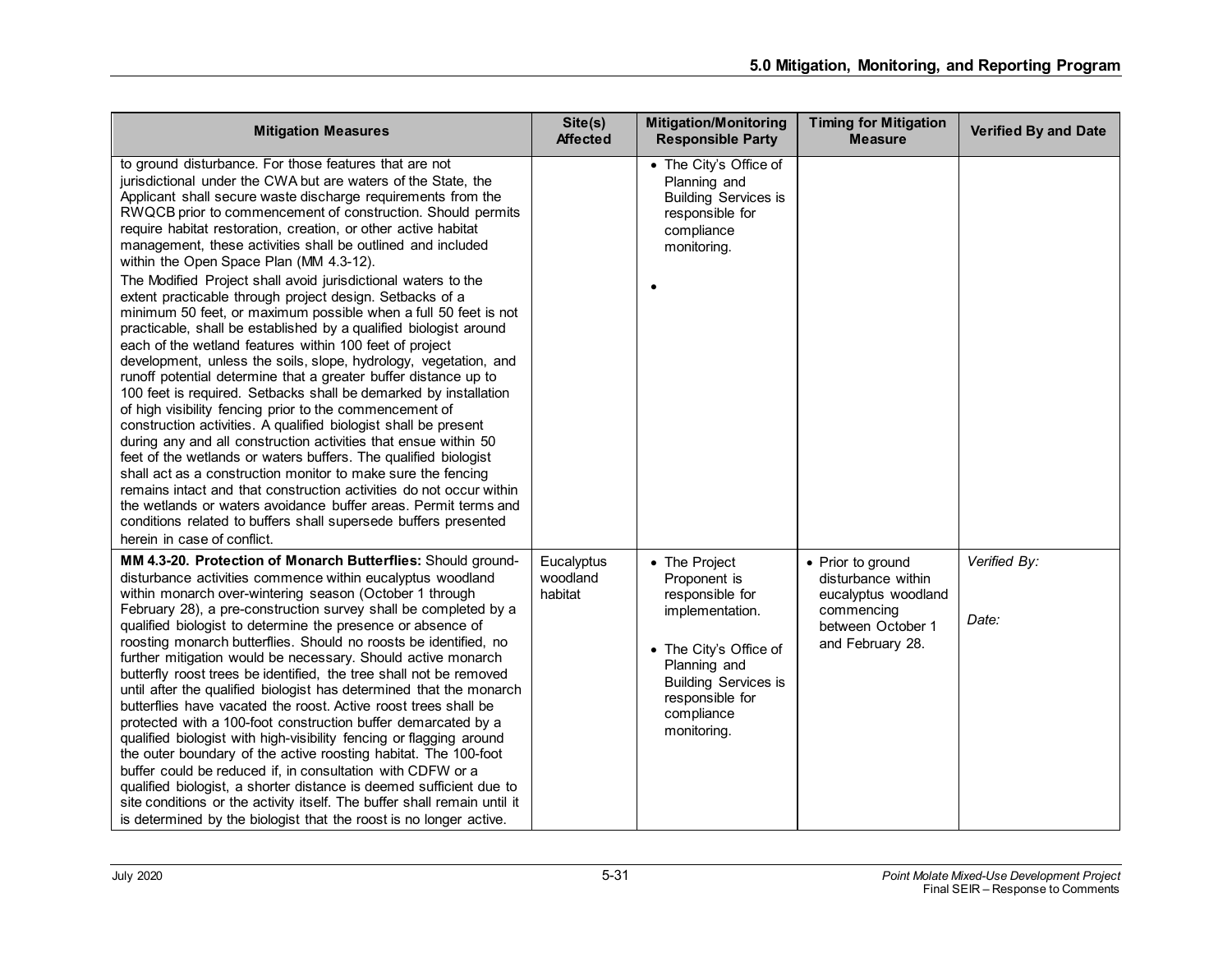| <b>Mitigation Measures</b>                                                                                                                                                                                                                                                                                                                                                                                                                                                                                                                                                                                                                                                                                                                                                                                                                                                                                                                                                                                                                                                                                                                                                                                                                                                                                                                                                                                                                   | Site(s)<br><b>Affected</b>              | <b>Mitigation/Monitoring</b><br><b>Responsible Party</b>                                                                                                                                                                                                                      | <b>Timing for Mitigation</b><br><b>Measure</b>                                                                                                                         | <b>Verified By and Date</b> |
|----------------------------------------------------------------------------------------------------------------------------------------------------------------------------------------------------------------------------------------------------------------------------------------------------------------------------------------------------------------------------------------------------------------------------------------------------------------------------------------------------------------------------------------------------------------------------------------------------------------------------------------------------------------------------------------------------------------------------------------------------------------------------------------------------------------------------------------------------------------------------------------------------------------------------------------------------------------------------------------------------------------------------------------------------------------------------------------------------------------------------------------------------------------------------------------------------------------------------------------------------------------------------------------------------------------------------------------------------------------------------------------------------------------------------------------------|-----------------------------------------|-------------------------------------------------------------------------------------------------------------------------------------------------------------------------------------------------------------------------------------------------------------------------------|------------------------------------------------------------------------------------------------------------------------------------------------------------------------|-----------------------------|
| MM 4.3-21. Compliance with Local Plans and Ordinances:<br>The Modified Project shall maximize the use of native trees<br>consistent with the City Urban Greening Master Plan's<br>recommendations on tree species and planting specifications.<br>Trees removed on City land as a result of the Modified Project<br>shall be mitigated for in the following way.<br>Permitted removal of native trees shall be replanted at<br>an in-kind 2:1 ratio.<br>Permitted removal of non-native trees shall be replaced<br>with a native tree recommended within the Urban<br>Greening Master Plan at a 2:1 ratio.<br>Planted trees shall be monitored annually by a qualified<br>biologist for a minimum of three years. Mitigation shall<br>achieve a minimum success rate of 75 percent survival<br>after three years. The annual report shall be submitted<br>to the City and shall include information on tree planting<br>locations, health of trees, diameter at breast height (if<br>applicable), and the number and location of necessary<br>plantings to replace failed trees. Additional years of<br>monitoring and maintenance activities may be required<br>to achieve success criteria.<br>Use of compensatory tree plantings shall be maximized<br>within public access areas such as parks and along<br>roadsides, and spacing shall be consistent with the<br>street-tree requirements in the City's Urban Greening<br>Master Plan. | Open Space<br>Zoning<br><b>District</b> | • The Project<br>Proponent is<br>responsible for<br>implementation.<br>• The City's Office of<br>Planning and<br><b>Building Services is</b><br>responsible for<br>compliance<br>monitoring.                                                                                  | • Planting following<br>removal of trees<br>within the Open<br>Space Zoning<br>District.<br>• Monitoring of<br>mitigation annually<br>for a minimum of<br>three years. | Verified By:<br>Date:       |
| Bay Trail Mitigation Measure BIO-1: Prior to construction,<br>EBRPD or a qualified botanist shall pin flag or mark locations of<br>special-status plant species along the alignment. The Modified<br>Project shall avoid impacts to special-status plant species where<br>possible, however, where impacts cannot be avoided, plants<br>shall be translocated or replanted in the Project Site vicinity or<br>nearest suitable habitat. Prior to the initiation of construction, a<br>qualified botanist shall conduct a focused survey for marsh<br>gumplant and Suisun marsh aster within the construction<br>footprint during the appropriate blooming period (April through<br>November). The survey shall be conducted in accordance with<br>the CDFW's Protocols for Surveying and Evaluating Impacts to<br>Special Status Native Plant Populations and Natural<br>Communities (CDFW, 2018b).                                                                                                                                                                                                                                                                                                                                                                                                                                                                                                                                          | <b>Bay Trail</b><br>Segment             | $\bullet$<br>East Bay Regional<br>Park District is<br>responsible for<br>incorporating this<br>measure into<br>contract<br>specifications and<br>for ensuring<br>compliance during<br>construction.<br>The botanist is<br>responsible for<br>conducting the<br>survey and, if | • Prior to construction<br>activities related to<br>the Bay Trail<br>Segment.                                                                                          | Verified By:<br>Date:       |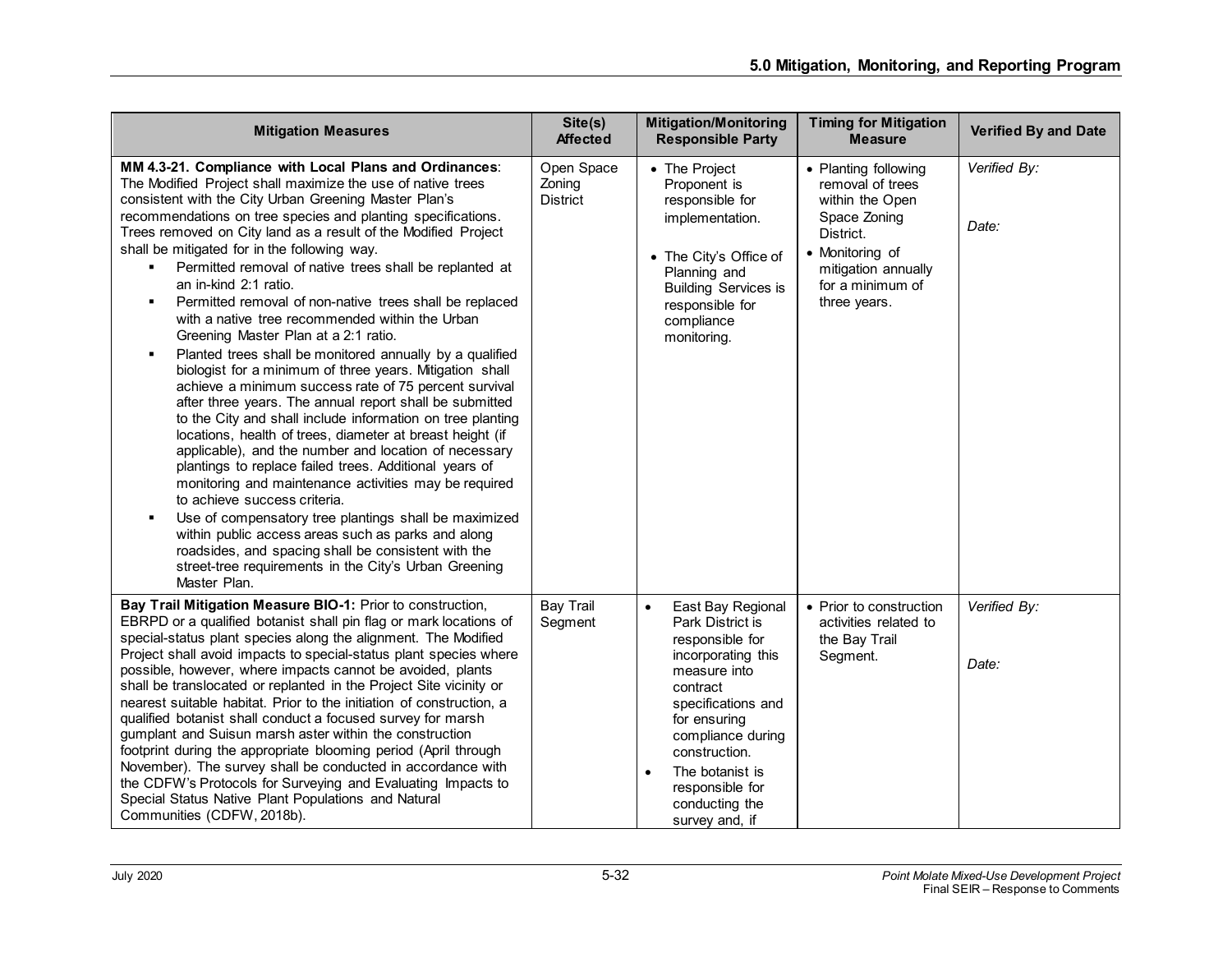| <b>Mitigation Measures</b>                                                                                                                                                                                                                                                                                                                                                                                                                                                                                                                                                                                                                                                                                                                                                                                                                                                                                                                                                                                            | Site(s)<br><b>Affected</b>  | <b>Mitigation/Monitoring</b><br><b>Responsible Party</b>                                                                                                                                                                                                                                                                                                                                                                                                                   | <b>Timing for Mitigation</b><br><b>Measure</b>                                                                                                                         | <b>Verified By and Date</b> |
|-----------------------------------------------------------------------------------------------------------------------------------------------------------------------------------------------------------------------------------------------------------------------------------------------------------------------------------------------------------------------------------------------------------------------------------------------------------------------------------------------------------------------------------------------------------------------------------------------------------------------------------------------------------------------------------------------------------------------------------------------------------------------------------------------------------------------------------------------------------------------------------------------------------------------------------------------------------------------------------------------------------------------|-----------------------------|----------------------------------------------------------------------------------------------------------------------------------------------------------------------------------------------------------------------------------------------------------------------------------------------------------------------------------------------------------------------------------------------------------------------------------------------------------------------------|------------------------------------------------------------------------------------------------------------------------------------------------------------------------|-----------------------------|
|                                                                                                                                                                                                                                                                                                                                                                                                                                                                                                                                                                                                                                                                                                                                                                                                                                                                                                                                                                                                                       |                             | necessary,<br>salvaging and<br>relocating plants.                                                                                                                                                                                                                                                                                                                                                                                                                          |                                                                                                                                                                        |                             |
| Bay Trail Mitigation Measure BIO-2: If any construction<br>activities (e.g., grubbing, grading, removal of one tree) are<br>scheduled during the bird nesting season (typically defined by<br>CDFW as February 1 to September 1), a qualified biologist shall<br>conduct a pre-construction survey for nesting birds no more than<br>5 days prior to the start of work, or as otherwise specified by<br>permit conditions. If the project is suspended and delayed for 10<br>or more days another nesting survey shall be conducted 2 days<br>prior to resuming work. If the survey indicates the presence of<br>nesting birds, a qualified biologist shall delineate a buffer zone<br>where no construction may occur until the biologist has<br>determined that all young have successfully fledged, or until<br>otherwise approved by CDFW. The size of the buffer(s) shall be<br>determined by the biologist in consultation with CDFW and be<br>based on the nesting species and its sensitivity to disturbance. | <b>Bay Trail</b><br>Segment | East Bay Regional<br>$\bullet$<br>Park District is<br>responsible for<br>incorporating this<br>measure into<br>contract<br>specifications and<br>for ensuring<br>compliance during<br>construction.<br>The Project<br>$\bullet$<br>Proponent is<br>responsible for<br>retaining a<br>biologist to survey<br>the site and<br>delineate a buffer<br>zone if necessary.<br>The Construction<br>$\bullet$<br>Contractor is<br>responsible for<br>implementing this<br>measure. | • No more than five<br>days prior to<br>commencement or<br>re-commencement<br>of construction<br>activities related to<br>the Bay Trail<br>Segment.                    | Verified By:<br>Date:       |
| Bay Trail Mitigation Measure BIO-3: Prior to ground-disturbing<br>activities, a biologist shall conduct visual pre-construction<br>surveys for California Ridgway's (formerly Clapper) rail and<br>California black rail within suitable habitat and surrounding<br>areas. Suitable habitat on the Project Site is limited to marsh and<br>mud flat areas near Castro Point. If the rails or other sensitive<br>species are observed on or near the Project Site, the biologist<br>shall establish buffers around which no disturbance can occur<br>until the biologist determines a work can proceed within the area<br>or the species do not occur within the area.                                                                                                                                                                                                                                                                                                                                                 | <b>Bay Trail</b><br>Segment | East Bay Regional<br>$\bullet$<br>Park District is<br>responsible for<br>incorporating this<br>measure into<br>contract<br>specifications and<br>for ensuring<br>compliance during<br>construction.<br>The Project<br>$\bullet$<br>Proponent is<br>responsible for<br>retaining a                                                                                                                                                                                          | • One time prior to<br>ground disturbing<br>activities, and during<br>construction if<br>species are<br>observed after the<br>pre-construction<br>survey is completed. | Verified By:<br>Date:       |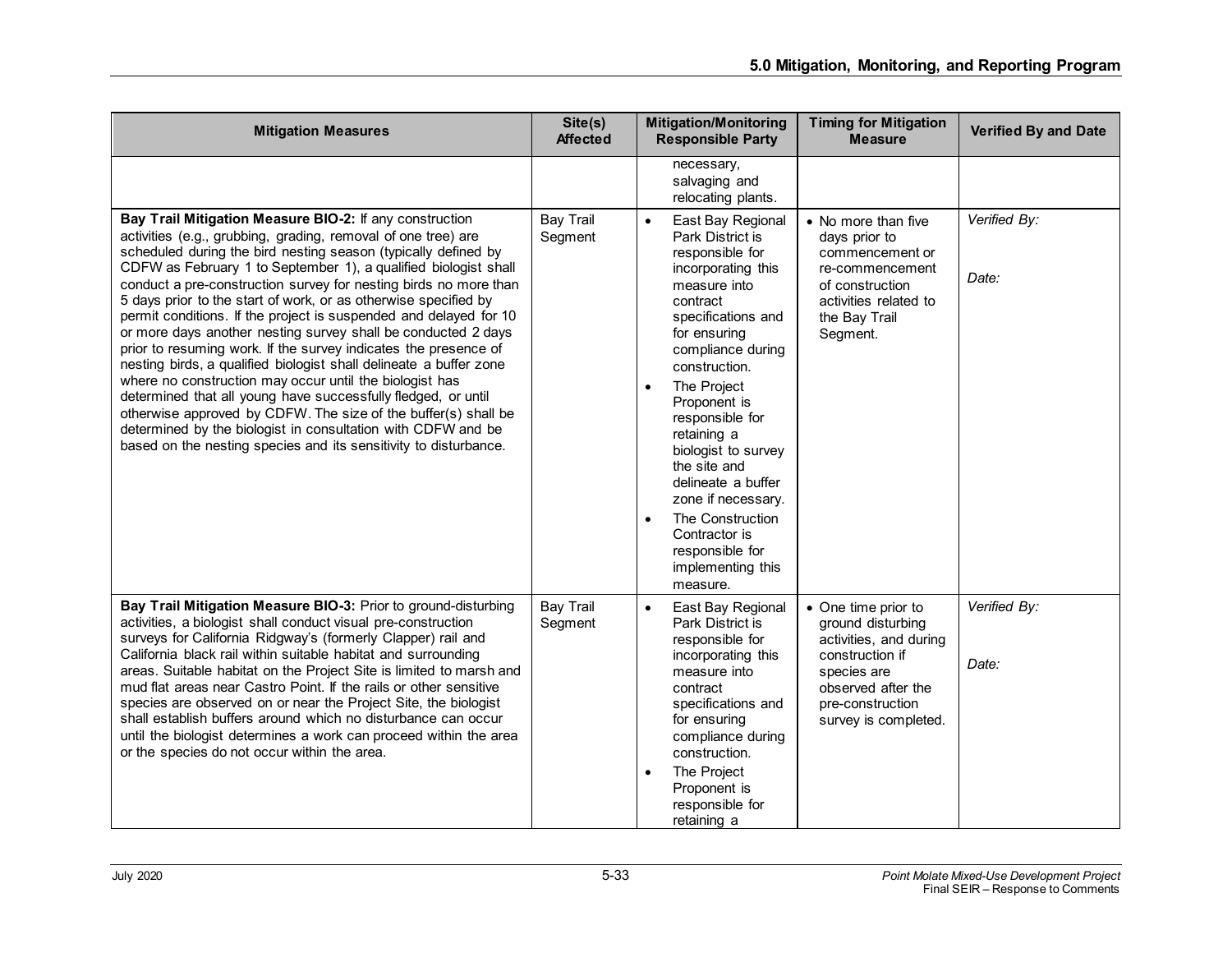| <b>Mitigation Measures</b>                                                                                                                                                                                                                                                                                                                                                                                                                                                                                                                                                                                                                                                                 | Site(s)<br><b>Affected</b>  | <b>Mitigation/Monitoring</b><br><b>Responsible Party</b>                                                                                                                                                                                                                                                                                                                                                                   | <b>Timing for Mitigation</b><br><b>Measure</b>                                                                                              | <b>Verified By and Date</b> |
|--------------------------------------------------------------------------------------------------------------------------------------------------------------------------------------------------------------------------------------------------------------------------------------------------------------------------------------------------------------------------------------------------------------------------------------------------------------------------------------------------------------------------------------------------------------------------------------------------------------------------------------------------------------------------------------------|-----------------------------|----------------------------------------------------------------------------------------------------------------------------------------------------------------------------------------------------------------------------------------------------------------------------------------------------------------------------------------------------------------------------------------------------------------------------|---------------------------------------------------------------------------------------------------------------------------------------------|-----------------------------|
|                                                                                                                                                                                                                                                                                                                                                                                                                                                                                                                                                                                                                                                                                            |                             | biologist to<br>conduct the<br>survey.                                                                                                                                                                                                                                                                                                                                                                                     |                                                                                                                                             |                             |
| Bay Trail Mitigation Measure BIO-4: Measures shall be taken<br>to avoid impacts to monarch butterflies if present onsite. If<br>eucalyptus trees at the northern end of the Bay Trail are<br>proposed for removal, a biologist shall conduct a survey for<br>monarch butterflies during the winter roosting season when<br>monarch butterfly roosting colonies would be expected to occur<br>(typically October to February). If present, an avoidance plan<br>shall be developed by a biologist for implementation during<br>construction. If monarch butterflies are present, grading,<br>excavation, and eucalyptus tree removal shall be restricted from<br>August 1 through March 31. | <b>Bay Trail</b><br>Segment | East Bay Regional<br>$\bullet$<br>Park District is<br>responsible for<br>incorporating this<br>measure into<br>contract<br>specifications and<br>for ensuring<br>compliance during<br>construction.<br>The biologist is<br>$\bullet$<br>responsible for<br>conducting the<br>pre-construction<br>survey and, if<br>found, developing<br>an avoidance plan<br>during<br>construction of the<br><b>Bay Trail</b><br>Segment. | • During construction<br>and as deemed<br>necessary by a<br>qualified biologist.                                                            | Verified By:<br>Date:       |
| Bay Trail Mitigation Measure BIO-5: After construction is<br>complete, EBRPD or the construction contractor shall replant<br>native trees and native shrubs in the immediate vicinity of the<br>Project Site at a 3:1 mitigation ratio, or a replacement ratio as<br>determined by regulatory agencies and specified in<br>environmental permits obtained through the Joint Aquatic<br>Resources Permit Application if it results in a greater number of<br>replacement trees.                                                                                                                                                                                                             | <b>Bay Trail</b><br>Segment | East Bay Regional<br>$\bullet$<br>Park District is<br>responsible for<br>incorporating this<br>measure into<br>contract<br>specifications and<br>for ensuring<br>compliance during<br>construction.                                                                                                                                                                                                                        | • During construction<br>activities deemed<br>necessary by a<br>qualified biologist for<br>the area related to<br>the Bay Trail<br>Segment. | Verified By:<br>Date:       |
| Bay Trail Mitigation Measure BIO-6: During construction, the<br>contractor shall avoid and minimize the spread of invasive or<br>noxious weed species. Equipment shall be cleaned and free of<br>weeds, and seeds prior to being used onsite. The EBPRD or a<br>qualified contractor shall write a site-specific Invasive Plant Plan                                                                                                                                                                                                                                                                                                                                                       | <b>Bay Trail</b><br>Segment | East Bay Regional<br>$\bullet$<br>Park District is<br>responsible for<br>incorporating this<br>measure into<br>contract                                                                                                                                                                                                                                                                                                    | • During construction<br>activities deemed<br>necessary by<br><b>EBRPD</b>                                                                  | Verified By:<br>Date:       |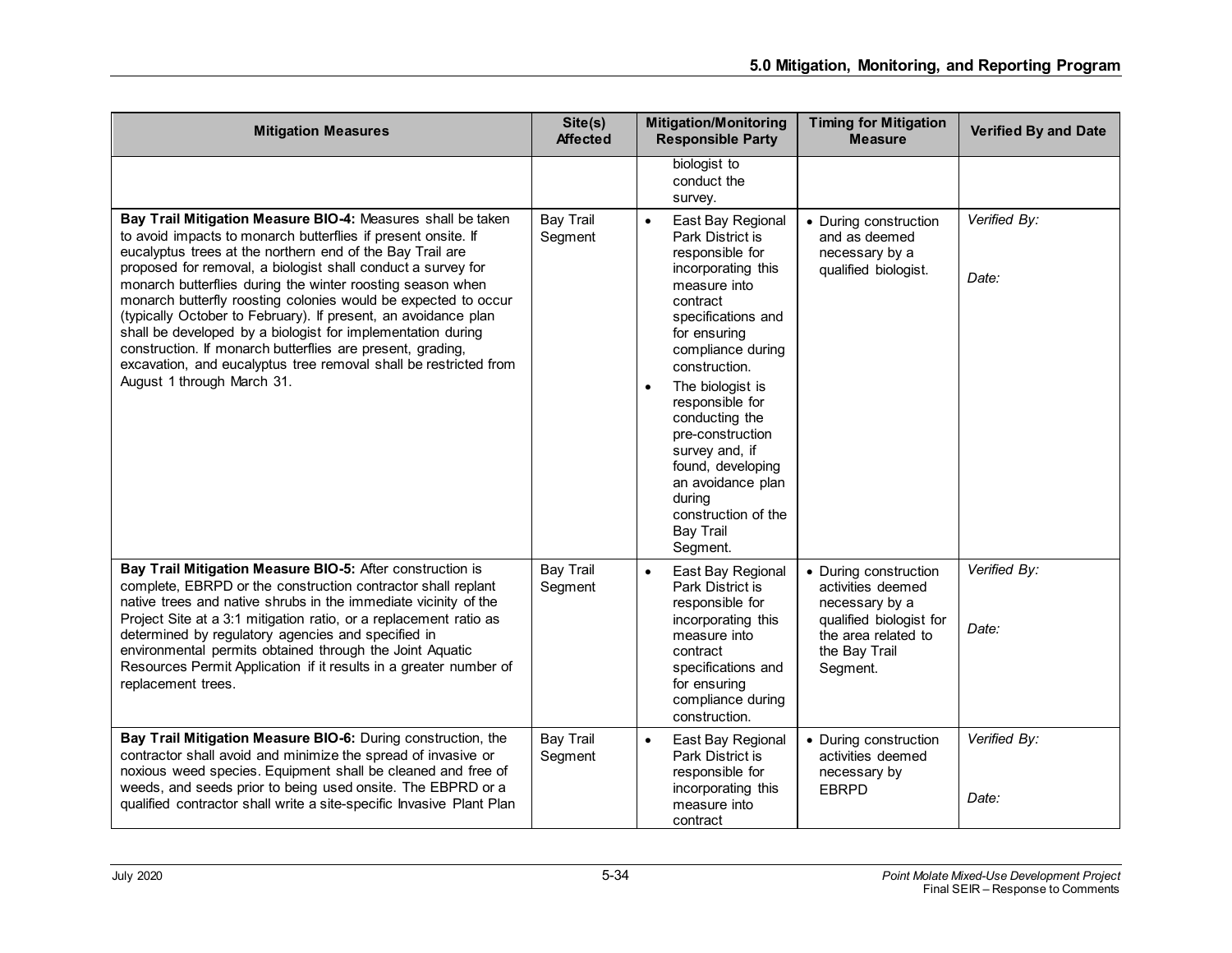| <b>Mitigation Measures</b>                                                                                                                                                                                                                                                                                                                                                                                                                                                                                                                                                                               | Site(s)<br><b>Affected</b>  | <b>Mitigation/Monitoring</b><br><b>Responsible Party</b>                                                                                                                                            | <b>Timing for Mitigation</b><br><b>Measure</b>                                                                                      | <b>Verified By and Date</b> |
|----------------------------------------------------------------------------------------------------------------------------------------------------------------------------------------------------------------------------------------------------------------------------------------------------------------------------------------------------------------------------------------------------------------------------------------------------------------------------------------------------------------------------------------------------------------------------------------------------------|-----------------------------|-----------------------------------------------------------------------------------------------------------------------------------------------------------------------------------------------------|-------------------------------------------------------------------------------------------------------------------------------------|-----------------------------|
| to specify implementation that shall avoid and minimize the<br>introduction and spread of invasive plant species and seeds.                                                                                                                                                                                                                                                                                                                                                                                                                                                                              |                             | specifications and<br>for ensuring<br>compliance during<br>construction.                                                                                                                            |                                                                                                                                     |                             |
| Bay Trail Mitigation Measure BIO-7: To reduce potential short-<br>term impacts to the upland wetland, the contractor shall<br>implement the following avoidance measures and BMPs:<br>Install temporary silt fencing beyond the outer edge of the<br>wetland boundary to prevent entry of fill into the wetland<br>during construction. Temporary silt fencing would also<br>reduce the likelihood of wildlife from entering the work area.<br>Place temporary Environmentally Sensitive Area fencing<br>where needed to prevent construction equipment and<br>workers from entering the upland wetland. | <b>Bay Trail</b><br>Segment | East Bay Regional<br>$\bullet$<br>Park District is<br>responsible for<br>incorporating this<br>measure into<br>contract<br>specifications and<br>for ensuring<br>compliance during<br>construction. | • Prior to project<br>construction of the<br><b>Bay Trail Segment</b>                                                               | Verified By:<br>Date:       |
| Bay Trail Mitigation Measure BIO-8: Fencing and other<br>structures associated with development of the Bay Trail shall be<br>designed and constructed in a manner that does not impede<br>wildlife movement.                                                                                                                                                                                                                                                                                                                                                                                             | <b>Bay Trail</b><br>Segment | East Bay Regional<br>$\bullet$<br>Park District is<br>responsible for<br>incorporating this<br>measure into<br>contract<br>specifications and<br>for ensuring<br>compliance during<br>construction. | • Prior to and during<br>construction<br>activities deemed<br>necessary by East<br><b>Bay Regional Park</b><br>District/ Contractor | Verified By:<br>Date:       |
| Bay Trail Mitigation Measure BIO-9: The EBRPD or its<br>construction contractor shall obtain a tree removal permit from<br>the City superintendent, or equivalent, for removal or pruning of<br>trees at least three days prior to when work shall occur.<br>Proposed tree removal shall be completed within 30 days of<br>obtaining the permit.                                                                                                                                                                                                                                                         | <b>Bay Trail</b><br>Segment | East Bay Regional<br>$\bullet$<br>Park District is<br>responsible for<br>incorporating this<br>measure into<br>contract<br>specifications and<br>for ensuring<br>compliance during<br>construction. | • During construction<br>activities within 30<br>days of obtaining the<br>permit                                                    | Verified By:<br>Date:       |
| Bay Trail Mitigation Measure BIO-10: The construction<br>contractor shall be responsible for providing, installing, and<br>maintaining tree and shrub protection in active work areas for the<br>duration of construction.                                                                                                                                                                                                                                                                                                                                                                               | <b>Bay Trail</b><br>Segment | $\bullet$<br>East Bay Regional<br><b>Park District is</b><br>responsible for<br>incorporating this<br>measure into<br>contract                                                                      | • During construction<br>activities, as deemed<br>necessary by<br>Contractor                                                        | Verified By:<br>Date:       |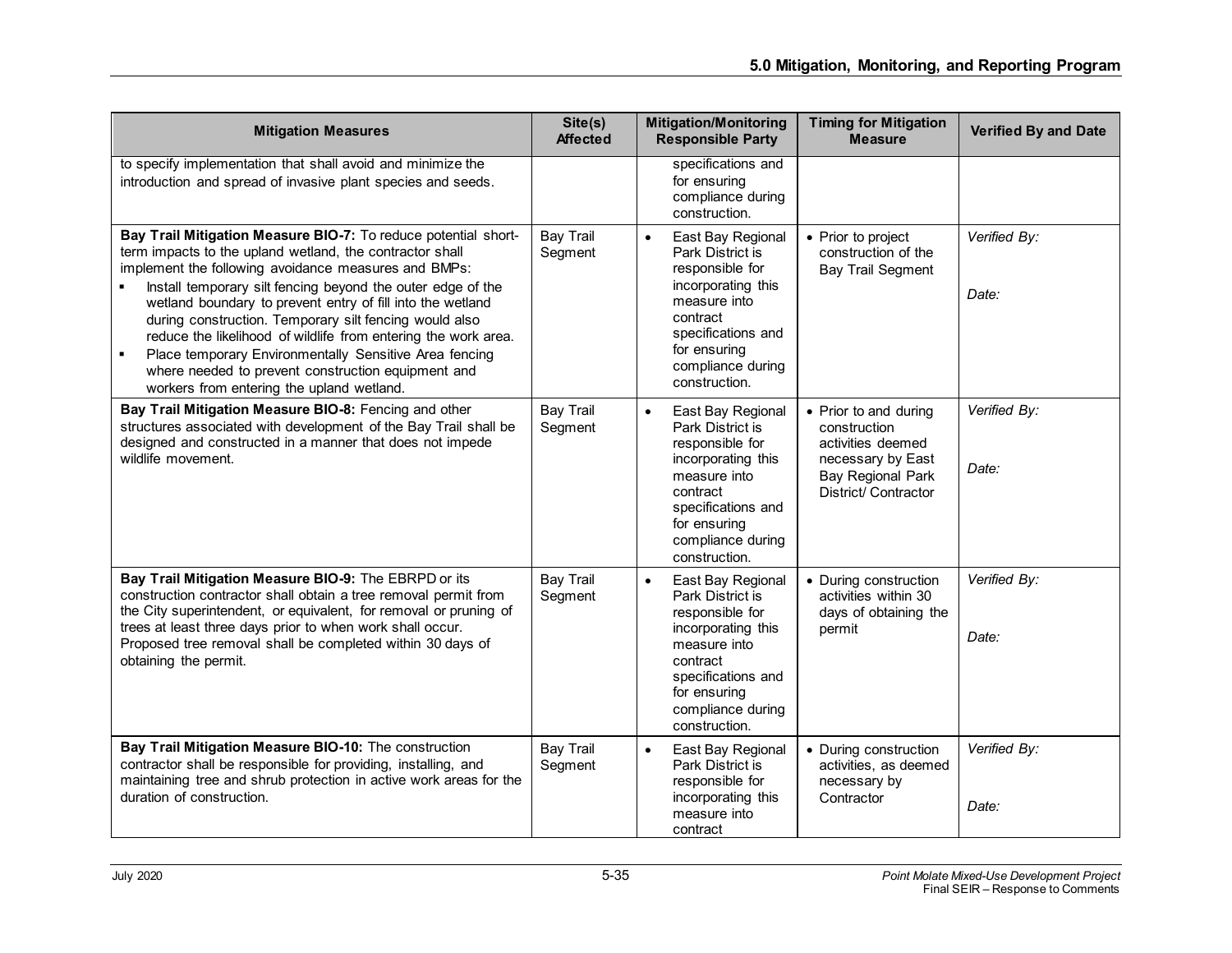| <b>Mitigation Measures</b>                                                                                                                                                                                                                                                                                                                                                                                                                                                                                                                                                                                                                                                                                                                                                                                                                                                                                                                                                                                                                                                                                                                                                                                                                                                                                                                                                                                                                                                                                                                                                             | Site(s)<br><b>Affected</b>   | <b>Mitigation/Monitoring</b><br><b>Responsible Party</b>                                                                                                                      | <b>Timing for Mitigation</b><br><b>Measure</b>                           | <b>Verified By and Date</b> |
|----------------------------------------------------------------------------------------------------------------------------------------------------------------------------------------------------------------------------------------------------------------------------------------------------------------------------------------------------------------------------------------------------------------------------------------------------------------------------------------------------------------------------------------------------------------------------------------------------------------------------------------------------------------------------------------------------------------------------------------------------------------------------------------------------------------------------------------------------------------------------------------------------------------------------------------------------------------------------------------------------------------------------------------------------------------------------------------------------------------------------------------------------------------------------------------------------------------------------------------------------------------------------------------------------------------------------------------------------------------------------------------------------------------------------------------------------------------------------------------------------------------------------------------------------------------------------------------|------------------------------|-------------------------------------------------------------------------------------------------------------------------------------------------------------------------------|--------------------------------------------------------------------------|-----------------------------|
|                                                                                                                                                                                                                                                                                                                                                                                                                                                                                                                                                                                                                                                                                                                                                                                                                                                                                                                                                                                                                                                                                                                                                                                                                                                                                                                                                                                                                                                                                                                                                                                        |                              | specifications and<br>for ensuring<br>compliance during<br>construction.                                                                                                      |                                                                          |                             |
| 4.4 Cultural Resources and Tribal Cultural Resources                                                                                                                                                                                                                                                                                                                                                                                                                                                                                                                                                                                                                                                                                                                                                                                                                                                                                                                                                                                                                                                                                                                                                                                                                                                                                                                                                                                                                                                                                                                                   |                              |                                                                                                                                                                               |                                                                          |                             |
| MM 4.4-1. Do Not Issue Building/Demolition Permits for the<br>Winehaven District Until HPC Approves: The City shall not<br>issue demolition permits associated with demolition or<br>construction in the Winehaven Historic District until the HPC has<br>reviewed the application to ensure that the building proposed to<br>be demolished is not a contributor to the Winehaven District. If<br>SHPO approves the Historic District amendment which clarifies<br>the contributing and non-contributing features, demolition of non-<br>contributing features shall be deemed approved and shall not<br>require review by the HPC.                                                                                                                                                                                                                                                                                                                                                                                                                                                                                                                                                                                                                                                                                                                                                                                                                                                                                                                                                    | Winehaven<br><b>District</b> | The City of<br>$\bullet$<br><b>Richmond Historic</b><br>Planning<br>Commission<br>(HPC) is<br>responsible for<br>mitigation and<br>monitoring<br>compliance                   | Prior to issuance<br>$\bullet$<br>of demolition and<br>building permits. | Verified By:<br>Date:       |
| MM 4.4-2. Develop and Apply Design Guidelines for the<br>Winehaven Historic District: The Modified Project Applicant<br>shall develop comprehensive Design Guidelines that comply with<br>the Secretary of the Interior's Standards and Guidelines for the<br>Treatment of Historic Properties that will govern the rehabilitation<br>of buildings within the Historic District as well as new<br>construction within the Historic District. The Design Guidelines<br>shall be reviewed and approved by the HPC prior to the<br>issuance of demolition permits to ensure that they would result in<br>a project that complies with the Secretary of the Interior's<br>Standards for Rehabilitation; (2) would result in buildings that are<br>compatible with the Historic District; (3) require preservation of<br>the historic materials and character-defining features of the<br>buildings, and repair instead of replacement of deteriorated<br>features, where feasible; and (4) require replacement in kind<br>should contributing elements of the internal railway system be<br>removed to complete hazardous materials remediation in the<br>vicinity of Buildings No. 1 and 10. In addition, the City shall not<br>issue building permits associated with the Historic District until<br>HPC staff concur that the design of the buildings associated with<br>those permits conforms to the Design Guidelines as part of its<br>review pursuant to Zoning Code section 15.04.303.120.<br>Provisions that must be included in the Design Guidelines<br>include the following. | Winehaven<br><b>District</b> | Applicant / Project<br>$\bullet$<br>Contractor is<br>responsible for<br>mitigation.<br>City of Richmond<br>$\bullet$<br>HPC is<br>responsible for<br>monitoring<br>compliance | Prior to issuance<br>$\bullet$<br>of demolition and<br>building permits. | Verified By:<br>Date:       |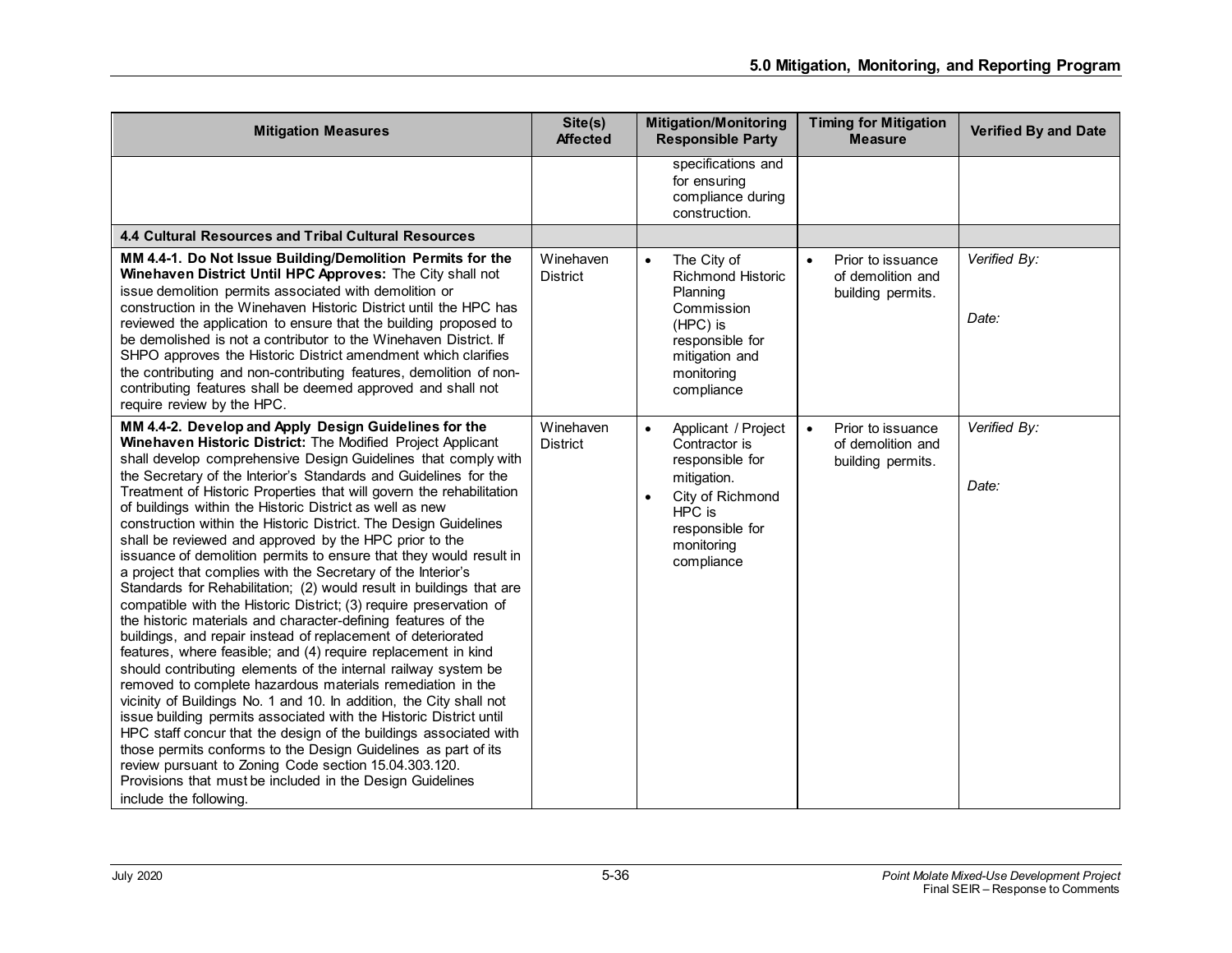| <b>Mitigation Measures</b>                                                                                                                                                                                                                                                                                                                                                                                                                                                                                                                                | Site(s)<br><b>Affected</b> | <b>Mitigation/Monitoring</b><br><b>Responsible Party</b> | <b>Timing for Mitigation</b><br><b>Measure</b> | <b>Verified By and Date</b> |
|-----------------------------------------------------------------------------------------------------------------------------------------------------------------------------------------------------------------------------------------------------------------------------------------------------------------------------------------------------------------------------------------------------------------------------------------------------------------------------------------------------------------------------------------------------------|----------------------------|----------------------------------------------------------|------------------------------------------------|-----------------------------|
| All work within the Historic District shall be performed in<br>а.<br>keeping with the Secretary's Standards and Guidelines for<br>the Treatment of Historic Properties (the "Standards").                                                                                                                                                                                                                                                                                                                                                                 |                            |                                                          |                                                |                             |
| Alterations to contributing buildings shall be conducted in a<br>b.<br>sensitive manner consistent with the Standards, and will<br>preserve materials, features, and finishes of contributing<br>resources to the extent feasible. Deteriorated features will<br>be repaired whenever feasible, and when not feasible, these<br>features will be replaced "in kind," matching the original in<br>design, color, texture, and materials, whether these<br>materials are wood, masonry (e.g., brick, concrete, or<br>stone), metal, or some other material. |                            |                                                          |                                                |                             |
| All Historic District contributing buildings shall be retained.<br>C.<br>Demolition of existing construction or removal of historically<br>significant features shall be limited and shall meet<br>requirements listed in the Secretary of the Interior's<br>Standards and Guidelines for the Treatment of Historic<br>Properties. Any demolition activities shall be conducted in a<br>manner that shall be sensitive to and protective of Historic<br>District contributors and/or their character-defining features.                                   |                            |                                                          |                                                |                             |
| Preserve contributing sections of the railway system except<br>d.<br>if doing so conflicts with remediation requirements. If<br>preservation is not feasible, then the sections of railway<br>tracks shall be replaced in kind.                                                                                                                                                                                                                                                                                                                           |                            |                                                          |                                                |                             |
| New buildings constructed within the Historic District<br>е.<br>boundary shall be consistent with the Standards, including<br>Standard 9, which requires any new construction to be<br>differentiated from but compatible with existing historic<br>buildings.                                                                                                                                                                                                                                                                                            |                            |                                                          |                                                |                             |
| Prior to the alteration of any contributing buildings within the<br>f.<br>Historic District, the 1995 Historic American Building Survey<br>documentation shall be reviewed and updated, if needed.                                                                                                                                                                                                                                                                                                                                                        |                            |                                                          |                                                |                             |
| Damaged or deteriorated brickwork throughout any brick<br>g.<br>structure shall be repaired or replaced to match the existing<br>brickwork; if the painted-on Air Raid Shelter signs are<br>removed, they shall be professionally photographed prior to<br>damage or destruction.                                                                                                                                                                                                                                                                         |                            |                                                          |                                                |                             |
| Any work involving the relocation of utilities, water, sewer, or<br>h.<br>electrical facilities shall avoid impacts to the visual character<br>of the Historic District and its contributing buildings.<br>Installation of any new utility features in visually prominent                                                                                                                                                                                                                                                                                 |                            |                                                          |                                                |                             |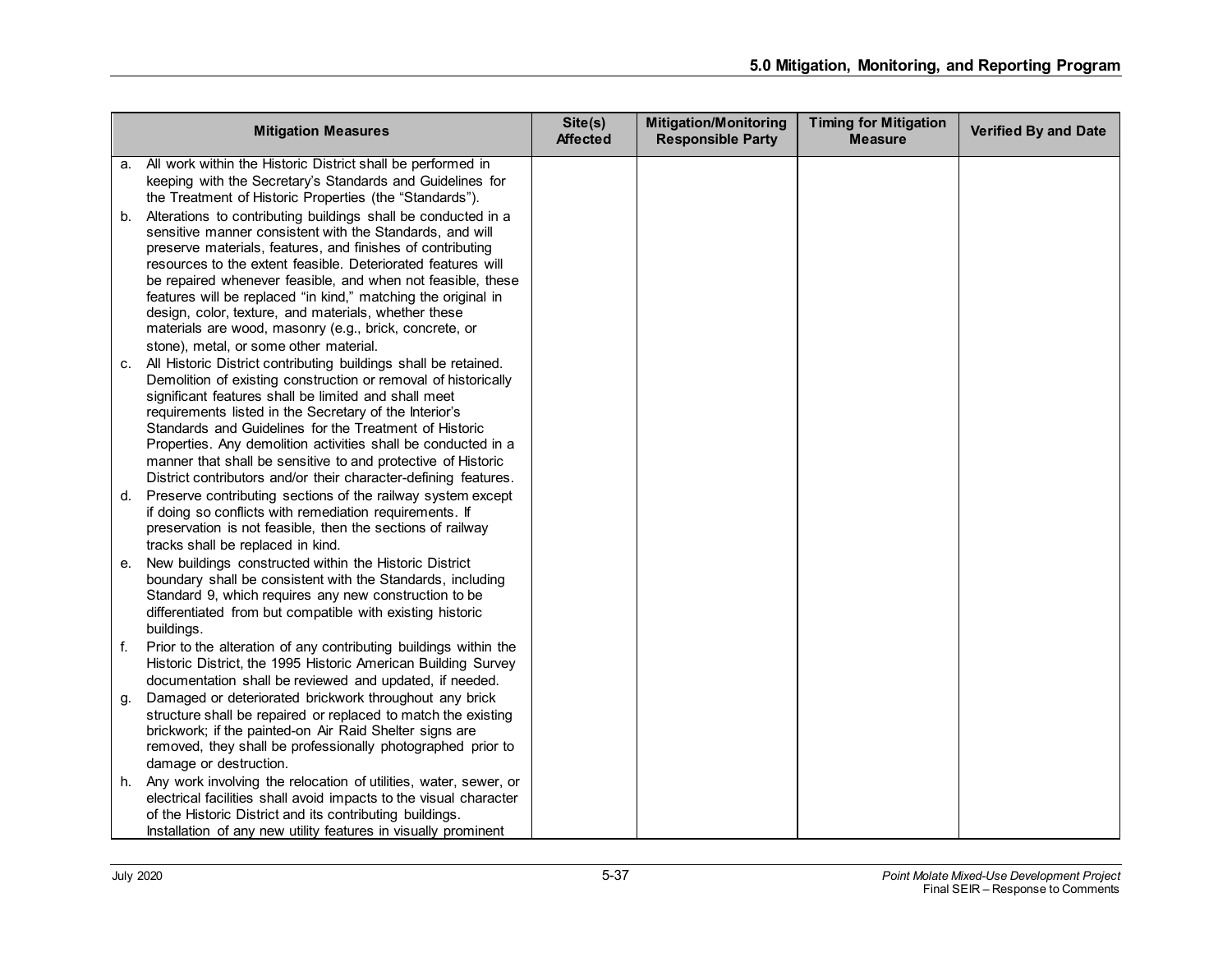| <b>Mitigation Measures</b>                                                                                                                                                                                                                                                                                                                                                                                                                                                                                                                                                                                                                                                                                                                                                                                                                                                                                                                                                                                                                                                                                                                                                                                                                                                                                                                                                                                                                          | Site(s)<br><b>Affected</b> | <b>Mitigation/Monitoring</b><br><b>Responsible Party</b>                                                                                                                               | <b>Timing for Mitigation</b><br><b>Measure</b>                                                                                                              | <b>Verified By and Date</b> |
|-----------------------------------------------------------------------------------------------------------------------------------------------------------------------------------------------------------------------------------------------------------------------------------------------------------------------------------------------------------------------------------------------------------------------------------------------------------------------------------------------------------------------------------------------------------------------------------------------------------------------------------------------------------------------------------------------------------------------------------------------------------------------------------------------------------------------------------------------------------------------------------------------------------------------------------------------------------------------------------------------------------------------------------------------------------------------------------------------------------------------------------------------------------------------------------------------------------------------------------------------------------------------------------------------------------------------------------------------------------------------------------------------------------------------------------------------------|----------------------------|----------------------------------------------------------------------------------------------------------------------------------------------------------------------------------------|-------------------------------------------------------------------------------------------------------------------------------------------------------------|-----------------------------|
| sites within the District or adjacent to its contributing<br>buildings shall be avoided. In the cases that contributing<br>buildings must be relocated, these relocations shall be<br>conducted in a manner that, to the greatest extent possible,<br>retains the moved building's existing spatial relationships<br>with other contributing buildings in the Historic District and<br>does not compromise their historic significance; i.e., their<br>ability to contribute to the Historic District.<br>Provide open space, or the impression of space, between<br>j.<br>Building No. 1 and any new construction immediately<br>adjacent to it to the north or south. Maintain a clear line of<br>sight through the gap south of Building 1 to the power house<br>and hillside.<br>Limit vertical development directly west of Building No. 1<br>j.<br>between Building No. 1 and the Bay to small structures,<br>such as kiosks or park amenities, which shall be sensitively<br>designed and placed to maintain overall views between<br>Building No. 1 and the Bay in keeping with the Standards.<br>Any new public entrances added to Building #1 shall be<br>k.<br>designed to be compatible with the character of the building.<br>Reconfiguration of Stenmark Drive should de-emphasize the<br>I.<br>physical division of the east and west portions of the Historic<br>District. Use landscaping to help minimize the visual<br>division. |                            |                                                                                                                                                                                        |                                                                                                                                                             |                             |
| MM 4.4-3. Archaeological Resource Avoidance and<br><b>Monitoring:</b><br>a. The Applicant shall retain a qualified professional<br>archaeologist and tribal monitor(s) to monitor any ground-<br>disturbing activities associated with widening Stenmark<br>Drive or constructing utility systems that are (a) within a 50-<br>foot radius of the mapped boundaries of CA-CCO-284 and<br>(b) anticipated to extend 2.0 feet or more below the current<br>ground surface. If intact features, burials, or diagnostic<br>artifacts are found during construction, the archaeologist<br>shall stop work within a 50-foot radius of the find investigate,<br>document, or otherwise recover the finds in accordance with<br>current professional standards and the unanticipated<br>discoveries requirements (see below). Work shall not<br>resume in the stop-work area until the archeologist<br>determines work can safely proceed.                                                                                                                                                                                                                                                                                                                                                                                                                                                                                                                  | Project Site               | Applicant / Project<br>$\bullet$<br>Contractor is<br>responsible for<br>mitigation.<br>City of Richmond<br><b>Building Division</b><br>is responsible for<br>monitoring<br>compliance. | Prior to issuance<br>$\bullet$<br>of building<br>permits.<br>Fencing prior to<br>construction.<br>Field inspections<br>$\bullet$<br>during<br>construction. | Verified By:<br>Date:       |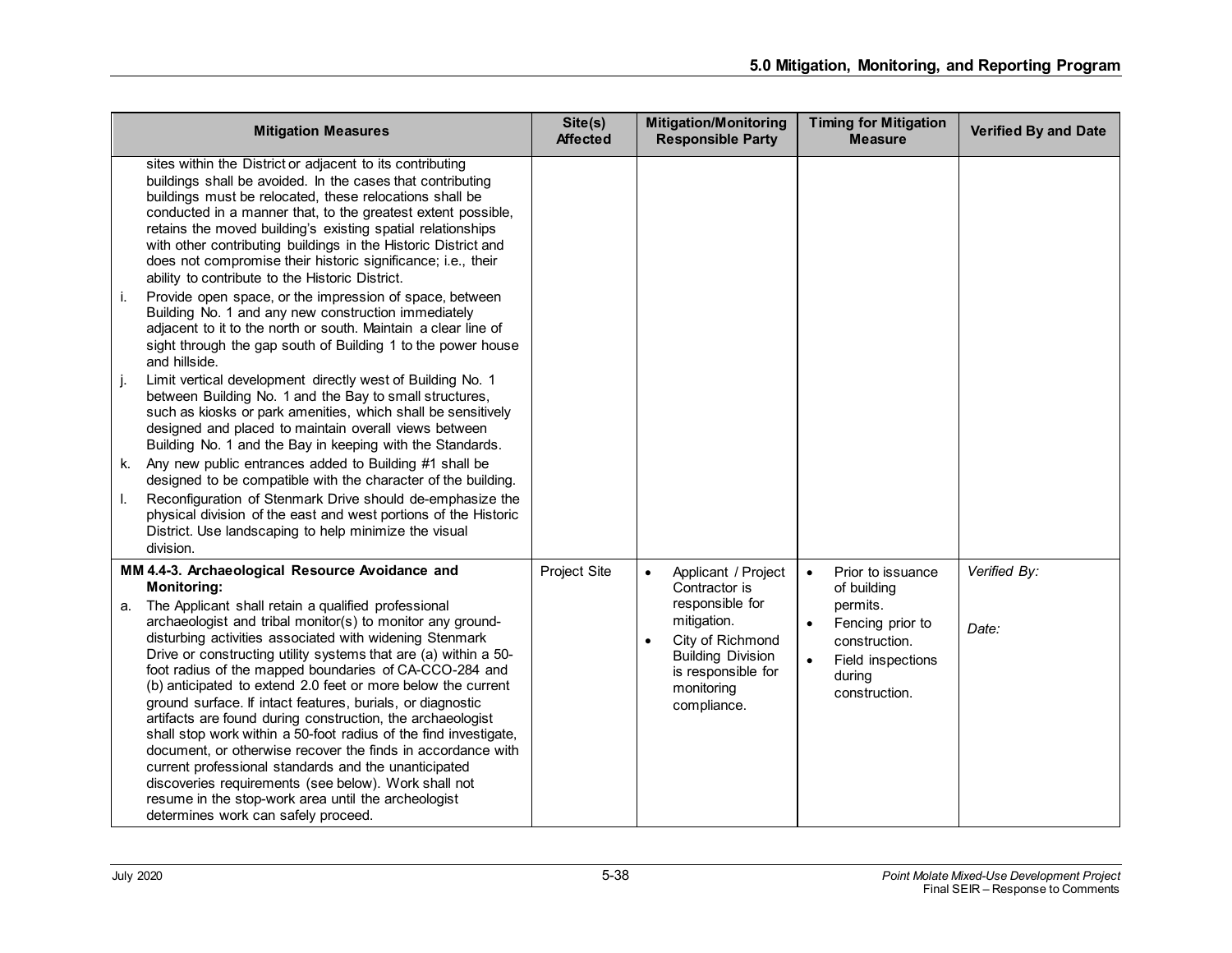|                           | <b>Mitigation Measures</b>                                                                                                                                                                                                                                                                                                                                                                                                                                                                                                                                                                                                                                                                                                                                                                                                                                                                                                                                                                                                                                             | Site(s)<br><b>Affected</b> | <b>Mitigation/Monitoring</b><br><b>Responsible Party</b> | <b>Timing for Mitigation</b><br><b>Measure</b> | <b>Verified By and Date</b> |
|---------------------------|------------------------------------------------------------------------------------------------------------------------------------------------------------------------------------------------------------------------------------------------------------------------------------------------------------------------------------------------------------------------------------------------------------------------------------------------------------------------------------------------------------------------------------------------------------------------------------------------------------------------------------------------------------------------------------------------------------------------------------------------------------------------------------------------------------------------------------------------------------------------------------------------------------------------------------------------------------------------------------------------------------------------------------------------------------------------|----------------------------|----------------------------------------------------------|------------------------------------------------|-----------------------------|
| b.<br>proceed.            | The Applicant shall maintain a protective buffer of 50 feet<br>around CA-CCO-506H during construction. CA-CCO-506H<br>is located away from most development and infrastructure<br>improvements, however the full extent of subsurface<br>deposits is unknown. Any construction that could extend<br>more than 2.0 feet below ground surface shall, wherever<br>feasible, remain outside the buffer established for CA-CCO-<br>506H. The Applicant shall retain a qualified professional<br>archaeologist and tribal monitor(s) to monitor any ground-<br>disturbing activity within the buffer that is expected to<br>exceed 2.0 feet below surface. If intact features, burials, or<br>diagnostic artifacts are found during construction, the<br>archaeologist shall stop work within a 50-foot radius of the<br>find, investigate, document, or otherwise recover the finds in<br>accordance with current professional standards and<br>Mitigation Measure 4.4-4. Work shall not resume in the stop-<br>work area until the archeologist determines work can safely |                            |                                                          |                                                |                             |
| C.<br>can safely proceed. | Any project-related construction or grading shall avoid the<br>known boundaries of CA-CCO-283 by a minimum of 50 feet<br>in any direction whenever feasible. Prior to construction,<br>orange construction fencing shall be placed along the 50-<br>foot buffer line and shall remain in place until construction in<br>the vicinity is complete. Where soil-disturbing activities<br>approach closer than 50 feet, the Applicant shall retain a<br>qualified professional archaeologist and tribal monitor to<br>monitor any ground-disturbing activity within the buffer. If<br>intact features, burials, or diagnostic artifacts are found<br>during construction, the archaeologist shall stop work within<br>a 50-foot radius of the find, investigate, document, or<br>otherwise recover the finds in accordance with current<br>professional standards and Mitigation Measure 4.4-4, and, if<br>applicable, Mitigation Measure 4.4-5. Work shall not resume<br>in the stop-work area until the archeologist determines work                                     |                            |                                                          |                                                |                             |
| d.                        | Prior to the beginning of grading (including ground-clearing,<br>grubbing, tree removal, demolition, retaining wall<br>demolition/construction/shoring) or any other ground-<br>disturbing activities, a qualified professional archaeologist<br>and tribal monitor(s) shall administer a cultural resources<br>awareness training program to all construction workers who<br>will be performing ground-disturbing activities. The program                                                                                                                                                                                                                                                                                                                                                                                                                                                                                                                                                                                                                             |                            |                                                          |                                                |                             |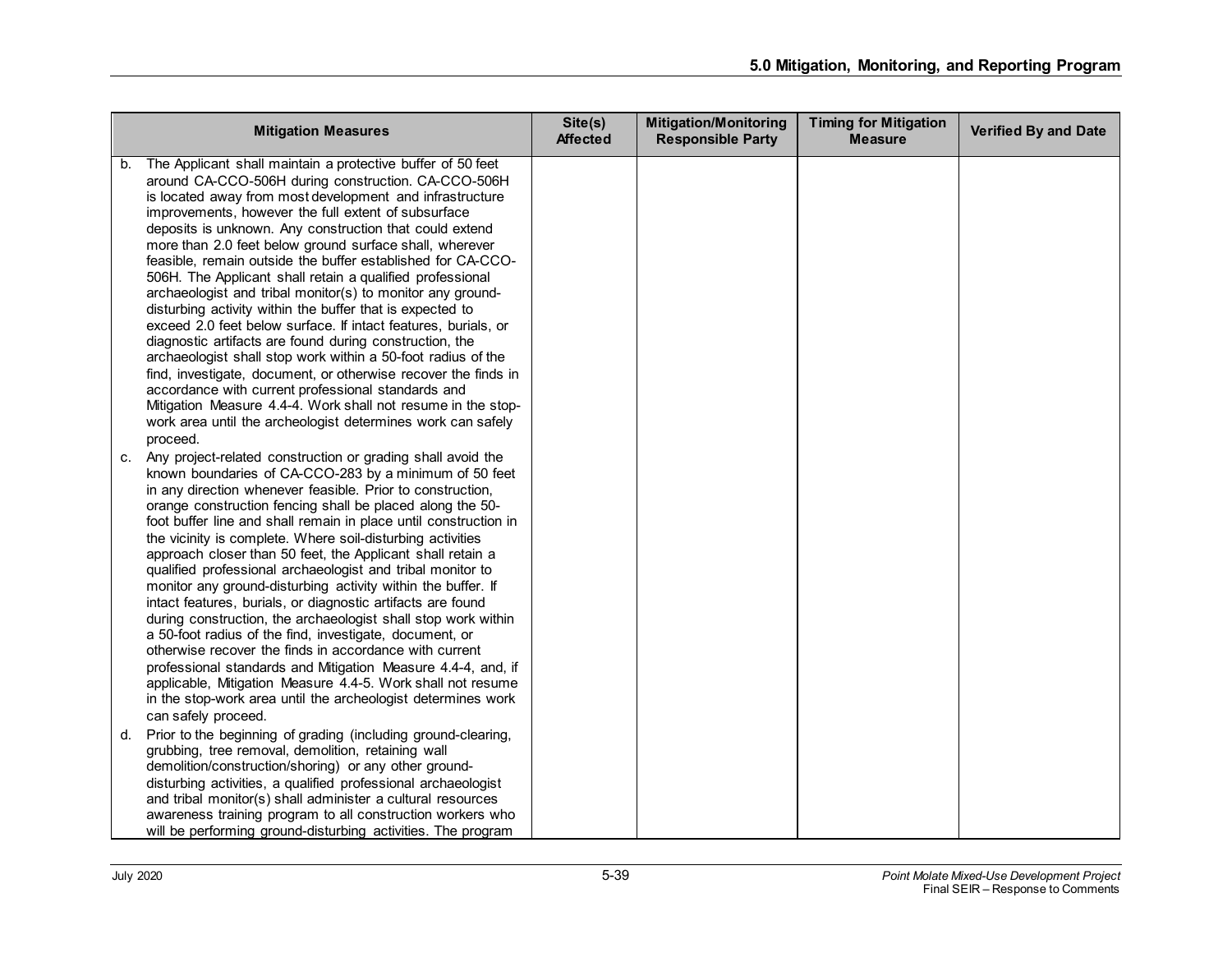<span id="page-40-0"></span>

| <b>Mitigation Measures</b>                                                                                                                                                                                                                                                                                                                                                                                                                                                                                                                                                                                                                                                                                                                                                                                                                                                                                                                                                                                                                                                                                                                                                                                                                                                                                                                                                                                                                                                                                                                                                                                                                                                                                                                                                                                                                                                                     | Site(s)<br><b>Affected</b> | <b>Mitigation/Monitoring</b><br><b>Responsible Party</b>                                                                                                                                                          | <b>Timing for Mitigation</b><br><b>Measure</b>                                                                         | <b>Verified By and Date</b> |
|------------------------------------------------------------------------------------------------------------------------------------------------------------------------------------------------------------------------------------------------------------------------------------------------------------------------------------------------------------------------------------------------------------------------------------------------------------------------------------------------------------------------------------------------------------------------------------------------------------------------------------------------------------------------------------------------------------------------------------------------------------------------------------------------------------------------------------------------------------------------------------------------------------------------------------------------------------------------------------------------------------------------------------------------------------------------------------------------------------------------------------------------------------------------------------------------------------------------------------------------------------------------------------------------------------------------------------------------------------------------------------------------------------------------------------------------------------------------------------------------------------------------------------------------------------------------------------------------------------------------------------------------------------------------------------------------------------------------------------------------------------------------------------------------------------------------------------------------------------------------------------------------|----------------------------|-------------------------------------------------------------------------------------------------------------------------------------------------------------------------------------------------------------------|------------------------------------------------------------------------------------------------------------------------|-----------------------------|
| shall include a review of the types of finds that could occur,<br>regulatory requirements, and a list of contacts (with<br>telephone numbers) in case of accidental discoveries. The<br>training program shall be repeated periodically as new<br>construction workers are added to the project and all<br>personnel shall be required to sign an acknowledgement<br>that they have received training. A hardhat sticker shall be<br>designed and issued to each individual who completes the<br>training program.                                                                                                                                                                                                                                                                                                                                                                                                                                                                                                                                                                                                                                                                                                                                                                                                                                                                                                                                                                                                                                                                                                                                                                                                                                                                                                                                                                             |                            |                                                                                                                                                                                                                   |                                                                                                                        |                             |
| MM 4.4-4. Unanticipated Discoveries of Archaeological<br>Resources: The Project Proponent shall retain a qualified<br>professional archaeologist to inspect areas where ground-<br>disturbing activities are occurring beyond the 50-foot limit<br>minimally twice a month during the initial construction phases. If<br>unidentified cultural resources or TCRs are encountered during<br>ground-disturbing activities, work within 50 feet of the discovery<br>shall halt and the qualified archaeologist shall evaluate the<br>resource's significance through a study of its features and<br>artifacts. Construction activities can continue in areas 50 feet<br>away from the find and not associated with the cultural resource<br>location. If the resource is determined not to be significant, no<br>further archaeological investigation or mitigation shall be<br>required. If the find is determined to be a potentially significant<br>archeological resource or TCR, a qualified archaeologist, in<br>consultation with the Planning Director or designee at the City of<br>Richmond, the Project Proponent, and the tribal monitor, where<br>a potential TCR, shall determine whether preservation in place is<br>feasible.<br>The Project Proponent has retained a qualified professional<br>archaeologist to develop a Cultural Resources Data Recovery<br>Plan (CRDRP) in consultation with the City, Applicant, and<br>Native American community <sup>1</sup> . Treatment of unique<br>archaeological resources shall follow the applicable<br>requirements of Public Resources Code section 21083.2.<br>Treatment for most resources would consist of (but would not be<br>not limited to) sample excavation, artifact collection, site<br>documentation, and historical research, with the aim of targeting<br>the recovery of important scientific data contained in the | Project Site               | Project Proponent/<br>$\bullet$<br><b>Project Contractor</b><br>is responsible for<br>mitigation.<br>City of Richmond<br>$\bullet$<br><b>Building Division</b><br>is responsible for<br>monitoring<br>compliance. | Prior to issuance<br>$\bullet$<br>of building<br>permits.<br>$\bullet$<br>Field inspections<br>during<br>construction. | Verified By:<br>Date:       |

<sup>&</sup>lt;sup>1</sup> A draft of the CDDRP is included as Attachment 19 of the Response to Comment document of the Final SEIR.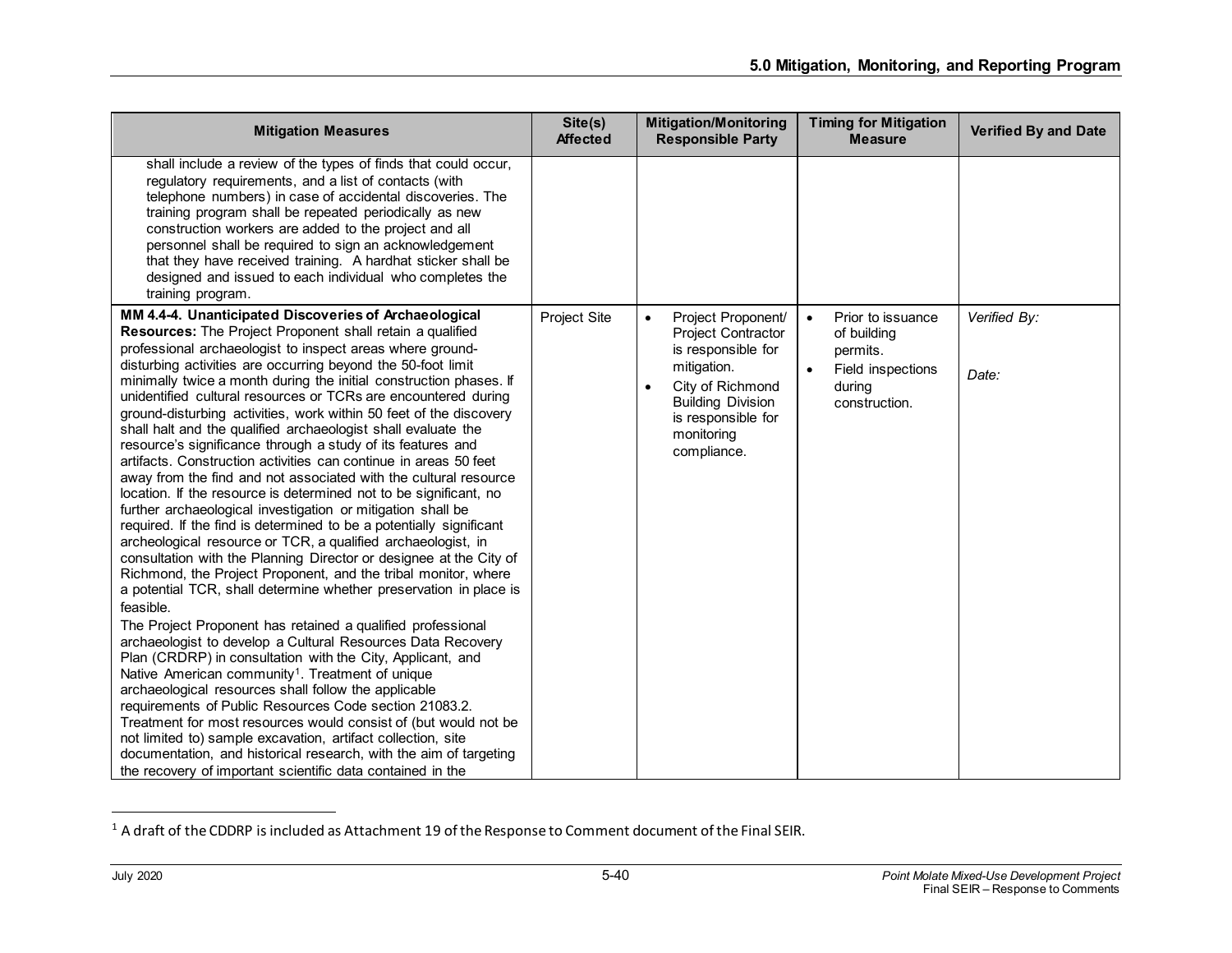| <b>Mitigation Measures</b>                                                                                                                                                                                                                                                                                                                                                                                                                                                                                                                                                                                                                                                                                                                                                                                                                                                                                                                                                                                                                                                                                                                                                                                                                                                                                                                                                                                                                                                                                                                                                                                                                                                                                                  | Site(s)<br><b>Affected</b> | <b>Mitigation/Monitoring</b><br><b>Responsible Party</b>                                                                                                        | <b>Timing for Mitigation</b><br><b>Measure</b>                          | <b>Verified By and Date</b> |
|-----------------------------------------------------------------------------------------------------------------------------------------------------------------------------------------------------------------------------------------------------------------------------------------------------------------------------------------------------------------------------------------------------------------------------------------------------------------------------------------------------------------------------------------------------------------------------------------------------------------------------------------------------------------------------------------------------------------------------------------------------------------------------------------------------------------------------------------------------------------------------------------------------------------------------------------------------------------------------------------------------------------------------------------------------------------------------------------------------------------------------------------------------------------------------------------------------------------------------------------------------------------------------------------------------------------------------------------------------------------------------------------------------------------------------------------------------------------------------------------------------------------------------------------------------------------------------------------------------------------------------------------------------------------------------------------------------------------------------|----------------------------|-----------------------------------------------------------------------------------------------------------------------------------------------------------------|-------------------------------------------------------------------------|-----------------------------|
| portion(s) of the significant resource to be impacted by the<br>project.<br>Where preservation in place is infeasible in light of project design<br>or layout, the CRDRP shall be followed to determine the<br>archaeological significance of the find, in consultation with the<br>tribal monitor. The relevant provisions of the CRDRP, up to and<br>including Data Recovery, shall be completed prior to the<br>resumption of construction activities within the vicinity of the find.<br>MM 4.4-5. Discovery of Human Remains: If human remains                                                                                                                                                                                                                                                                                                                                                                                                                                                                                                                                                                                                                                                                                                                                                                                                                                                                                                                                                                                                                                                                                                                                                                         | Project Site               | Applicant/Project<br>$\bullet$                                                                                                                                  | Prior to issuance<br>$\bullet$                                          | Verified By:                |
| are encountered during construction activities, work within 50<br>feet of the find shall halt immediately and the County Coroner<br>shall be notified in accordance with California HSC section<br>7050.5 and a qualified archeologist also shall be notified. The<br>coroner will examine all discoveries of human remains within 48<br>hours of receiving notice of a discovery on private or state lands,<br>as per Section 7050.5(b) of the Health and Safety Code. If the<br>coroner determines that the remains are those of a Native<br>American, the coroner will contact the NAHC by phone within 24<br>hours of making that determination, as per Section 7050(c) of<br>the HSC. The Applicant will act on notification of a discovery of<br>Native American human remains in compliance with Section<br>5097.9 of the California Public Resources Code. The Applicant<br>and the professional archaeologist are required to contact the<br>Most Likely Descendent (MLD), as determined by the NAHC,<br>regarding the remains. The MLD, in cooperation with the<br>property owner and the lead agencies, will determine the<br>ultimate disposition of the remains. The MLD has 48 hours from<br>the time of being granted access to the site by the landowner to<br>inspect the discovery and provide recommendations to the<br>landowner for the treatment of the human remains and any<br>associated grave goods. In the event that no descendant is<br>identified or the descendant fails to make a recommendation for<br>disposition, the landowner may, with appropriate dignity, reinter<br>the remains and burial items on the property in a location that<br>will not be subject to further disturbance. |                            | Contractor is<br>responsible for<br>mitigation.<br>City of Richmond<br>$\bullet$<br><b>Building Division</b><br>is responsible for<br>monitoring<br>compliance. | of building<br>permits.<br>Field inspections<br>during<br>construction. | Date:                       |
| MM 4.4-6. Tribal Monitor During Ground-Disturbing<br>Activities: The project proponent shall invite the Lisjan Tribe to<br>participate in monitoring ground-disturbing activities and shall<br>fund the monitors selected by Lisjan. Monitoring shall be<br>required during ground-disturbing activity within 50 feet of known<br>cultural resource/TCR locations as well as for response to                                                                                                                                                                                                                                                                                                                                                                                                                                                                                                                                                                                                                                                                                                                                                                                                                                                                                                                                                                                                                                                                                                                                                                                                                                                                                                                                | Project Site               | Project Proponent/<br>$\bullet$<br><b>Project Contractor</b><br>is responsible for<br>mitigation.<br>City of Richmond<br>$\bullet$<br><b>Building Division</b>  | Prior to issuance<br>$\bullet$<br>of building<br>permits.               | Verified By:<br>Date:       |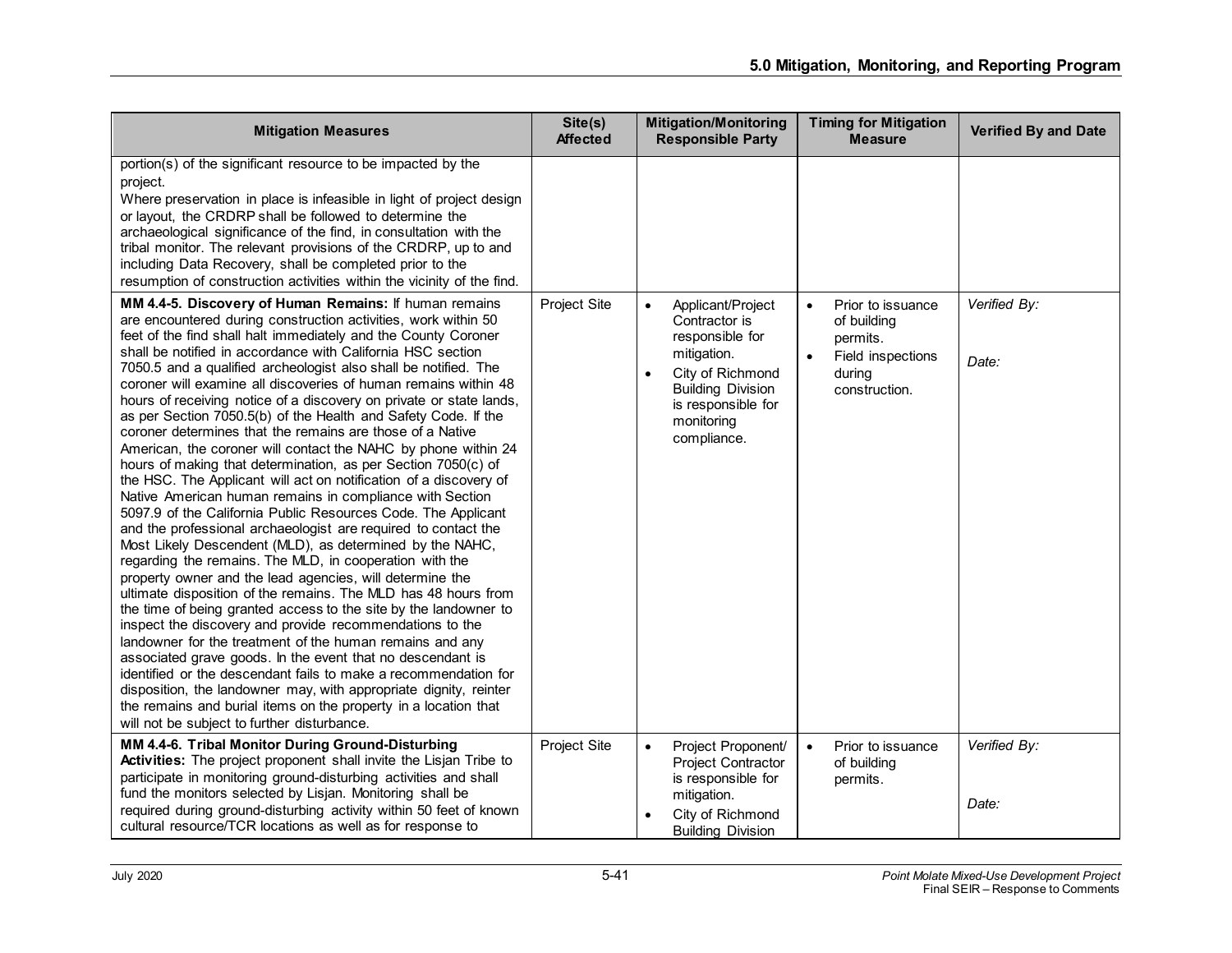| <b>Mitigation Measures</b>                                                                                                                                                                                                                                                                                                                                                                                                                                                                                                                                                                                                                                                                                                                                                                                                                                                                                                                                                                                                                                                                                                                                                                                                                                                                                                                                                                                                                                                                                                                                                                                                                                                                                                                                                                                                                                                                                                                                               | Site(s)<br><b>Affected</b> | <b>Mitigation/Monitoring</b><br><b>Responsible Party</b>                                                                                                                             | <b>Timing for Mitigation</b><br><b>Measure</b>                                                                                                                           | <b>Verified By and Date</b> |
|--------------------------------------------------------------------------------------------------------------------------------------------------------------------------------------------------------------------------------------------------------------------------------------------------------------------------------------------------------------------------------------------------------------------------------------------------------------------------------------------------------------------------------------------------------------------------------------------------------------------------------------------------------------------------------------------------------------------------------------------------------------------------------------------------------------------------------------------------------------------------------------------------------------------------------------------------------------------------------------------------------------------------------------------------------------------------------------------------------------------------------------------------------------------------------------------------------------------------------------------------------------------------------------------------------------------------------------------------------------------------------------------------------------------------------------------------------------------------------------------------------------------------------------------------------------------------------------------------------------------------------------------------------------------------------------------------------------------------------------------------------------------------------------------------------------------------------------------------------------------------------------------------------------------------------------------------------------------------|----------------------------|--------------------------------------------------------------------------------------------------------------------------------------------------------------------------------------|--------------------------------------------------------------------------------------------------------------------------------------------------------------------------|-----------------------------|
| unanticipated discoveries. Invitations and proposed contracts for<br>tribal monitors shall be sent to the tribe at least two months prior<br>to when ground-disturbing activities are anticipated to occur. The<br>invitation shall request that the tribe agree to the proposed<br>contracts and all related arrangements at least one month before<br>activities begin. In addition, Guidiville shall be notified when<br>monitored ground-disturbing activity is going occur, Guidiville<br>shall be allowed the opportunity to observe (unpaid) during those<br>occasions, and Guidiville shall receive copies of studies<br>produced if and when cultural resources are discovered during<br>construction.                                                                                                                                                                                                                                                                                                                                                                                                                                                                                                                                                                                                                                                                                                                                                                                                                                                                                                                                                                                                                                                                                                                                                                                                                                                          |                            | is responsible for<br>monitoring<br>compliance.                                                                                                                                      | Field inspections<br>$\bullet$<br>during<br>construction.                                                                                                                |                             |
| MM 4.4-7. Care of Tribal Cultural Resources: The Applicant<br>shall include the four culturally significant plants identified as<br>TCRs (Dichelostemma multiflorum, Dichondra donnelliana,<br>Elymus glaucus ssp. jepsonii, and Grindelia stricta var.<br>platyphylla) in vegetation buffers (with interpretive signs) in an<br>area within the Project Site that is open to visitors, including<br>members of the Tribe. The Tribe must be able to harvest the<br>plants if desired. In addition, the Modified Project shall construct<br>and/or rehabilitate an uphill trail east of the proposed<br>development that contains periodic interpretive panels, sitting<br>areas, and learning exhibits that tell the story of the early<br>inhabitants of the area. If allowed by the San Francisco Bay<br>Conservation and Development Commission, interpretative<br>panels with the Project Site's history should also be placed near<br>the beach. To the extent feasible, archaeological resources CA-<br>CCO-282 and CA-CCO-423 shall be avoided by at least 50 feet<br>in all directions. Prior to construction, orange construction<br>fencing shall be placed along the 50-foot buffer line around CA-<br>CCO-282 and CA-CCO-423 and shall remain in place until<br>construction in the vicinity is complete. If soil-disturbing activities<br>approach closer than 50 feet, the Applicant shall ensure that, at<br>a minimum, one qualified professional archaeological monitor<br>and one of the retained tribal monitors are monitoring that<br>specific activity, without simultaneous monitoring responsibilities<br>elsewhere. Additionally, one qualified professional<br>archaeological monitor and one of the retained tribal monitors<br>shall be present to observe removal of the tennis court surface<br>and for construction disturbances below the tennis court until<br>soils or formations are encountered which pre-date human<br>occupation. | Project Site               | Applicant/Project<br>$\bullet$<br>Contractor is<br>responsible for<br>mitigation.<br>City of Richmond<br><b>Building Division</b><br>is responsible for<br>monitoring<br>compliance. | Prior to issuance<br>$\bullet$<br>of building<br>permits.<br>Fencing prior to<br>$\bullet$<br>construction.<br>Field inspections<br>$\bullet$<br>during<br>construction. | Verified By:<br>Date:       |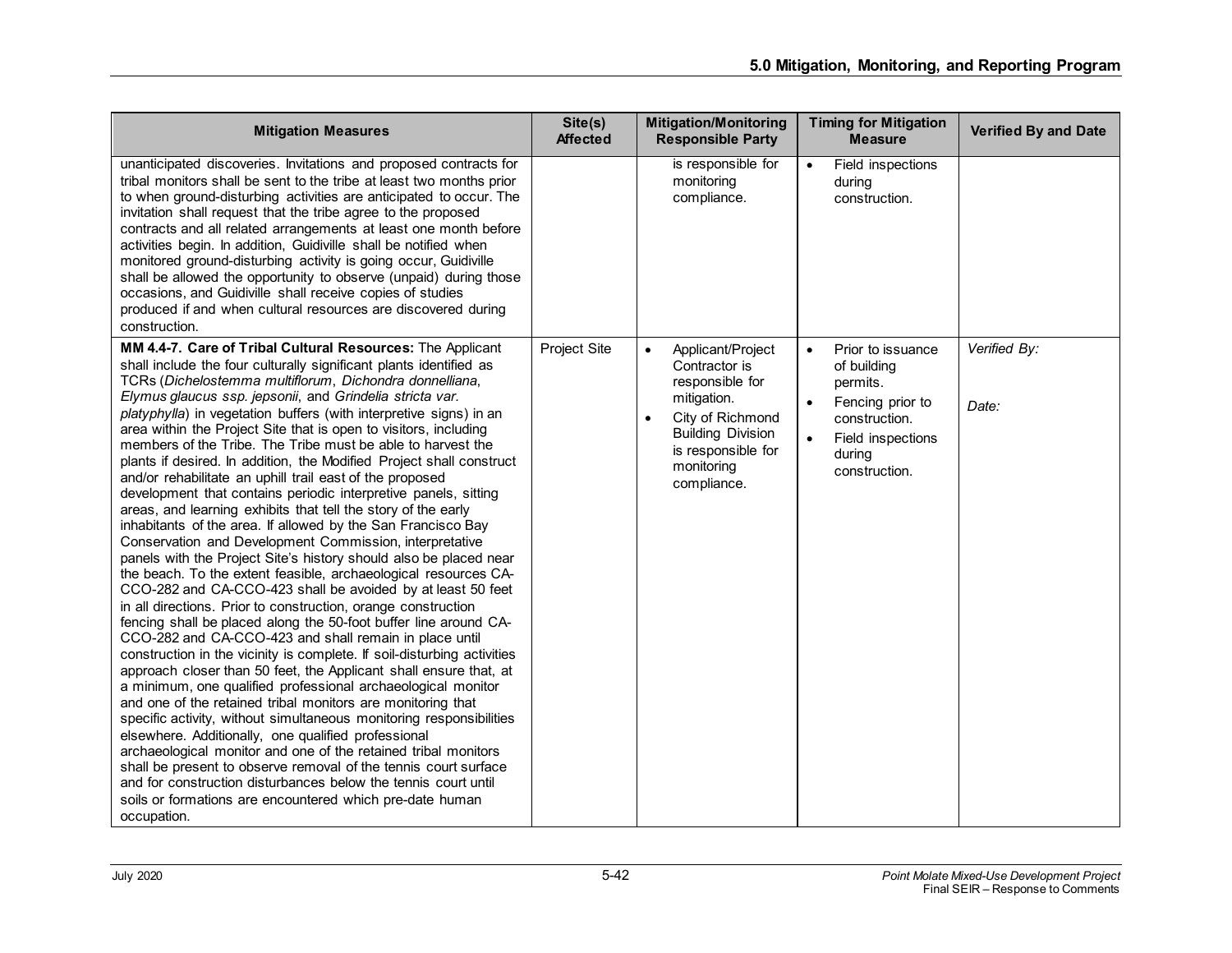| <b>Mitigation Measures</b>                                                                                                                                                                                                                                                                                                                                                                                                                                                                                                                                                                                                                                                                                                                                                                                                                                                                                                                                                                                                                                                                                                                                                                                                                                                                                                                                                                                                                                                                                                                                                                                                                                                                                                                                                                                                   | Site(s)<br><b>Affected</b>  | <b>Mitigation/Monitoring</b><br><b>Responsible Party</b>                                                                                                                                                                                                                                                                                                                                                                                                                                                                       | <b>Timing for Mitigation</b><br><b>Measure</b>                                                                                           | <b>Verified By and Date</b> |
|------------------------------------------------------------------------------------------------------------------------------------------------------------------------------------------------------------------------------------------------------------------------------------------------------------------------------------------------------------------------------------------------------------------------------------------------------------------------------------------------------------------------------------------------------------------------------------------------------------------------------------------------------------------------------------------------------------------------------------------------------------------------------------------------------------------------------------------------------------------------------------------------------------------------------------------------------------------------------------------------------------------------------------------------------------------------------------------------------------------------------------------------------------------------------------------------------------------------------------------------------------------------------------------------------------------------------------------------------------------------------------------------------------------------------------------------------------------------------------------------------------------------------------------------------------------------------------------------------------------------------------------------------------------------------------------------------------------------------------------------------------------------------------------------------------------------------|-----------------------------|--------------------------------------------------------------------------------------------------------------------------------------------------------------------------------------------------------------------------------------------------------------------------------------------------------------------------------------------------------------------------------------------------------------------------------------------------------------------------------------------------------------------------------|------------------------------------------------------------------------------------------------------------------------------------------|-----------------------------|
| If intact features, burials, or diagnostic artifacts are found during<br>construction, work shall halt within the 50-foot radius until the<br>find can be investigated, documented, or otherwise treated in<br>accordance with current professional standards and Mitigation<br>Measure 4.4-4, and, if applicable, Mitigation Measure 4.4-5.<br>Work shall not resume in the stop-work area until the<br>archaeologist determines work can safely proceed.<br>Every effort will be made to supply advance notice of the need<br>for Native American monitors, however if tribal monitors do not<br>appear at the designated date and time of work, construction<br>shall proceed so long as a qualified archaeologist is present.                                                                                                                                                                                                                                                                                                                                                                                                                                                                                                                                                                                                                                                                                                                                                                                                                                                                                                                                                                                                                                                                                            |                             |                                                                                                                                                                                                                                                                                                                                                                                                                                                                                                                                |                                                                                                                                          |                             |
| Bay Trail Mitigation Measure CUL-1: The contractor shall be<br>required to limit the depth of grading and subsurface activities<br>within P-07-000277 to the depth of the Belt Line ballast<br>(approximately 2 feet). If it is determined that the depth of<br>subsurface activities would exceed the depth of the Belt Line<br>ballast through P-07-000277, then a qualified archaeologist<br>should be retained to monitor project ground-disturbing activities<br>through Site P-07-000277. Archaeological monitors should be<br>empowered to halt construction activities at the location of a<br>discovery to review possible archaeological material and to<br>protect the resource while the finds are being evaluated.<br>Monitoring should continue until, in the archaeologist's judgment,<br>cultural resources are not likely to be encountered. If deposits of<br>prehistoric or historical archaeological materials are encountered<br>during project monitoring, all work within 25 feet of the discovery<br>should be redirected until the archaeologist assesses the finds,<br>consults with agencies as appropriate, and makes<br>recommendations for the treatment of the discovery. If<br>avoidance of the archaeological deposit is not feasible, the<br>archaeological deposits should be evaluated for their eligibility<br>for listing in the CRHR. If the deposits are eligible, impacts to the<br>deposits should be mitigated. Mitigation may include excavation<br>of the archaeological deposit in accordance with a data recovery<br>plan (see CEQA Guidelines section 15126.4(b)(3)(C)) and<br>standard archaeological field methods and procedures;<br>laboratory and technical analyses of recovered archaeological<br>materials; preparation of a report detailing the methods, findings, | <b>Bay Trail</b><br>Segment | $\bullet$<br>East Bay Regional<br>Park District is<br>responsible for<br>incorporating this<br>measure into<br>contract<br>specifications and<br>for ensuring<br>compliance during<br>construction, and<br>hiring a qualified<br>archaeologist.<br>The Construction<br>$\bullet$<br>Contractor is<br>responsible for<br>redirecting<br>construction if<br>resources are<br>discovered and<br>contacting the<br>qualified<br>archaeologist.<br>The qualified<br>$\bullet$<br>archaeologist is<br>responsible for<br>identifying | During construction<br>activities or within 14<br>days prior to<br>subsurface activities<br>below the Belt Line<br>Ballast are scheduled | Verified By:<br>Date:       |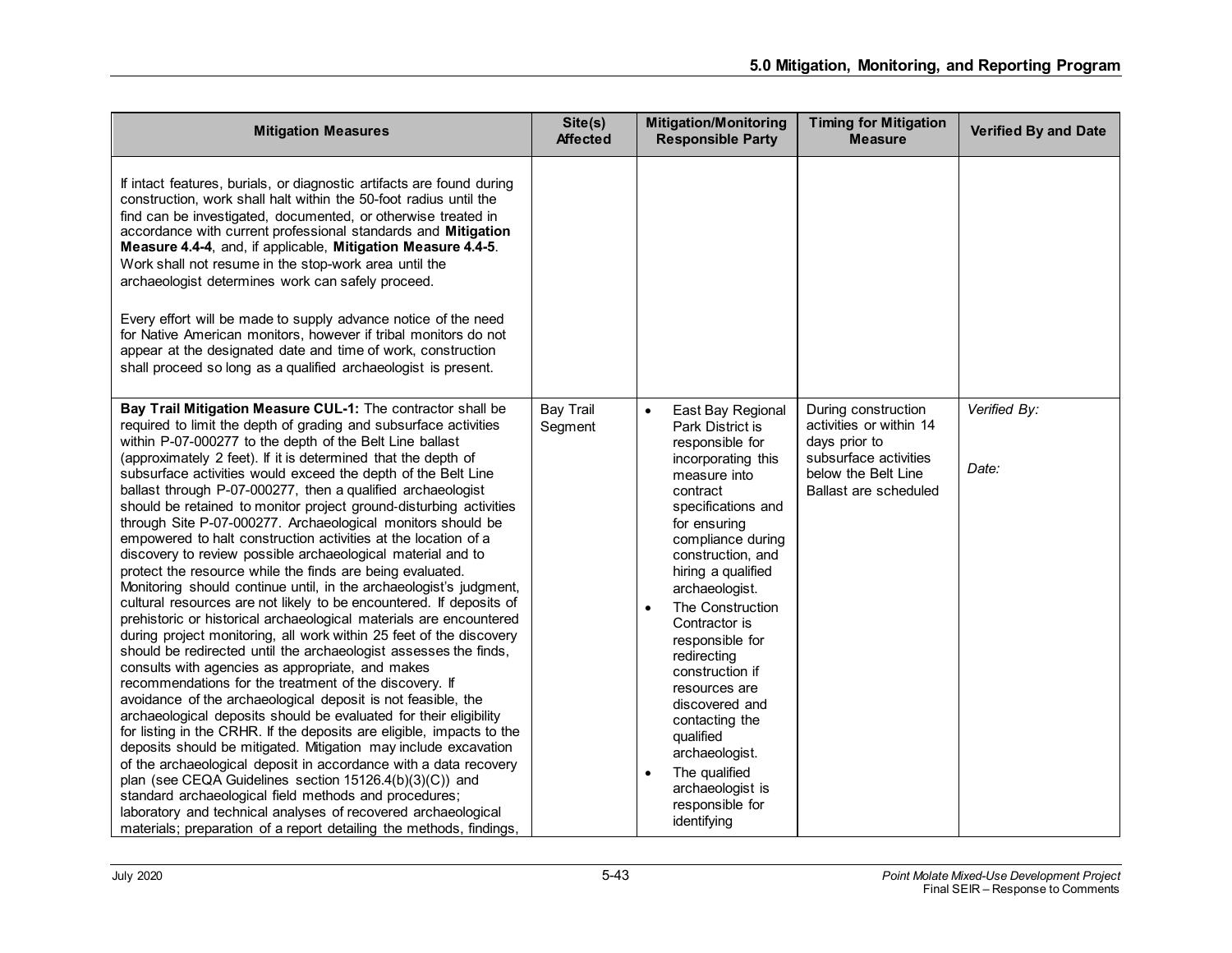| <b>Mitigation Measures</b>                                                                                                                                                                                                                                                                                                                                                                                                                                                                                                                                                                                                                                                                                                    | Site(s)<br><b>Affected</b>  | <b>Mitigation/Monitoring</b><br><b>Responsible Party</b>                                                                                                                                                                                                                                                                                                                                              | <b>Timing for Mitigation</b><br><b>Measure</b>                   | <b>Verified By and Date</b> |
|-------------------------------------------------------------------------------------------------------------------------------------------------------------------------------------------------------------------------------------------------------------------------------------------------------------------------------------------------------------------------------------------------------------------------------------------------------------------------------------------------------------------------------------------------------------------------------------------------------------------------------------------------------------------------------------------------------------------------------|-----------------------------|-------------------------------------------------------------------------------------------------------------------------------------------------------------------------------------------------------------------------------------------------------------------------------------------------------------------------------------------------------------------------------------------------------|------------------------------------------------------------------|-----------------------------|
| and significance of the archaeological site and associated<br>materials; and accessioning of archaeological materials and a<br>technical data recovery report at a curation facility. Upon<br>completion of the assessment, the archaeologist should prepare<br>a report to document the methods and results of the<br>assessment. The report should be submitted to the East Bay<br>Regional Park District, the City of Richmond, and the NWIC at<br>Sonoma State University upon completion of the resource<br>assessment.                                                                                                                                                                                                  |                             | appropriate<br>mitigation<br>measures.                                                                                                                                                                                                                                                                                                                                                                |                                                                  |                             |
| Bay Trail Mitigation Measure CUL-2: Subsurface disturbance<br>related to the construction of the trail shall be limited to the depth<br>of asphalt and fill associated with Burma Road. If it is determined<br>that the depth of trail construction will exceed the depth of<br>asphalt and fill of Burma Road (2 feet), then it is recommended<br>that an archaeological and/or Native American monitor be<br>present during subsurface activities through Site P-07-000162.                                                                                                                                                                                                                                                 | <b>Bay Trail</b><br>Segment | East Bay Regional<br>$\bullet$<br>Park District is<br>responsible for<br>incorporating this<br>measure into<br>contract<br>specifications and<br>for ensuring<br>compliance during<br>construction, and<br>hiring a qualified<br>archaeologist.<br>The qualified<br>archaeologist<br>and/or Native<br>American monitor<br>is responsible for<br>identifying<br>appropriate<br>mitigation<br>measures. | During subsurface<br>activities                                  | Verified By:<br>Date:       |
| Bay Trail Mitigation Measure CUL-3: Any human remains<br>encountered during project ground disturbing activities should be<br>treated in accordance with California HSC section 7050.5. The<br>District and the County of Contra Costa should verify that the<br>following directive has been included in the appropriate contract<br>documents: "If human remains are uncovered, work within<br>25 feet of the discovery shall be redirected and the County<br>Coroner notified immediately. At the same time, an archaeologist<br>shall be contacted-if one is not already on site-to assess the<br>situation and consult with agencies as appropriate. Project<br>personnel shall not collect or move any human remains or | <b>Bay Trail</b><br>Segment | East Bay Regional<br>$\bullet$<br>Park District is<br>responsible for<br>incorporating this<br>measure into<br>contract<br>specifications and<br>for ensuring<br>compliance during<br>construction.                                                                                                                                                                                                   | Within 24 hours in the<br>event of discovery of<br>human remains | Verified By:<br>Date:       |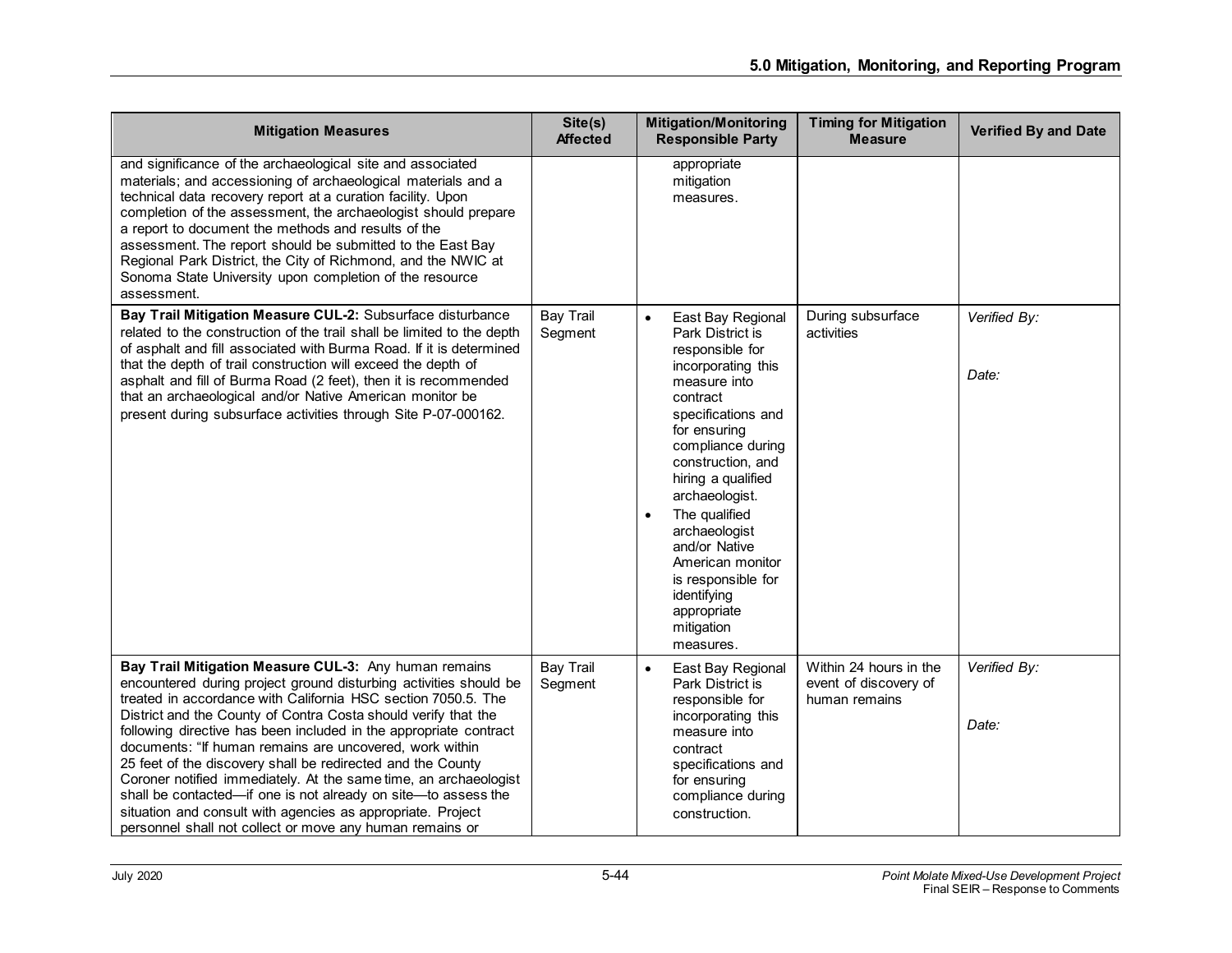| Site(s)<br><b>Affected</b> | <b>Mitigation/Monitoring</b><br><b>Responsible Party</b>                                                                                                                                         | <b>Timing for Mitigation</b><br><b>Measure</b>                                                            | <b>Verified By and Date</b> |
|----------------------------|--------------------------------------------------------------------------------------------------------------------------------------------------------------------------------------------------|-----------------------------------------------------------------------------------------------------------|-----------------------------|
|                            | The qualified<br>archaeologist<br>and/or Native<br>American monitor<br>is responsible for<br>identifying<br>appropriate<br>mitigation<br>measures.                                               |                                                                                                           |                             |
|                            |                                                                                                                                                                                                  |                                                                                                           |                             |
| N/A                        | N/A                                                                                                                                                                                              | N/A                                                                                                       | N/A                         |
|                            |                                                                                                                                                                                                  |                                                                                                           |                             |
| Project Site               | Applicant/Project<br>$\bullet$<br>Contractor is<br>responsible for<br>mitigation.<br>City of Richmond<br>$\bullet$<br><b>Building Division</b><br>is responsible for<br>monitoring<br>compliance | Prior to issuance<br>$\bullet$<br>of building<br>permits.<br>Field inspections<br>during<br>construction. | Verified By:<br>Date:       |
|                            |                                                                                                                                                                                                  |                                                                                                           |                             |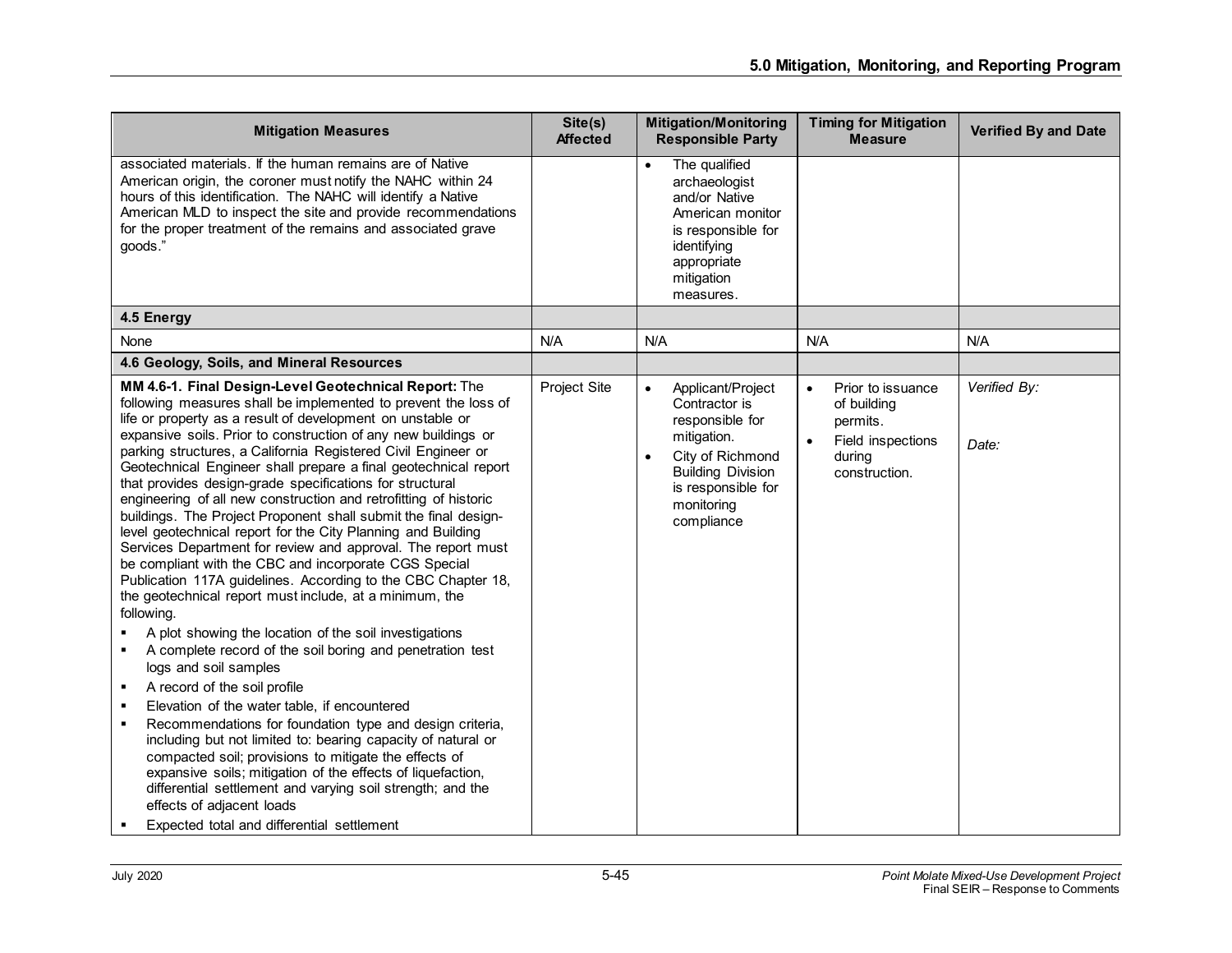| Deep foundation information in accordance with CBC<br>section 1803.5.5<br>Special design and construction provisions for foundations<br>٠                                                                                                                                                                                                                                                                                                                                                                                                                                                                                                                                                                                                                                                                                                                                                                                                                                                                                                                                                                                                                                                                                                                                                                                                                                                                                                                                                                                                                                                                                                                                                                                                                                                                                                                                                                                                                                                                                                              |  |
|--------------------------------------------------------------------------------------------------------------------------------------------------------------------------------------------------------------------------------------------------------------------------------------------------------------------------------------------------------------------------------------------------------------------------------------------------------------------------------------------------------------------------------------------------------------------------------------------------------------------------------------------------------------------------------------------------------------------------------------------------------------------------------------------------------------------------------------------------------------------------------------------------------------------------------------------------------------------------------------------------------------------------------------------------------------------------------------------------------------------------------------------------------------------------------------------------------------------------------------------------------------------------------------------------------------------------------------------------------------------------------------------------------------------------------------------------------------------------------------------------------------------------------------------------------------------------------------------------------------------------------------------------------------------------------------------------------------------------------------------------------------------------------------------------------------------------------------------------------------------------------------------------------------------------------------------------------------------------------------------------------------------------------------------------------|--|
|                                                                                                                                                                                                                                                                                                                                                                                                                                                                                                                                                                                                                                                                                                                                                                                                                                                                                                                                                                                                                                                                                                                                                                                                                                                                                                                                                                                                                                                                                                                                                                                                                                                                                                                                                                                                                                                                                                                                                                                                                                                        |  |
|                                                                                                                                                                                                                                                                                                                                                                                                                                                                                                                                                                                                                                                                                                                                                                                                                                                                                                                                                                                                                                                                                                                                                                                                                                                                                                                                                                                                                                                                                                                                                                                                                                                                                                                                                                                                                                                                                                                                                                                                                                                        |  |
|                                                                                                                                                                                                                                                                                                                                                                                                                                                                                                                                                                                                                                                                                                                                                                                                                                                                                                                                                                                                                                                                                                                                                                                                                                                                                                                                                                                                                                                                                                                                                                                                                                                                                                                                                                                                                                                                                                                                                                                                                                                        |  |
| of structures founded on expansive soils, as necessary                                                                                                                                                                                                                                                                                                                                                                                                                                                                                                                                                                                                                                                                                                                                                                                                                                                                                                                                                                                                                                                                                                                                                                                                                                                                                                                                                                                                                                                                                                                                                                                                                                                                                                                                                                                                                                                                                                                                                                                                 |  |
| Compacted fill material properties and testing in accordance<br>٠<br>with CBC section 1803.5.8                                                                                                                                                                                                                                                                                                                                                                                                                                                                                                                                                                                                                                                                                                                                                                                                                                                                                                                                                                                                                                                                                                                                                                                                                                                                                                                                                                                                                                                                                                                                                                                                                                                                                                                                                                                                                                                                                                                                                         |  |
| Controlled low-strength material properties and testing in<br>٠<br>accordance with CBC section 1803.5.9                                                                                                                                                                                                                                                                                                                                                                                                                                                                                                                                                                                                                                                                                                                                                                                                                                                                                                                                                                                                                                                                                                                                                                                                                                                                                                                                                                                                                                                                                                                                                                                                                                                                                                                                                                                                                                                                                                                                                |  |
| The report shall also consider the effects of seismic hazard in<br>accordance with CBC section 1803.7. It is the responsibility<br>of the Project Proponent to provide for engineering<br>inspection and certification that earthwork and construction<br>have been performed in conformity with recommendations<br>contained in the report. All recommendations provided in the<br>final design-level geotechnical report must comply with<br>ASCE 7 minimum load requirements. Recommendations<br>made as a result of these investigations to protect new<br>structures and reduce impacts from geological hazards shall<br>be incorporated into project design and verified through<br>implementation of the Mitigation Monitoring and Reporting<br>Plan. These measures are anticipated to include<br>requirements to construct foundations designed to resist<br>movements of expansive soils and removal of unstable soils<br>and replacement with suitable fill or engineered materials.<br>Based on the geotechnical study (Appendix I of the 2011<br>FEIR), suitable fill material is available onsite to replace<br>hazardous soils. If the geotechnical report indicates the<br>presence of critically expansive soils or other issues that<br>could lead to structural defects, a certification of completion<br>of the requirements of the geotechnical report shall be<br>submitted to the City Planning and Building Services<br>Department prior to issuance of building permits. This shall<br>be noted on the Improvement Plans; in the conditions,<br>covenants, and restrictions (CC&R); and on the<br>Informational Sheet filed with the Final Subdivision Map(s).<br>The geotechnical feasibility memo, dated September 19,<br>2019 and included as Appendix R, indicated the presence of<br>potentially expansive soils and landslides that must be<br>addressed in a design-level geotechnical report. At a<br>minimum, the following recommendations of the preliminary<br>geotechnical feasibility memo shall be adhered to. |  |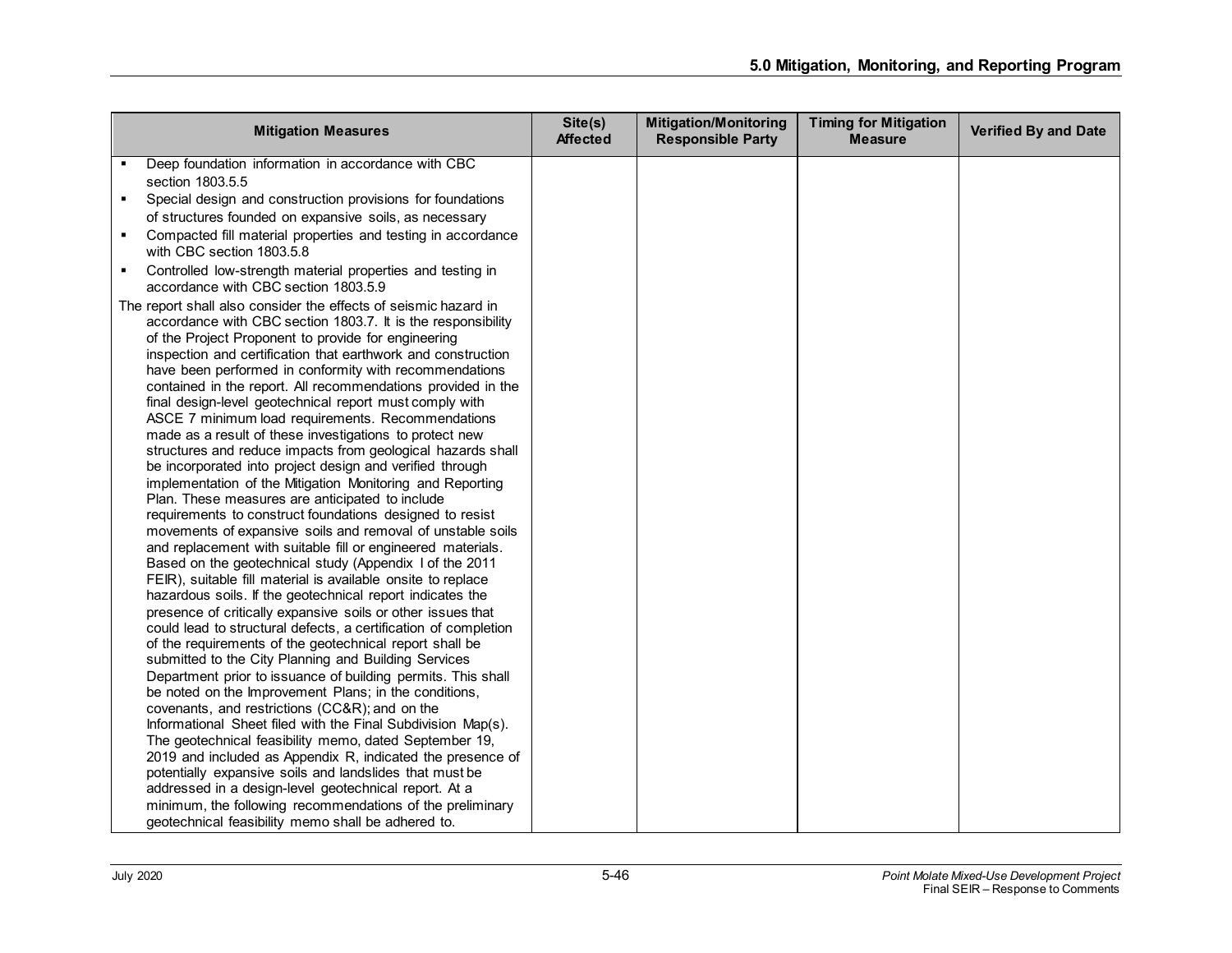|    | <b>Mitigation Measures</b>                                                                                                                                                                                                                                                                                                                                                                                                                                                                                                                                       | Site(s)<br><b>Affected</b> | <b>Mitigation/Monitoring</b><br><b>Responsible Party</b>                                                                                                                                     | <b>Timing for Mitigation</b><br><b>Measure</b>                                                                         | Verified By and Date  |
|----|------------------------------------------------------------------------------------------------------------------------------------------------------------------------------------------------------------------------------------------------------------------------------------------------------------------------------------------------------------------------------------------------------------------------------------------------------------------------------------------------------------------------------------------------------------------|----------------------------|----------------------------------------------------------------------------------------------------------------------------------------------------------------------------------------------|------------------------------------------------------------------------------------------------------------------------|-----------------------|
| 2. | If liquefaction is identified, risks shall be avoided by not<br>developing in those areas, by designing structures and<br>improvements for the potential ground movement due to<br>liquefaction, or by reducing the liquefaction hazard through<br>ground improvement or densification. The magnitude of any<br>potential liquefaction in development areas would be<br>assessed prior to determining which method, if any, is<br>needed.<br>Where landslides and colluvium overlap with planned                                                                 |                            |                                                                                                                                                                                              |                                                                                                                        |                       |
|    | building areas, the landslide debris or colluvium shall be<br>removed and replaced with engineered fill. In areas where<br>deposits lie outside development areas, there shall be a<br>development setback from the area or construction of a toe<br>buttress fill and debris bench. Seismically induced landslide<br>hazards shall be reduced by using engineered stabilization<br>of landslides and removal of colluvial deposits.                                                                                                                             |                            |                                                                                                                                                                                              |                                                                                                                        |                       |
| 3. | If lateral spreading hazards are identified, the Applicant<br>would ensure risks are avoided by setting back development<br>from areas subject to significant lateral movement,<br>stabilization of the liquefiable soil along the shoreline, or<br>improvement to the liquefiable soil.                                                                                                                                                                                                                                                                         |                            |                                                                                                                                                                                              |                                                                                                                        |                       |
| 4. | If expansive soil is identified, building damage due to volume<br>changes shall be reduced by: (1) using a mat foundation that<br>is designed to resist the settlement and heave of expansive<br>soil (such as post-tensioned), (2) deepening the foundations<br>to below the zone of moisture fluctuation, i.e., by using deep<br>footings or drilled piers, and/or (3) using footings at normal<br>shallow depths but bottomed on a layer of select fill having a<br>low expansion potential.<br>Existing undocumented, non-engineered fill shall be           |                            |                                                                                                                                                                                              |                                                                                                                        |                       |
| 5. | removed and recompacted in development areas.                                                                                                                                                                                                                                                                                                                                                                                                                                                                                                                    |                            |                                                                                                                                                                                              |                                                                                                                        |                       |
|    | MM 4.6-2. Shallow Groundwater: The lower areas of the<br>Project Site are likely to have shallow groundwater conditions.<br>During underground construction in these areas, temporary<br>dewatering procedures should be anticipated to lower the free<br>water so that excavation and working areas are kept reasonably<br>dry and stable during construction. Additionally, to reduce long-<br>term effects from potential rises in groundwater, buildings shall<br>be underlain by foundation subdrainage to collect and discharge<br>accumulations of water. | Project Site               | Project Proponent/<br>$\bullet$<br>Project Contractor<br>is responsible for<br>mitigation.<br>City of Richmond<br><b>Building Division</b><br>is responsible for<br>monitoring<br>compliance | Prior to issuance<br>$\bullet$<br>of building<br>permits.<br>$\bullet$<br>Field inspections<br>during<br>construction. | Verified By:<br>Date: |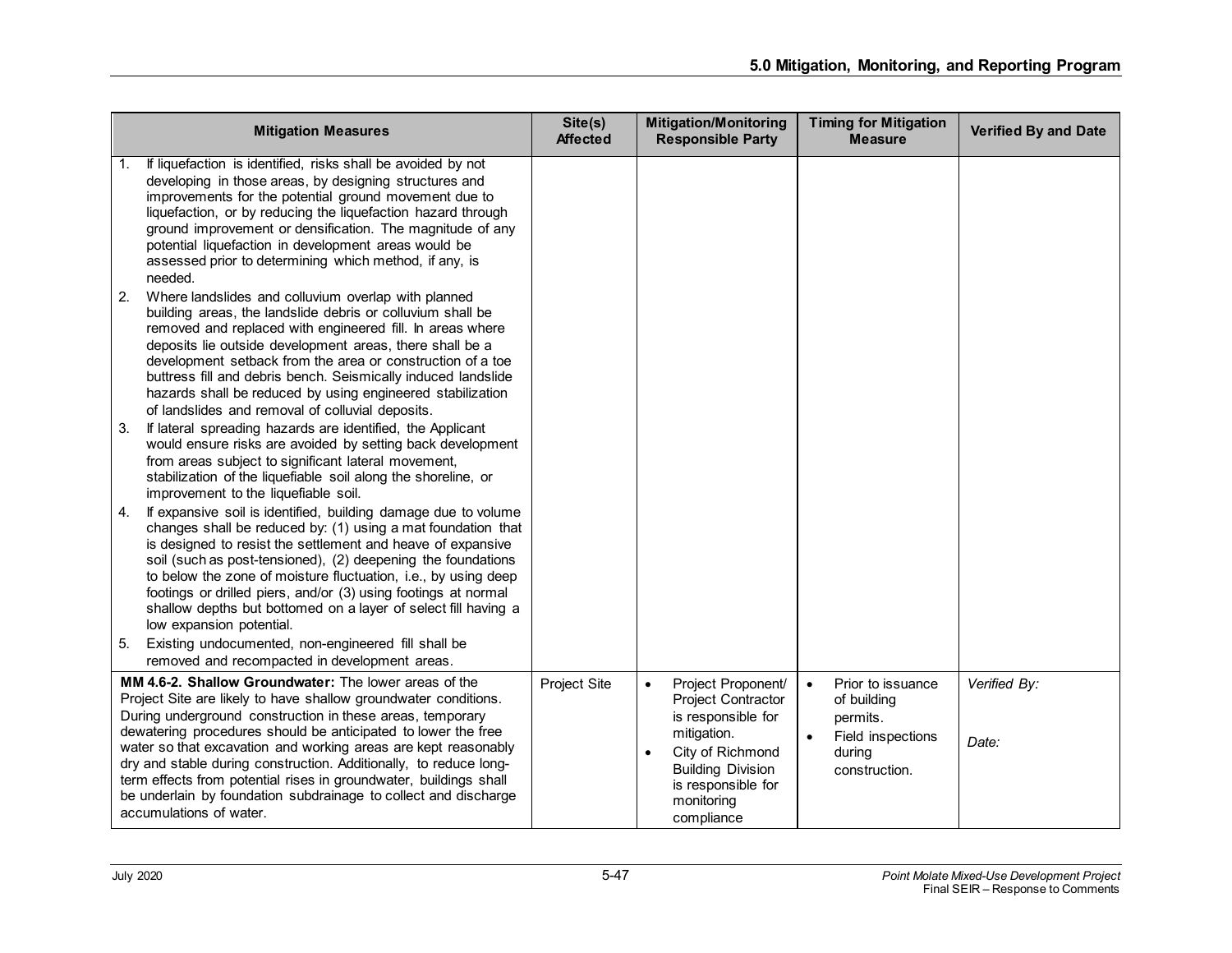| <b>Mitigation Measures</b>                                                                                                                                                                                                                                                                                                                                                                                                                                                                                                                                                                                                                                                                                                                                                                                                                                                                                                                                                          | Site(s)<br><b>Affected</b>  | <b>Mitigation/Monitoring</b><br><b>Responsible Party</b>                                                                                                                                                                                  | <b>Timing for Mitigation</b><br><b>Measure</b>                                                                         | <b>Verified By and Date</b> |
|-------------------------------------------------------------------------------------------------------------------------------------------------------------------------------------------------------------------------------------------------------------------------------------------------------------------------------------------------------------------------------------------------------------------------------------------------------------------------------------------------------------------------------------------------------------------------------------------------------------------------------------------------------------------------------------------------------------------------------------------------------------------------------------------------------------------------------------------------------------------------------------------------------------------------------------------------------------------------------------|-----------------------------|-------------------------------------------------------------------------------------------------------------------------------------------------------------------------------------------------------------------------------------------|------------------------------------------------------------------------------------------------------------------------|-----------------------------|
| MM 4.6-3. Cease Work and Consult with a Qualified<br>Paleontologist: The potential for paleontological resources shall<br>be addressed during cultural resources awareness training. In<br>the event that any paleontological resources are discovered<br>during construction-related earth-moving activities, all work<br>within 50 feet of the resources shall halt and a qualified<br>paleontologist or registered geologist shall be retained to assess<br>the significance of the find. If any find is determined to be<br>significant by the qualified professional, then appropriate agency<br>and project representatives and the paleontologist/geologist shall<br>meet to determine the appropriate course of action. All<br>significant paleontological materials recovered shall be subject to<br>scientific analysis and curation at an appropriate facility, and a<br>paleontologist/geologist shall prepare a report according to<br>current professional standards. | Project Site                | Project Proponent/<br>$\bullet$<br>Project Contractor<br>is responsible for<br>mitigation.<br>City of Richmond<br>$\bullet$<br><b>Building Division</b><br>is responsible for<br>monitoring<br>compliance                                 | Prior to issuance<br>$\bullet$<br>of building<br>permits.<br>$\bullet$<br>Field inspections<br>during<br>construction. | Verified By:<br>Date:       |
| Bay Trail Mitigation Measure GEO-1: The East Bay Regional<br>Park District (EBRPD) or a qualified contractor shall be required<br>to develop a SWPPP and obtain coverage under the<br>Construction General Permit. To obtain coverage, the EBRPD<br>shall be required to submit and certify the SWPPP and the<br>Permit Registration Documents in the Stormwater Multiple<br>Application Tracking and Reporting System (SMARTS) at least<br>14 days prior to any ground disturbance.                                                                                                                                                                                                                                                                                                                                                                                                                                                                                                | <b>Bay Trail</b><br>Segment | East Bay Regional<br>$\bullet$<br>Park District is<br>responsible for<br>incorporating this<br>measure into<br>contract<br>specifications and<br>for ensuring<br>compliance during<br>construction.                                       | Prior to issuance of a<br>grading permit and<br>throughout the<br>construction period.                                 | Verified By:<br>Date:       |
| Bay Trail Mitigation Measure GEO-2: The contractor shall be<br>required to implement the SWPPP throughout construction of the<br>Modified Project until stabilization criteria have been met and a<br>Notice of Termination of coverage under the Construction<br>General Permit has been filed in SMARTS.                                                                                                                                                                                                                                                                                                                                                                                                                                                                                                                                                                                                                                                                          | <b>Bay Trail</b><br>Segment | East Bay Regional<br>$\bullet$<br>Park District is<br>responsible for<br>incorporating this<br>measure into<br>contract<br>specifications.<br>Construction<br>$\bullet$<br>Contractor is<br>responsible for<br>implementing the<br>SWPPP. | During construction                                                                                                    | Verified By:<br>Date:       |
| 4.7 Hazards, Hazardous Materials, and Wildfire                                                                                                                                                                                                                                                                                                                                                                                                                                                                                                                                                                                                                                                                                                                                                                                                                                                                                                                                      |                             |                                                                                                                                                                                                                                           |                                                                                                                        |                             |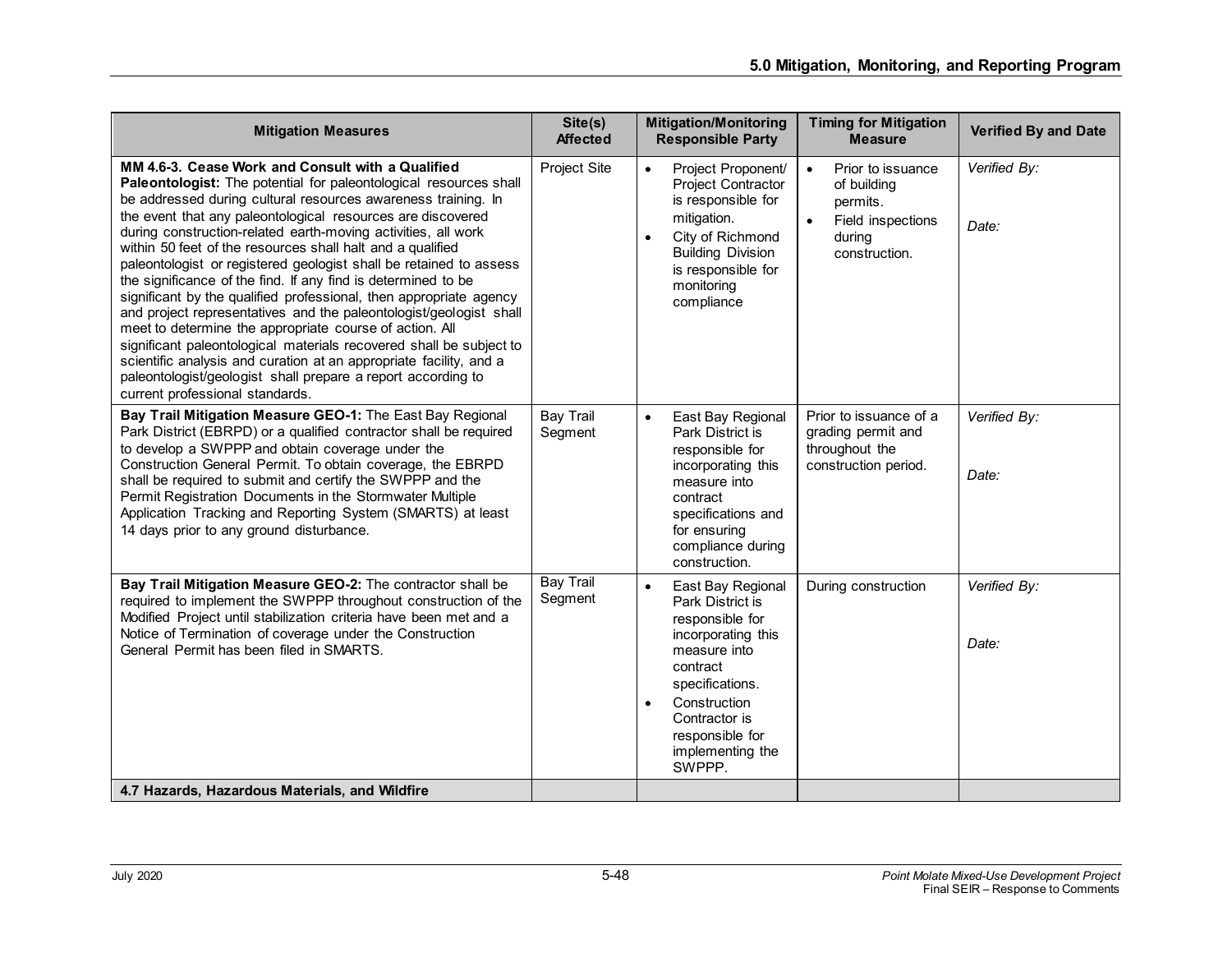<span id="page-49-0"></span>

| <b>Mitigation Measures</b>                                                                                                                                                                                                                                                                                                                                                                                                                                                                                                                                                                                                                                                                                                                                                                                                                                                                                                                                                                                                                                                                                                                                                                                                                                                                                                                                                                                                                                                                                                                                                                                                                                                                                                                                                                                                                                                                                                                                   | Site(s)<br><b>Affected</b> | <b>Mitigation/Monitoring</b><br><b>Responsible Party</b>                                                                                                                                                         | <b>Timing for Mitigation</b><br><b>Measure</b>                                                                         | <b>Verified By and Date</b> |
|--------------------------------------------------------------------------------------------------------------------------------------------------------------------------------------------------------------------------------------------------------------------------------------------------------------------------------------------------------------------------------------------------------------------------------------------------------------------------------------------------------------------------------------------------------------------------------------------------------------------------------------------------------------------------------------------------------------------------------------------------------------------------------------------------------------------------------------------------------------------------------------------------------------------------------------------------------------------------------------------------------------------------------------------------------------------------------------------------------------------------------------------------------------------------------------------------------------------------------------------------------------------------------------------------------------------------------------------------------------------------------------------------------------------------------------------------------------------------------------------------------------------------------------------------------------------------------------------------------------------------------------------------------------------------------------------------------------------------------------------------------------------------------------------------------------------------------------------------------------------------------------------------------------------------------------------------------------|----------------------------|------------------------------------------------------------------------------------------------------------------------------------------------------------------------------------------------------------------|------------------------------------------------------------------------------------------------------------------------|-----------------------------|
| MM 4.7-1. Emergency Response Plan: Prior to the issuance of<br>the first building permit, a site-specific ERP will be developed<br>under the Modified Project to ensure safe evacuation of the<br>Project Site during an emergency in a manner that does not<br>interfere with existing evacuation plans and procedures for<br>sheltering in place. The ERP shall identify protocols for<br>evacuation and recommendations regarding emergency supply<br>kits and HEPA filter masks that can be accessed in the case of<br>an earthquake, wildfire, and chemical release. The ERP shall<br>require that the Project Site include a warning system and<br>identify the location of warning devices, such as sirens, on the<br>Project Site and describe how the warning system would be<br>integrated with the Contra Costa Health Services (CCHS) and<br>Community Warning System (CWS). The ERP also shall identify<br>the locations of appropriate refuge areas and emergency<br>evacuation routes, and will address the need for one or more<br>places where people can shelter-in-place as a contingency to<br>evacuation. The ERP shall require community informational<br>sessions to inform citizens of the evacuation procedures, refuge<br>locations, and shelter-in-place procedures and how to<br>appropriately respond during an emergency. Furthermore,<br>signage will be posted on the Project Site that will inform<br>residents and visitors of the location of refuge areas and places<br>to shelter in place. The ERP also shall require the Project<br>Proponent <sup>2</sup> to coordinate its emergency plans with CCHS to<br>ensure an adequate level of emergency preparedness for<br>Project Site visitors. Additionally, the ERP shall require the<br>Project Proponent to coordinate with the Water Emergency<br>Transportation Authority (WETA) to provide emergency<br>response planning and coordinated water-escape services. | Project Site               | Project Proponent/<br>$\bullet$<br><b>Project Contractor</b><br>is responsible for<br>mitigation.<br>City of Richmond<br>$\bullet$<br><b>Building Division</b><br>is responsible for<br>monitoring<br>compliance | Prior to issuance<br>$\bullet$<br>of building<br>permits.                                                              | Verified By:<br>Date:       |
| MM 4.7-2. Fire Prevention during Construction: Any<br>construction equipment that normally includes a spark arrester<br>shall be equipped with an arrester in good working order. This<br>includes, but is not limited to, vehicles, heavy equipment, and<br>chainsaws. During construction, all construction personnel shall<br>have a cell phone or radio system in order to activate 911 if<br>required, a handheld pressurized horn that can be utilized to<br>alert others during an emergency, and be trained in how to<br>properly inform 911 of their work location. All construction                                                                                                                                                                                                                                                                                                                                                                                                                                                                                                                                                                                                                                                                                                                                                                                                                                                                                                                                                                                                                                                                                                                                                                                                                                                                                                                                                                | Project Site               | Project Proponent/<br>$\bullet$<br><b>Project Contractor</b><br>is responsible for<br>mitigation.<br>City of Richmond<br>$\bullet$<br><b>Building Division</b><br>is responsible for                             | Prior to issuance<br>$\bullet$<br>of building<br>permits.<br>$\bullet$<br>Field inspections<br>during<br>construction. | Verified By:<br>Date:       |

<sup>&</sup>lt;sup>2</sup> "Project Proponent" shall include the land owner, applicant, or developer for that site or phase of development at the time the mitigation is due.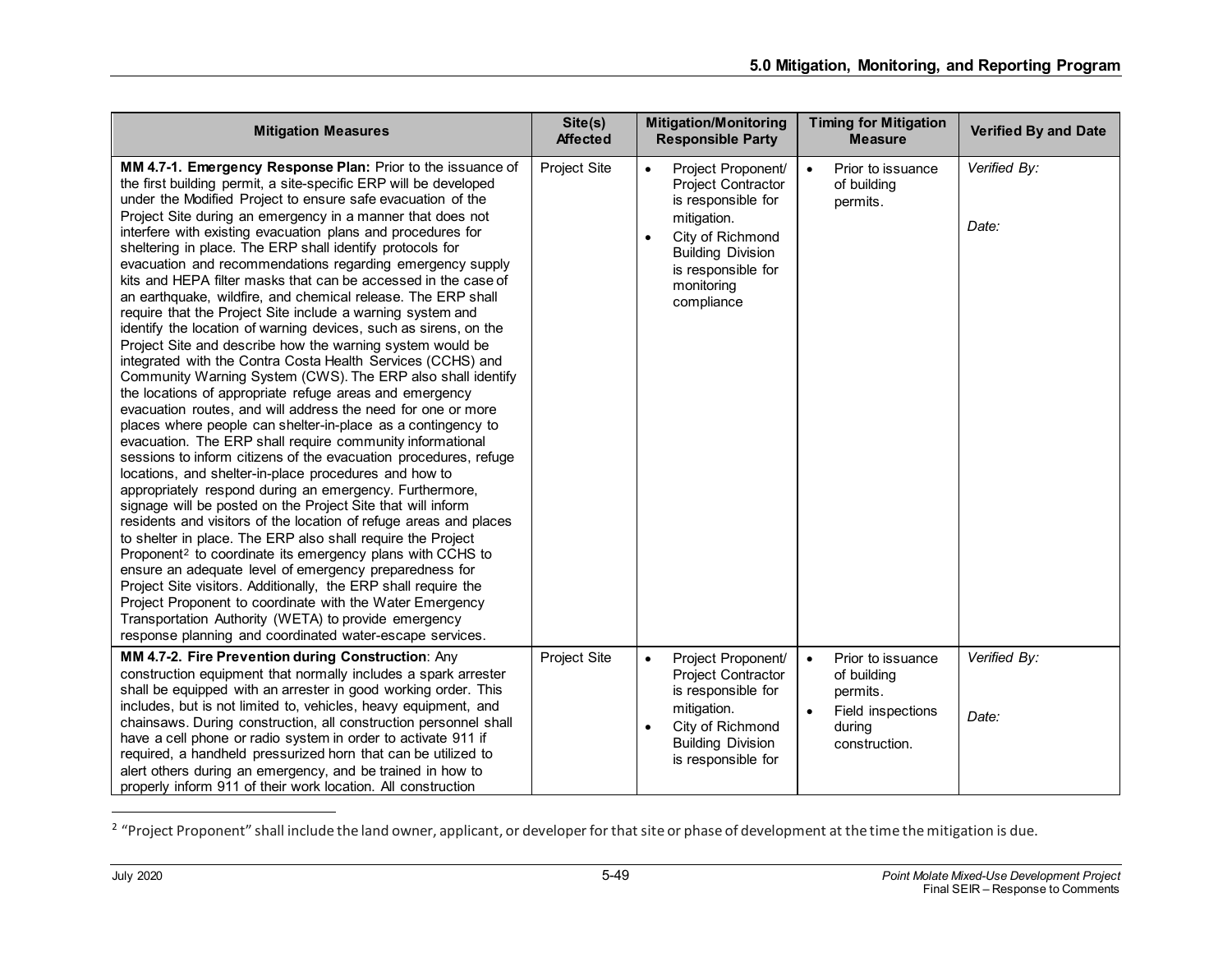| <b>Mitigation Measures</b>                                                                                                                                                                                                                                                                                                                                                                                                                                                                                                                                                                                                                                                                                                                                                                                                                                                                                                                                                                                                                                                                                                                                                                                                                                                                                                                                                                                                                                                                                                                                                                                                                                                                                                                                                                                                                                                                            | Site(s)<br><b>Affected</b> | <b>Mitigation/Monitoring</b><br><b>Responsible Party</b>                                                                                                                                                | <b>Timing for Mitigation</b><br><b>Measure</b>                                                            | <b>Verified By and Date</b> |
|-------------------------------------------------------------------------------------------------------------------------------------------------------------------------------------------------------------------------------------------------------------------------------------------------------------------------------------------------------------------------------------------------------------------------------------------------------------------------------------------------------------------------------------------------------------------------------------------------------------------------------------------------------------------------------------------------------------------------------------------------------------------------------------------------------------------------------------------------------------------------------------------------------------------------------------------------------------------------------------------------------------------------------------------------------------------------------------------------------------------------------------------------------------------------------------------------------------------------------------------------------------------------------------------------------------------------------------------------------------------------------------------------------------------------------------------------------------------------------------------------------------------------------------------------------------------------------------------------------------------------------------------------------------------------------------------------------------------------------------------------------------------------------------------------------------------------------------------------------------------------------------------------------|----------------------------|---------------------------------------------------------------------------------------------------------------------------------------------------------------------------------------------------------|-----------------------------------------------------------------------------------------------------------|-----------------------------|
| vehicles shall be equipped with a 4/ABC or larger fire<br>extinguisher. Every work area shall have one water type fire<br>extinguisher and one round-tip shovel available within 10 feet.<br>Staging areas and areas slated for development using<br>spark-producing equipment shall be cleared of dried vegetation<br>or other materials that could serve as fire fuel. To the extent<br>feasible, the contractor shall keep these areas clear of<br>combustible materials in order to maintain a firebreak.<br>Furthermore, all vegetation mowing activities shall be completed<br>prior to noon. During hot work (e.g. welding), a fire watch shall<br>be utilized 30 minutes during and after the hot work is<br>completed.                                                                                                                                                                                                                                                                                                                                                                                                                                                                                                                                                                                                                                                                                                                                                                                                                                                                                                                                                                                                                                                                                                                                                                       |                            | monitoring<br>compliance                                                                                                                                                                                |                                                                                                           |                             |
| MM 4.7-3. Wildfire Emergency Response Plan: Prior to<br>issuance of the first building permit, a site-specific WERP shall<br>be developed by qualified personnel with expertise in wildfire<br>management and in coordination with the Richmond Fire<br>Department. This WERP shall have pre- and post-wildfire<br>response measures. The pre-wildfire response measures shall<br>include actions to reduce damage to property anticipated from<br>wildfire events and ensure evacuation routes are kept clear (e.g.<br>sandbags to mitigate possible landslide and flood damage). The<br>post-wildfire response measures will include fire suppression<br>damage repair and emergency stabilization measures. Fire<br>suppression damage repair could include immediate actions to<br>minimize soil erosion impacts resulting from fire suppression<br>activities that can occur before the wildfire is completely<br>contained. Emergency stabilization could include identifying<br>impending threats to safety and property and then actions<br>immediately implemented to mitigate these identified threats.<br>These actions could include the installation of water run-off and<br>erosion control structures, removal of burnt vegetation, and<br>installation of warning signs. The WERP will also include<br>standards for a five-year long-term recovery and restoration plan<br>to rehabilitate any burned areas. These measures could include<br>restoring burned habitat, reforestation, monitoring fire effects,<br>and treating noxious weed infestations. This would be prepared<br>by qualified personnel with burned area restoration expertise and<br>in coordination with and to the approval of the Richmond Fire<br>Department. Prior to the issuance of the first building permit, the<br>WERP shall be submitted to the Richmond Fire Department for<br>review and approval. | Project Site               | Project Proponent/<br>$\bullet$<br><b>Project Contractor</b><br>is responsible for<br>mitigation.<br>City of Richmond<br>$\bullet$<br>Fire Department is<br>responsible for<br>monitoring<br>compliance | Prior to issuance<br>$\bullet$<br>of building<br>permits.<br>Field inspections<br>during<br>construction. | Verified By:<br>Date:       |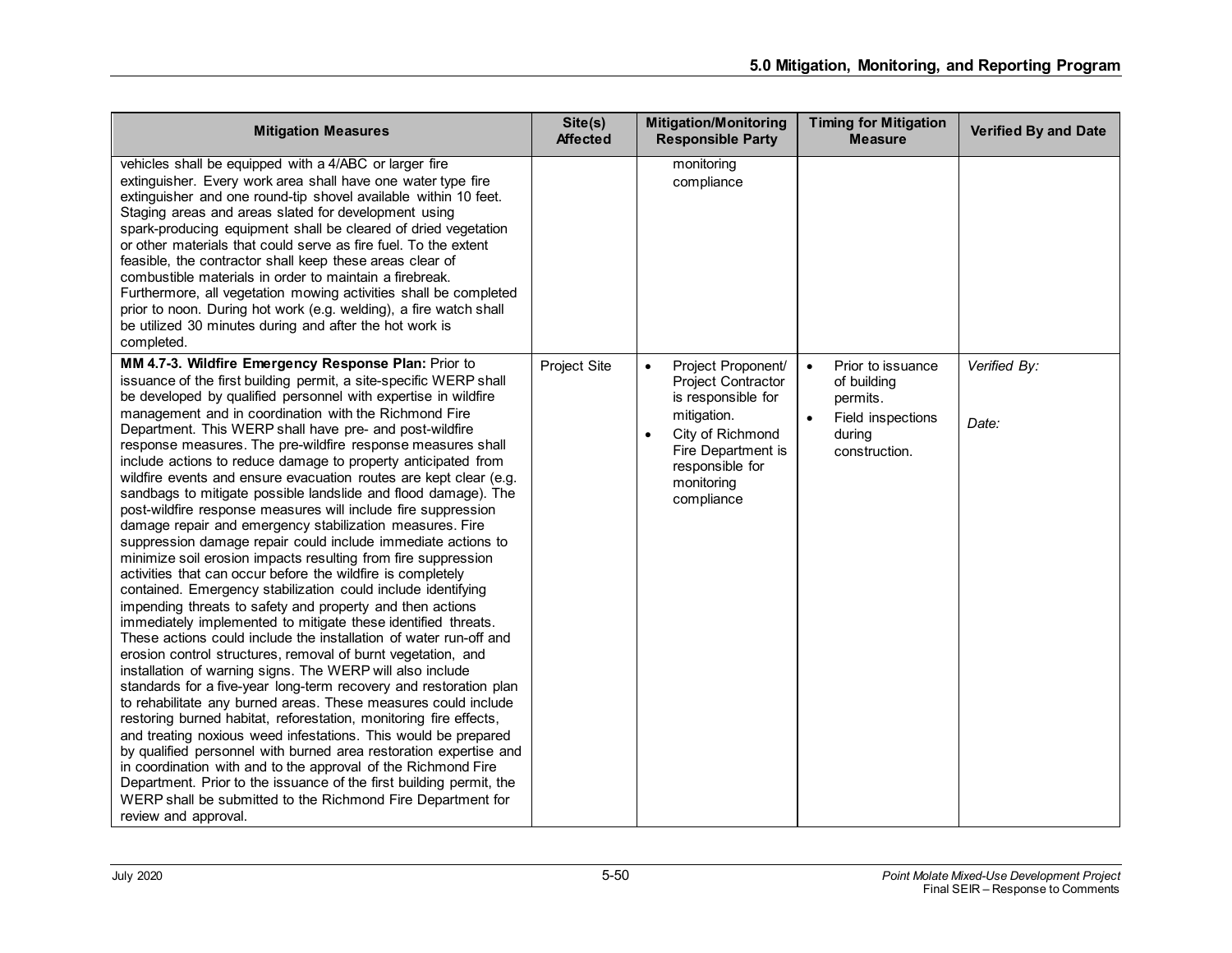| <b>Mitigation Measures</b>                                                                                                                                                                                                                                                                                                                                                                                                                                                                                                                                                                                                                                                                                                                                                                                                                                                                                                                                                                                                                                                                                                                                                                                                    | Site(s)<br><b>Affected</b>  | <b>Mitigation/Monitoring</b><br><b>Responsible Party</b>                                                                                                                                            | <b>Timing for Mitigation</b><br><b>Measure</b>                                                                         | <b>Verified By and Date</b> |
|-------------------------------------------------------------------------------------------------------------------------------------------------------------------------------------------------------------------------------------------------------------------------------------------------------------------------------------------------------------------------------------------------------------------------------------------------------------------------------------------------------------------------------------------------------------------------------------------------------------------------------------------------------------------------------------------------------------------------------------------------------------------------------------------------------------------------------------------------------------------------------------------------------------------------------------------------------------------------------------------------------------------------------------------------------------------------------------------------------------------------------------------------------------------------------------------------------------------------------|-----------------------------|-----------------------------------------------------------------------------------------------------------------------------------------------------------------------------------------------------|------------------------------------------------------------------------------------------------------------------------|-----------------------------|
| MM 4.7-4. Compliance with Regulatory Oversight During<br>Remediation: Cleanup of environmental contamination shall be<br>conducted under the oversight of, and in direct coordination with,<br>the Regional Water Quality Control Board. Remediation shall be<br>completed to cleanup standards established by the Regional<br>Board as protective of human health and the environment.<br>Cleanup standards will likely vary for each portion of the site,<br>based upon the contaminants detected, the planned use of the<br>site, technical feasibility, and any other factors deemed relevant<br>by the Water Board. Any and all development shall be consistent<br>with deed restrictions or other land use covenants that the<br>Regional Board deems adequate to protect human health and<br>the environment.                                                                                                                                                                                                                                                                                                                                                                                                          | Project Site                | Project Proponent/<br><b>Project Contractor</b><br>is responsible for<br>mitigation.<br>City of Richmond<br>$\bullet$<br><b>Building Division</b><br>is responsible for<br>monitoring<br>compliance | $\bullet$<br>Prior to issuance<br>of building<br>permits.<br>Field inspections<br>$\bullet$<br>during<br>construction. | Verified By:<br>Date:       |
| Bay Trail Mitigation Measure HAZ-1: Exclusionary fencing<br>shall be installed to keep users from accessing abandoned<br>buildings and other structures that pose a physical hazard.<br>Fencing shall also be installed in areas where hazardous<br>building materials may be present and where contaminated soils<br>occur near the proposed alignment and would not be capped.<br>This may include areas along the eastern edge of Burma Road,<br>the perimeter of buildings at the drum lot, and the inside<br>perimeter of the drum lot.                                                                                                                                                                                                                                                                                                                                                                                                                                                                                                                                                                                                                                                                                  | <b>Bay Trail</b><br>Segment | East Bay Regional<br>Park District/<br>Contractor                                                                                                                                                   | East Bay Regional<br>Park District/<br>Contractor                                                                      | Verified By:<br>Date:       |
| Bay Trail Mitigation Measure HAZ-2: The final Plan,<br>Specification and Estimate (PS&E) for the Project shall identify<br>areas where arsenic shall be addressed and require the<br>contractor to comply with the NFD SGWMP, the project-specific<br>soil management plan, and air monitoring plan. The contractor<br>shall be required to prepare and Health and Safety Plan.<br>Implementation of the project-specific soil management plan and<br>air monitoring plan, and preparation and implementation of the<br>Health and Safety Plan shall be conducted with oversight by a<br>Certified Industrial Hygienist. During construction, areas of<br>known elevated arsenic shall be either capped in place,<br>relocated and capped, or access discouraged to prohibit users.<br>Areas where soils containing arsenic above background occur<br>beneath the footprint of the trail shall be covered with a minimum<br>of 1-foot of clean fill material. Soils shall not be transported<br>between City and Chevron properties (i.e. between Segment A<br>and Segment B). The Lead Agency shall document that the City<br>has informed/contacted the RWQCB two weeks prior to<br>construction, as required by the SGWMP. | <b>Bay Trail</b><br>Segment | East Bay Regional<br>Park District/<br>Contractor                                                                                                                                                   | East Bay Regional<br>Park District/<br>Contractor                                                                      | Verified By:<br>Date:       |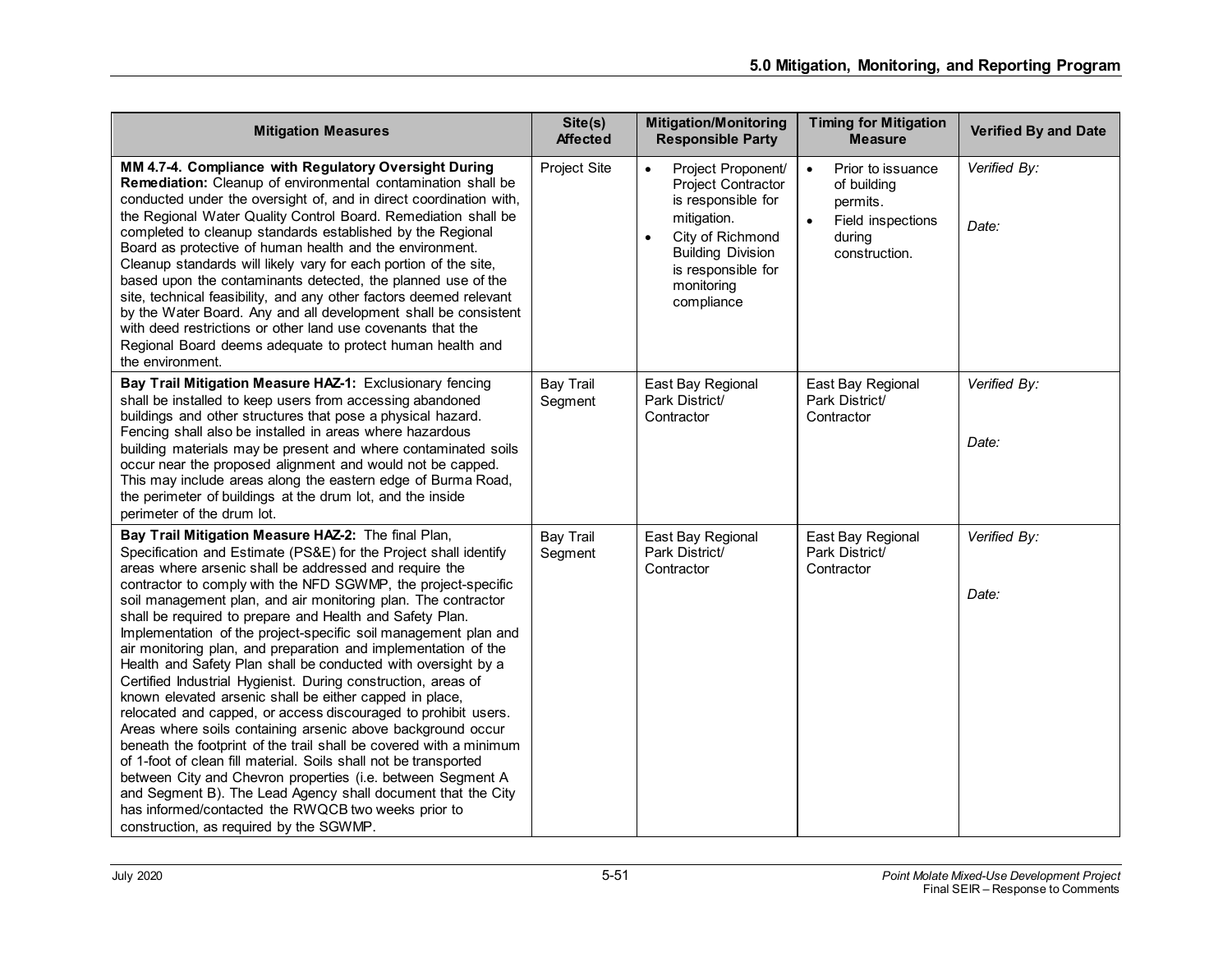| <b>Mitigation Measures</b>                                                                                                                                                                                                                                                                                                                                                                                                                                                                                                                                                                                                                                                                                                                                                                                                                                                                                                                                                                                                                                                                                                                                                                                                                                                                                                                                                                                                                                                                                                                                                                                                                                                                                                                                                                                                        | Site(s)<br><b>Affected</b>  | <b>Mitigation/Monitoring</b><br><b>Responsible Party</b>                                                                                                                                         | <b>Timing for Mitigation</b><br><b>Measure</b>                                                            | <b>Verified By and Date</b> |
|-----------------------------------------------------------------------------------------------------------------------------------------------------------------------------------------------------------------------------------------------------------------------------------------------------------------------------------------------------------------------------------------------------------------------------------------------------------------------------------------------------------------------------------------------------------------------------------------------------------------------------------------------------------------------------------------------------------------------------------------------------------------------------------------------------------------------------------------------------------------------------------------------------------------------------------------------------------------------------------------------------------------------------------------------------------------------------------------------------------------------------------------------------------------------------------------------------------------------------------------------------------------------------------------------------------------------------------------------------------------------------------------------------------------------------------------------------------------------------------------------------------------------------------------------------------------------------------------------------------------------------------------------------------------------------------------------------------------------------------------------------------------------------------------------------------------------------------|-----------------------------|--------------------------------------------------------------------------------------------------------------------------------------------------------------------------------------------------|-----------------------------------------------------------------------------------------------------------|-----------------------------|
| Bay Trail Mitigation Measure HAZ-4: The contractor shall<br>adhere to and incorporate the relevant conditions contained in<br>the 2012 NFD SGWMP. Prior to Project construction, a project<br>specific soils management plan and or equivalent health and<br>safety plan shall be prepared by the contractor under the<br>direction of a certified industrial hygienist, and reviewed by the<br>City of Richmond for consistency with existing contractual<br>requirements.                                                                                                                                                                                                                                                                                                                                                                                                                                                                                                                                                                                                                                                                                                                                                                                                                                                                                                                                                                                                                                                                                                                                                                                                                                                                                                                                                       | <b>Bay Trail</b><br>Segment | Contractor<br>approved plans<br>required by<br><b>RWQCB</b> and City<br>of Richmond                                                                                                              | Prior to construction                                                                                     | Verified By:<br>Date:       |
| 4.8 Hydrology and Water Quality                                                                                                                                                                                                                                                                                                                                                                                                                                                                                                                                                                                                                                                                                                                                                                                                                                                                                                                                                                                                                                                                                                                                                                                                                                                                                                                                                                                                                                                                                                                                                                                                                                                                                                                                                                                                   |                             |                                                                                                                                                                                                  |                                                                                                           |                             |
| MM 4.8-1. Stormwater Pollution Prevention Plan Best<br>Management Practices: The following BMPs shall be included<br>in the SWPPP or SWPPPs prepared for the Modified Project<br>construction in accordance with the Construction General<br>Permit.<br>1. The construction contractor shall minimize the production of<br>debris when cutting or demolishing portions of the over-<br>water pier components or constructing new over-water<br>components, and shall utilize netting, containment vessels,<br>work platforms, or the equivalent to catch any falling debris.<br>During any over-water work, the construction contractor<br>2.<br>shall install a containment boom around the work area to<br>contain floating debris, and shall provide a vessel to retrieve<br>debris from the containment area at the end of each work<br>day.<br>Straw bales, wattles, fiber rolls, gravel bags, or equivalent<br>3.<br>devices shall be installed around the perimeter of the pier<br>and stockpiled materials that are exposed to the<br>environment to prevent debris from being transported to the<br>Bay via runoff.<br>The use of hazardous materials during construction shall be<br>4.<br>minimized to the extent practical, and the amount of<br>hazardous materials stored on the pier or adjacent to the<br>waterfront shall be limited to what is needed to immediately<br>support construction activities. The quantities shall not<br>exceed 55 gallons for a specific material. All hazardous<br>materials shall be stored safely and securely in approved<br>containers, under cover or in an approved storage shed or<br>cabinet, and with adequate secondary containment. Fueling<br>of generators and other equipment shall be conducted away<br>from the pier edge and other locations where a spill could | Project Site                | Applicant/Project<br>$\bullet$<br>Contractor is<br>responsible for<br>mitigation.<br>City of Richmond<br>$\bullet$<br><b>Building Division</b><br>is responsible for<br>monitoring<br>compliance | Prior to issuance<br>$\bullet$<br>of building<br>permits.<br>Field inspections<br>during<br>construction. | Verified By:<br>Date:       |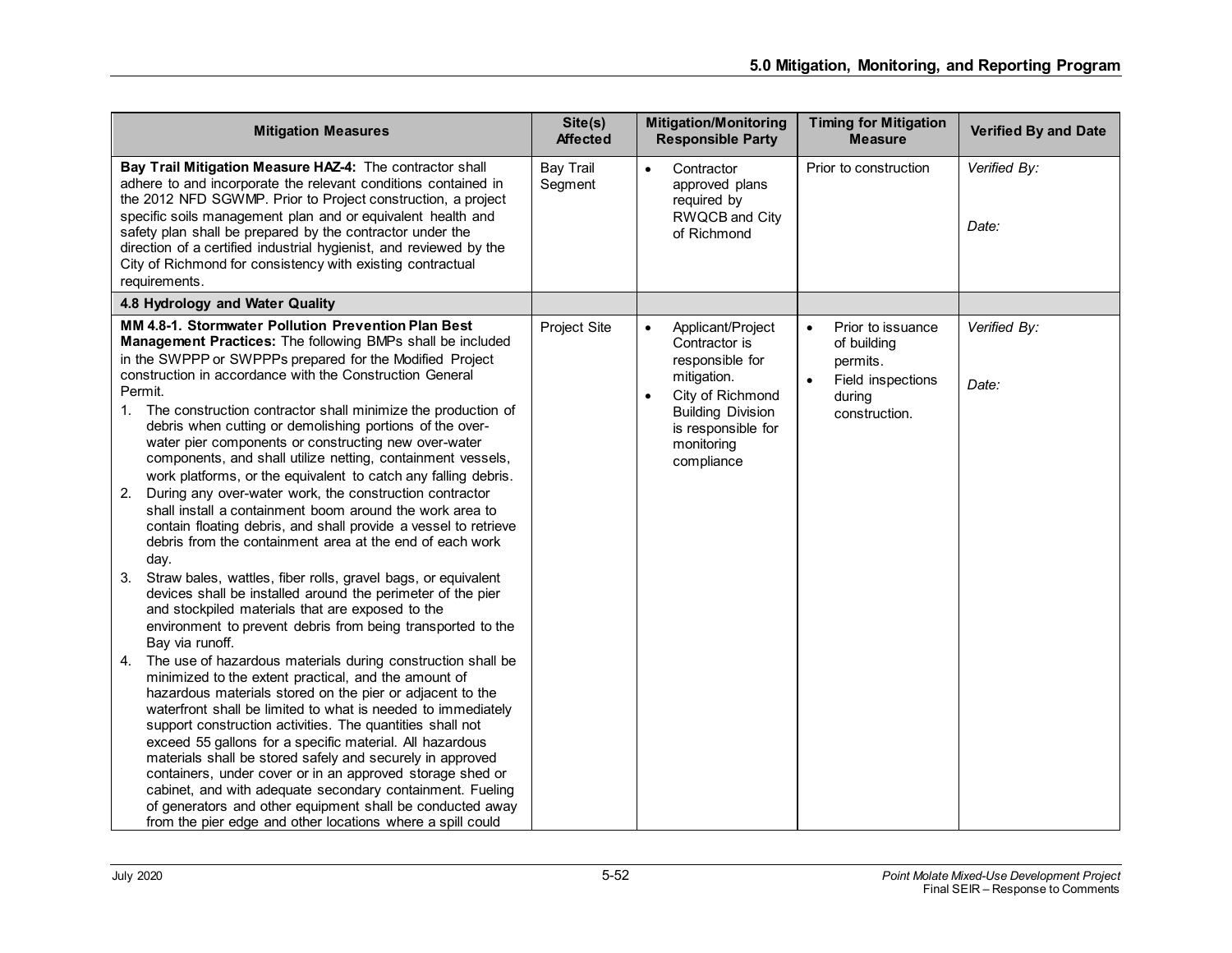|    | <b>Mitigation Measures</b>                                                                                           | Site(s)<br><b>Affected</b> | <b>Mitigation/Monitoring</b><br><b>Responsible Party</b> | <b>Timing for Mitigation</b><br><b>Measure</b> | <b>Verified By and Date</b> |
|----|----------------------------------------------------------------------------------------------------------------------|----------------------------|----------------------------------------------------------|------------------------------------------------|-----------------------------|
|    | easily enter the Bay, and adequate spill cleanup materials                                                           |                            |                                                          |                                                |                             |
|    | shall be provided during all fueling operations.                                                                     |                            |                                                          |                                                |                             |
| 5. | Well-maintained equipment shall be used to perform the                                                               |                            |                                                          |                                                |                             |
|    | construction work, and, except in the case of a failure or                                                           |                            |                                                          |                                                |                             |
|    | breakdown, equipment maintenance shall be performed                                                                  |                            |                                                          |                                                |                             |
|    | offsite. Equipment shall be inspected daily by the operator                                                          |                            |                                                          |                                                |                             |
|    | for leaks or spills. If leaks or spills are encountered, the                                                         |                            |                                                          |                                                |                             |
|    | source of the leak shall be identified, leaked material<br>cleaned up, and the cleaning materials shall be collected |                            |                                                          |                                                |                             |
|    | and properly disposed of.                                                                                            |                            |                                                          |                                                |                             |
| 6. | Inactive material stock piles must be covered and bermed at                                                          |                            |                                                          |                                                |                             |
|    | all times.                                                                                                           |                            |                                                          |                                                |                             |
|    | 7. During the wet season, construction materials, including                                                          |                            |                                                          |                                                |                             |
|    | topsoil, chemicals, and quarried materials transported by                                                            |                            |                                                          |                                                |                             |
|    | barge (regardless of the season) shall be stored, covered,                                                           |                            |                                                          |                                                |                             |
|    | and isolated to prevent runoff losses and contamination of                                                           |                            |                                                          |                                                |                             |
|    | surface and groundwater.                                                                                             |                            |                                                          |                                                |                             |
| 8. | Active debris boxes shall be covered during rain events to<br>prevent contact with rainwater.                        |                            |                                                          |                                                |                             |
|    | Sanitary facilities shall be provided for construction workers.                                                      |                            |                                                          |                                                |                             |
| 9. | 10. No concrete shall be stored onsite. After trucks are finished                                                    |                            |                                                          |                                                |                             |
|    | placing concrete, they shall be washed out in a designated                                                           |                            |                                                          |                                                |                             |
|    | area, and the wash water shall be contained within large                                                             |                            |                                                          |                                                |                             |
|    | plastic containers. Once dried, the residual concrete shall be                                                       |                            |                                                          |                                                |                             |
|    | appropriately disposed of offsite.                                                                                   |                            |                                                          |                                                |                             |
|    | 11. At the end of each work day (at a minimum), the part of the                                                      |                            |                                                          |                                                |                             |
|    | pier deck upon which construction activities have taken                                                              |                            |                                                          |                                                |                             |
|    | place that day shall be cleaned of particulates, sediment,                                                           |                            |                                                          |                                                |                             |
|    | and debris, by manual or mechanical means such as                                                                    |                            |                                                          |                                                |                             |
|    | vacuuming or sweeping. Power washing is not an<br>acceptable method for cleaning.                                    |                            |                                                          |                                                |                             |
|    | 12. Non-stormwater discharges to the Bay shall be prohibited                                                         |                            |                                                          |                                                |                             |
|    | unless specified in the SWPPP and approved by the City                                                               |                            |                                                          |                                                |                             |
|    | and RWQCB.                                                                                                           |                            |                                                          |                                                |                             |
|    | 13. During construction, any barges performing work shall be                                                         |                            |                                                          |                                                |                             |
|    | moored in a position to capture and contain the debris                                                               |                            |                                                          |                                                |                             |
|    | generated during any substructure or in-water work. In the                                                           |                            |                                                          |                                                |                             |
|    | event that debris does reach the Bay, personnel in                                                                   |                            |                                                          |                                                |                             |
|    | workboats within the work area shall immediately retrieve                                                            |                            |                                                          |                                                |                             |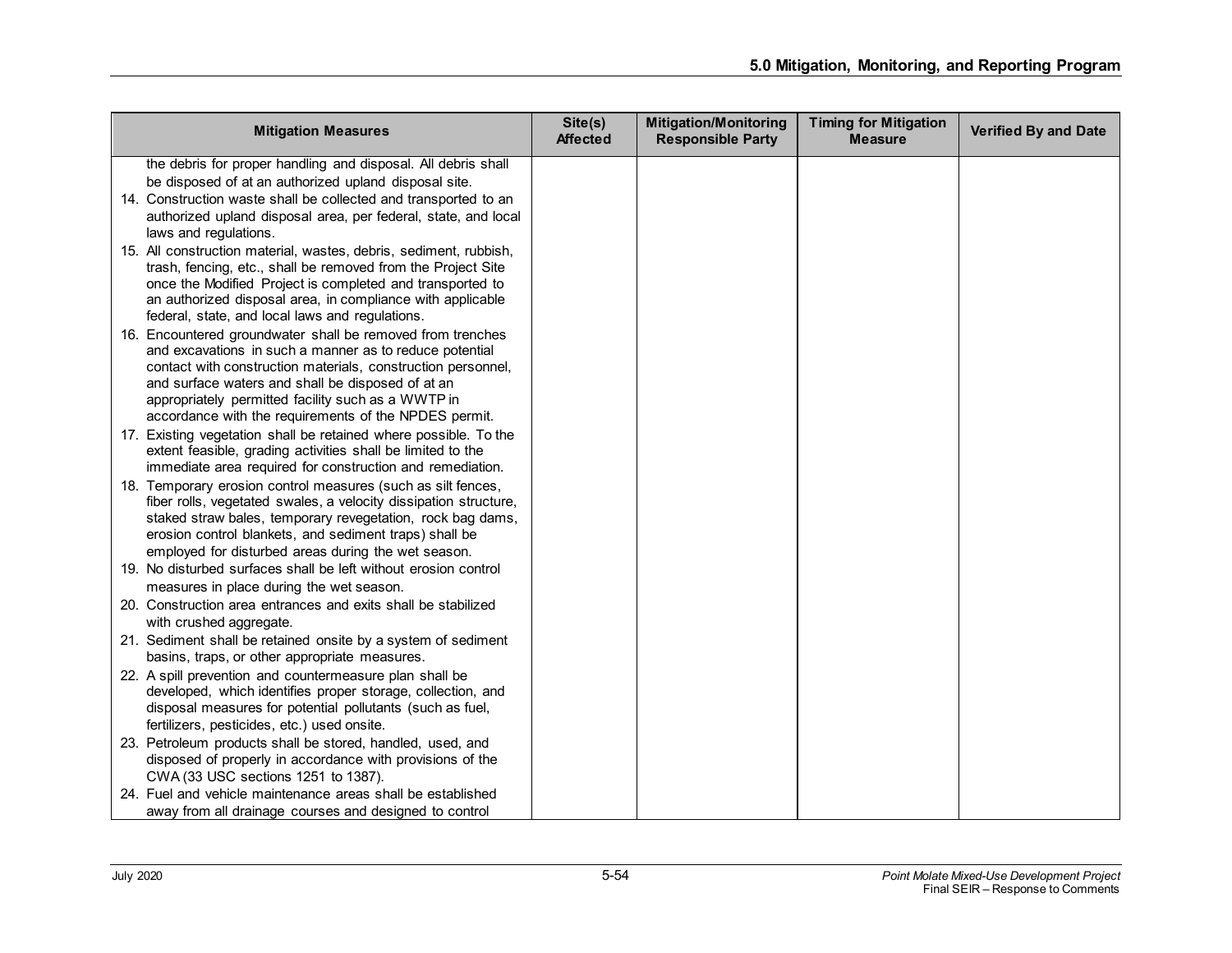| runoff. When feasible fueling and vehicle maintenance shall                                                               |  |
|---------------------------------------------------------------------------------------------------------------------------|--|
| be conducted offsite.                                                                                                     |  |
| 25. Disposal facilities shall be provided for soil wastes, including                                                      |  |
| excess asphalt during construction and demolition.                                                                        |  |
| 26. The Applicant shall require all workers be trained in the                                                             |  |
| proper handling, use, cleanup, and disposal of all chemical                                                               |  |
| materials used during construction activities and provide                                                                 |  |
| appropriate facilities to store and isolate contaminants.                                                                 |  |
| 27. The Applicant shall require all contractors involved in the                                                           |  |
| Modified Project be trained on the potential environmental<br>damages resulting from soil erosion prior to development by |  |
| conducting a pre-construction conference. Copies of the                                                                   |  |
| project Erosion Control Plan (ECP) shall be distributed at                                                                |  |
| this time. All construction bid packages, contracts, plans,                                                               |  |
| and specifications shall contain language that requires                                                                   |  |
| adherence to the ECP.                                                                                                     |  |
| 28. Construction activities shall be scheduled to minimize land                                                           |  |
| disturbance during peak runoff periods. Soil conservation                                                                 |  |
| practices shall be implemented during the fall or late winter                                                             |  |
| to reduce erosion during spring runoff.                                                                                   |  |
| 29. Creating construction zones and grading only the minimum<br>required areas at a time shall minimize exposed areas. If |  |
| possible during the wet season, grading on a particular zone                                                              |  |
| shall be delayed until protective cover is restored on the                                                                |  |
| previously graded zone.                                                                                                   |  |
| 30. Utility installations and decommissioning shall be                                                                    |  |
| coordinated to limit the number of excavations.                                                                           |  |
| 31. Preserving as much natural cover, topography, and drainage                                                            |  |
| as possible, protect disturbed soils from rainfall during<br>construction. Trees and shrubs shall not be removed          |  |
| unnecessarily.                                                                                                            |  |
| 32. Disturbed areas shall be stabilized as promptly as possible,                                                          |  |
| especially on long or steep slopes. Recommended plant                                                                     |  |
| materials and mulches shall be used to establish protective                                                               |  |
| ground cover. Vegetation such as fast-growing annual and                                                                  |  |
| perennial grasses shall be used to shield and bind the soil.                                                              |  |
| Mulches and artificial binders shall be used until vegetation                                                             |  |
| is established. Where truck traffic is frequent, gravel                                                                   |  |
| approaches shall be used to reduce soil compaction and<br>limit the tracking of sediment. The Modified Project shall use  |  |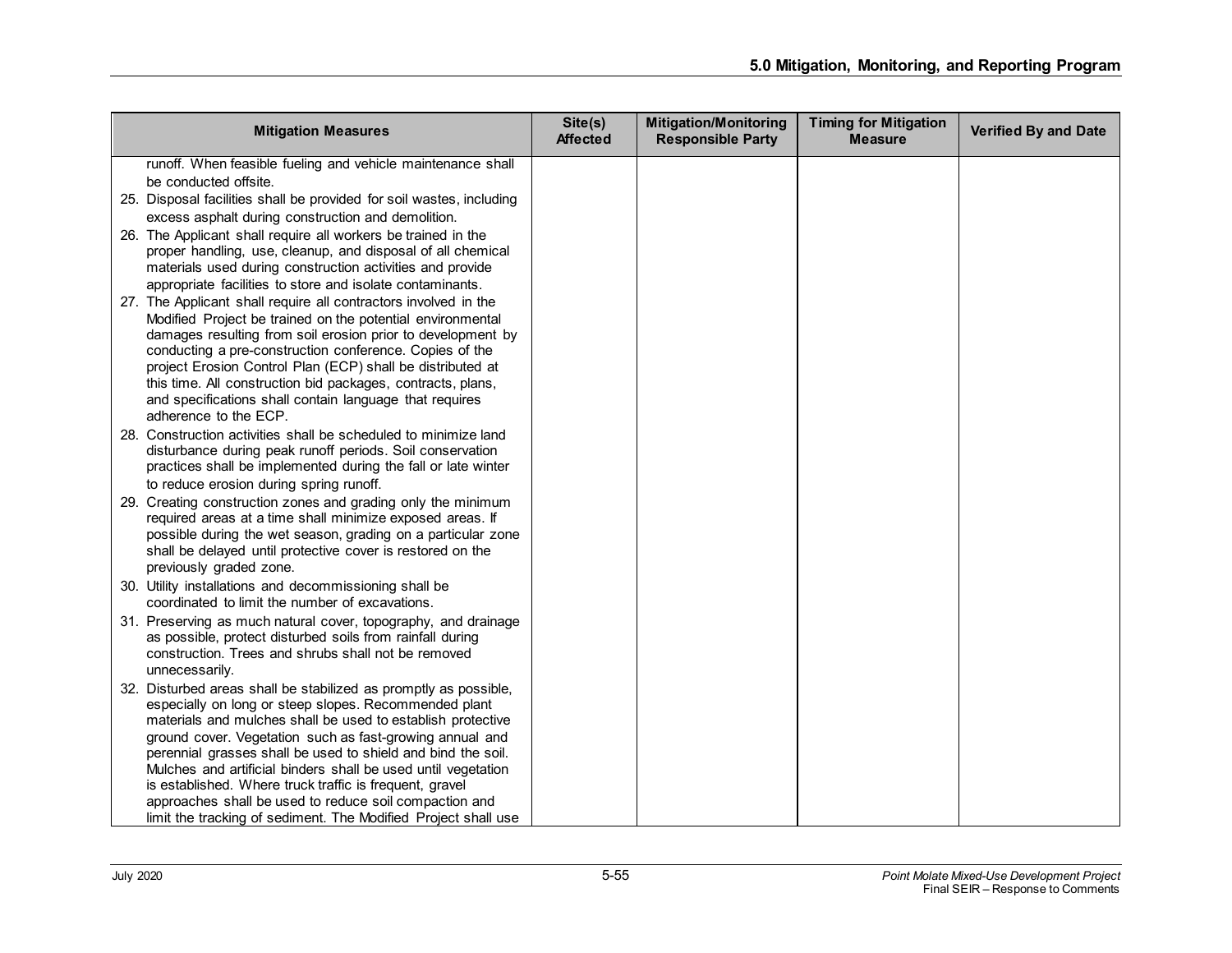| <b>Mitigation Measures</b>                                                                                                                                                                                                                                                                                                                                                                                                                                                                                                                                                                                                                                                                                                                                                                                                                                                                                                                                                                                                                                                                                                                                                                                                                                                | Site(s)<br><b>Affected</b> | <b>Mitigation/Monitoring</b><br><b>Responsible Party</b>                                                                                                                            | <b>Timing for Mitigation</b><br><b>Measure</b>                                                            | <b>Verified By and Date</b> |
|---------------------------------------------------------------------------------------------------------------------------------------------------------------------------------------------------------------------------------------------------------------------------------------------------------------------------------------------------------------------------------------------------------------------------------------------------------------------------------------------------------------------------------------------------------------------------------------------------------------------------------------------------------------------------------------------------------------------------------------------------------------------------------------------------------------------------------------------------------------------------------------------------------------------------------------------------------------------------------------------------------------------------------------------------------------------------------------------------------------------------------------------------------------------------------------------------------------------------------------------------------------------------|----------------------------|-------------------------------------------------------------------------------------------------------------------------------------------------------------------------------------|-----------------------------------------------------------------------------------------------------------|-----------------------------|
| a preponderance of drought resistant species native to the<br>Richmond area in the selection of vegetation, plants,<br>mulches, or other plant material used in re-vegetation or soil<br>stabilization.<br>33. Surface water runoff shall be controlled by directing flowing<br>water away from critical areas and by reducing runoff<br>velocity. Diversion structures such as terraces, dikes, and<br>ditches shall collect and direct runoff water around<br>vulnerable areas to prepared drainage outlets. Surface<br>roughening, berms, check dams, hay bales, use of<br>permeable paving surfaces or similar measures shall be<br>used to reduce runoff velocity and erosion.<br>34. Sediment shall be contained when conditions are too<br>extreme for treatment by surface protection. Temporary<br>sediment traps, filter fabric fences, inlet protectors,<br>vegetative filters and buffers, or settling basins shall be used<br>to detain runoff water long enough for sediment particles to<br>settle out.<br>35. Topsoil removed during construction shall be carefully<br>stored and treated as an important resource. Visqueen<br>plastic and fiber rolls shall be deployed to cover and berm<br>topsoil stockpiles to prevent runoff during storm events. |                            |                                                                                                                                                                                     |                                                                                                           |                             |
| MM 4.8-2. Demolition and Containment Plan: If the Pier<br>renovation requires the removal or disturbance of the petroleum<br>conveyance pipeline, then the Applicant shall develop and<br>submit to the City for approval a Demolition and Containment<br>Plan that would minimize the potential for contamination of the<br>Bay from the disturbance or removal of the petroleum<br>conveyance pipeline during pier renovation. The Plan must be<br>submitted and approved before any work on the pier begins. The<br>Plan shall include provisions for control of potential releases of<br>piping materials and other materials into the Bay. The Demolition<br>and Containment Plan shall include capture and associated<br>disposal provisions of any residual petroleum products or any<br>other substances that may be released from the pipeline during<br>construction activities. Conditions of the Demolition and<br>Containment Plan shall include the implementation of floating<br>booms, debris nets, and other measures as necessary to provide<br>containment of possible contaminants. A trained construction<br>site monitor shall provide daily oversight of the pier renovation<br>operation. Furthermore, this Plan will delineate containment       | Project Site               | Applicant/Project<br>$\bullet$<br>Contractor is<br>responsible for<br>mitigation.<br>City of Richmond<br><b>Building Division</b><br>is responsible for<br>monitoring<br>compliance | Prior to issuance<br>of building<br>permits.<br>Field inspections<br>$\bullet$<br>during<br>construction. | Verified By:<br>Date:       |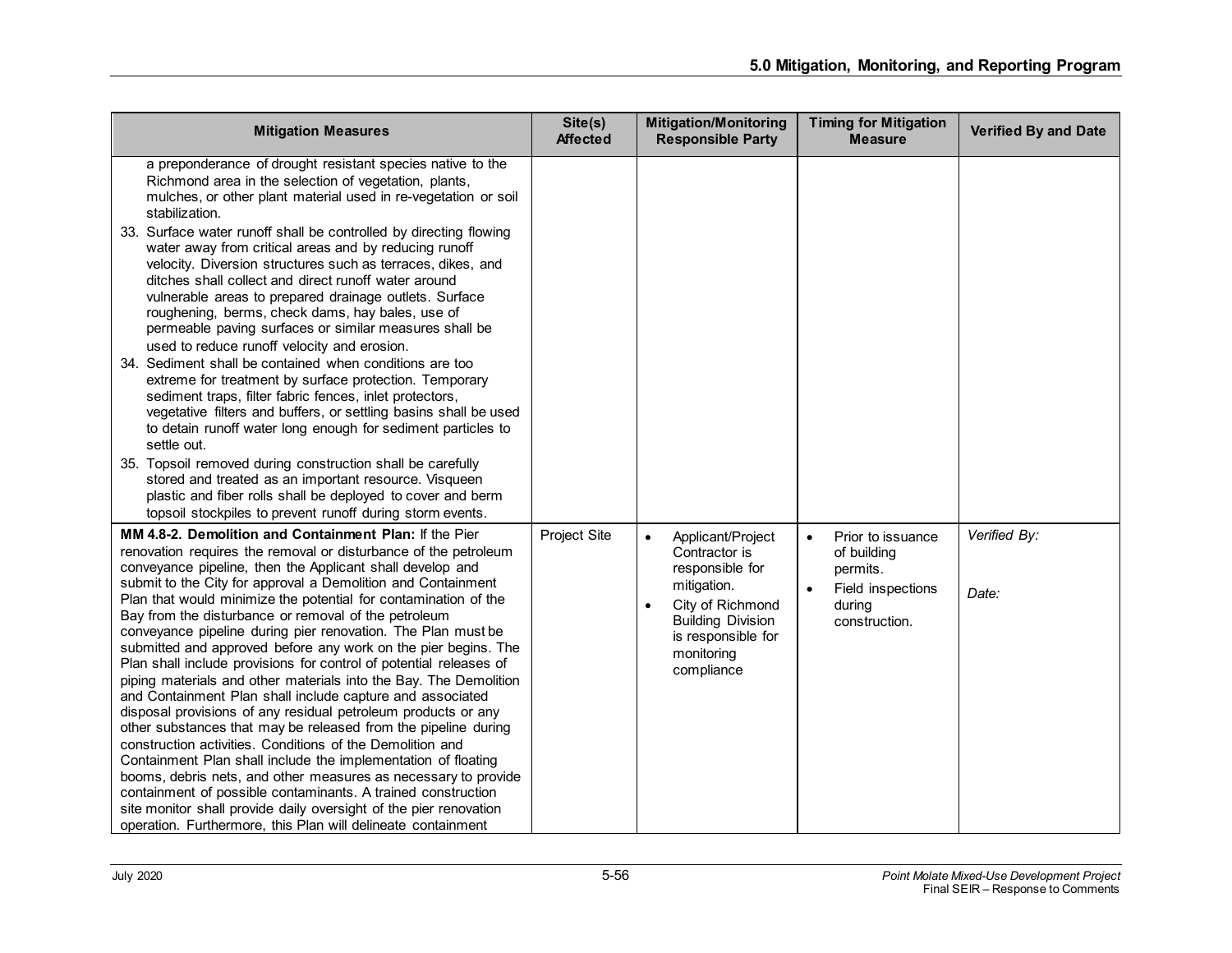| <b>Mitigation Measures</b>                                                                                                                                                                                                                                                                                                                                                                                                                                                                                                                                                                                                                                                                                                                                                                                                                                                                                                                                                                                                                                                                                                                                                                                                                                                      | Site(s)<br><b>Affected</b>                                                   | <b>Mitigation/Monitoring</b><br><b>Responsible Party</b>                                                                                                                                         | <b>Timing for Mitigation</b><br><b>Measure</b>                                                            | <b>Verified By and Date</b> |
|---------------------------------------------------------------------------------------------------------------------------------------------------------------------------------------------------------------------------------------------------------------------------------------------------------------------------------------------------------------------------------------------------------------------------------------------------------------------------------------------------------------------------------------------------------------------------------------------------------------------------------------------------------------------------------------------------------------------------------------------------------------------------------------------------------------------------------------------------------------------------------------------------------------------------------------------------------------------------------------------------------------------------------------------------------------------------------------------------------------------------------------------------------------------------------------------------------------------------------------------------------------------------------|------------------------------------------------------------------------------|--------------------------------------------------------------------------------------------------------------------------------------------------------------------------------------------------|-----------------------------------------------------------------------------------------------------------|-----------------------------|
| protocols of hazardous materials and allowable quantities<br>including materials stored on pier for cleaning. If hazardous<br>materials are stored, appropriate documentation of each shall be<br>kept onsite as safety data sheets. The City shall ensure that the<br>Demolition and Containment Plan includes procedures for<br>notification of and reporting of contaminant releases to the<br>RWQCB, as well as RWQCB oversight during any pier<br>construction.                                                                                                                                                                                                                                                                                                                                                                                                                                                                                                                                                                                                                                                                                                                                                                                                            |                                                                              |                                                                                                                                                                                                  |                                                                                                           |                             |
| MM 4.8-3. Chevron® Cooperative Agreement: If Wastewater<br>Treatment Variant A is selected, the Applicant shall establish a<br>cooperative agreement with Chevron® prior to the issuance of<br>building permits to set out terms and conditions related to the<br>conveyance of recycled wastewater from the Project Site to the<br>Chevron®-Richmond Refinery for subsequent reuse at the<br>Chevron®-Richmond Refinery. The agreement shall clarify that<br>all of the treated wastewater that is not used for irrigation on the<br>Project Site will be directed to the Chevron®-Richmond Refinery,<br>and thus all of the terms and conditions in the agreement will<br>pertain to that amount. Execution of this agreement would not<br>cause Chevron® to exceed the limits of recycled water use<br>defined in existing permits, and no water would be discharged<br>tributary to the Bay under any circumstances. The treatment,<br>conveyance, and use of recycled water shall be in accordance<br>with Title 22 and all other applicable laws. The agreement shall<br>have an expiration date no sooner than 30 years from the<br>development of the Modified Project, and wastewater shall not<br>be treated at the Project Site until this agreement is established. | Project Site                                                                 | $\bullet$<br>Applicant/Project<br>Contractor is<br>responsible for<br>mitigation.<br>City of Richmond<br>$\bullet$<br><b>Building Division</b><br>is responsible for<br>monitoring<br>compliance | Prior to issuance<br>$\bullet$<br>of building<br>permits.<br>Field inspections<br>during<br>construction. | Verified By:<br>Date:       |
| Bay Trail Mitigation Measure HYD-1: Implement GEO-1 and<br>GEO-2.                                                                                                                                                                                                                                                                                                                                                                                                                                                                                                                                                                                                                                                                                                                                                                                                                                                                                                                                                                                                                                                                                                                                                                                                               | Refer to Bay<br>Trail<br>Mitigation<br><b>Measures</b><br>GEO-1 and<br>GEO-2 | Refer to Bay Trail<br>$\bullet$<br>Mitigation<br>Measures GEO-1<br>and GEO-2                                                                                                                     | Refer to Bay Trail<br>Mitigation Measures<br>GEO-1 and GEO-2                                              | Verified By:<br>Date:       |
| Bay Trail Mitigation Measure HYD-2: The Lead Agency shall<br>obtain permits from RWQCB to ensure compliance with CWA<br>Section 401.                                                                                                                                                                                                                                                                                                                                                                                                                                                                                                                                                                                                                                                                                                                                                                                                                                                                                                                                                                                                                                                                                                                                            | <b>Bay Trail</b><br>Segment                                                  | East Bay Regional<br>$\bullet$<br><b>Park District</b>                                                                                                                                           | Prior to project<br>construction                                                                          | Verified By:<br>Date:       |
| 4.9 Land Use and Planning                                                                                                                                                                                                                                                                                                                                                                                                                                                                                                                                                                                                                                                                                                                                                                                                                                                                                                                                                                                                                                                                                                                                                                                                                                                       |                                                                              |                                                                                                                                                                                                  |                                                                                                           |                             |
| None                                                                                                                                                                                                                                                                                                                                                                                                                                                                                                                                                                                                                                                                                                                                                                                                                                                                                                                                                                                                                                                                                                                                                                                                                                                                            | N/A                                                                          | N/A                                                                                                                                                                                              | N/A                                                                                                       | N/A                         |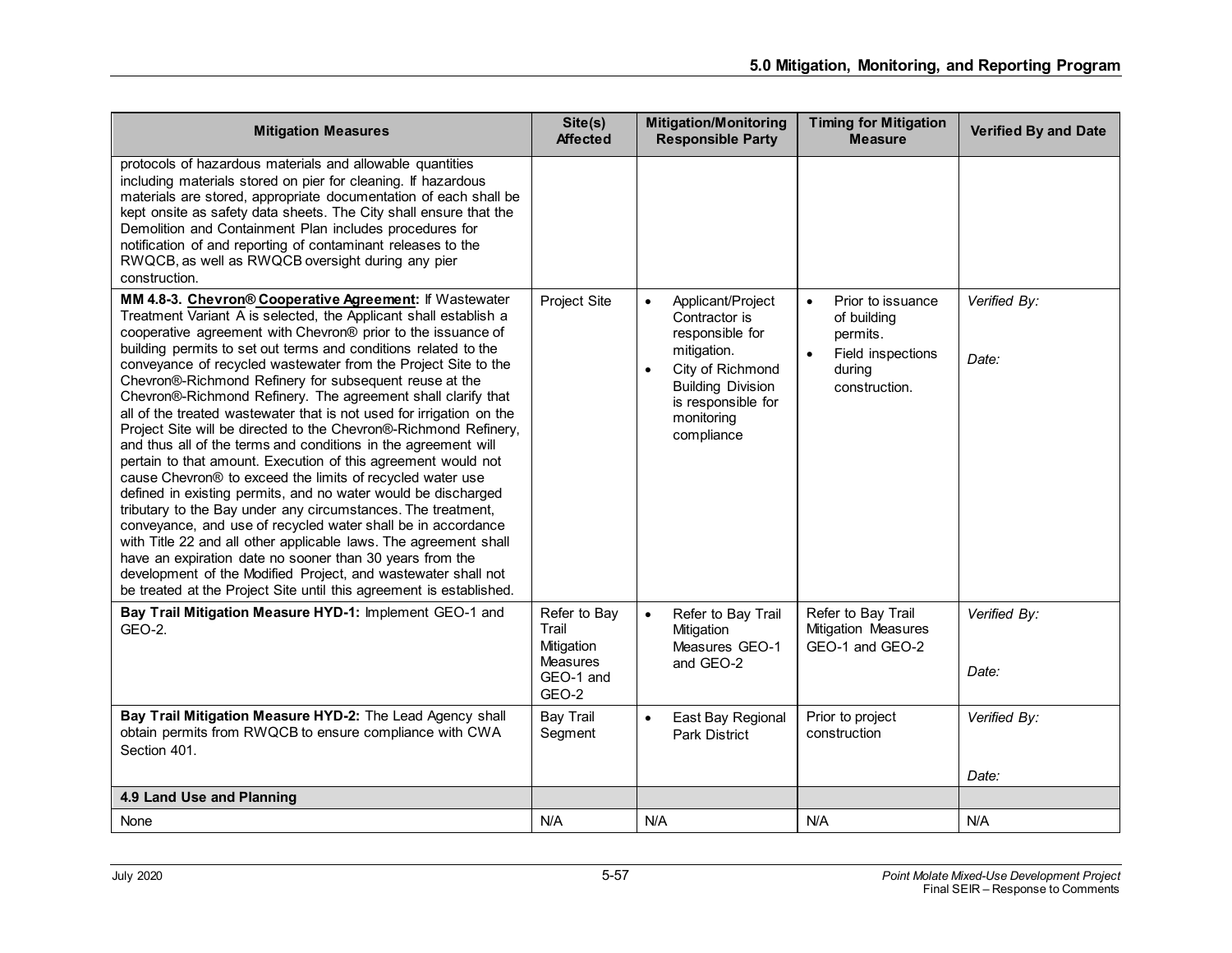| <b>Mitigation Measures</b>                                                                                                                                                                                                                                                                                                                                                                                                                                                                                                                                                                                                                                                                                                                                                                                                                                                                                                                                                                                                                                                                                                           | Site(s)<br><b>Affected</b> | <b>Mitigation/Monitoring</b><br><b>Responsible Party</b>                                                                                                                                                         | <b>Timing for Mitigation</b><br><b>Measure</b>                                                                         | <b>Verified By and Date</b> |
|--------------------------------------------------------------------------------------------------------------------------------------------------------------------------------------------------------------------------------------------------------------------------------------------------------------------------------------------------------------------------------------------------------------------------------------------------------------------------------------------------------------------------------------------------------------------------------------------------------------------------------------------------------------------------------------------------------------------------------------------------------------------------------------------------------------------------------------------------------------------------------------------------------------------------------------------------------------------------------------------------------------------------------------------------------------------------------------------------------------------------------------|----------------------------|------------------------------------------------------------------------------------------------------------------------------------------------------------------------------------------------------------------|------------------------------------------------------------------------------------------------------------------------|-----------------------------|
| 4.10 Noise                                                                                                                                                                                                                                                                                                                                                                                                                                                                                                                                                                                                                                                                                                                                                                                                                                                                                                                                                                                                                                                                                                                           |                            |                                                                                                                                                                                                                  |                                                                                                                        |                             |
| MM 4.10-1. Construction Noise: In order to satisfy applicable<br>City noise level limits at existing sensitive receptors, the<br>following construction-related noise mitigation measures shall be<br>implemented.<br>All mobile or fixed noise-producing equipment used that are<br>regulated for noise output by a federal, state, or local agency<br>shall comply with such regulations while in the course of<br>project activity.<br>Electrically powered equipment shall be used instead of<br>pneumatic or internal combustion-powered equipment,<br>where feasible.<br>Material stockpiles and mobile equipment staging, parking,<br>٠<br>and maintenance areas shall be located as far as<br>practicable from noise-sensitive receptors.<br>Project work area speed limits shall not exceed 15 mph<br>during the construction period.<br>Nearby sensitive receptors shall be notified of construction<br>٠<br>schedules so that arrangements can be made, if desired, to<br>limit their exposure to short-term increases in ambient noise<br>levels.<br>Any engine-powered construction equipment located<br>$\blacksquare$ | Project Site               | Project Proponent/<br>$\bullet$<br><b>Project Contractor</b><br>is responsible for<br>mitigation.<br>City of Richmond<br>$\bullet$<br><b>Building Division</b><br>is responsible for<br>monitoring<br>compliance | Prior to issuance<br>$\bullet$<br>of building<br>permits.<br>$\bullet$<br>Field inspections<br>during<br>construction. | Verified By:<br>Date:       |
| adjacent to residential uses for more than five days shall be<br>shielded from those uses by temporary noise-reducing<br>barriers.                                                                                                                                                                                                                                                                                                                                                                                                                                                                                                                                                                                                                                                                                                                                                                                                                                                                                                                                                                                                   |                            |                                                                                                                                                                                                                  |                                                                                                                        |                             |
| Comply with City ordinance requirements, including:<br>Use of pile drivers, sources of impulsive sound and jack<br>$\circ$<br>hammers shall be prohibited on Sundays and holidays,<br>except for emergencies or as approved in advance by<br>the Building Official. General construction noise shall be<br>limited to weekdays from 7:00 A.M. to 6:00 P.M. Pile<br>driving and similar loud activities shall be limited to<br>weekdays from 8:00 A.M. to 5:00 P.M. General<br>construction noise on projects repairing, renovating, or<br>adding to residential structures with one to five dwelling<br>units shall be limited to the hours of 7:00 A.M. to<br>8:00 P.M. Monday through Friday and 9:00 A.M to<br>6:00 P.M. on Saturdays, Sundays, and federal holidays.<br>Pre-construction activities, including loading and<br>unloading, cleaning of mechanical toilets, deliveries,                                                                                                                                                                                                                                             |                            |                                                                                                                                                                                                                  |                                                                                                                        |                             |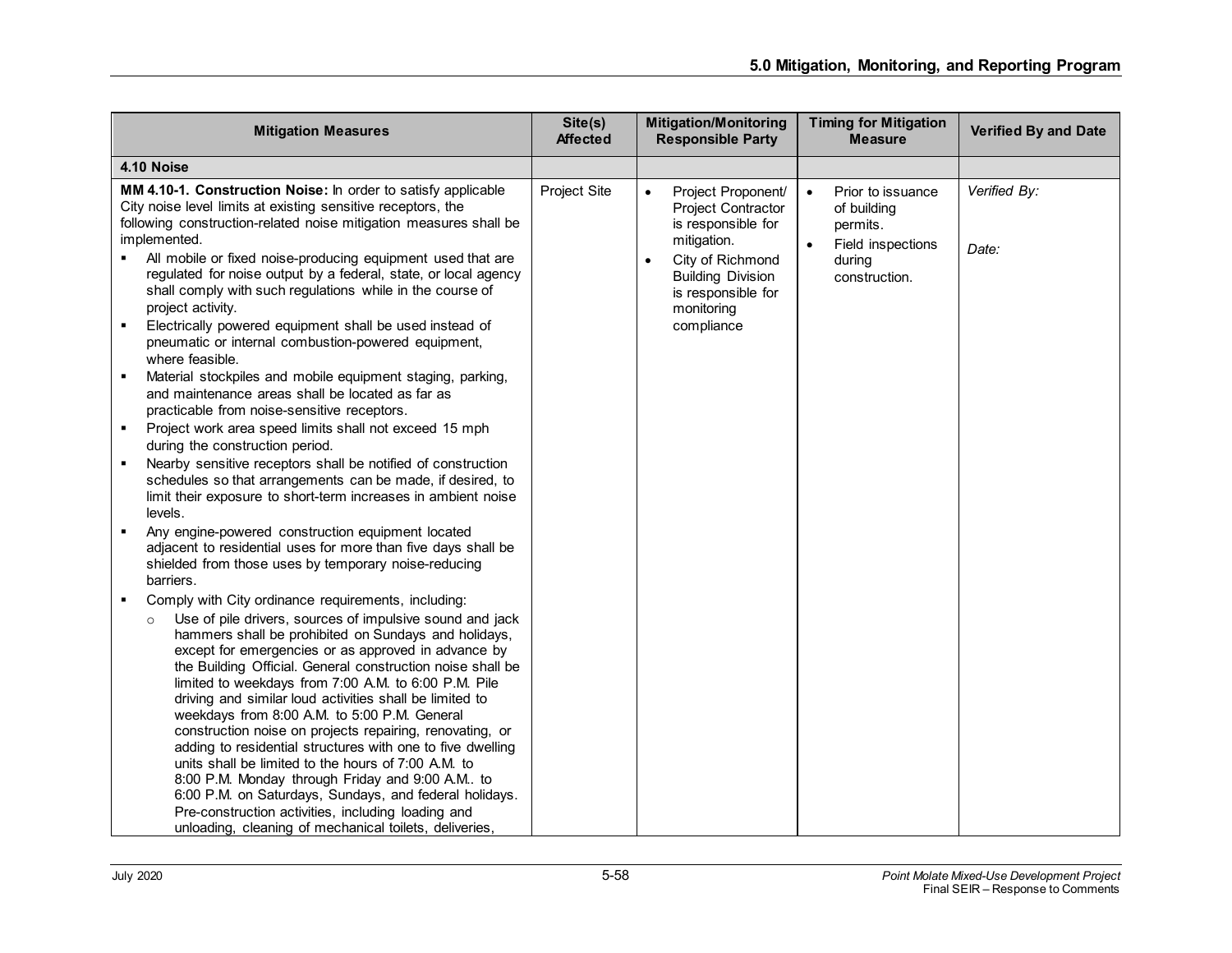| <b>Mitigation Measures</b>                                                                                                                                                                                                                                                                                                                                                                                                                                                                                                                                                                                                                                                                                                                                                                                                                                                                                                                                                                                                                                                                                                                                                                                                                                                                                                                                                                           | Site(s)<br><b>Affected</b> | <b>Mitigation/Monitoring</b><br><b>Responsible Party</b>                                                                                                                                                                                                                                                                                                      | <b>Timing for Mitigation</b><br><b>Measure</b>                                                            | <b>Verified By and Date</b> |
|------------------------------------------------------------------------------------------------------------------------------------------------------------------------------------------------------------------------------------------------------------------------------------------------------------------------------------------------------------------------------------------------------------------------------------------------------------------------------------------------------------------------------------------------------------------------------------------------------------------------------------------------------------------------------------------------------------------------------------------------------------------------------------------------------------------------------------------------------------------------------------------------------------------------------------------------------------------------------------------------------------------------------------------------------------------------------------------------------------------------------------------------------------------------------------------------------------------------------------------------------------------------------------------------------------------------------------------------------------------------------------------------------|----------------------------|---------------------------------------------------------------------------------------------------------------------------------------------------------------------------------------------------------------------------------------------------------------------------------------------------------------------------------------------------------------|-----------------------------------------------------------------------------------------------------------|-----------------------------|
| truck idling, backup beeps, yelling, and radios also are<br>limited to these construction noise hours.<br>No construction shall be permitted outside of these<br>$\circ$<br>hours that creates construction noise, except in<br>emergencies, including maintenance work on the City<br>rights-of-way that might be required.<br>All construction equipment powered by internal<br>$\circ$<br>combustion engines shall be properly muffled and<br>maintained.<br>Unnecessary idling of internal combustion engines is<br>$\circ$<br>prohibited.<br>All stationary noise-generating construction equipment<br>$\circ$<br>such as tree grinders and air compressors are to be<br>located as far as is practical from existing residences.<br>Quiet construction equipment, particularly air<br>$\circ$<br>compressors, are to be selected whenever possible.                                                                                                                                                                                                                                                                                                                                                                                                                                                                                                                                            |                            |                                                                                                                                                                                                                                                                                                                                                               |                                                                                                           |                             |
| MM 4.10-2. Construction Vibration: In order to reduce potential<br>vibration impacts to historic resources, the following<br>construction-related vibration mitigation measures shall be<br>implemented.<br>Prior to the start of any ground-disturbing activity, the Project<br>Proponent <sup>1</sup> shall engage a historic architect or qualified<br>historic preservation professional and a structural engineer<br>to undertake a pre-construction survey of historical<br>resource(s) within the Historic District to document and<br>photograph the buildings' existing conditions, including<br>areas of existing damage which may be worsened by<br>vibration impacts.<br>Prior to the start of construction, a structural engineer,<br>٠<br>working with a historic architect and acoustical engineer,<br>shall establish a maximum vibration level that shall not be<br>exceeded at each historic building, based on existing<br>conditions, character-defining features, soils conditions, and<br>anticipated construction practices in use at the time. The<br>maximum vibration levels would not exceed 500 feet since<br>at that distance, vibration from common construction<br>equipment would be below the threshold that could impact<br>historic structures.<br>To ensure that vibration levels do not exceed the<br>established standard, when construction occurs within 500 | Project Site               | Project Proponent/<br>$\bullet$<br><b>Project Contractor</b><br>is responsible for<br>mitigation.<br>City of Richmond<br><b>Building Division</b><br>is responsible for<br>monitoring<br>compliance.<br>A qualified<br>$\bullet$<br>acoustical/<br>vibration<br>consultant is<br>responsible for<br>monitoring<br>vibration levels<br>during<br>construction. | Prior to issuance<br>$\bullet$<br>of building<br>permits.<br>Field inspections<br>during<br>construction. | Verified By:<br>Date:       |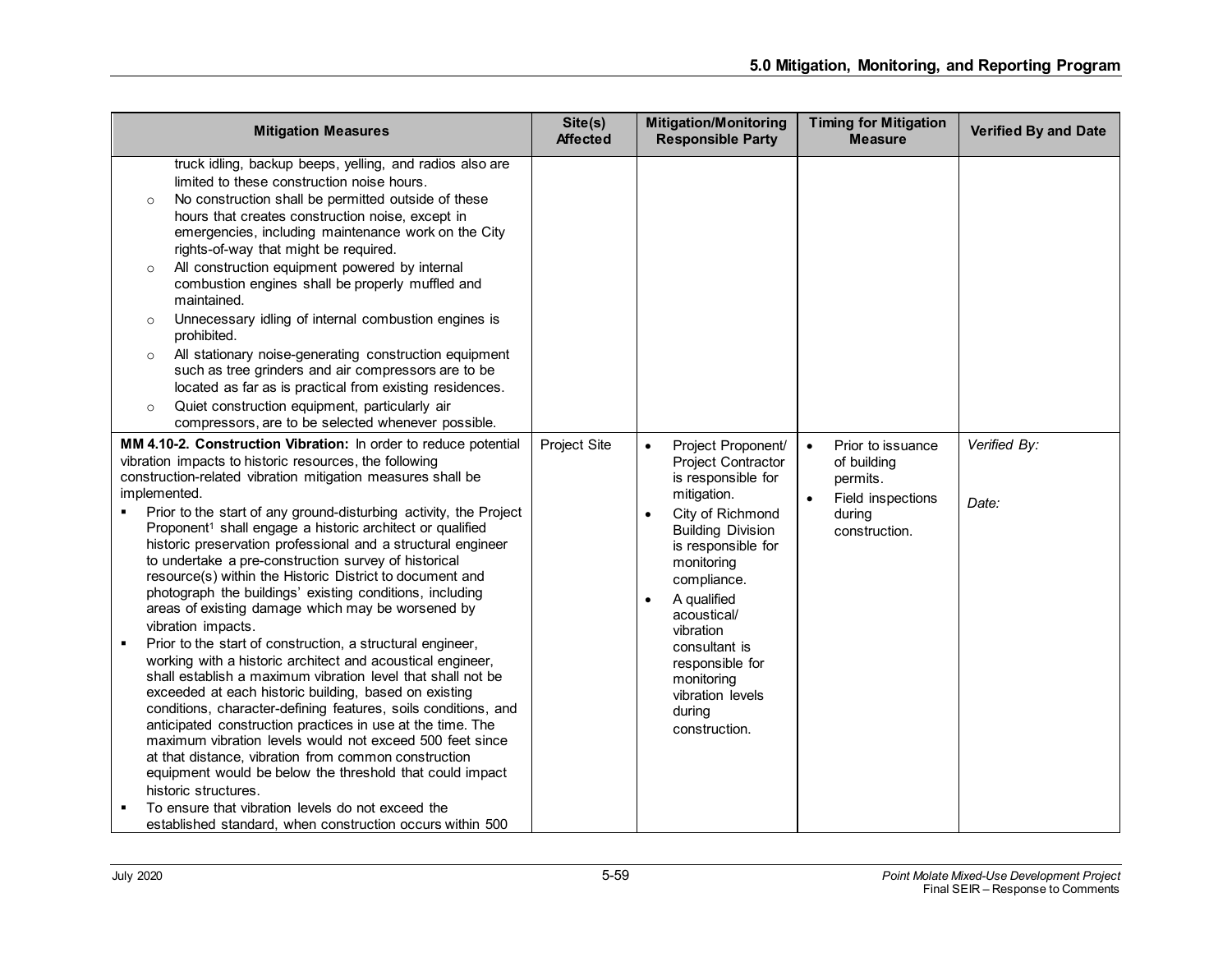| <b>Mitigation Measures</b>                                                                                                                                                                                                                                                                                                                                                                                                                                                                                                                                                                                                                                                                                                                                                                                                                                                                                                                                                                                                                                                                                                                                                                                                                                                                                                                                                                                                                                                                                                                                                                                                                                                                                                                                                                                                                                                                   | Site(s)<br><b>Affected</b> | <b>Mitigation/Monitoring</b><br><b>Responsible Party</b>                                                                                                                                                | <b>Timing for Mitigation</b><br><b>Measure</b>                                                                         | <b>Verified By and Date</b> |
|----------------------------------------------------------------------------------------------------------------------------------------------------------------------------------------------------------------------------------------------------------------------------------------------------------------------------------------------------------------------------------------------------------------------------------------------------------------------------------------------------------------------------------------------------------------------------------------------------------------------------------------------------------------------------------------------------------------------------------------------------------------------------------------------------------------------------------------------------------------------------------------------------------------------------------------------------------------------------------------------------------------------------------------------------------------------------------------------------------------------------------------------------------------------------------------------------------------------------------------------------------------------------------------------------------------------------------------------------------------------------------------------------------------------------------------------------------------------------------------------------------------------------------------------------------------------------------------------------------------------------------------------------------------------------------------------------------------------------------------------------------------------------------------------------------------------------------------------------------------------------------------------|----------------------------|---------------------------------------------------------------------------------------------------------------------------------------------------------------------------------------------------------|------------------------------------------------------------------------------------------------------------------------|-----------------------------|
| feet of a historic building, a qualified acoustical/vibration<br>consultant shall monitor vibration levels at each structure<br>within the Historic District using appropriate monitoring<br>equipment and shall prohibit vibratory construction activities<br>that generate vibration levels in excess of the standard.<br>Should vibration levels be observed in excess of the<br>standard, construction shall be halted and alternative<br>construction techniques put in practice, such as using less<br>equipment or proceeding with hand methods.<br>Any structural areas identified in the pre-construction<br>٠<br>surveys that show existing damage or that the survey<br>identified as being susceptible to vibration damage from<br>construction-related activities shall be subject to continuous<br>monitoring during construction by vibration monitors. Such<br>monitors shall be installed at appropriate locations as<br>determined by the structural engineer. These monitors shall<br>be capable of measuring continuous data and sending the<br>data in real time to several different parties including, but not<br>limited to, the Structural Engineer and the Acoustical<br>Engineer to ensure that vibration levels do not exceed the<br>maximum vibration levels identified for each historic building.<br>The vibration monitors shall generate an instant email alert<br>when the thresholds are exceeded so that immediate<br>corrective action is taken. The qualified acoustical/vibration<br>consultant shall conduct regular periodic inspections of each<br>building within the Historic District. Should damage to a<br>building occur as a result of ground-disturbing activity on the<br>Project Site, the building(s) shall be remediated to its pre-<br>construction condition at the conclusion of ground-disturbing<br>activity on the Project Site. |                            |                                                                                                                                                                                                         |                                                                                                                        |                             |
| MM 4.10-3. Noise Impact Study - Single-Family or<br>Townhome: Along with the plans submitted for building and/or<br>grading permits for development of a single-family home or<br>townhome along Stenmark Drive, a building-specific noise<br>impact study shall be submitted for City review to determine if<br>exterior noise at the building's property line would exceed 65<br>dBA. If so, then the building would be required to incorporate<br>measures, such as use of sound rated door and window<br>assembles, mechanical ventilation, careful siting or use of<br>landscaping for outdoor recreation areas, or other methods to                                                                                                                                                                                                                                                                                                                                                                                                                                                                                                                                                                                                                                                                                                                                                                                                                                                                                                                                                                                                                                                                                                                                                                                                                                                    | Project Site               | <b>Project Proponent</b><br>$\bullet$<br>/ Project<br>Contractor is<br>responsible for<br>mitigation.<br>City of Richmond<br><b>Building Division</b><br>is responsible for<br>monitoring<br>compliance | Prior to issuance<br>$\bullet$<br>of building<br>permits.<br>$\bullet$<br>Field inspections<br>during<br>construction. | Verified By:<br>Date:       |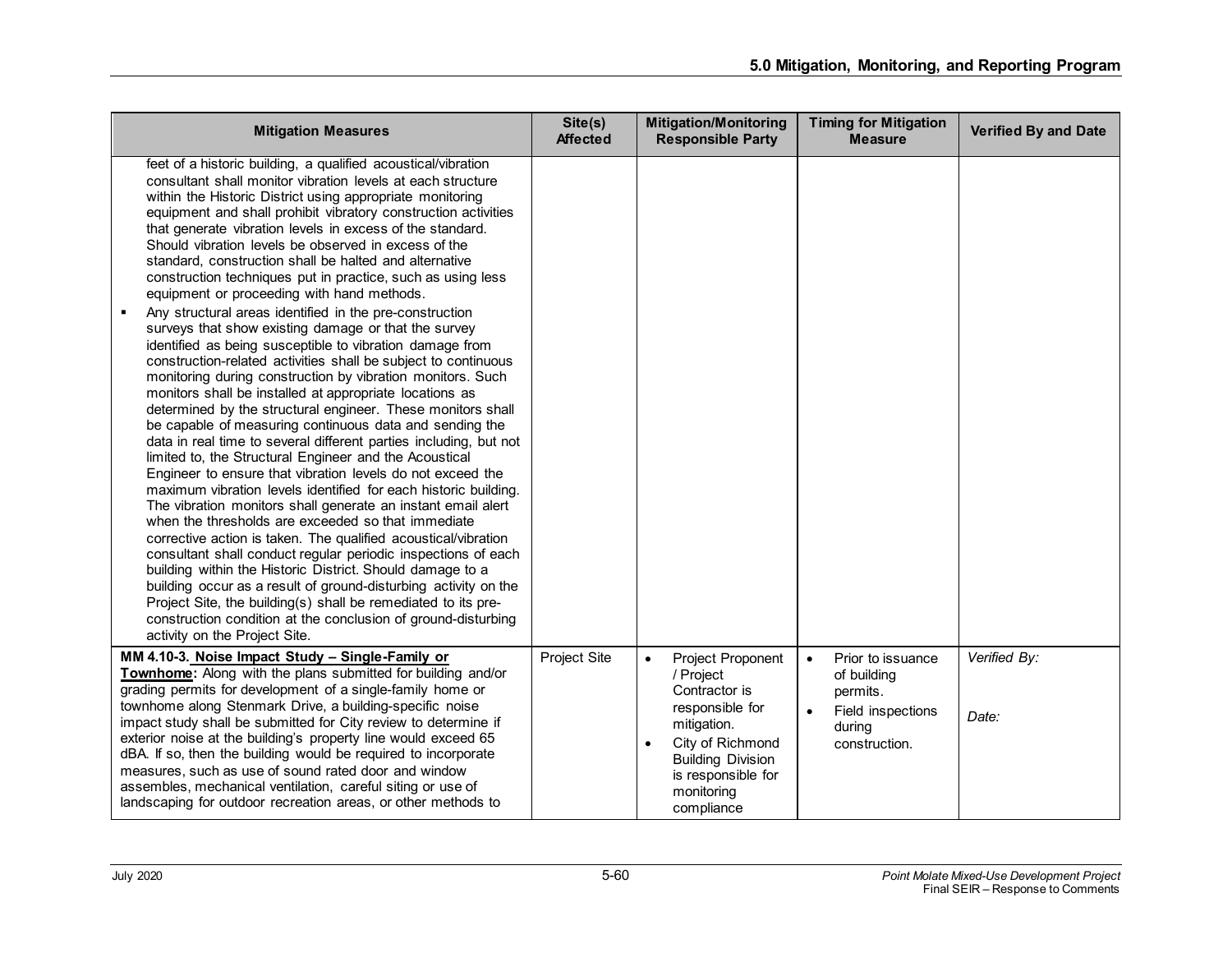| <b>Mitigation Measures</b>                                                                                                                                                                                                                                                                                                                                                                                                                                                                                                                                                                                                                                                                                                                                                                                                                                                                                                                                                                                                                                                                                                                                                                                                                                                                                                                                                                                                                                                              | Site(s)<br><b>Affected</b> | <b>Mitigation/Monitoring</b><br><b>Responsible Party</b>                                                                                                                                                         | <b>Timing for Mitigation</b><br><b>Measure</b>            | <b>Verified By and Date</b> |
|-----------------------------------------------------------------------------------------------------------------------------------------------------------------------------------------------------------------------------------------------------------------------------------------------------------------------------------------------------------------------------------------------------------------------------------------------------------------------------------------------------------------------------------------------------------------------------------------------------------------------------------------------------------------------------------------------------------------------------------------------------------------------------------------------------------------------------------------------------------------------------------------------------------------------------------------------------------------------------------------------------------------------------------------------------------------------------------------------------------------------------------------------------------------------------------------------------------------------------------------------------------------------------------------------------------------------------------------------------------------------------------------------------------------------------------------------------------------------------------------|----------------------------|------------------------------------------------------------------------------------------------------------------------------------------------------------------------------------------------------------------|-----------------------------------------------------------|-----------------------------|
| reduce interior noise levels to 45 dBA CNEL and provide noise<br>shielding.                                                                                                                                                                                                                                                                                                                                                                                                                                                                                                                                                                                                                                                                                                                                                                                                                                                                                                                                                                                                                                                                                                                                                                                                                                                                                                                                                                                                             |                            |                                                                                                                                                                                                                  |                                                           |                             |
| MM 4.10-4. Nosie Impact Study - Commercial and Multi-<br><b>Family:</b> Along with the plans submitted for building and/or<br>grading permits for development of commercial and multi-family<br>residential uses, a building-specific noise impact study shall be<br>submitted for City review to demonstrate that interior noise levels<br>for nearby current and proposed sensitive receptors have been<br>reduced to 45 dBA CNEL. The following mitigation measures<br>can be implemented for commercial and multi-family residential<br>uses to reduce noise exposure to the desired level.<br>Ensure that noise exposure associated with the selected<br>mechanical equipment satisfies the applicable City noise<br>level limits at proposed sensitive receptors.<br>Screen rooftop mechanical equipment to attenuate noise<br>٠<br>exposure.<br>Locate mechanical equipment on the rooftop of commercial<br>buildings away from sensitive receptors.<br>Refuse dumpsters and commercial loading and unloading<br>$\blacksquare$<br>areas shall be located as far as reasonably possible from<br>the outdoor activity areas of proposed residential buildings.<br>Commercial refuse containers shall also be located such<br>that buildings shield nearby residential uses from noise<br>generated by loading/unloading operations and garbage<br>collection activities.<br>Use of sound rated door and window assembles for multi-<br>family residential buildings, if required. | Project Site               | Project Proponent/<br>$\bullet$<br><b>Project Contractor</b><br>is responsible for<br>mitigation.<br>City of Richmond<br>$\bullet$<br><b>Building Division</b><br>is responsible for<br>monitoring<br>compliance | Prior to issuance<br>$\bullet$<br>of building<br>permits. | Verified By:<br>Date:       |
| MM 4.10-5. Noise Impact Study - Sanitary Sewer Treatment<br>Facility: If the Modified Project includes the installation of an on-<br>site sanitary sewer treatment facility, once the installment of this<br>facility has been confirmed, and building plans are filed, prepare<br>a site-specific noise impact study analyzing the facility<br>operational equipment noise level to be conducted and noise<br>generated by this facility. If the noise study determines that noise<br>levels from operation of the on-site sanitary sewer treatment<br>facility exceed acceptable levels for sensitive receptors<br>established by the City, the following mitigation measures shall<br>be implemented.                                                                                                                                                                                                                                                                                                                                                                                                                                                                                                                                                                                                                                                                                                                                                                                | Project Site               | Project Proponent/<br>$\bullet$<br>Project Contractor<br>is responsible for<br>mitigation.<br>City of Richmond<br>$\bullet$<br><b>Building Division</b><br>is responsible for<br>monitoring<br>compliance        | Prior to issuance<br>$\bullet$<br>of building<br>permits. | Verified By:<br>Date:       |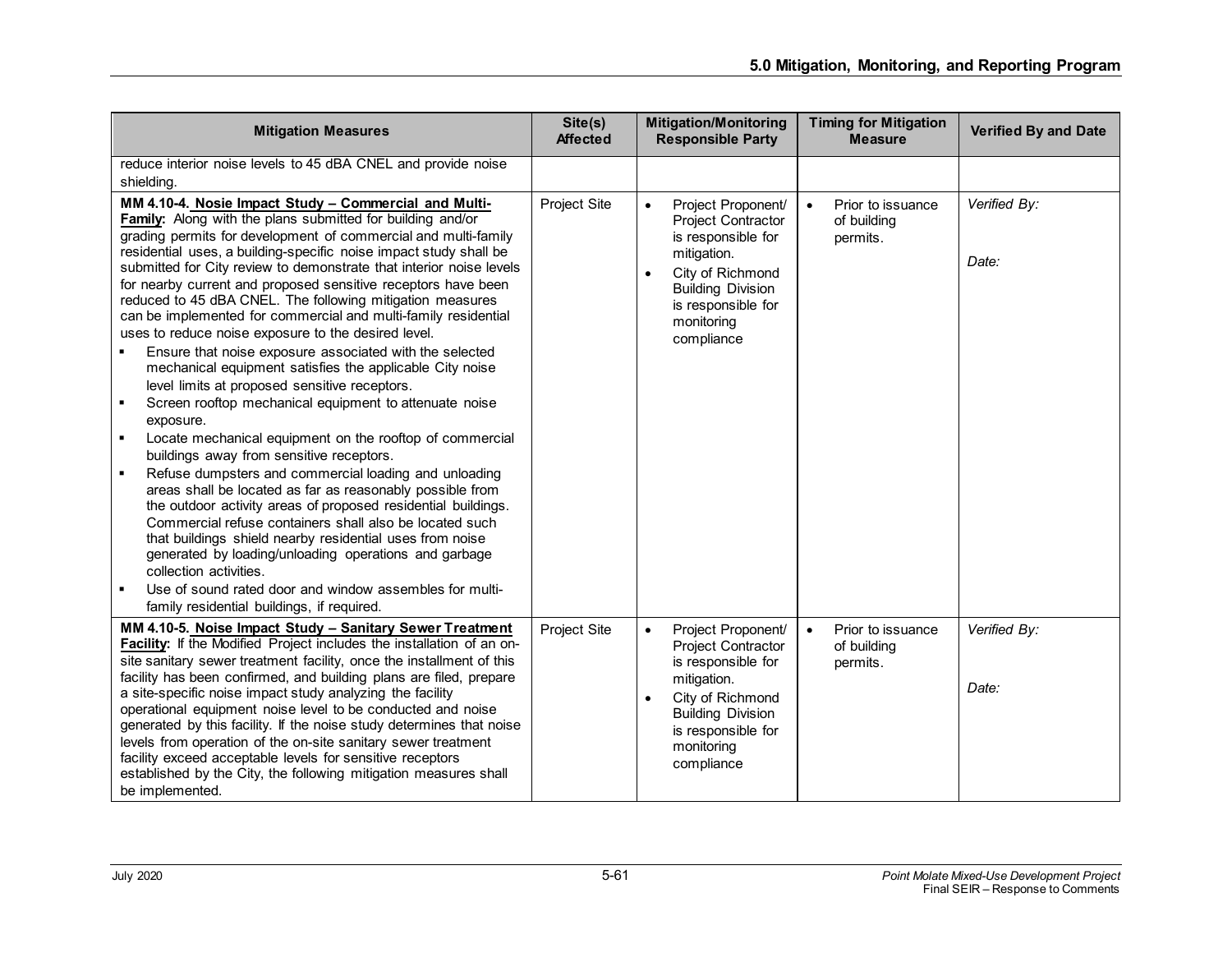| <b>Mitigation Measures</b>                                                                                                                                                                                                                                                                                                                                                                                                                                                                                                                                                                                                                                                                                                                                                                                                                                                                                                                                                                                                 | Site(s)<br><b>Affected</b>       | <b>Mitigation/Monitoring</b><br><b>Responsible Party</b>                                                                                                                                     | <b>Timing for Mitigation</b><br><b>Measure</b>                                                                                                                                               | <b>Verified By and Date</b> |
|----------------------------------------------------------------------------------------------------------------------------------------------------------------------------------------------------------------------------------------------------------------------------------------------------------------------------------------------------------------------------------------------------------------------------------------------------------------------------------------------------------------------------------------------------------------------------------------------------------------------------------------------------------------------------------------------------------------------------------------------------------------------------------------------------------------------------------------------------------------------------------------------------------------------------------------------------------------------------------------------------------------------------|----------------------------------|----------------------------------------------------------------------------------------------------------------------------------------------------------------------------------------------|----------------------------------------------------------------------------------------------------------------------------------------------------------------------------------------------|-----------------------------|
| Ensure that noise exposure associated with the selected<br>facility equipment satisfies the applicable City noise level<br>limits at proposed sensitive receptors.<br>Construct solid noise barriers around the perimeter of the<br>facility equipment area that effectively attenuate equipment<br>noise exposure to a state of compliance with the applicable<br>City noise limits at proposed sensitive receptors.                                                                                                                                                                                                                                                                                                                                                                                                                                                                                                                                                                                                      |                                  |                                                                                                                                                                                              |                                                                                                                                                                                              |                             |
| 4.11 Population and Housing                                                                                                                                                                                                                                                                                                                                                                                                                                                                                                                                                                                                                                                                                                                                                                                                                                                                                                                                                                                                |                                  |                                                                                                                                                                                              |                                                                                                                                                                                              |                             |
| None                                                                                                                                                                                                                                                                                                                                                                                                                                                                                                                                                                                                                                                                                                                                                                                                                                                                                                                                                                                                                       | N/A                              | N/A                                                                                                                                                                                          | N/A                                                                                                                                                                                          | N/A                         |
| 4.12 Public Services and Recreation                                                                                                                                                                                                                                                                                                                                                                                                                                                                                                                                                                                                                                                                                                                                                                                                                                                                                                                                                                                        |                                  |                                                                                                                                                                                              |                                                                                                                                                                                              |                             |
| MM 4.12-1. Creation of Parkland within the Project Site: The<br>Modified Project shall comply with the City's Quimby Act<br>ordinance by developing sufficient parkland to provide at least<br>3.0 acres of parkland on the Project Site per 1,000 residents<br>generated by the Modified Project or paying the City's in lieu fee,<br>or a combination of the two methods.                                                                                                                                                                                                                                                                                                                                                                                                                                                                                                                                                                                                                                                | Project Site                     | Project Proponent/<br>$\bullet$<br>Project Contractor<br>is responsible for<br>mitigation.<br>City of Richmond<br><b>Building Division</b><br>is responsible for<br>monitoring<br>compliance | Prior to issuance<br>$\bullet$<br>of building<br>permits.                                                                                                                                    | Verified By:<br>Date:       |
| <b>4.13 Transportation</b>                                                                                                                                                                                                                                                                                                                                                                                                                                                                                                                                                                                                                                                                                                                                                                                                                                                                                                                                                                                                 |                                  |                                                                                                                                                                                              |                                                                                                                                                                                              |                             |
| MM 4.13-1. Impacts to Intersection Operations: Prior to<br>issuance of occupancy permits, the Modified Project shall fully<br>fund or implement the following improvements. For any<br>improvement required by the project's contribution to significant<br>cumulative impacts, if the City implements any of these<br>improvements prior to issuance of occupancy permits for the<br>Modified Project or adds the improvements to its Capital<br>Improvement Program, the improvement would not be required<br>to be implemented and the City will collect fair-share<br>contributions from the Modified Project to support<br>implementation.<br>MM 4.13-1 (a): Castro Street and the I-580 WB<br>Ramps/Chevron® Entrance (Intersection #1 - Existing Plus<br>Project): 1) Installation of a dual SB left turn lane on Castro<br>Street and 2) installation of a third NB through lane on Castro<br>Street.<br>MM 4.13-1 (b): Richmond Parkway and West Gertrude<br>Avenue (Intersection #21 - Cumulative Plus Project): | Off-Site<br><b>Intersections</b> | Project Proponent/<br>$\bullet$<br>Project Contractor<br>is responsible for<br>mitigation.<br>City of Richmond<br>Planning Division<br>is responsible for<br>monitoring<br>compliance        | $\bullet$<br>Prior to issuance<br>of occupancy<br>permit.<br><b>Planning Division</b><br>$\bullet$<br>Review will verify<br>funding or<br>implementation of<br>intersection<br>improvements. | Verified By:<br>Date:       |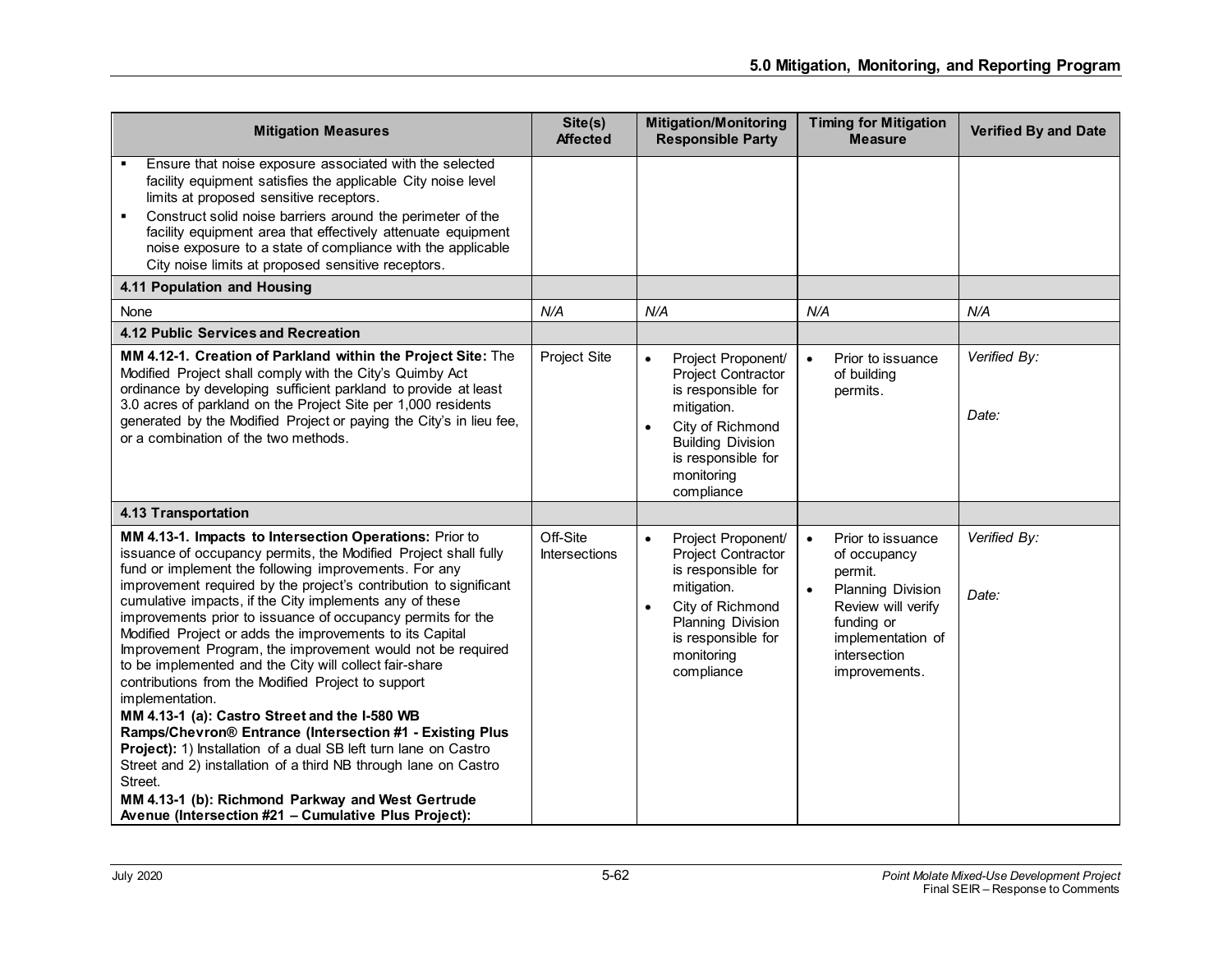| <b>Mitigation Measures</b>                                                                                                                                                                                                                                                                                                                                                                                                                                                                                                                                                                                                                                                                                                                                                                                                                                                                                                                                                                                                                                                                                                                                                                                                                                                 | Site(s)<br><b>Affected</b> | <b>Mitigation/Monitoring</b><br><b>Responsible Party</b>                                                                                                                                                    | <b>Timing for Mitigation</b><br><b>Measure</b>                                                                                                                           | <b>Verified By and Date</b> |
|----------------------------------------------------------------------------------------------------------------------------------------------------------------------------------------------------------------------------------------------------------------------------------------------------------------------------------------------------------------------------------------------------------------------------------------------------------------------------------------------------------------------------------------------------------------------------------------------------------------------------------------------------------------------------------------------------------------------------------------------------------------------------------------------------------------------------------------------------------------------------------------------------------------------------------------------------------------------------------------------------------------------------------------------------------------------------------------------------------------------------------------------------------------------------------------------------------------------------------------------------------------------------|----------------------------|-------------------------------------------------------------------------------------------------------------------------------------------------------------------------------------------------------------|--------------------------------------------------------------------------------------------------------------------------------------------------------------------------|-----------------------------|
| Conversion of the NB exclusive right turn lane to a shared<br>through-right lane.<br>MM 4.13-1 (c): Richmond Parkway and Parr Boulevard<br>(Intersection #22 - Cumulative Plus Project): Conversion of<br>the NB and SB exclusive right turn lanes to shared through-right<br>lanes.<br>MM 4.13-1 (d): Richmond Parkway and San Pablo Avenue<br>(Intersection #23 - Cumulative Plus Project): Restriping of NB<br>San Pablo Avenue from the Richmond Parkway to Crestwood<br>Drive to provide three through lanes and an associated<br>modification of the traffic signal at Kay Road to accommodate<br>the detectors required for the additional NB through lane that<br>would be added at this intersection.<br>MM 4.13-1 (e): Richmond Parkway and Goodrick Avenue<br>(Intersection #29 - All Plus Project Scenarios): Conversion of<br>the EB exclusive right turn lane to a shared through-right lane.<br>MM 4.13-2. Impacts Fees for Impacted Intersection<br>Operations: Prior to issuance of occupancy permits, the<br>Modified Project shall mitigate the above-identified impacts by<br>paying the required traffic impact fees toward the improvements<br>described below, subject to City approval.<br>Richmond Parkway and San Pablo Avenue (Intersection #23 | Off-Site<br>Intersections  | Project Proponent/<br>$\bullet$<br>Project Contractor<br>is responsible for<br>mitigation.<br>City of Richmond<br>$\bullet$<br>Transportation                                                               | Prior to issuance<br>$\bullet$<br>of occupancy<br>permit.<br>WCCTAC and the<br>$\bullet$<br>Transportation<br>Division will verify                                       | Verified By:<br>Date:       |
| - Cumulative Plus Project): The Modified Project would pay<br>the West County Subregional Transportation Mitigation Program<br>(STMP) development fees to fund regional transportation system<br>improvements.                                                                                                                                                                                                                                                                                                                                                                                                                                                                                                                                                                                                                                                                                                                                                                                                                                                                                                                                                                                                                                                             |                            | Division is<br>responsible for<br>monitoring<br>compliance                                                                                                                                                  | payment of traffic<br>impact fees.                                                                                                                                       |                             |
| MM 4.13-3. Impacts to Freeway Operations: Prior to issuance<br>of occupancy permits, the Modified Project shall mitigate the<br>above-identified impacts by paying the required traffic impact<br>fees described below, subject to City approval.<br>Payment of the Regional Transportation Development<br>Impact Mitigation Fee: The Modified Project would pay the<br>West County STMP development fees to fund regional freeway<br>system improvements including I-580 improvements.                                                                                                                                                                                                                                                                                                                                                                                                                                                                                                                                                                                                                                                                                                                                                                                    | Off-Site<br>Freeways       | Project Proponent/<br>$\bullet$<br>Project Contractor<br>is responsible for<br>mitigation.<br>City of Richmond<br>$\bullet$<br>Transportation<br>Division is<br>responsible for<br>monitoring<br>compliance | Prior to issuance<br>$\bullet$<br>of occupancy<br>permit.<br>WCCTAC and the<br>$\bullet$<br>Transportation<br>Division will verify<br>payment of traffic<br>impact fees. | Verified By:<br>Date:       |
| MM 4.13-4. Impacts from Special Event Traffic: To ensure<br>that the maximum additional peak hour traffic at the I-580<br>interchange with Stenmark Drive does not exceed 800 vehicles,                                                                                                                                                                                                                                                                                                                                                                                                                                                                                                                                                                                                                                                                                                                                                                                                                                                                                                                                                                                                                                                                                    | Project Site               | Project Proponent<br>$\bullet$<br>/ Project<br>Contractor is                                                                                                                                                | Prior to issuance<br>$\bullet$<br>of occupancy<br>permit.                                                                                                                | Verified By:                |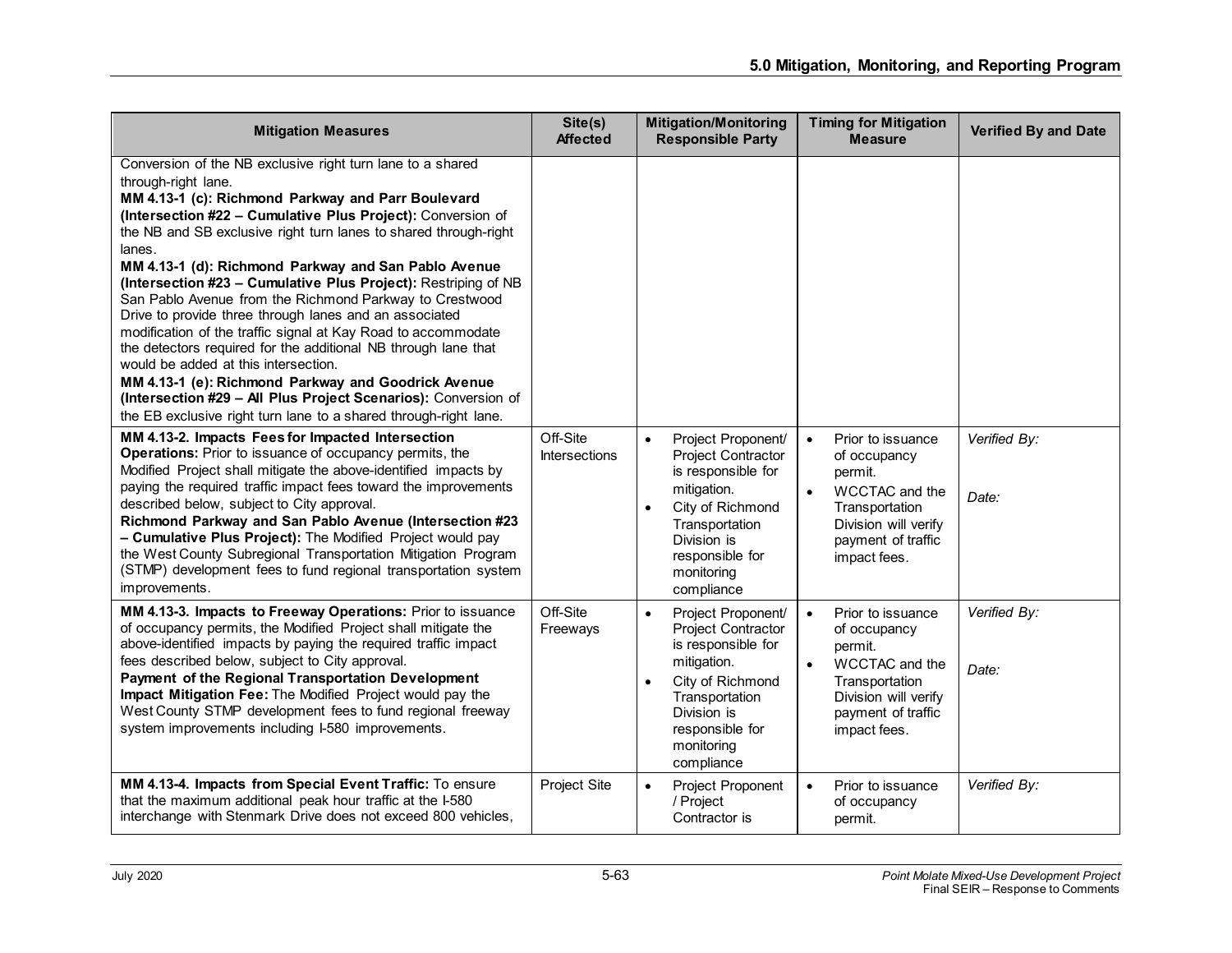| <b>Mitigation Measures</b>                                                                                                                                                                                                                                                                                                                                                                                                                                                                                                                                                                                                                                                                                                                                                                                                                                                                                                                 | Site(s)<br><b>Affected</b> | <b>Mitigation/Monitoring</b><br><b>Responsible Party</b>                                                                                                                                           | <b>Timing for Mitigation</b><br><b>Measure</b>                                                                                                                                     | <b>Verified By and Date</b> |
|--------------------------------------------------------------------------------------------------------------------------------------------------------------------------------------------------------------------------------------------------------------------------------------------------------------------------------------------------------------------------------------------------------------------------------------------------------------------------------------------------------------------------------------------------------------------------------------------------------------------------------------------------------------------------------------------------------------------------------------------------------------------------------------------------------------------------------------------------------------------------------------------------------------------------------------------|----------------------------|----------------------------------------------------------------------------------------------------------------------------------------------------------------------------------------------------|------------------------------------------------------------------------------------------------------------------------------------------------------------------------------------|-----------------------------|
| any event with a potential attendance of 3,000 people or more<br>would be required to prepare a detailed Traffic Monitoring and<br>Management Program, subject to City approval that could<br>include the following measures.<br>Off-Site Parking with Shuttle Service<br>1.<br>2.<br><b>Traffic Control Office Deployment</b><br>3.<br><b>On-Street Parking Restrictions</b><br>Roadway Closures<br>4.<br><b>Restricted Access/Bus Priority Streets</b><br>5.<br>Event Signage Including Directional and/or Detour Signs<br>6.<br>Media Announcements of Potential Traffic Restrictions and<br>7.<br><b>Shuttle Service Options</b><br>Marketing campaign to encourage transit use and bicycle<br>8.<br>use to special events<br>Public information on events for commuters, businesses, and<br>9.<br>deliveries<br>MM 4.13-5. Impacts to Emergency Access During<br><b>Construction:</b> The Applicant shall coordinate all construction | Project Site               | responsible for<br>mitigation.<br>City of Richmond<br>$\bullet$<br>Transportation<br>Division is<br>responsible for<br>monitoring<br>compliance<br>Applicant/Project<br>$\bullet$<br>Contractor is | $\bullet$<br>Transportation<br>Division will verify<br>implementation<br><b>Traffic Monitoring</b><br>and Management<br>Program.<br>Prior to issuance<br>$\bullet$<br>of occupancy | Date:<br>Verified By:       |
| activities that would affect traffic flow on Stenmark Drive with<br>local emergency service providers at least two weeks in advance<br>of construction. Emergency service providers shall be notified of<br>the timing, location, and duration of construction activities. All<br>roads shall remain passable to emergency service vehicles at all<br>times. Stenmark Drive shall remain passable to through traffic 24<br>hours a day, seven days a week to provide access to and from<br>other land uses located on the San Pablo Peninsula. In the event<br>that portions of Stenmark Drive must be closed temporarily,<br>reasonable detours shall be provided such that access to the<br>San Pablo Yacht Harbor and other adjacent land uses is not<br>restricted.                                                                                                                                                                    |                            | responsible for<br>mitigation.<br>City of Richmond<br>$\bullet$<br>Transportation<br>Division is<br>responsible for<br>monitoring<br>compliance                                                    | permit.<br>$\bullet$<br>Transportation<br>Division will verify<br>emergency<br>access conditions.                                                                                  | Date:                       |
| MM 4.13-6. Transportation Demand Management Program:<br>In addition to the TDM measures incorporated into the Modified<br>Project design (Section 3.4.3.4), the Applicant shall implement<br>the following strategies to reduce vehicle trips generated by the<br>Modified Project.<br><b>BART Shuttle</b> - The Modified Project shall include a<br>1.<br>frequent (20-minute headways) direct weekday shuttle<br>service between the Project Site and the Richmond BART<br>Station for two hours during both the peak morning and                                                                                                                                                                                                                                                                                                                                                                                                        | Project Site               | Applicant/Project<br>$\bullet$<br>Contractor is<br>responsible for<br>mitigation.<br>City of Richmond<br>$\bullet$<br>Transportation<br>Division is<br>responsible for                             | Prior to issuance<br>$\bullet$<br>of occupancy<br>permit.<br>$\bullet$<br>Transportation<br>Division will verify<br>implementation of<br>TDM measures.                             | Verified By:<br>Date:       |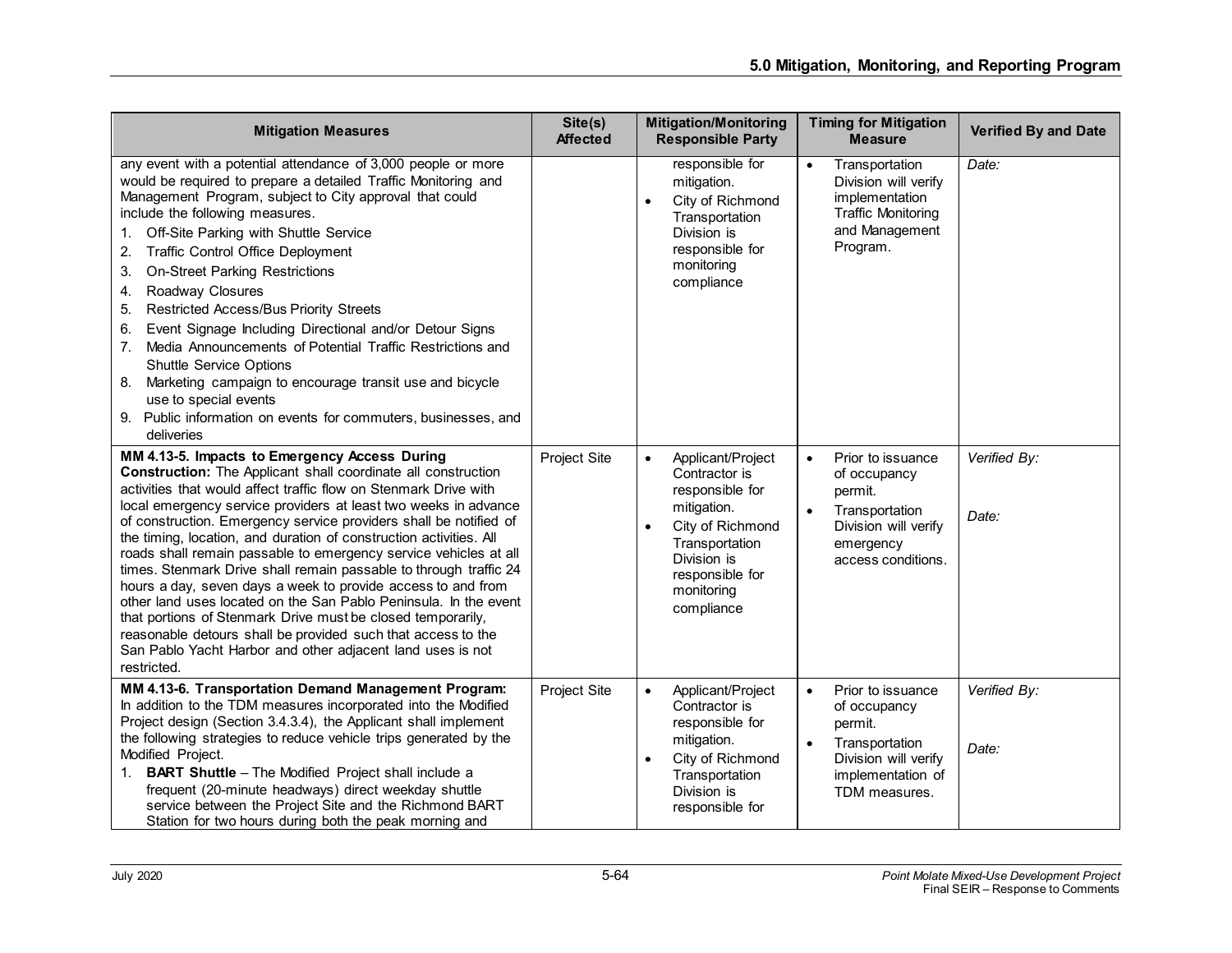| <b>Mitigation Measures</b>                                                                                                                                                                                                                                                                                                                                                                                                            | Site(s)<br><b>Affected</b> | <b>Mitigation/Monitoring</b><br><b>Responsible Party</b> | <b>Timing for Mitigation</b><br><b>Measure</b> | <b>Verified By and Date</b> |
|---------------------------------------------------------------------------------------------------------------------------------------------------------------------------------------------------------------------------------------------------------------------------------------------------------------------------------------------------------------------------------------------------------------------------------------|----------------------------|----------------------------------------------------------|------------------------------------------------|-----------------------------|
| evening commute periods. This service could be operated<br>by a private contractor or by AC Transit. Shuttles shall be<br>electric and fully accessible to passengers using<br>wheelchairs and other mobility services and should have the<br>capacity to transport bicycles. It is also recommended the<br>Modified Project explore providing a real-time smart-phone<br>app that tracks real-time arrivals to make shuttle use more |                            | monitoring<br>compliance                                 |                                                |                             |
| reliable and convenient.<br>2. Guaranteed Ride Home - The Modified Project shall<br>include a guaranteed ride home program which would<br>provide employees and commuters who rideshare to work<br>with a reimbursed ride home in the event of unexpected<br>circumstances.                                                                                                                                                           |                            |                                                          |                                                |                             |
| 3. Preferential Parking for Carpoolers - The building<br>management shall offer free or discounted preferential<br>carpool parking for eligible commuters. To be eligible for<br>carpool parking, the carpool shall consist of three or more<br>people. The building management shall monitor and provide<br>adequate carpool spaces to meet and exceed potential<br>demand.                                                          |                            |                                                          |                                                |                             |
| 4. Preferential Parking for Vanpools - The building<br>management shall offer free or discounted preferential<br>vanpool parking for eligible commuters. The building<br>management shall monitor and provide adequate carpool<br>spaces to meet and exceed potential demand.                                                                                                                                                         |                            |                                                          |                                                |                             |
| 5. Commute Center - The Modified Project shall provide a<br>commute information center that may include an information<br>board or kiosk located in a common gathering area. The<br>kiosk will contain transportation information, such as<br>Emergency Ride Home, transit schedules, bike maps, and<br>511 ride-matching.                                                                                                            |                            |                                                          |                                                |                             |
| Bi-Annual Employee Transportation Surveys - The<br>6.<br>Modified Project shall conduct surveys to determine the<br>transportation and travel characteristics of the employees<br>working onsite. The goal of the survey would be to identify<br>the best practices for shifting employees to alternative<br>transportation or high occupancy vehicle modes.                                                                          |                            |                                                          |                                                |                             |
| On-Site Amenities - The Modified Project shall provide a<br>7.<br>minimum of three trip reducing on-site amenities. Typical<br>features could include: banks, grocery stores, clothes<br>cleaners, exercise facilities, child care center, etc. The goal                                                                                                                                                                              |                            |                                                          |                                                |                             |